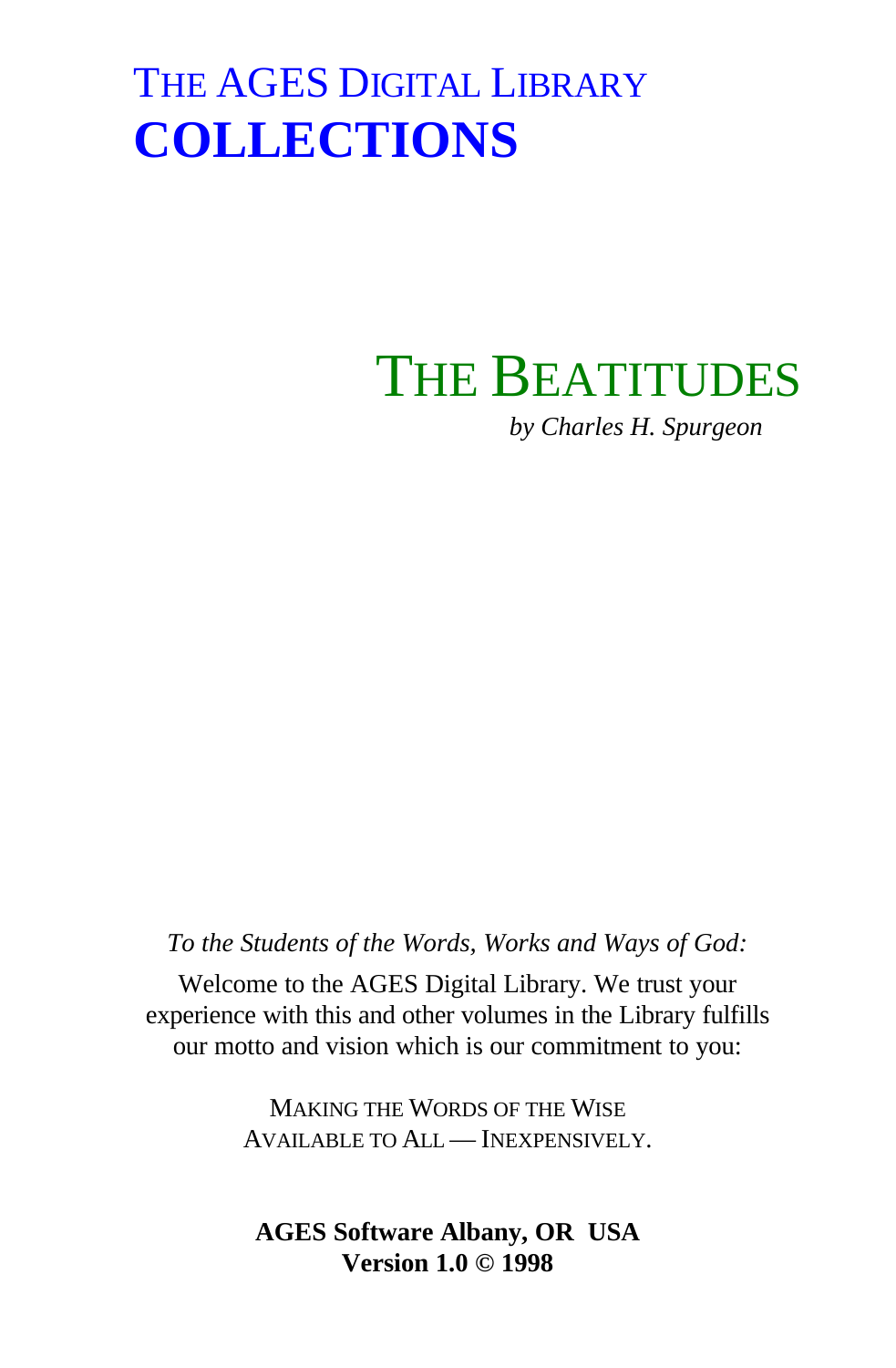# THE BEATITUDES.

#### **A SERMON PUBLISHED ON THURSDAY, JULY 29TH, 1909,**

#### *DELIVERED BY C. H. SPURGEON,*

#### **AT THE METROPOLITAN TABERNACLE PULPIT,**

## IN THE YEAR 1873.

" And seeing the multitudes, he went up into a mountain: and when he was set his disciples came unto him. And he opened his mouth, and taught them, saying, Blessed are the poor in spirit: for theirs is the kingdom of heaven. Blessed are they that mourn: for they shall be comforted. Blessed are the meek: for they shall inherit the earth. Blessed are they which do hunger and thirst after righteousness: for they shall be filled. Blessed are the merciful: for they shall obtain mercy. Blessed are the pure in heart: for they shall see God. Blessed are the peacemakers: for they shall be called the children of God. Blessed are they which are persecuted for righteousness' sake: for theirs is the kingdom of heaven. Blessed are ye, when men shall revile you, and persecute you, and shall say all manner of evil Against you falsely, for my sake. Rejoice, and be exceeding glad: for great is your reward in heaven: for so persecuted they the prophets which were before you." -Matthew 5:1-12.

In the year 1873, Mr. Spurgeon delivered what he called "a series of sententious homilies" on the Beatitudes. After an introductory discourse upon the Sermon on the mount and the Beatitudes as a whole, he intended to preach upon each one separately; but either illness or some other special reason prevented him from fully carrying out this purpose. There are, however, eight Sermons upon the Beatitudes, three of which have already been published in the *Metropolitan Tabernacle Pulpit, — No. 422, "The Peacemaker;" No. 2,103, "The Hunger and Thirst which are Blessed;" and No. 3,065, "The Third Beatitude:"* — the other five will now be issued in successive weeks, and will form the Monthly Sermon Part for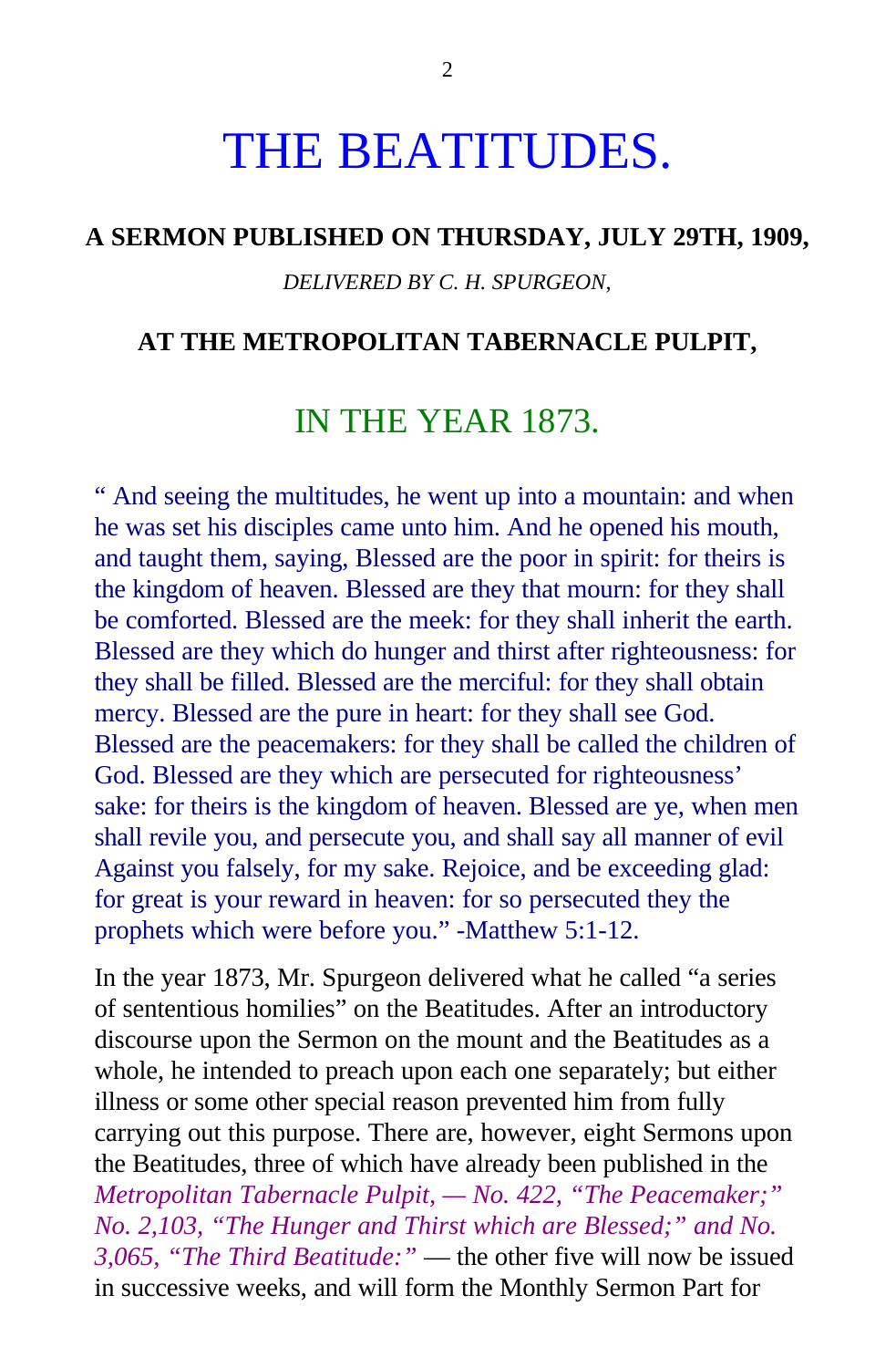August, price Fivepence. Mr. Spurgeon's Exposition of each of the Beatitudes and of the whole Sermon on the mount also appears in the Gospel of the Kingdom (now sold at 3s. 6d.), the volume upon which he was at work at Mentone up to a little while before his "home-call" in 1892.

ONE enjoys a sermon all the better for knowing something of *the preacher*. It is natural that, like John in Patmos, we should turn to see the voice which spake with us. Turn hither then, and learn that the Christ of God is the Preacher of the Sermon on the mount. He who delivered the Beatitudes was not only the Prince of preachers, but he was beyond all others qualified to discourse, upon *the subject* which he had chosen. Jesus the Savior was best able to answer the question, "Who are the saved?" Being himself the ever-blessed

Son of God, and the channel of blessings, he was beset able to inform us who are indeed the blessed of the Father. As Judge, it will be his office to divide the blessed from the accursed at the last, and therefore it is most meet that in gospel majesty he should declare the principle of that judgement, that all men may be forewarned.

Do not fall into the mistake of supposing that the opening verses of the Sermon on the mount set forth how we are to be saved, or you may cause your soul to stumble. You will find the fullest light upon that matter in other parts of our Lord's teaching, but here he discourses upon the question, "*Who* are the saved?" or, "What are the marks and evidences of a work of grace in the soul?" Who should know the saved so well as the Savior does? The shepherd best discerns his own sheep, and the Lord himself alone knoweth infallibly them that are his. We may regard the marks of the blessed ones here given as being the sure witness of truth, for they are given by him who cannot err, who cannot be deceived, and who, as their Redeemer, knows his own. The Beatitudes derive much of their weight from the wisdom and glory of him who pronounced them, and, therefore, at the outset your attention is called thereto. Lange says that "man is the mouth of creation, and Jesus is the mouth of humanity;" but we prefer, in this place, to think of Jesus as the mouth of Deity, and to receive his every word as girt with infinite power.

*The occasion* of this sermon is noteworthy; it was delivered when our Lord is described as "seeing the multitudes." He waited until the congregation around him had reached its largest size, and was most impressed with his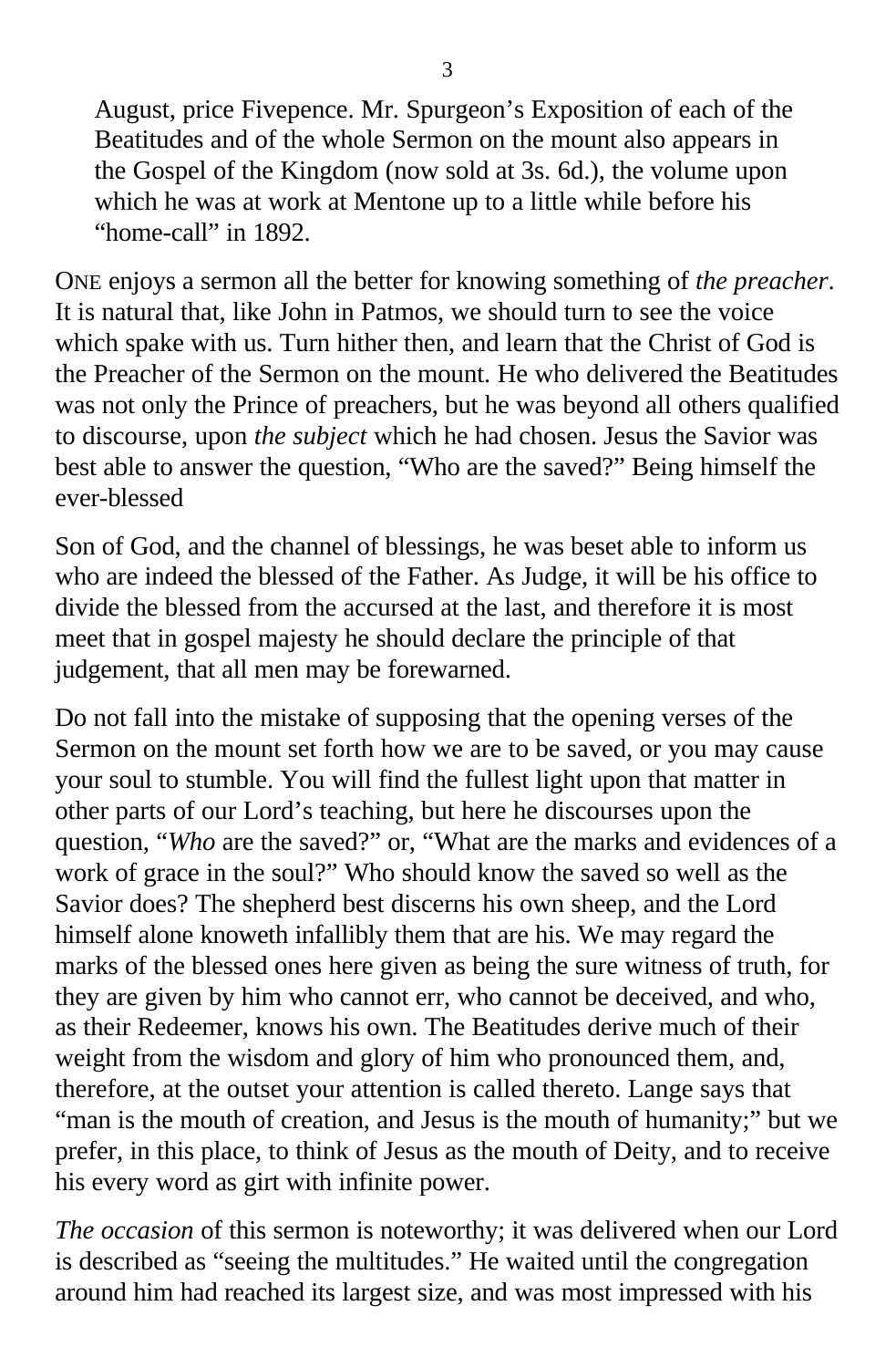miracles, and then he took the tide at its flood, as every wise man should. The sight of a vast concourse of people ought always to move us to pity, for it represents a mass of ignorance, sorrow, sin, and necessity, far too great for us to estimate. The Savior looked upon the people with an omniscient eye, which saw all their sad condition; he *saw* the multitudes in an emphatic sense, and his soul was stirred within him at the sight. His was not the transient tear of Xerxes when he thought on the death of his armed myriads, but it was practical sympathy with the hosts of mankind. No one cared for them, they were like sheep without a shepherd, or like shocks of wheat ready to shale, out for want of harvest-men to gather them in. Jesus therefore hastened to the rescue. He notices, no doubt, with pleasure, the eagerness of the crowd to hear, and this drew him on to speak. A writer quoted in the "Catena, Aurea" has well said, "Every man in his own trade or profession rejoices when he sees an opportunity of exercising it; the carpenter, if he sees a goodly tree, desires to have it felled, that, he may, employ his skill on it; and even so the preacher, when he sees a great congregation, his heart rejoices, and he is glad of the occasion to teach." If men become negligent, of hearing, and our audience dwindles down to a handful, it will be, a great distress to us if we have to remember that, when the many were anxious to hear, we were not diligent to preach to them. He who will not reap when the fields are white unto the harvest, will have only himself to blame if in other seasons he is unable to fill his arms with sheaves. Opportunities should be promptly used whenever the Lord puts them in our way. It is good fishing where there are plenty of fish, and when the birds flock around the fowler it is time for him to spread his nets.

*The place* from which these blessings were delivered is next worthy of notice: "Seeing the multitudes, he went up *into a mountain*." Whether or no the chosen mount was that, which is now known as the Horns of Hattim, is not a point which it falls in our way to contest; that he ascended an elevation is enough for our purpose. Of course, this would be mainly because of the accommodation which the open hill-side would afford to the people, and the readiness with which, upon some jutting crag, the preacher might sit down, and be both heard and seen; but we believe the chosen place of meeting had also its instruction. Exalted doctrine might well be symbolized by an ascent to the mount; at any rate, let every minister feel that he should ascend in spirit when he is about to descant upon the lofty themes of the gospel. A doctrine which could not be hid, and which would produce a Church comparable to a city set on a hill, fitly began to be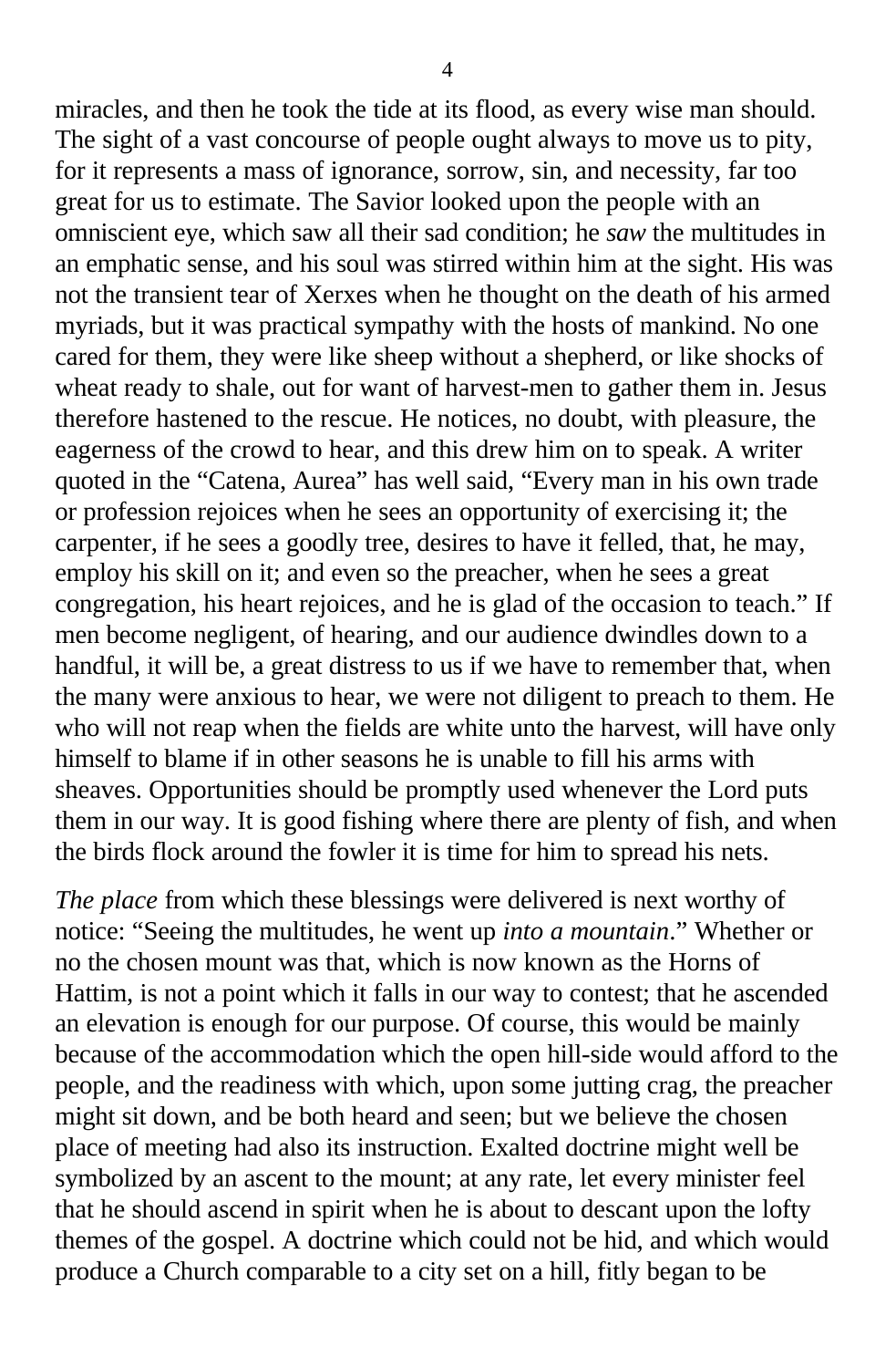proclaimed from a conspicuous place. A crypt or cavern would have been out of all character for a message which is to be published upon the housetops, and preached to every creature under heaven.

Besides, mountains have always been associated with distinct eras in the history of the people of God; Mount Sinai is sacred to the law, and mount Zion symbolical of the Church. Calvary was also in due time to be connected with redemption, and the mount of Olives with the ascension of our risen Lord. It was meet, therefore, that the opening of the Redeemer's ministry should he connected with a mount such as "the hill of the Beatitudes." It was from a mountain that God proclaimed the law, it is on a mountain that Jesus expounds it. Thank God, it was not a mount around which bounds had to be placed; it was not the mount which burned with fire, from which Israel retired in fear. It was, doubtless, a mount all carpeted with grass, and dainty with fair flowers, upon whose side the olive and fig flourished in abundance, save where the rocks pushed upward through the sod, and eagerly invited their Lord to honor them by making them his pulpit and throne. May I not add that Jesus was in deep sympathy with nature, and therefore delighted in an audience chamber whose floor was grass, and whose roof was the blue sky? The open space was in keeping with his large heart, the breezes were akin to his free spirit, and the world around was full of symbols and parables, in accord with the truths he taught. Better than long-drawn aisle, or tier on tier of crowded gallery, was that grassed hill-side meeting-place. Would God we oftener heard sermons amid soul-inspiring scenery! Surely preacher and hearer would be equally benefited by the change, from the house made with hands to the God-made temple of nature.

There was instruction in *the posture* of the preacher: "*When he was set*," he commenced to speak. We do not think that either weariness or the length of the discourse suggested his sitting down. He frequently stood when he preached at considerable length. We incline to the belief that, when he became a pleader with the sons of men, he stood with uplifted hands, eloquent from head to foot, entreating, beseeching, and exhorting, with every member of his body, as well as every faculty of his mind; but now that he was, as it were, a Judge awarding the blessings of the kingdom, or a King on his throne separating his true subjects from aliens and foreigners, he sat down. As an authoritative Teacher, he officially occupied the chair of doctrine, and spake *ex cathedral*, as men say, as a Solomon acting as the master of assemblies or a Daniel come to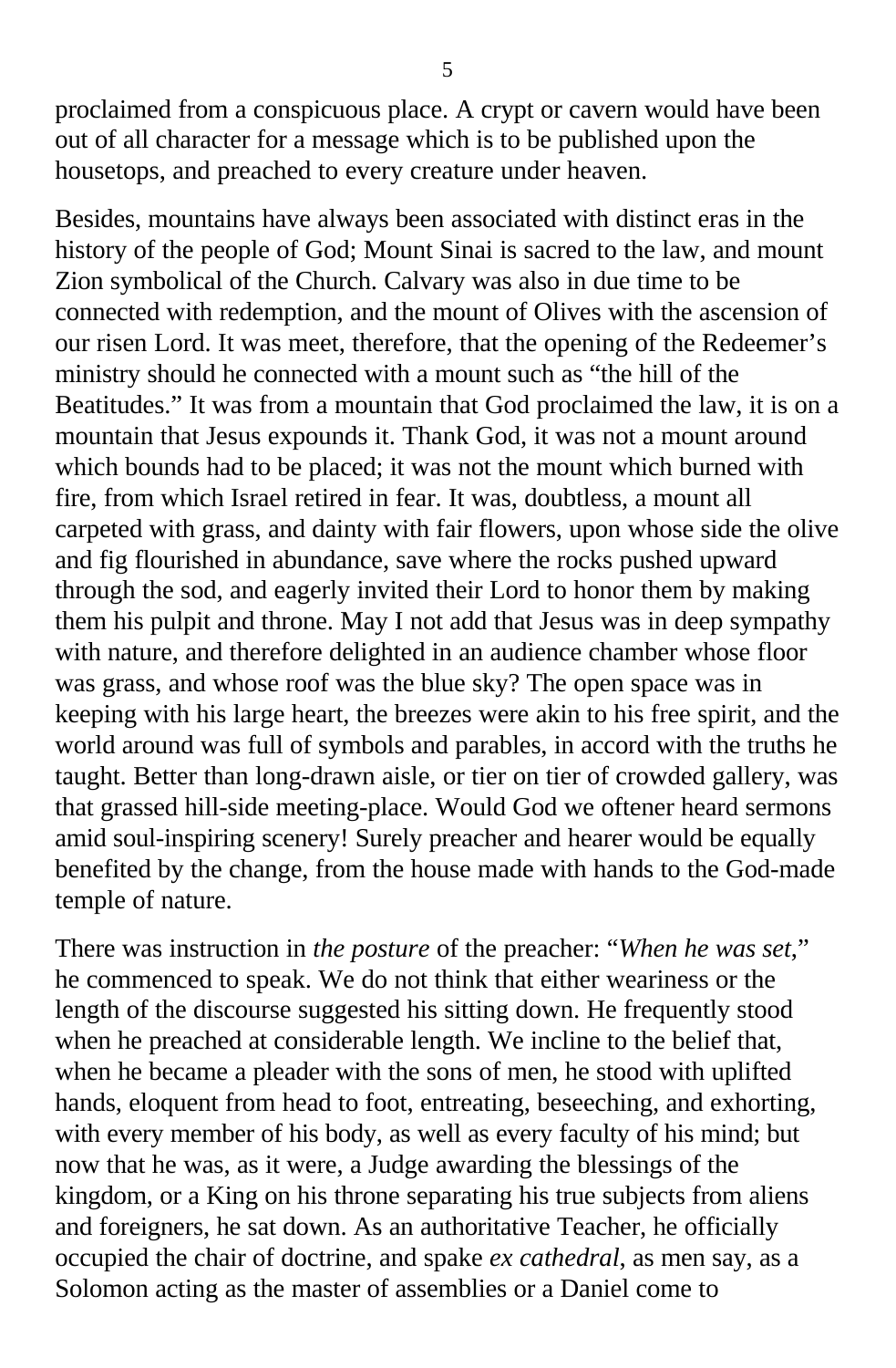judgement. He sat as a refiner, and his word was as a fire. His posture is not accounted for by the fact that it was the Oriental custom for the teacher to sit and the pupil to stand, for our Lord was something more that a didactic teacher, he was a Preacher, a Prophet, a Pleader, and consequently he adopted other attitudes when fulfilling those offices, but on this occasion, he sat in his place as Rabbi of the Church, the authoritative Legislator of the kingdom of heaven, the Monarch in the midst of his people. Come hither, then, and listen to the King in Jeshurun, the Divine Lawgiver, delivering not the ten commands, but the seven, or, if you will, the nine Beatitudes of his blessed kingdom.

It is then added, to indicate the *style* of his delivery, that "*he opened his mouth*." "How could he teach without opening his mouth? "to which the reply is that he very frequently taught, and taught much, without saying a word, since his whole life was teaching, and his miracles and deeds of love were the lessons of a master instructor. It is not superfluous to say that "he opened his mouth, and taught them," for he had taught them often when his mouth was closed. Besides that, teachers are to be frequently met with who seldom open their mouths; they hiss the everlasting gospel through their teeth, or mumble it within their mouths, as if they had never been commanded to, "cry aloud, and spare not." Jesus Christ spoke like a man in earnest; he enunciated clearly, and spake loudly. He lifted up his voice like a trumpet, and published salvation far and wide, like a man who had something to say which he desired his audience to hear and feel. Oh, that the very manner and voice of those who preach the gospel were such as to bespeak their zeal for God and their love for souls! So, should it be, but so it is not in all cases. When a man grows terribly in earnest while, speaking, his mouth appears to be enlarged in sympathy with his hearers: this characteristic has been observed in vehement political orators, and the messengers of God should blush if no such impeachment can be laid at their door.

"He opened his mouth, and taught them," — have we not here a further hint that, as he had from the earliest days opened the mouths of his holy prophets, so now he opens his own mouth to inaugurate a yet fuller revelation? If Moses spake, who made Moses' mouth? If David sang, who opened David's lips that he might show forth the praises of God? Who opened the mouths of the prophets? Was it not the Lord by his Spirit? Is it not therefore well said that now he opened his own mouth, and spake directly as the incarnate God to the children of men? Now, by his own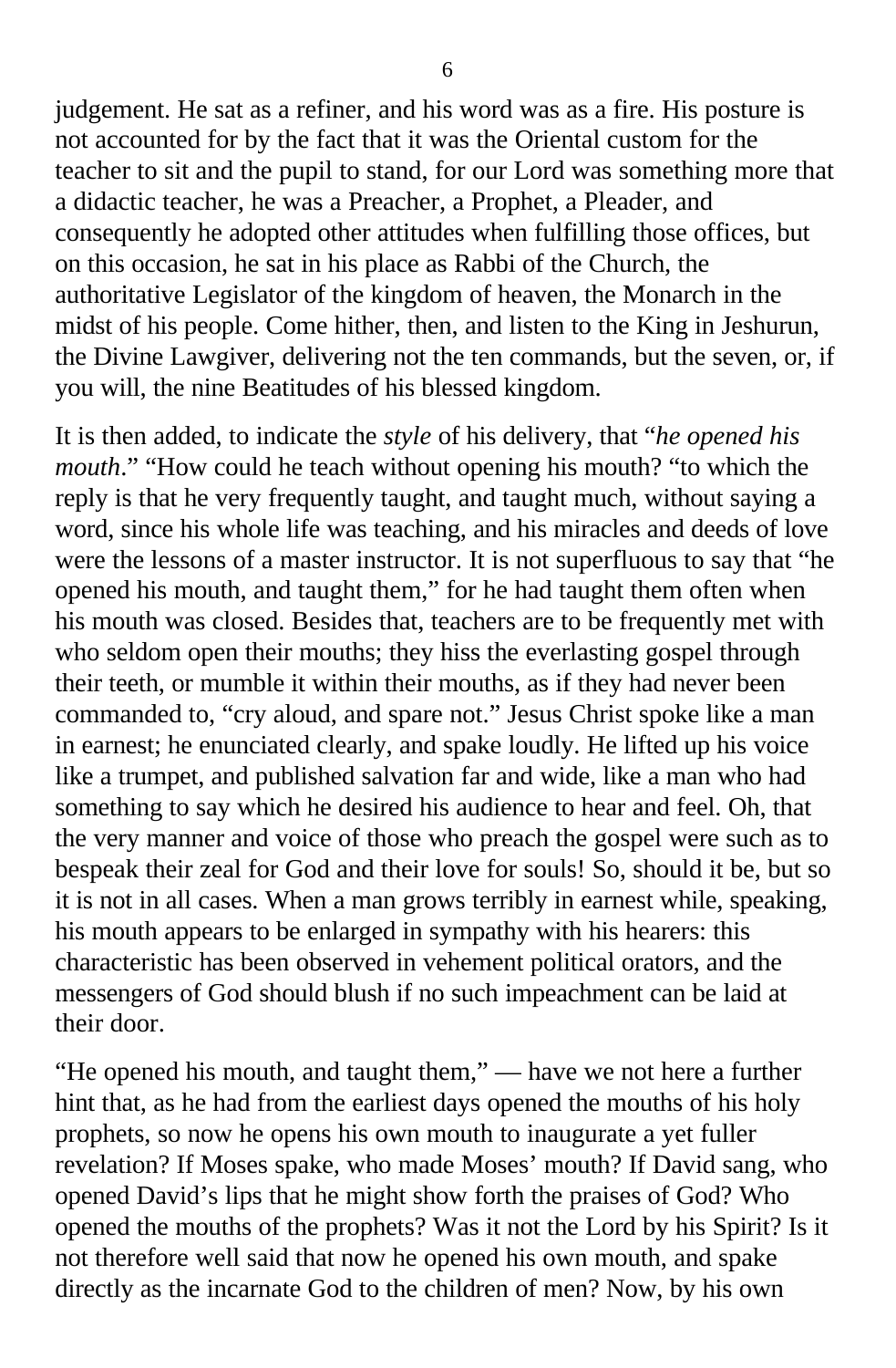inherent power and inspiration, he began to speak, not through the mouth of Isaiah, or of Jeremiah, but by his own mouth. Now was a spring of wisdom to be unsealed from which all generations should drink rejoicingly; now would the most majestic and yet most simple of all discourses be heard by mankind. The opening of the fount which flowed from the desert rock was not one half so full of joy to men. Let our prayer be, "Lord, as thou hast opened thy mouth, do thou open our hearts;" for when the Redeemer's mouth is open with blessings, and our hearts are open with desires, a glorious filling with all the fullness of God will be the result, and then also shall our mouths be opened to show forth our Redeemer's praise.

Let us now consider the Beatitudes themselves, trusting that, by the help of God's Spirit, we may perceive their wealth of holy meaning. No words in the compass of Sacred Writ are more precious or more freighted with solemn meaning.

The first word of our Lord's great standard sermon is "Blessed." You have not failed to notice that the last word of the Old Testament is "*curse*," and it is suggestive that the opening sermon of our Lord's ministry commences with the word "Blessed." Nor did he begin in that manner, and then change his strain immediately, for nine times did that charming word fall from his lips in rapid succession. It has been well said that Christ's teaching might be summed up in two words, "Believe" and "Blessed." Mark tells us that he preached, saying, "Repent ye, and believe the gospel;" and Matthew in this passage informs us that he came saying, "Blessed are the poor in spirit." All his teaching was meant to bless the sons of men; for "God sent not his Son into the world to condemn the world, but that the world through him might be saved."

> *"His hand no thunder bears, No terror clothes his brow No bolts to drive our guilty souls To fiercer flames below."*

His lips, like a honeycomb, drop sweetness, promises and blessings are the overflowings of his mouth. "Grace is poured into thy lips," said the psalmist, and consequently grace poured from his lips; he was blessed for ever, and he continued to distribute blessings throughout the whole of his life, till, "as he blessed them, he was taken up into heaven." The law had two mountains, Ebal and Gerizim, one for blessing and another for cursing, but the' Lord Jesus blesses evermore, and curses not.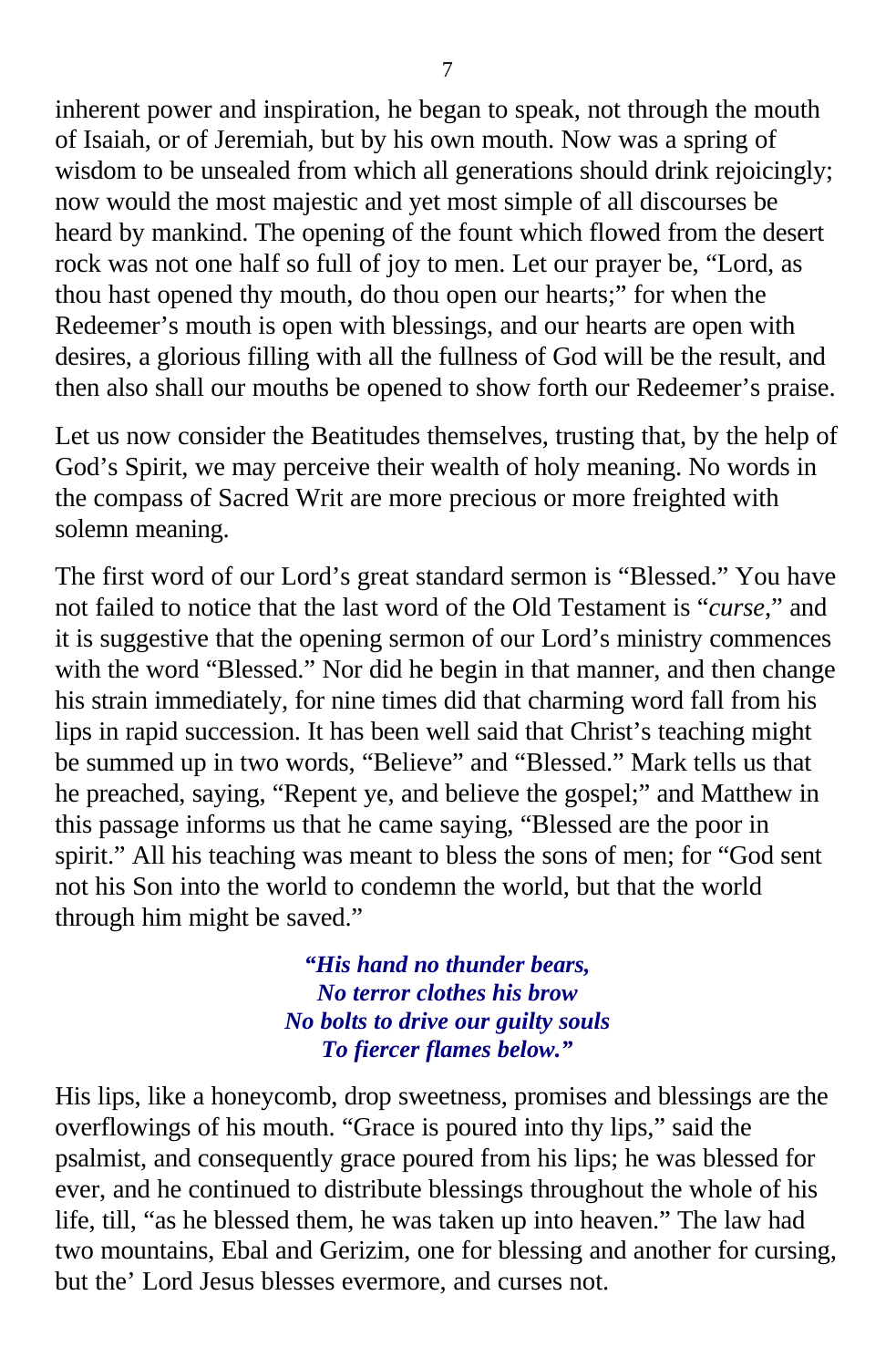The Beatitudes before us, which relate to character, are seven; the eighth is a benediction upon the persons described in the seven Beatitudes when their excellence has provoked the hostility of the wicked; and, therefore, it may be regarded as a confirming and summing up of the seven blessings which precede it. Setting that aside, then, as a summary, we regard the Beatitudes as seven, and will speak of them as such. *The whole seven describe a perfect character, and make up a perfect benediction*. Each blessing is precious separately, ay, more precious than much fine gold; but we do well to regard them, as a whole, for as a whole they were spoken, and from that point of view they are a wonderfully perfect chain of seven priceless links, put together with such consummate art as only our heavenly Bezaleel, the Lord Jesus, ever possessed. No such instruction in the art of blessedness can be found anywhere else. The learned have collected two hundred and eighty-eight different opinions of the ancients with regard to happiness, and there is not one which hits the mark; but our Lord has, in a few telling sentences, told us all about it without using a solitary redundant word, or allowing the slightest omission. The seven golden sentences are perfect as a whole, and each one occupies its appropriate place. Together they are a ladder of light, and each one is a step of purest sunshine.

Observe carefully, and you will see that *each one rises above those which precede it*. The first. Beatitude is by no means so elevated as the third, nor the third as the seventh. There is a great advance from the poor in spirit to the pure in heart and the peacemaker. I have said that they rise, but it would be quite as correct to say that *they descend*, for from the human point of view they do so; to mourn is a step below and yet above being poor in spirit, and the peacemaker, while the highest form of Christian, will find himself often called upon to take the lowest room for peace sake. "The seven Beatitudes mark deepening *humiliation* and growing *exaltation*." In proportion as men rise in the reception of the divine blessing, they sink in their own esteem, and count it their honor to do the humblest works.

Not only do the Beatitudes rise, one above another, but *they spring out of each other*, as if each one depended upon all that went before. Each growth, feeds a higher growth, and the seventh is the product of all the other six. The two blessings which we shall have first to consider have this relation. "Blessed are they that mourn" grows out of "Blessed are the poor in spirit." Why do they mourn? They mourn because they are "poor in spirit." "Blessed are the meek" is a benediction which no man reaches till he has felt his spiritual poverty, and mourned over it. "Blessed are the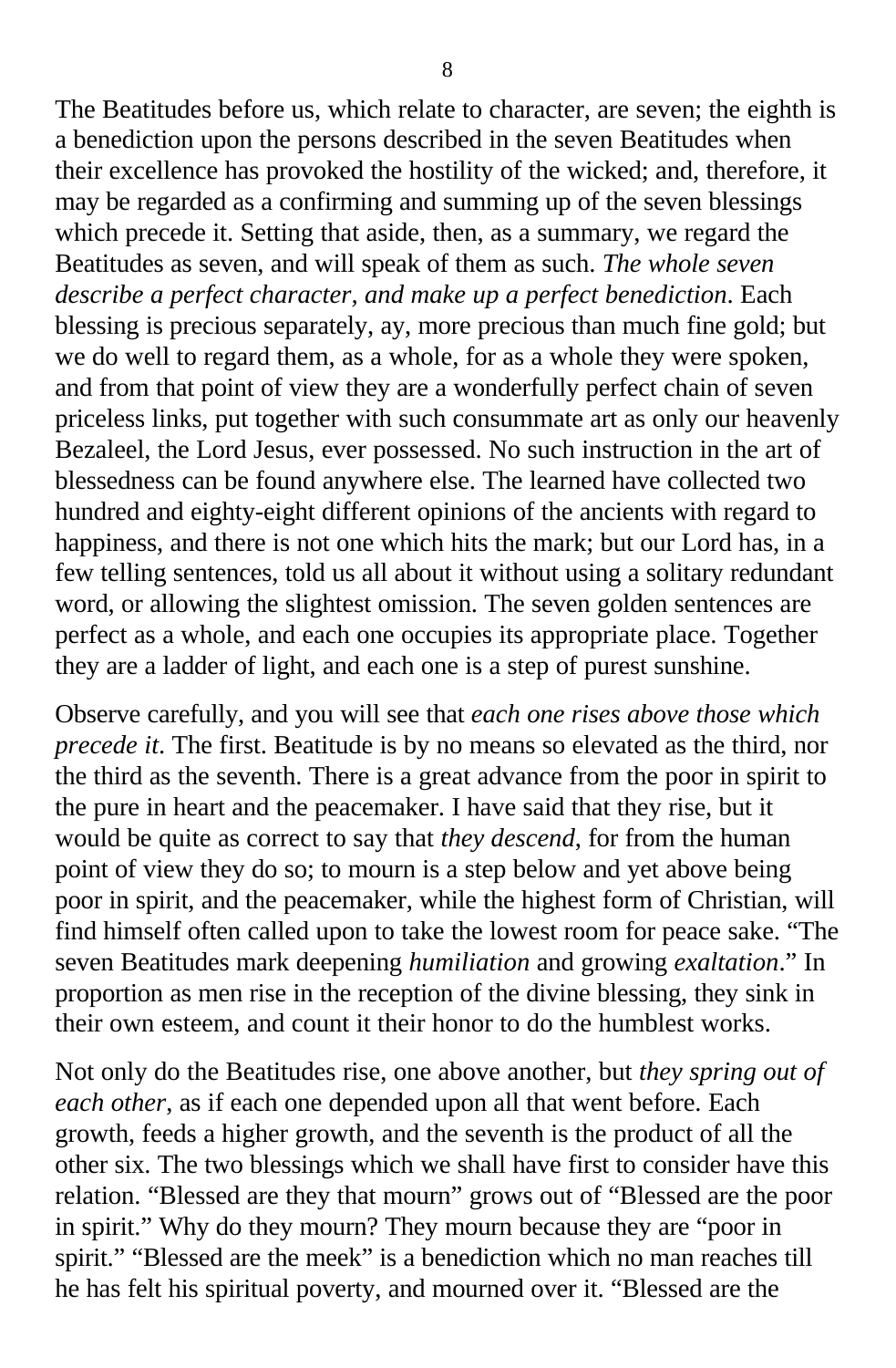merciful" follows upon the blessing of the meek, because men do not acquire the forgiving, sympathetic, merciful spirit until they have been made meek by the experience of the first two benedictions. This same rising and outgrowth may be seen in the whole seven. The stones are laid one upon the other in fair colors, and polished after the similitude of a palace; they are the natural sequel and completion of each other, even as were the seven days of the world's first week.

Mark, also, in this ladder of light, that though each step is above the other, and each step springs out of the other, yet *each one is perfect in itself*, and contains within itself a priceless and complete blessing. The very lowest of the blessed, namely, the poor in spirit, have their peculiar benediction, and indeed it is one of such an order that it is used in the summing up of all the rest. "Theirs is the kingdom of heaven" is both the first and the eighth benediction.

The highest characters, namely, the peacemakers, who are called the children of God, are not said to be more than blessed; they doubtless enjoy more of the blessedness, but they do not in the covenant provision possess more.

Note, also, with delight, that *the blessing is in every case in the present tense*, a happiness to be now enjoyed and delighted in. It is not "Blessed *shall* be," but "Blessed *are*." There is not one step in the whole divine experience of the believer, not one link in the wonderful chain of grace, in which there is a withdrawal of the divine smile or an absence of real happiness. Blessed is the first moment of the Christian life on earth, and blessed is the last. Blessed is the spark which trembles in the flax, and blessed is the flame which ascends to heaven in a holy ecstasy. Blessed is the bruised reed, and blessed is that tree of the Lord, which is full of sap, the cedar of Lebanon, which the Lord hath planted. Blessed is the babe in grace, and blessed is the perfect man in Christ Jesus. As the Lord's mercy endureth for ever, even so shall our blessedness.

We must not fail to notice that, in the seven Beatitudes, *the blessing of each one is appropriate to the character*. "Blessed are the poor in spirit" is appropriately connected with enrichment in the possession of a kingdom more glorious than all the thrones of earth. It is also most appropriate that those who mourn should be comforted; that the meek, who renounce all self-aggrandizement, should enjoy most, of life, and so should inherit the earth. It is divinely fit that those who hunger and thirst after righteousness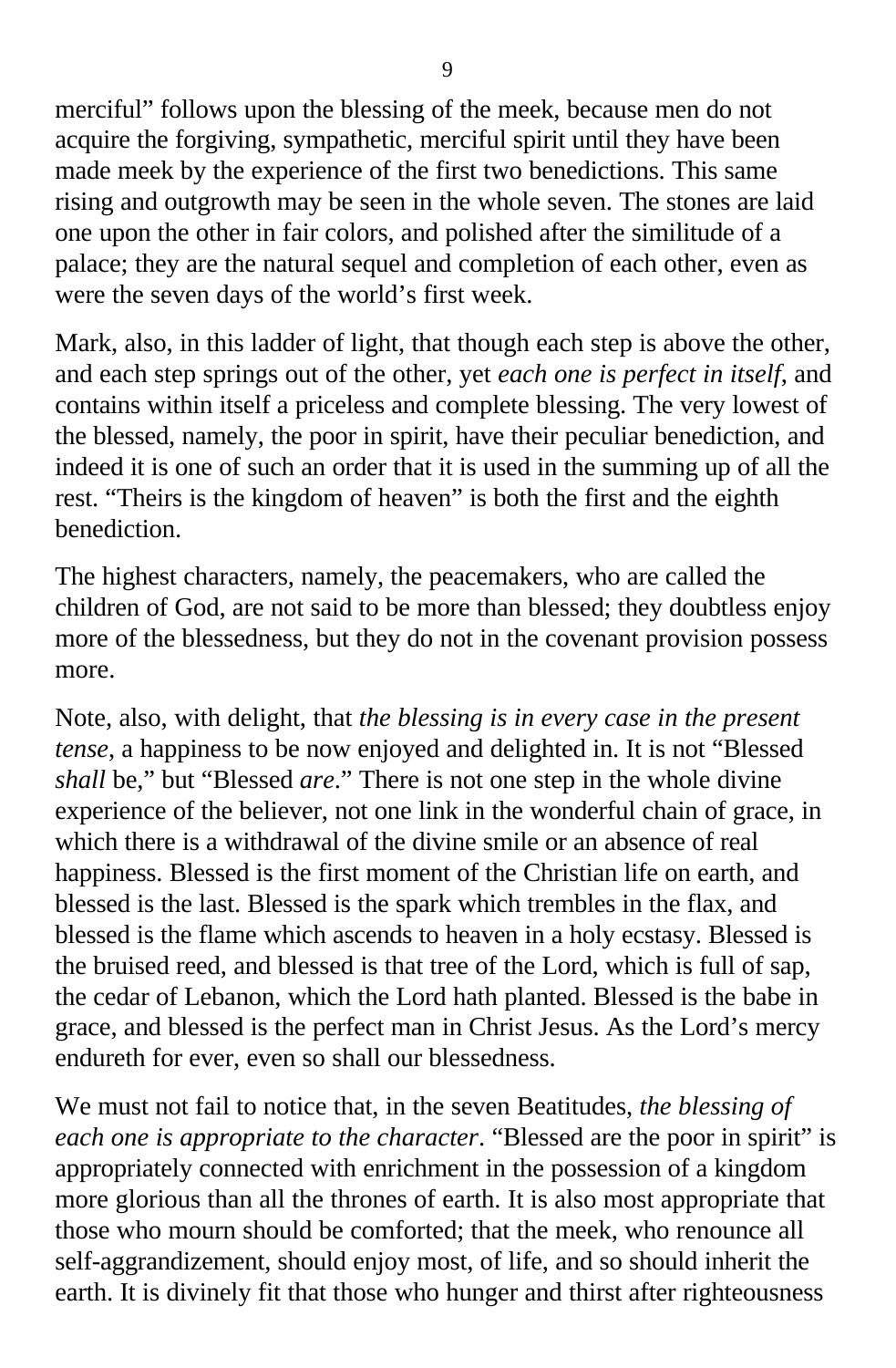should be filled, and that those who show mercy to others should obtain it themselves. Who but the pure in heart should see the infinitely pure and holy God? And who but the peacemakers should be called the children of the God of peace?

Yet the careful eye perceives that *each benediction*, though appropriate, is worded *paradoxically*. Jeremy Taylor says, "They are so many paradoxes and impossibilities reduced to reason." This is clearly seen in the first Beatitude, for the poor in spirit are said to possess a kingdom, and is equally vivid in the collection as a whole, for it treats of happiness, and yet poverty leads the van, and persecution brings up the rear; poverty is the contrary of riches, and yet how rich are those who possess a kingdom and persecution is supposed to destroy enjoyment, and yet it is here made a subject of rejoicing. See the sacred art of him who spake as never man spake, he can at the same time make his words both simple and paradoxical, and thereby win our attention and instruct our intellects. Such a preacher deserves the most thoughtful of hearers.

The whole of the seven Beatitudes composing this celestial ascent to the house of the Lord conduct believers to an elevated table-land upon which they dwell alone, and are not reckoned among the people; their holy separation from the world brings upon them persecution for righteousness' sake, but in this they do not lose their happiness, but rather have it increased to them, and confirmed by the double repetition of the benediction. The hatred of man does not deprive the saint of the love of God, even revilers contribute to his blessedness. Who among us will be ashamed of the cross which must attend such a crown of lovingkindness and tender mercies? Whatever the curses of man may involve, they are so small a drawback to the consciousness of being blessed in a sevenfold manner by the Lord, that they are not worthy to be compared with the grace which is already revealed in us.

Here we pause for this present, and shall, by God's help, consider one of the Beatitudes in our next homily.

# EXPOSITION BY C. H. SPURGEON.

### *MATTHEW 5:1-30.*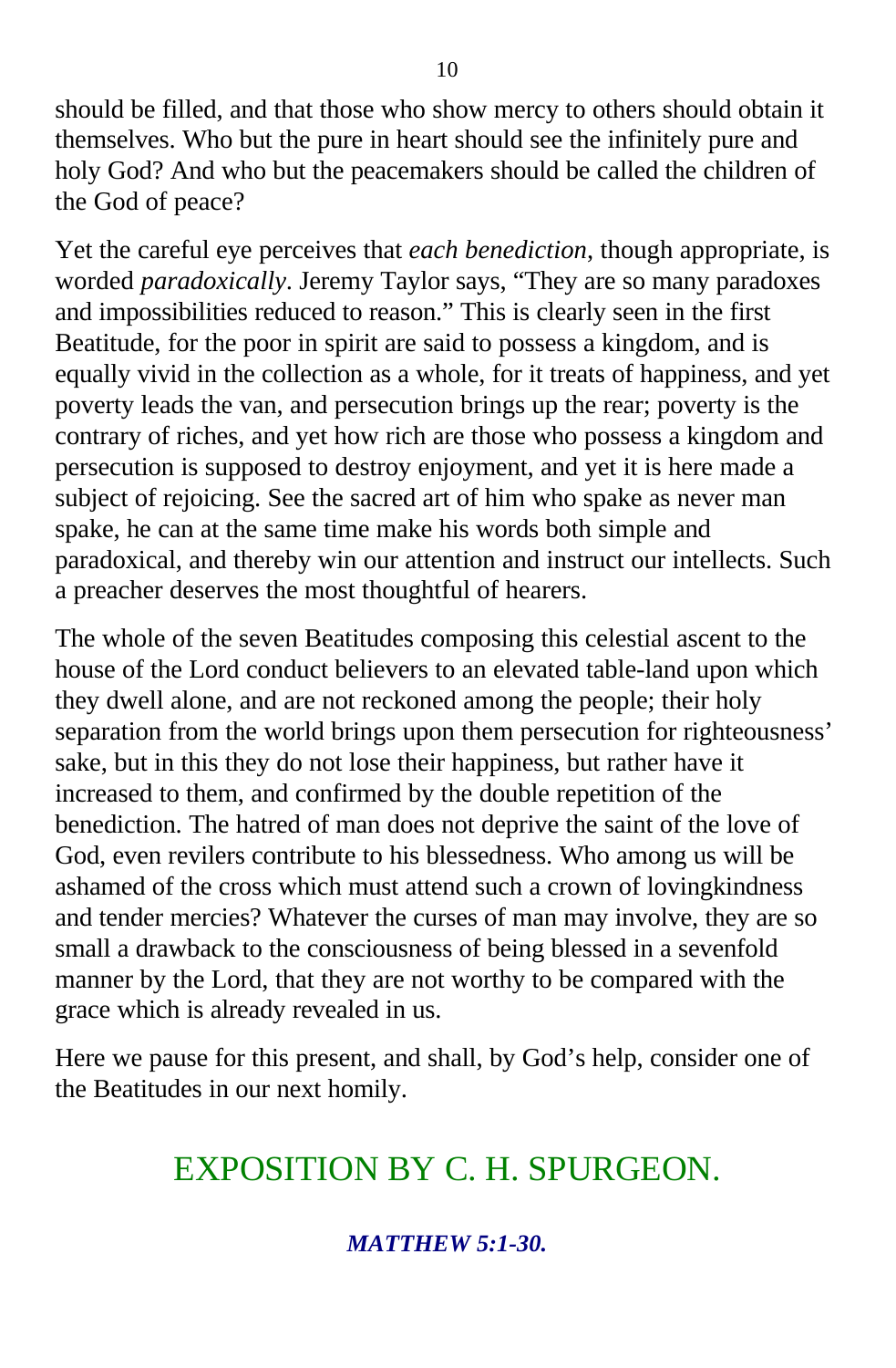**Verses 1, 2.** *And seeing the multitudes, he went up into a mountain: and when he was set, his disciples came unto him: and he opened his mouth, and taught them, saying,-*

Our Savior soon gathered a congregation. The multitudes perceived in him a love to them, and a willingness to impart blessing to them, and therefore they gathered about him. He chose the mountain and the open air for the delivery of this great discourse, and we should be glad to find such a place for our assemblies; but in this variable climate we cannot often do so.

"And when he was set." The Preacher sat, and the people stood. We might make a helpful change if we were sometimes to adopt a similar plan now. I am afraid that ease of posture may contribute to the creation of slumber of heart in the hearers. There Christ sat, and "his disciples came unto him." They formed the inner circle that was ever nearest to him, and to them he imparted his choicest secrets, but he also spoke to the multitude, and therefore it is said that "he opened his mouth," as well he might when there were such great truths to proceed from it, and so vast a crowd to hear them: "He opened his mouth, and taught them, saying," —

#### **3.** *Blessed are the poor in spirit: for theirs is the kingdom of heaven.*

This is a gracious beginning to our Savior's discourse, "Blessed are the poor." None ever considered the poor as Jesus did, but here he is speaking of a poverty of spirit, a lowliness of heart, an absence of self-esteem. Where that kind of spirit is found, it is sweet poverty: "Blessed are the poor in spirit, for theirs is the kingdom of heaven."

#### **4.** *Blessed are they that mourn: for they shall be comforted.*

There is a blessing which often goes with mourning itself; but when the sorrow is of a spiritual sort,-mourning for sin,-then is it blest indeed.

> *"Lord, let me weep for nought but sin, And after none but thee; And then I would-oh, that I might-A constant mourner be!"*

#### **5.** *Blessed are the meek:*

The quiet-spirited, the gentle, the self-sacrificing,-

**5.** *For they shall inherit the earth.*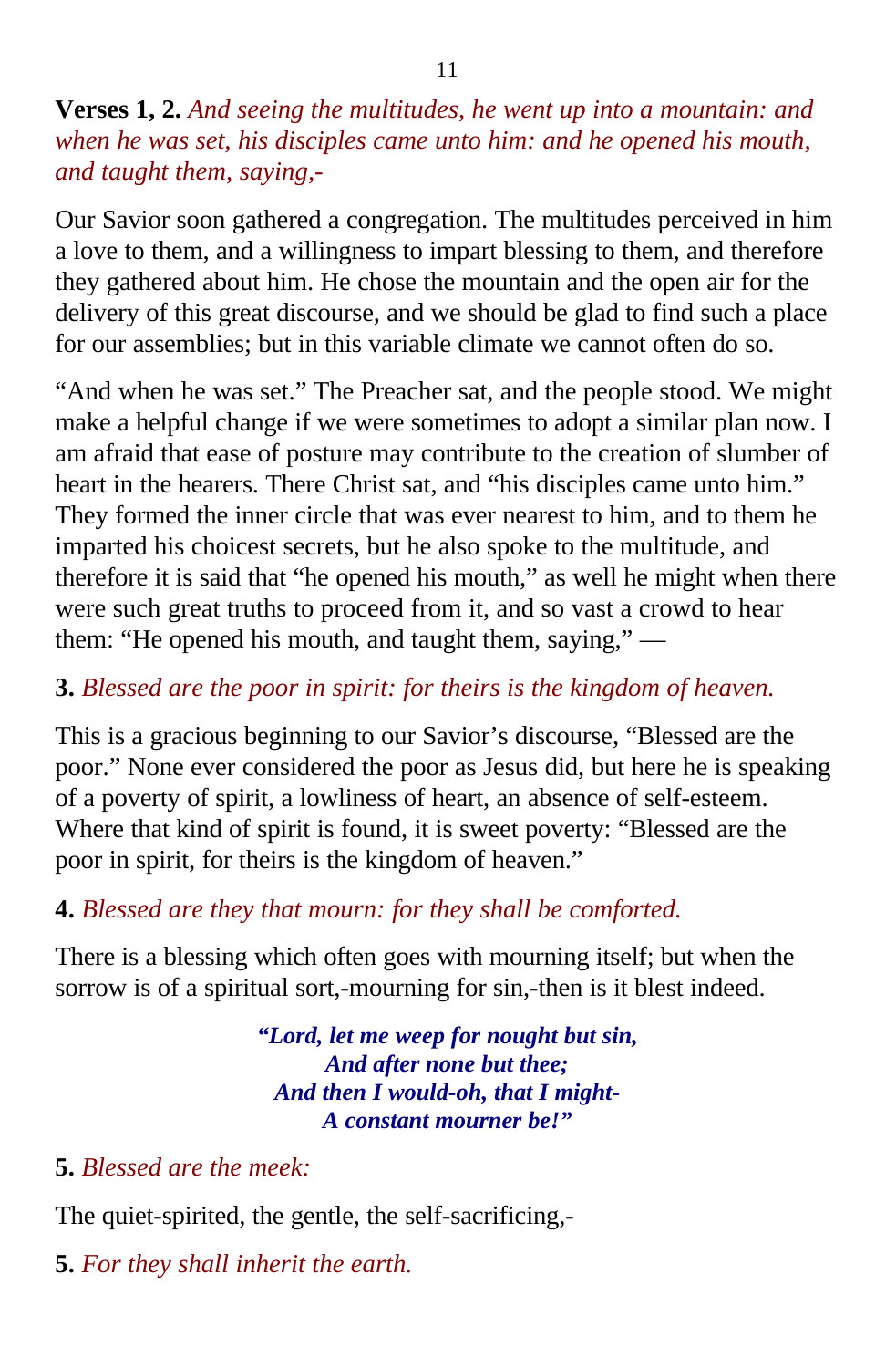It looks as if they would be pushed out of the world but they shall not be, "for they shall inherit the earth." The wolves devour the sheep, yet there are more sheep in the world than there are wolves, and the sheep, continue to multiply, and to feed in green pastures.

## **6.** *Blessed are they which do hunger and thirst after righteousness*:

Pining to be holy, longing to serve God, anxious to spread every righteous principle,-blessed are they.

## **6, 7.** *For they shall be filled.*

Blessed are the merciful: Those who are kind, generous, sympathetic, ready to forgive those who have wronged them,-blessed are they.

## **7, 8.** *For they shall obtain mercy. Blessed are the pure in heart*:-

It is a most blessed attainment to have such a longing for purity as to love everything that is chaste and holy, and to abhor everything that is questionable and unhallowed: blessed are the pure in heart:-

## **8.** *For they shall see God*.

There is a wonderful connection between hearts and eyes. A man who has the stains of filth on his soul cannot see God, but they who are purified in heart are purified in vision too: "they shall see God."

## **9.** *Blessed are the peacemakers*:

Those who always end a quarrel if they can, those who lay themselves out to prevent discord,-

## **9-10.** *For they shall be called the children of God.*

Blessed are they which are persecuted for righteousness' sake: for theirs is the kingdom of heaven.

They share the kingdom of heaven with the poor in spirit. They are often evil spoken of, they have sometimes to suffer the spoiling of their goods, many of them have laid down their lives for Christ's sake, but they are truly blessed, for "theirs is the kingdom of heaven."

**11.** *Blessed are ye, when men shall revile you, and persecute you, and shalt say all manner of evil against you falsely, for my sake*.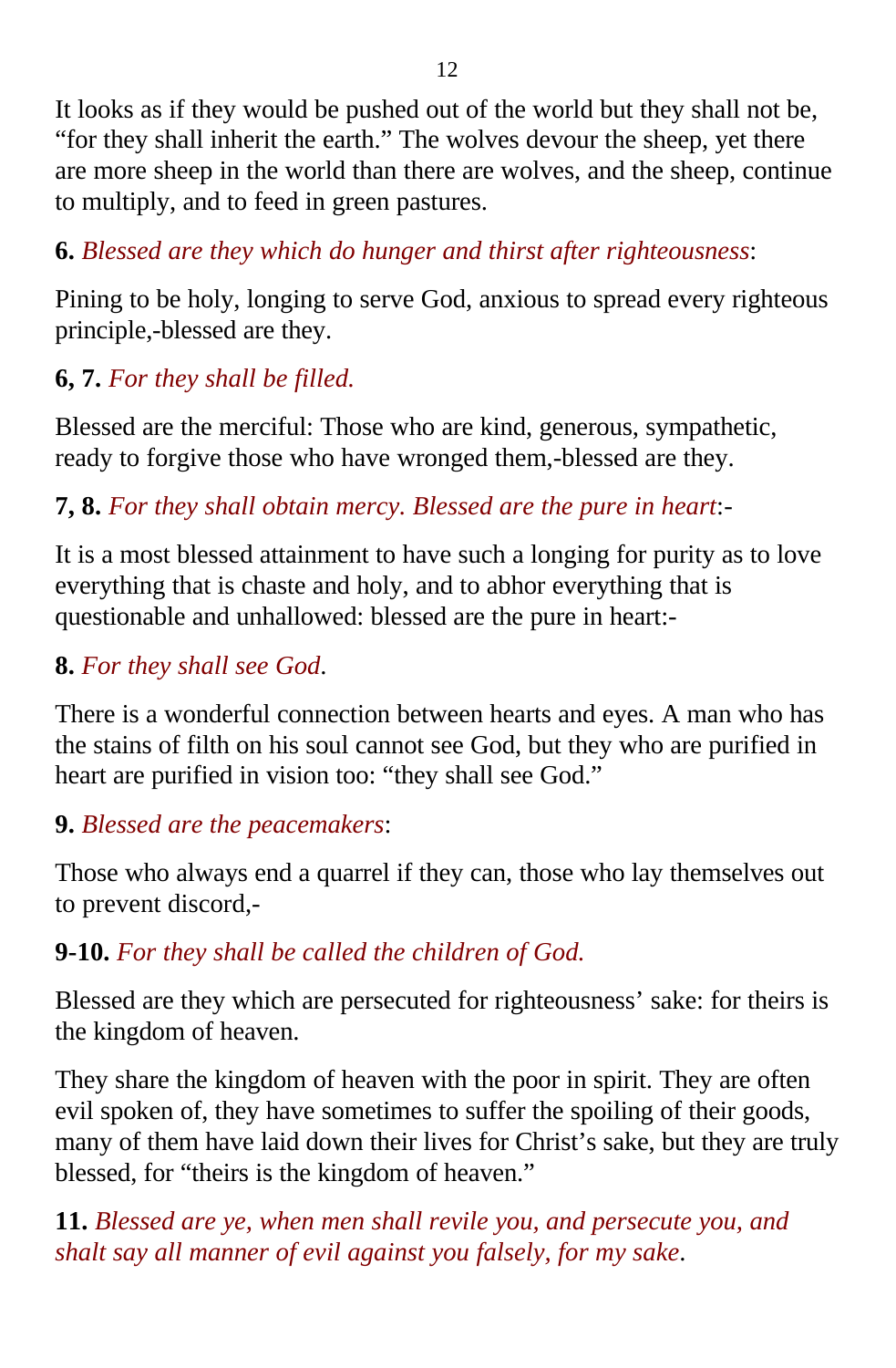Mind, it must be said falsely, and it must be for Christ's sake, if you are to be blessed; but there is no blessing in having evil spoken of you truthfully, or in having it spoken of you falsely because of some bitterness in your own spirit.

**12.** *Rejoice, and be exceeding glad: for great is your reward in heaven: for so persecuted they the prophets which were before you*.

You are in the true prophetic succession, if you cheerfully bear reproach of this kind for Christ's sake, you prove that you have the stamp and seal of those who are in the service of God.

## **13.** *Ye are the salt of the earth*:

Followers of Christ, "ye are the salt of the earth." You help to preserve it, and to subdue the corruption that is in it.

## **13.** *But if the salt have lost his savor, wherewith shall it be salted*?

A professing Christian with no grace in him,-a religious man whose very religion is dead,-what is the good of him? And he is himself in a hopeless condition. You can salt meat, but you cannot salt salt.

## **13.** *It is thenceforth good for nothing but to be cast out, and to be trodden under foot of men*.

There are people who believe that you can be children of God to-day, and children of the devil to-morrow; then again children of God the next day and children of the devil again the day after; but, believe me, it is not so. If the work of grace be really wrought of God in your soul, it will last through your whole life, and if it does not so last, that proves that it is not the work of God. God does not put his hand to this work a second time. There is no regeneration twice over, you can be born again, but you cannot be born again, and again, and again, as some teach there is no note in Scripture of that kind. Hence I do rejoice that regeneration once truly wrought of the Spirit of God, is an incorruptible seed which liveth and abideth for ever. But beware, professor, lest you should be like salt that has lost its savor, and that therefore is good for nothing.

**14.** *Ye are the light of the world*. *See Metropolitan Tabernacle Pulpit, No. 1,109, "The Light of the World."*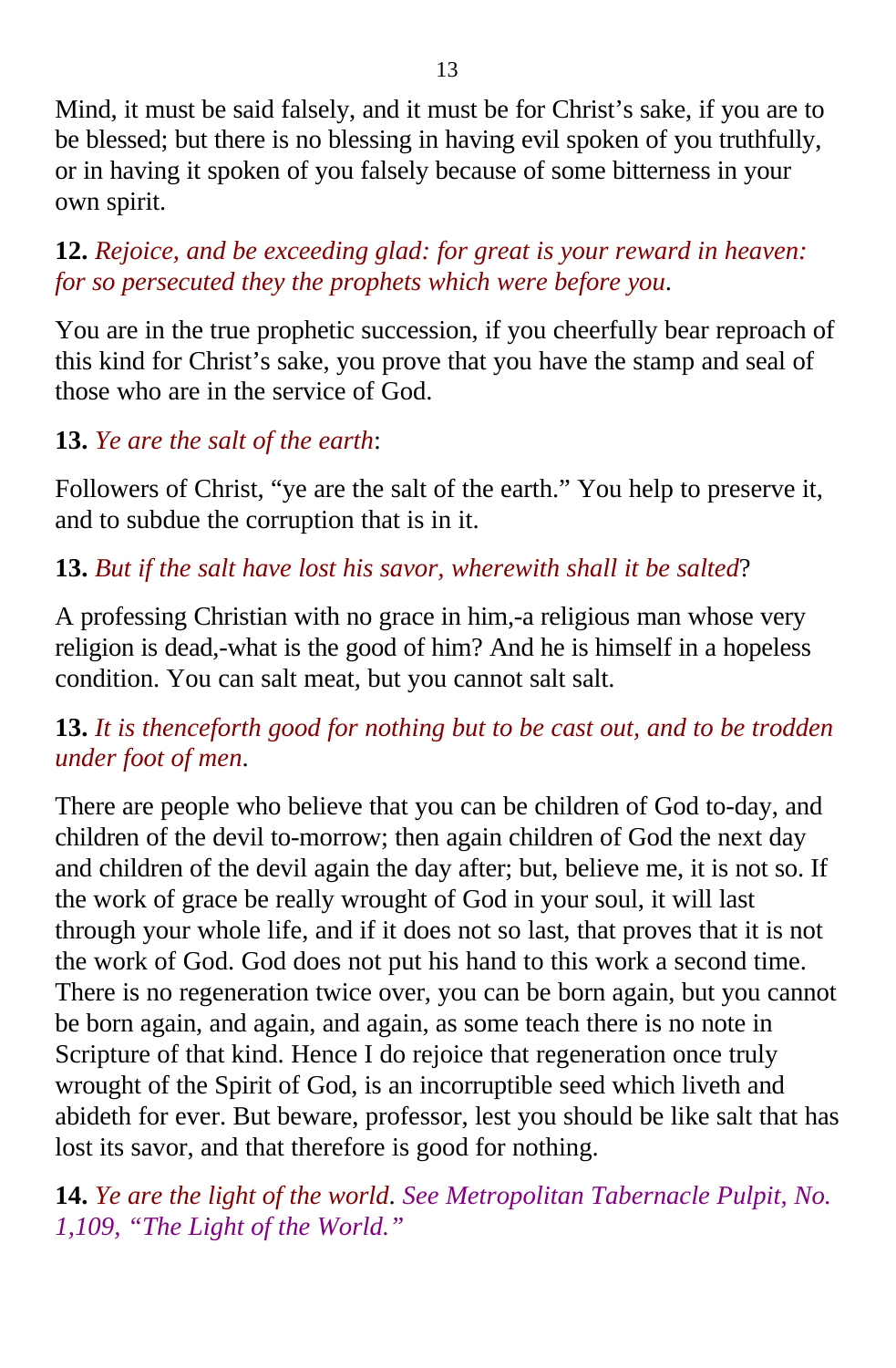Christ never contemplated the production of secret Christians,-Christians whose virtues would never be displayed,-pilgrims who would travel to heaven by night, and never be seen by their fellow-pilgrims or anyone else.

**14, 15.** *A city that is set on an hill cannot be hid. Neither do men light a candle*, *See Metropolitan Tabernacle Pulpit, No. 1,594 (double number), "The Candle." and put it under a bushel, but on a candlestick; and it giveth light unto all that are in the house*.

Christians ought to be seen, and they ought to let their light be seen. They should never even attempt to conceal it. If you are a lamp, you have no right to be under a bushel, or under a bed; your place is on the lampstand where your light can be seen.

**16.** *Let your light so shine before men, that they may see your good works, and glorify your Father which is in heaven.*

Not that they may glorify you, but that they may glorify your Father who is in heaven.

## **17, 18.** *Think not that I am come to destroy the law, or the prophets: I am not come to destroy, but to fulfill. For verily I say unto you, Till heaven and earth pass, one jot or one tittle shall in no wise pass from the law, till all be fulfilled.*

*There is a very remarkable Sermon by Mr. Spurgeon, on verse 18, which he had re-issued in book form for widespread circulation, "The Perpetuity of the Law of God." It can still be obtained, price one penny, of Messrs. Passmore & Alabaster, or through any bookseller or colporteur.*

No cross of a "t" and no dot of an "I" shall be taken from God's law. Its requirements will always be the same; immutably fixed, and never to be abated by so little as "one jot or one tittle."

**19, 20.** *Whosoever therefore shall break one of these least commandments, and shall teach men so, he shall be called the least in the kingdom of heaven but whosoever shall do and teach them, the same shall be called great in the kingdom of heaven. For I say unto you, That except your righteousness shall exceed the righteousness of the scribes and Pharisees*,-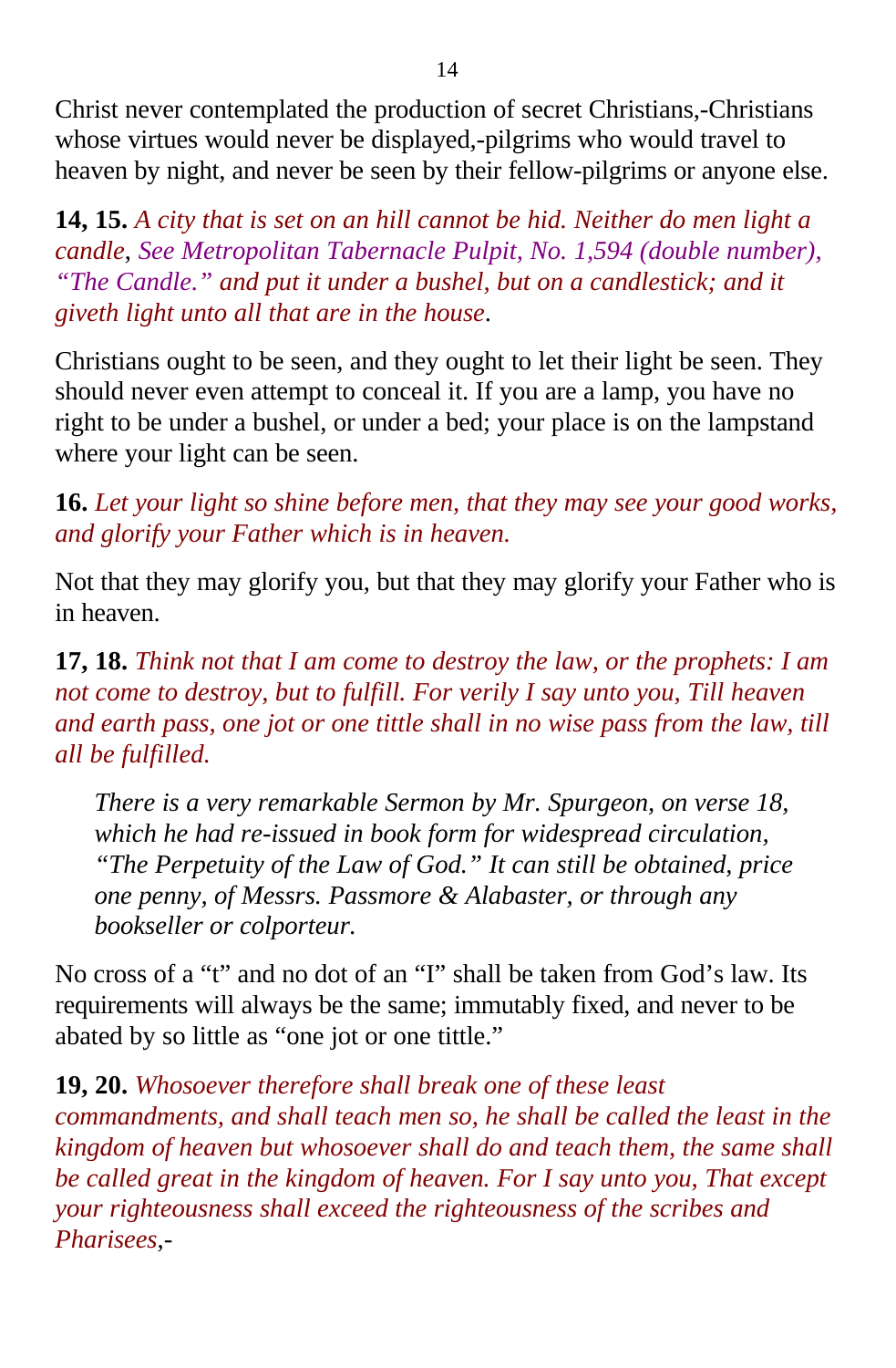Who seemed to have reached the very highest degree of it; indeed, they themselves thought they went rather over the mark than under it, but Christ says to his disciples, "Unless your righteousness goes beyond that,-

## **20.** *Ye shall in no case enter into the kingdom of heaven.*

These are solemn words of warning. God grant that we may have a righteousness which exceeds that of the scribes and Pharisees, a righteousness inwrought by the Spirit of God, a righteousness of the heart and of the life!

(As the foregoing Exposition only goes as far as verse 20, the remainder is taken from *The Gospel of the Kingdom*, C. H. Spurgeon's "Popular Exposition of the Gospel according to Matthew.")

## **Verse 21.** *Ye have heard that it was said by them of old time, Thou shalt not kill; and whosoever shall kill shall be in danger of the judgement:*

Antiquity is often pleaded as an authority; but our King makes short work of "them of old time." He begins with one of their alterations of his Father's law. They added to the saved oracles. The first part of the saying which our Lord quoted was divine; but it was dragged down to a low level by the addition about the human court, and the murderer's liability to appear there. It thus became rather a proverb among men than an inspired utterance from the mouth of God. Its meaning, as God spake it, had a far wider range than when the offense was restrained to actual killing, such as could be brought before a human judgement-seat. To narrow a command is measurably to annul it. We may not do this even with antiquity for our warrant. Better the whole truth newly stated than an old falsehood in ancient language.

## **22.** *But I say unto you, That whosoever is angry with his brother without a cause shall be in danger of the judgement: and whosoever shall say to his brother, Raca, shall be in danger of the council: but whosoever shall say, Thou fool, shall be in danger of hell fire*.

Murder lies within anger, for we wish harm to the object of our wrath, or even wish that he did not exist, and this is to kill him in desire. Anger "*without a cause*" is forbidden by the command which says "Thou shalt not kill;" for unjust anger is killing in intent. Such anger without cause brings us under higher judgement than that of Jewish police-courts. God takes cognizance of the emotions from which acts of hate may spring, and calls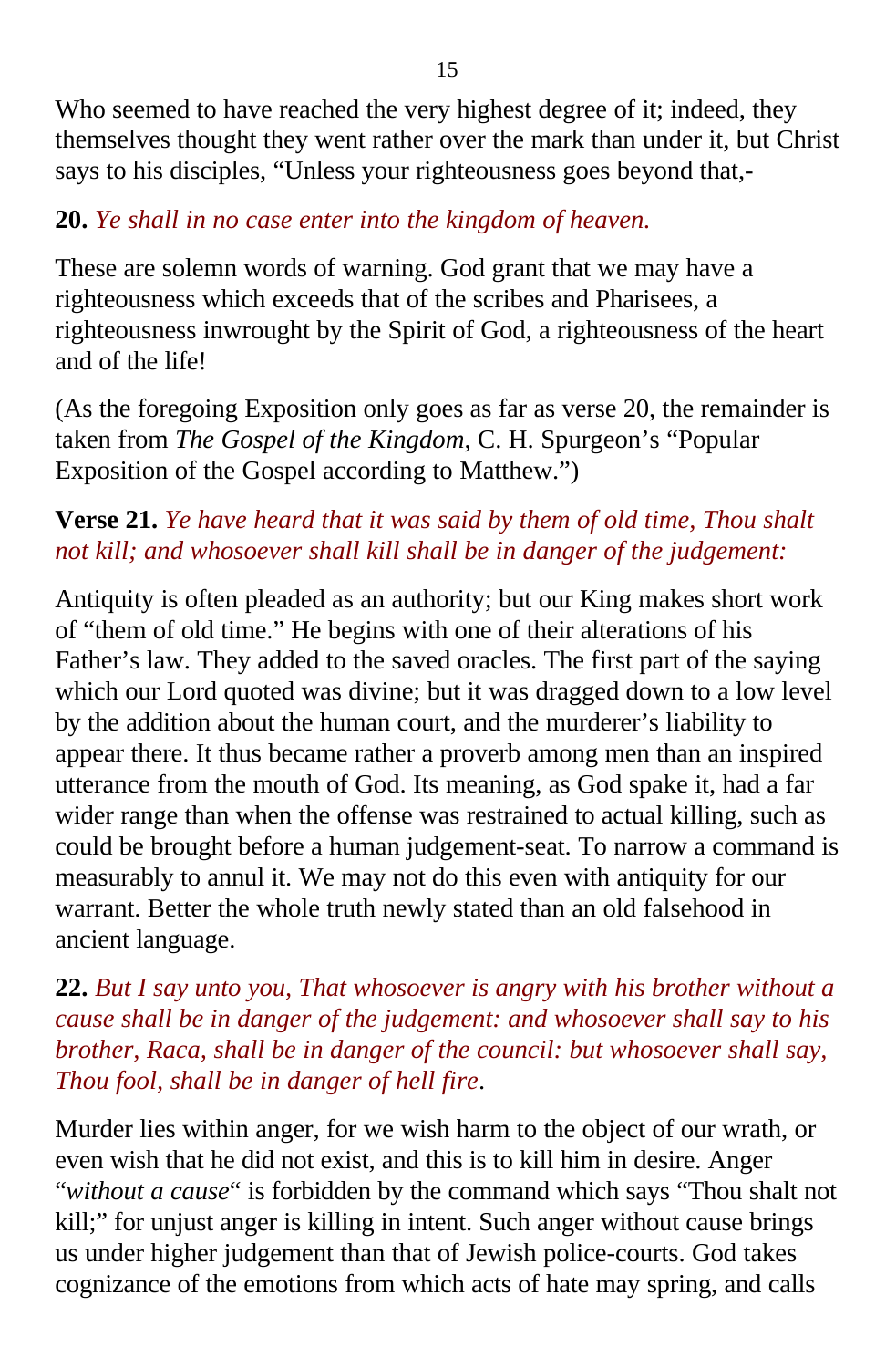us to account as much for the angry feeling as for the murderous deed. Words also come under the same condemnation: a man shall be judged for what he "*shall say to his brother*." To call a man *Raca*, or a worthless fellow, is to kill him in his reputation, and to say to him, "*Thou fool*," is to kill him as to the noblest characteristics of a man. Hence all this comes under such censure as men distribute in their councils; yes, under what is far worse, the punishment awarded by the highest court of the universe, which dooms men to "hell fire." Thus our Lord and King restores the law of God to its true force, and warns us that it denounces not only the overt act of killing, but every thought, feeling, and word which would tend to injure a brother, or annihilate him by contempt.

## **23, 24.** *Therefore if thou bring thy gift to the altar, and there rememberest that thy brother hath ought against thee; leave there thy gift before the altar, and go thy way; first be reconciled to thy brother, and then come and offer thy gift*.

The Pharisee would urge as a cover for his malice that he brought a sacrifice to make atonement, but our Lord will have forgiveness rendered to our brother first, and then the offering presented. We ought to worship God thoughtfully, and if in the course of that thought we remember that our brother hath ought against us, we must stop. If we have wronged another, we are to pause, cease from the worship, and hasten to seek reconciliation. We easily remember if we have ought against our brother, but now the memory is to be turned the other way. Only when we have remembered our wrong doing, and made reconciliation can we hope for acceptance with the Lord. The rule is-first peace with man, and then acceptance with God. The holy must be traversed to reach the Holiest of all. Peace being made with our brother, then let us conclude our service towards our Father, and we shall do so with lighter heart and truer zeal.

I would anxiously desire to be at peace with all men before I attempt to worship God, lest I present to God the sacrifice of fools.

**25, 26.** *Agree with thine adversary quickly, whiles thou art in the way with him; lest at any time the adversary deliver thee to the judge, and the judge deliver thee to the officer, and thou be cast into prison. Verily I say unto thee, Thou shalt by no means come out thence, till thou hast paid the uttermost farthing*.

In all disagreements be eager for peace. Leave off strife before you begin.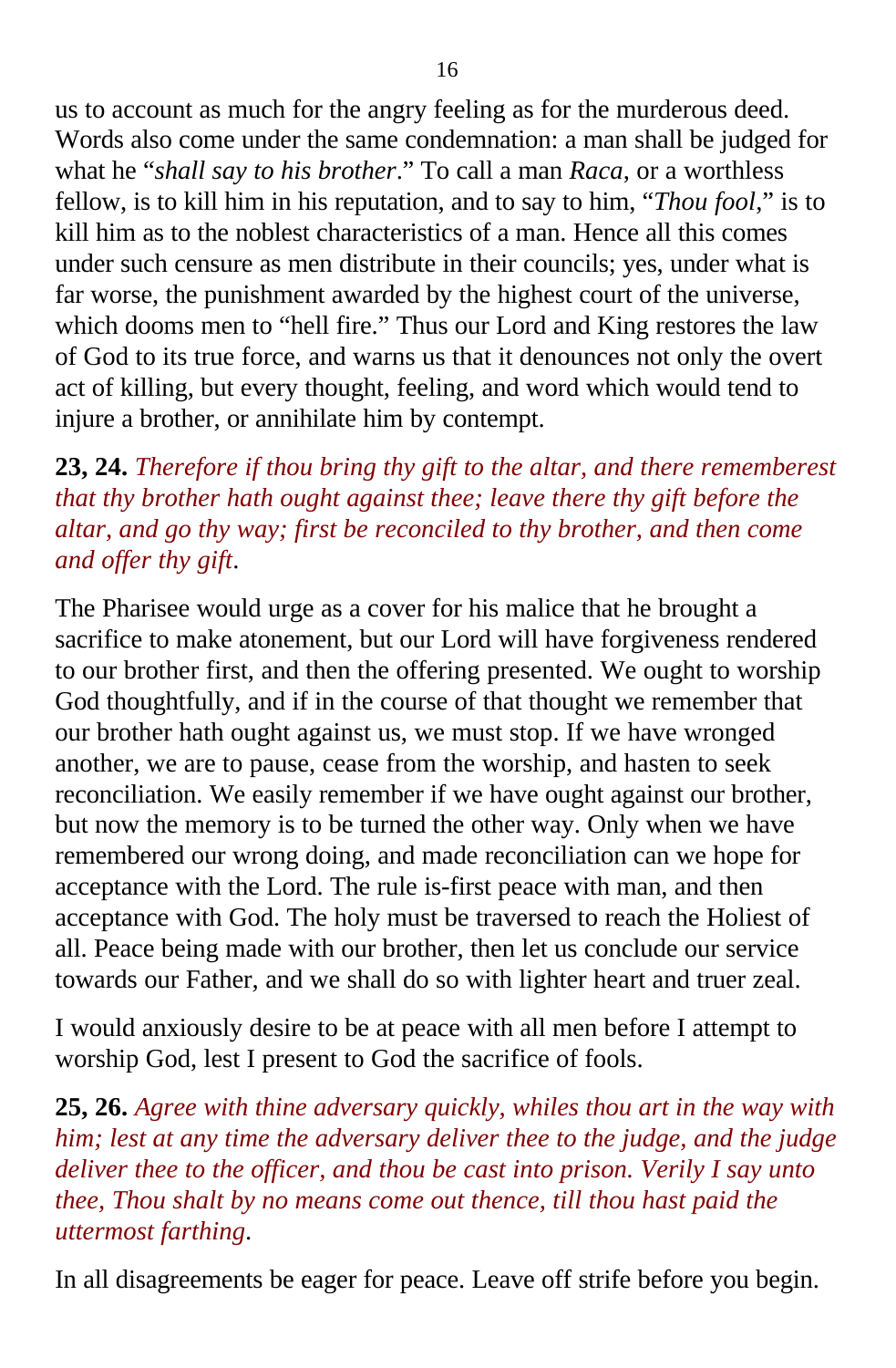In law-suits, seek speedy and peaceful settlements. Often in our Lord's days, this was the most gainful way, and usually it is so now. Better lose your rights than get into the hands of those who with will only fleece you in the name of justice, and hold you fast so long as a semblance of a demand can stand against you, or another penny can be extracted from you. In a country where "just fee" meant robbery, it was wisdom to be robbed, and to make no complaint. Even in our own country, a lean settlement is better than a fat law-suit. Many go into the court to get wool, but come out closely shorn. Carry on no angry suits in courts, but make peace with the utmost promptitude.

### **27, 28** *Ye have heard that it was said by them of old time, Thou shalt not commit adultery: but I say unto you, That whosoever looketh on a woman to lust after her hath committed adultery with her already in his heart.*

In this case our King again sets aside the glosses of men upon the commands of God, and makes the law to be seen in its vast spiritual breadth. Whereas tradition had confined the prohibition to an overt act of unchastity, the King shows that it forbade the unclean desires of the heart. Here the divine law is shown to refer, not only to the act of criminal conversation, but even to the desire, imagination, or passion which would suggest such an infamy. What a King is ours, who stretches his scepter over the realm of our inward lusts! How sovereignly he puts it: "*But, I say unto you*"! Who but a divine being has authority to speak in this fashion? His word is law. So it ought to be, seeing he touches vice at the fountainhead, and forbids uncleanness in the heart. If sin were not allowed in the mind, it would never be made manifest in the body this, therefore, is a very effectual way of dealing with the evil. But how searching? how condemning! Irregular looks, unchaste desires and strong passions are of the very essence of adultery; and who can claim a life-long freedom from them? Yet these are the things which defile a man. Lord, purge them out of my nature, and make me pure within!

### **29.** *And if thy right eye offend thee, pluck it out, and cast it from thee: for it is profitable for thee that one of thy members should perish, and not that thy whole body should be cast into hell*.

That which is the cause of sin is to be given up as well as the sin itself. It is not sinful to have an eye, or to cultivate keen perception; but if the eye of speculative knowledge leads us to offend by intellectual sin, it becomes the cause of evil, and must be mortified. Anything, however harmless, which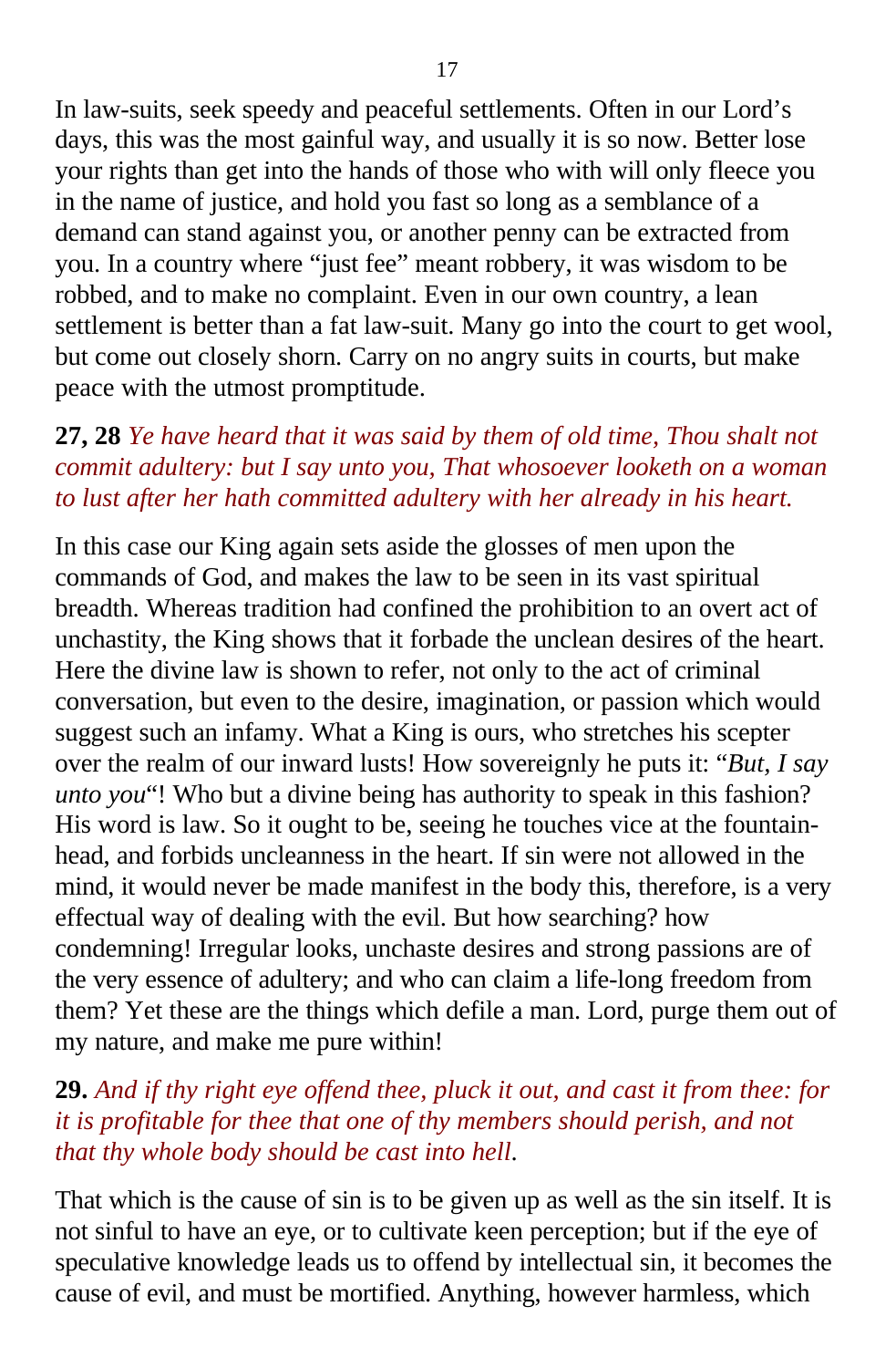leads me to do, or think, or feel wrongly, I am to get rid of as much as if it were in itself an evil. Though to have done with it would involve deprivation, yet must it be dispensed with, since even a serious loss in one direction is far better than the losing of the whole man. Better a blind saint than a quick-sighted sinner. If abstaining from alcohol caused weakness of body, it would be better to be weak, than to be strong and fall into drunkenness Since vain speculations and reasonings land men in unbelief, we will have none of them. To "be cast into hell" is too great a risk to run, merely to indulge the evil eye of lust or curiosity.

#### **30.** *And if thy right hand offend thee, cut it off, and cast it from thee: for it is profitable for thee that one of thy members should perish, and not that thy whole body should be cast into hell*.

The cause of offense may be rather active as the hand than intellectual as the eye, but we had better be hindered in our work than drawn aside into temptation. The most dexterous hand must not be spared if it encourages us in doing evil. It is not because a certain thing may make us clever and successful that therefore we are to allow it, if it should prove to be the frequent cause of our falling into sin, we must have done with it, and place ourselves at a disadvantage for our life-work, rather than ruin our whole being by sin. Holiness is to be our first object; everything else must take a very secondary place. Right eyes and right hands are no longer right if they lead us wrong. Even hands and eyes must go that we may not offend our God by them. Yet, let no man read this literally, and therefore mutilate his body, as some foolish fanatics have done. The real meaning is clear enough.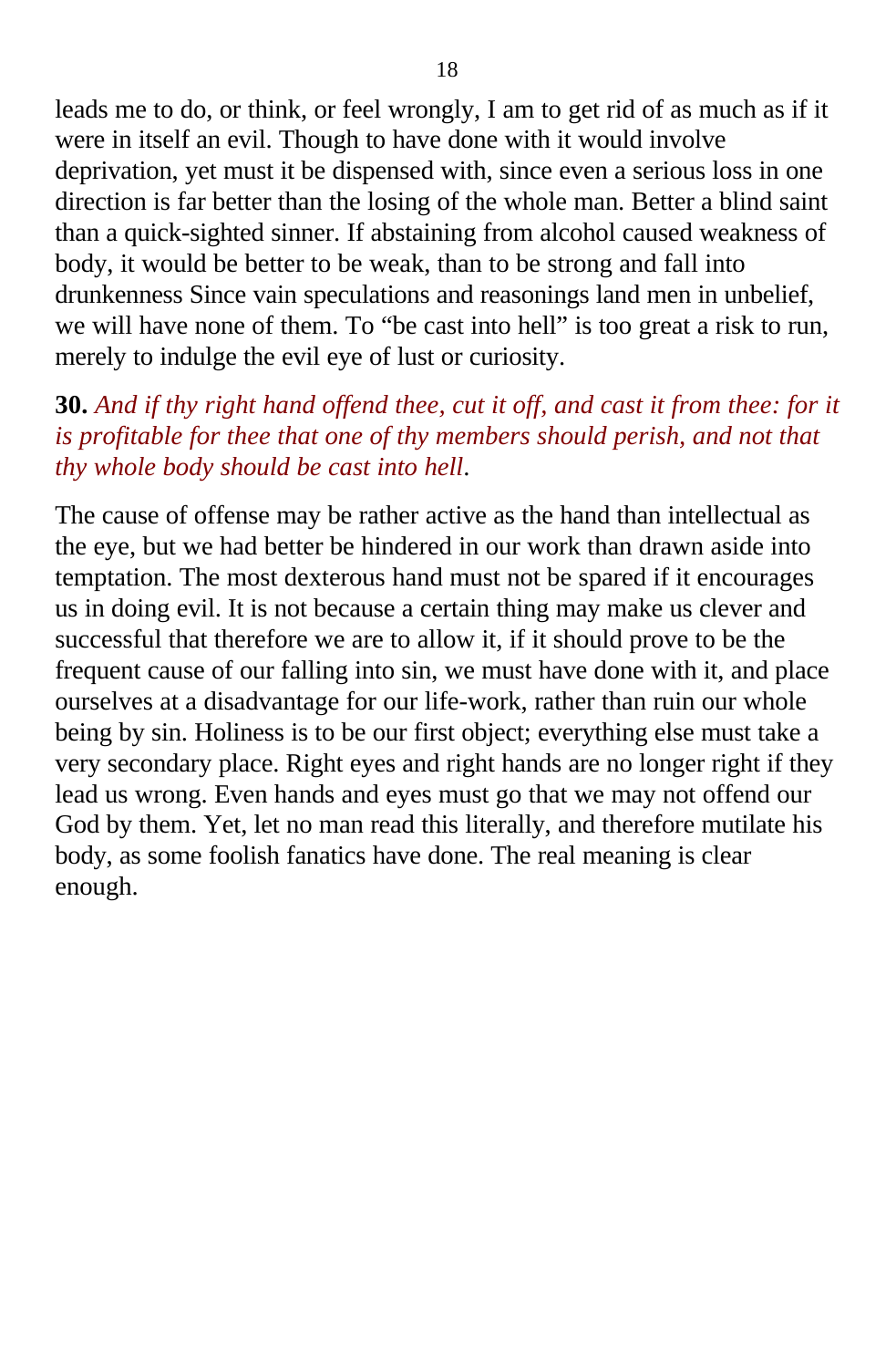# THE FIRST BEATITUDE.

# NO. 3156

### **A SERMON PUBLISHED ON THURSDAY, AUGUST 5TH, 1909,**

*DELIVERED BY C. H. SPURGEON,*

#### **AT THE METROPOLITAN TABERNACLE, NEWINGTON,**

# IN THE YEAR 1873.

#### *"Blessed are the poor in spirit: for theirs is the kingdom of heaven." — Matthew 5:3.*

In the year 1873, Mr. Spurgeon delivered what he called "a series of sententious homilies" on the Beatitudes. After an introductory discourse upon the Sermon on the mount and the Beatitudes as a whole, he intended to preach upon each one separately; but either illness or some other special reason prevented him from fully carrying out this purpose. There are, however, eight Sermons upon the Beatitudes, three of which have already been published in the *Metropolitan Tabernacle Pulpit, — No. 422, "The Peacemaker;" No. 2,103, "The Hunger and Thirst which are Blessed;" and No. 3,3065, "The Third Beatitude;"* — the other five will now be issued in successive weeks, and will form the Monthly Sermon Part for August, price Fivepence. Mr. Spurgeon's Exposition of each of the Beatitudes and of the whole Sermon on the Mount also appears in The Gospel of the Kingdom (now sold at 3s.6d.), the volume upon which he was at work at Mentone up to a little while before his "home-call.)

BEARING in mind the object of our Savior's discourse, which was to describe the saved, and not to declare the plan of salvation, we now come to consider the first of the Beatitudes:-

*" Blessed are the poor in spirit: for theirs is the kingdom of heaven."*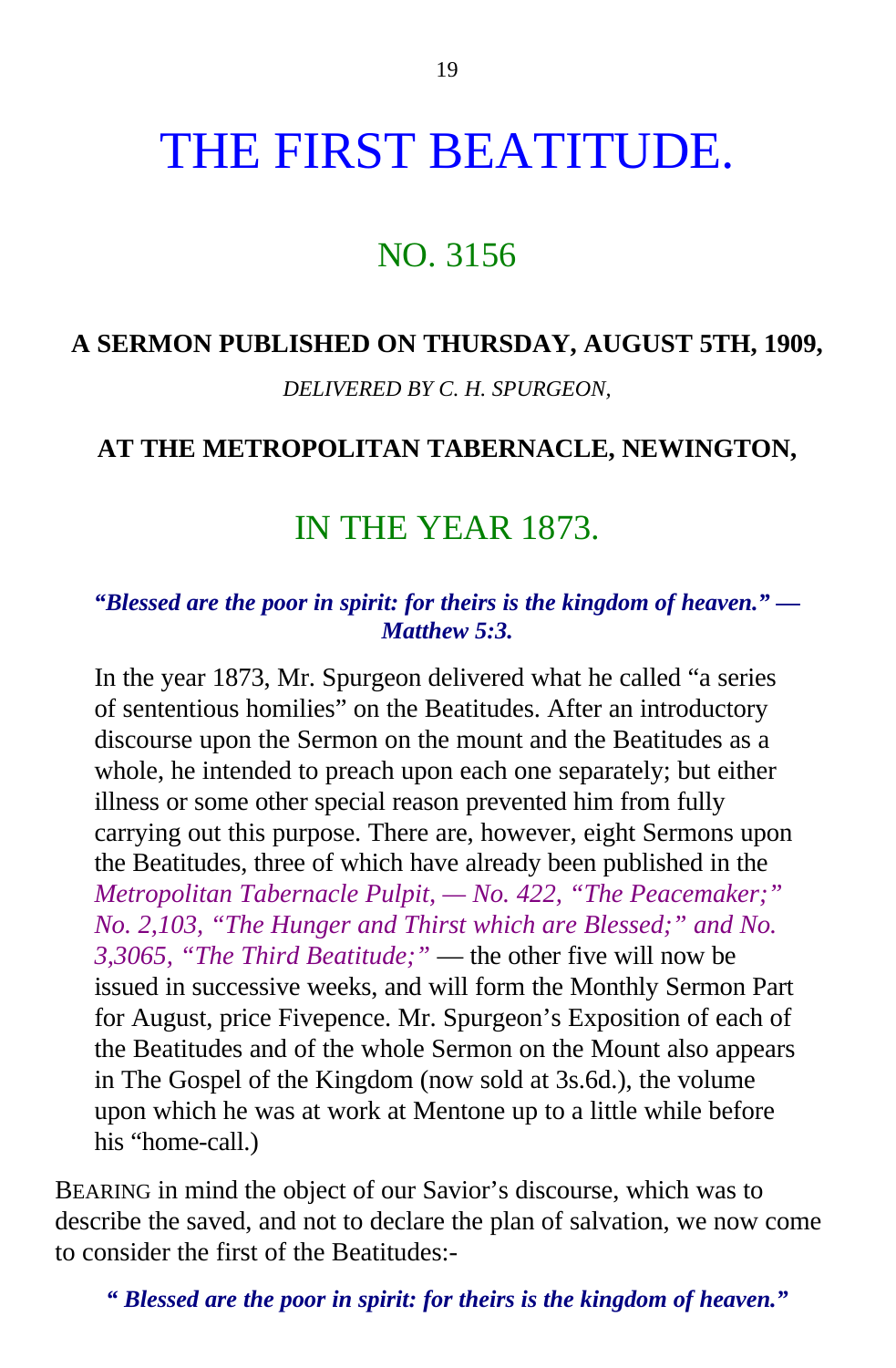A ladder, if it is to be of any use, must have its first step near the ground, or feeble climbers will never be able to mount. It would have been a grievous discouragement to struggling faith if the first blessing had been given to the pure in heart; to that excellence the young beginner makes no claim, while to poverty of spirit he can reach without going beyond his line. Had the Savior said, "Blessed are the rich in grace," he would have spoken a great truth, but very few of us could have derived consolation therefrom. Our Divine Instructor begins at the beginning, with the very A B C of experience, and so enables the babes in grace to learn of him; had he commenced with higher attainments, he must have left the little ones behind. A gigantic step at the bottom of these sacred stairs would have effectually prevented many from essaying to ascend; but, tempted by the lowly step, which bears the inscription "Blessed are the poor in spirit," thousands are encouraged to attempt the heavenly way.

It is worthy of grateful note that *this gospel blessing reaches down to the exact spot where the law leaves us when it has done for us the very best within its power or design*. The utmost the law can accomplish for our fallen humanity is to lay bare our spiritual poverty, and convince us of it. It cannot by any possibility enrich a man: its greatest, service is to tear away from him, his fancied wealth of self-righteousness, show him his overwhelming indebtedness to God, and bow him to the earth in selfdespair. Like Moses, it leads away from Goshen, conducts into the wilderness, and brings to the verge of an impassable stream, but it can do no more; Joshua Jesus is needed to divide the Jordan, and conduct into the' promised land. The law rends the goodly Babylonish garment of our imaginary merits into ten pieces, and proves our wedge of gold to be mere dross, and thus it leaves us, "naked, and poor, and miserable." To this point Jesus descends; his full line of blessing comes up to the verge, of destruction, rescues the lost, and enriches the poor. The gospel is as full as it is free.

This first Beatitude, though thus placed at a suitably low point, where it may be reached by those who are in the earliest stages of grace, is however none the less rich in blessing. The same word is used in the same sense at the beginning as at the end of the chain of Beatitudes, the poor in spirit, are as truly and emphatically blessed as the meek, or the peacemakers. No hint is given as to lower degree, or inferior measure; but, on the contrary, the very highest benison, which is used in the tenth verse as the gathering up of all the seven Beatitudes, is ascribed to the first and lowest order of the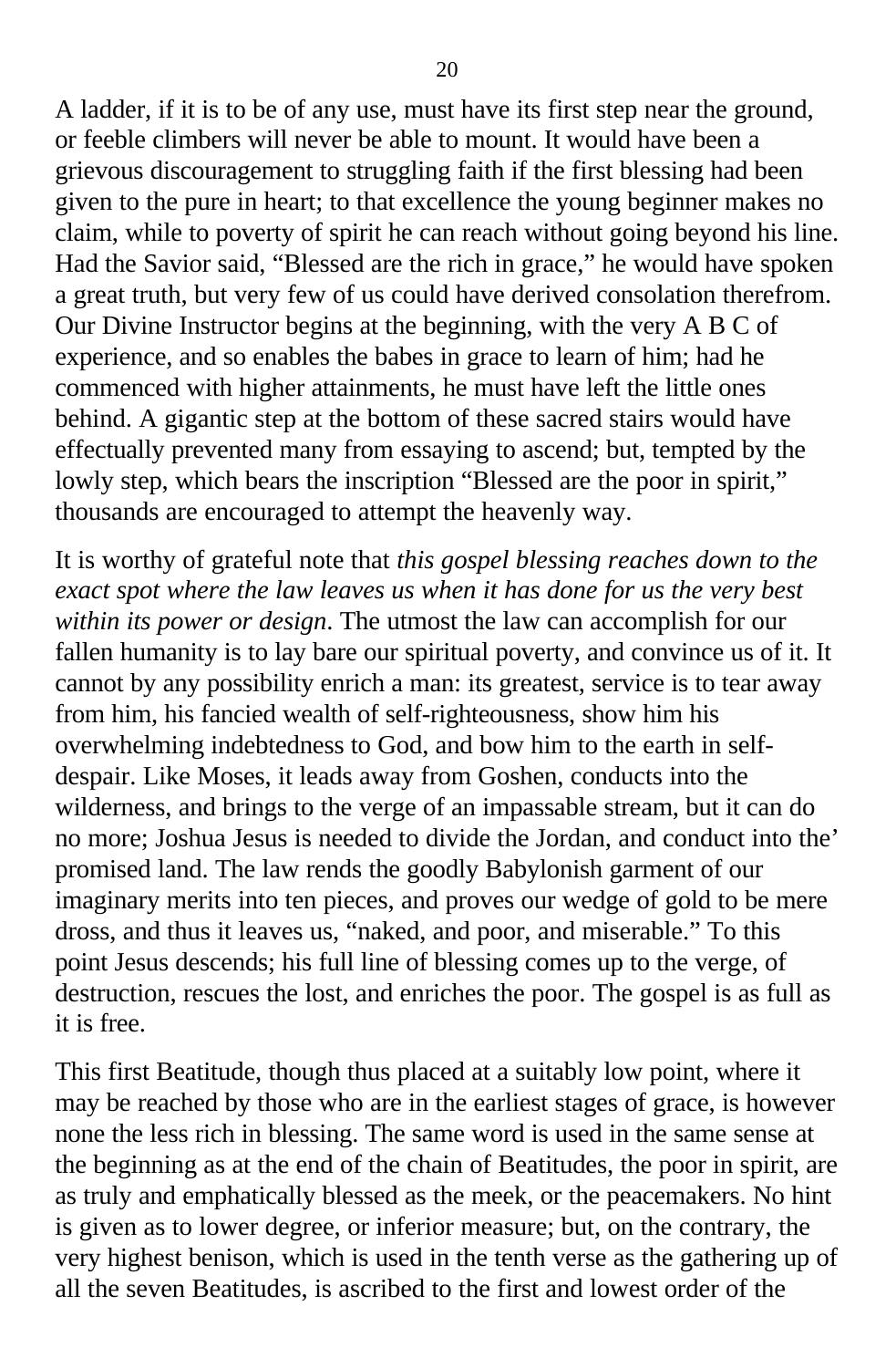blessed: "theirs is the kingdom of heaven." What more is said even of the co-heirs with prophets and martyrs? What more indeed could be said than this? The poor in spirit are lifted from the dunghill, and set, not among hired servants in the field, but among princes in the kingdom. Blessed is that soul-poverty of which the Lord himself utters such good things. He sets much store by that which the world holds in small esteem, for his judgement is the reverse of the foolish verdict of the proud. As Watson well observes, "How poor are they that think themselves rich! How rich are they that see themselves to be poor! I call it *the jewel of poverty*. There be some paradoxes in religion which the world cannot understand; for a man to become a fool that he may be wise to save his life by losing it, and to be made rich by being poor. Yet this poverty is to be striven for more than riches; under these rags is hid cloth of gold, and out of this carcase cometh honey."

The cause for placing this Beatitude first is found in the fact that *it is first as a matter of experience*; it is essential to the succeeding characters, underlies each one of them, and is the soil in which alone they can be produced. No man ever mourns before God until he is poor in spirit, neither does he become meek towards others till he has humble views of himself; hungering and thirsting after righteousness are not possible to those who have high views of their own excellence, and mercy to those who offend is a grace too! difficult for those who are unconscious of their own spiritual need. Poverty in spirit is the porch of the temple of blessedness. As a wise man never thinks of building up the walls of his house till he has first digged out the foundation, so no person skillful in divine things will hope to see any of the higher virtues where poverty of spirit is absent. Till we are emptied of self we cannot be filled with God; stripping must be wrought upon us before we can be clothed with the righteousness which is from heaven. Christ is never precious till we are poor in spirit, we must see our own wants before we can perceive his wealth; pride blinds the eyes, and sincere humility must open them, or the beauties of Jesus will be for ever hidden from us. The strait gate is not wide enough to allow that man to enter who is great in his own esteem; it is easier for a camel to go through the eye of a needle than for a man conceited of his own spiritual riches to enter into the kingdom of heaven. Hence it is clear that the character described in connection with the first Beatitude is essential to the production of those which follow after; and unless a man possesses it, he may look in vain for favor at the hands of the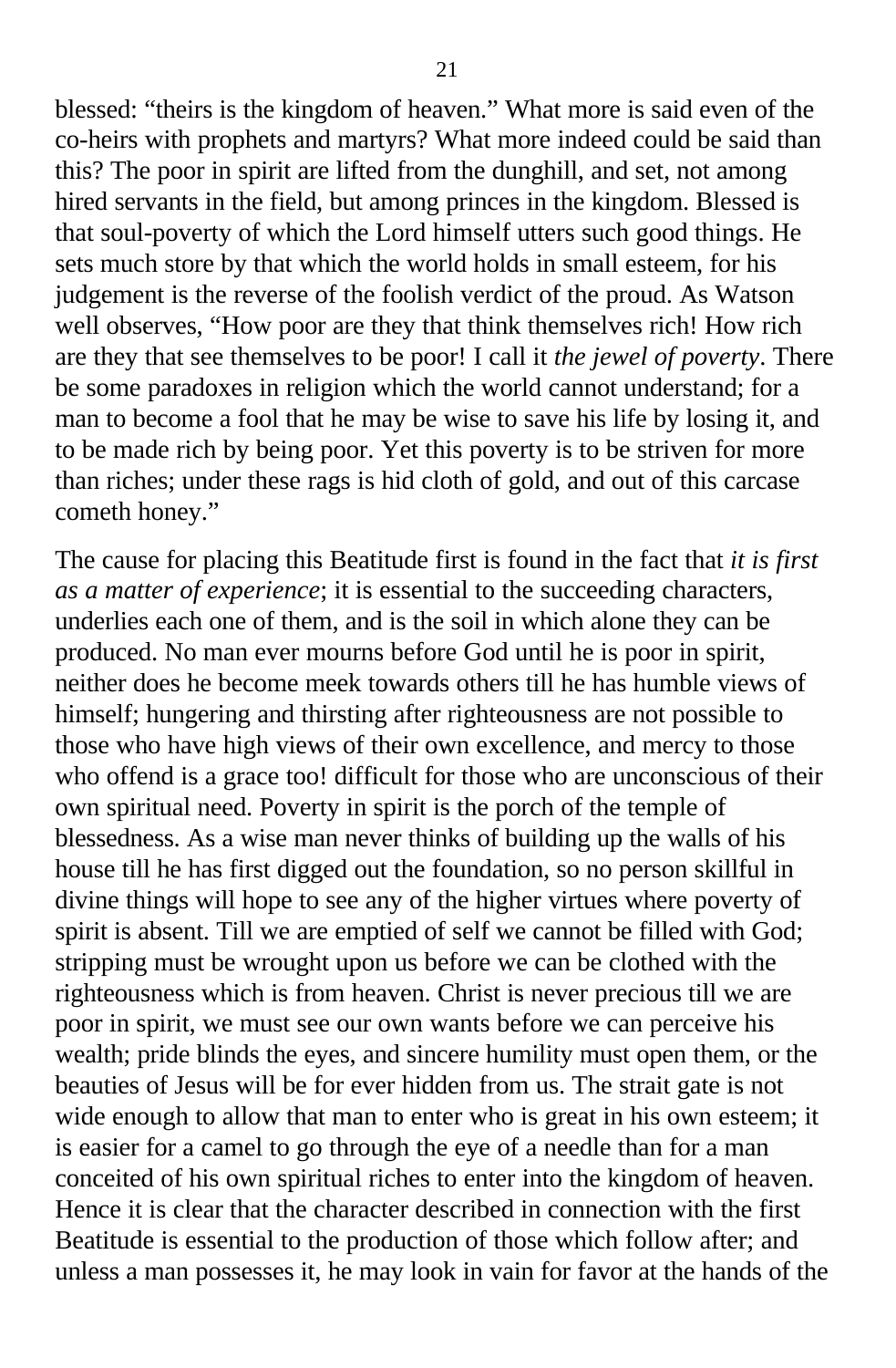Lord. The proud are cursed, their pride alone secures them the curse, and shuts them out from divine regard: "The proud he knoweth afar off." The lowly in heart, are blessed for to them and to their prayers Jehovah ever has a tender regard.

It is worthy of double mention that *this first blessing is given rather to the absence than to the presence of praiseworthy qualities*; it is a blessing, not upon the man who is distinguished for this virtue or remarkable for that excellence, but upon him whose chief characteristic is that he confesses his own sad deficiencies. This is intentional, in order that grace may be all the more manifestly seen to be grace indeed, casting its eye first, not upon purity, but, upon poverty; not upon shewers of mercy, but upon needers of mercy; not upon those who are called the children of God, but upon those who cry, "We are not worthy to be called thy sons." God wants nothing of us except, our wants, and these furnish him with room to display his bounty when he supplies them freely. It is from the worse and not from the better side of fallen man that the Lord wins glory for himself. Not what I have, but what I have not, is the first point of contact, between my soul and God. The good may bring their goodness, but he declares that "there is none righteous, no, not one;" the pious may offer their ceremonies, but he taketh no delight in all their oblations; the wise may present their inventions, but he counts their wisdom to be folly; but when the poor in spirit come to him with their utter destitution and distress he accepts them at once; yea, he bows the heavens to bless them, and opens the storehouses of the covenant to satisfy them. As the surgeon seeks for the sick, and as the alms-giver looks after the poor, even so the Savior seeks out, such as need him, and upon them he exercises his divine office. Let every needy sinner drink comfort from this well.

Nor ought we to forget that this lowest note upon the octave of Beatitude, this keynote of the whole music gives forth a certain sound as to the spirituality of the Christian dispensation. Its first blessing is allotted to a characteristic, not of the outer, but of the inner man; to a state of soul, and not to a posture of body; to the poor in spirit, and not to the exact in ritual. That word spirit is one of the watchwords of the gospel dispensation. Garments, genuflections, rituals, oblations, and the like are ignored, and the Lord's eye of favor rests only upon hearts broken and spirits humbled before him. Even mental endowments are, left in the cold shade, and the spirit is made to lead the van; the soul, the true man, is regarded, and all beside left as of comparatively little worth. This teaches us to mind, above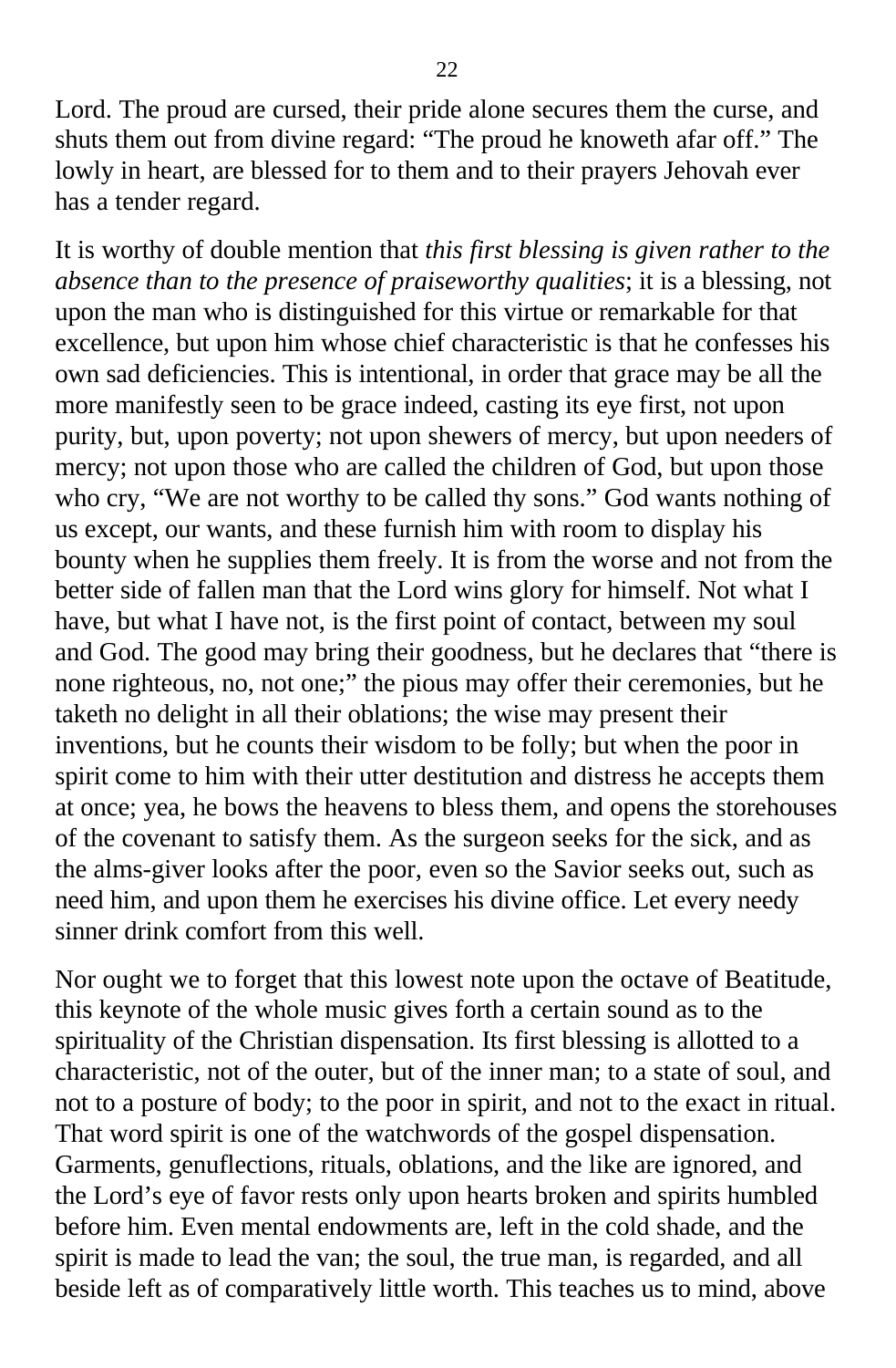all things, those matters which concern our spirits. We must not be satisfied with external religion. If, in any ordinance, our spirit does not come into contact with the great Father of spirits, we must not rest satisfied. Everything about our religion which is not heart-work must be unsatisfactory to us. As men cannot live upon the chaff and the bran, but need the flour of the wheat, so do we need something more than the form of godliness and the letter of truth, we require the secret meaning, the engrafting of the Word into our spirit, the bringing of the truth of God into our inmost soul: all short of this is short of the blessing. The highest grade of outward religiousness is unblest, but the very lowest form of spiritual grace is endowed with the kingdom of heaven. Better to be spiritual, even though our highest attainment is to be poor in spirit, than to remain carnal, even though in that carnality we should want of perfection in the flesh. The least in grace is higher than the greatest in nature. Poverty of spirit in the publican was better than fullness of external excellence in the Pharisee. As the weakest and poorest man is nobler than the strongest of all the beasts of the field, so is the meanest spiritual man more precious in the sight of the Lord than the most eminent of the self-sufficient children of men. The smallest diamond is worth more than the largest pebble, the lowest degree of grace excels the loftiest attainment of nature. What sayest thou to this, beloved friend? Are you spiritual? At least, are you enough so to be poor in spirit? Does there exist for you a spiritual realm, or are you locked up in the narrow region of things seen and heard? If the Holy Spirit has broken a door for thee into the spiritual and unseen, then thou art blessed, even though thine only perception as yet be the painful discovery that thou art poor in spirit. Jesus on the mount blesses thee, and blessed thou art.

Drawing still nearer to our text, we observe, first, that THE PERSON DESCRIBED HAS DISCOVERED A FACT, he has ascertained his own spiritual poverty; and, secondly, BY A FACT HE IS COMFORTED, for he possesses "the kingdom of heaven."

**I.** The fact which he has ascertained is an old truth, for the man always was spiritually poor. From his birth he was a pauper, and at his best estate he is only a mendicant. "Naked, and poor, and miserable" is a fair summary of man's condition by nature. He lies covered with sores at the gates of mercy, having nothing of his own but sin, unable to dig and unwilling to beg, and therefore perishing in a penury of the direst kind*.*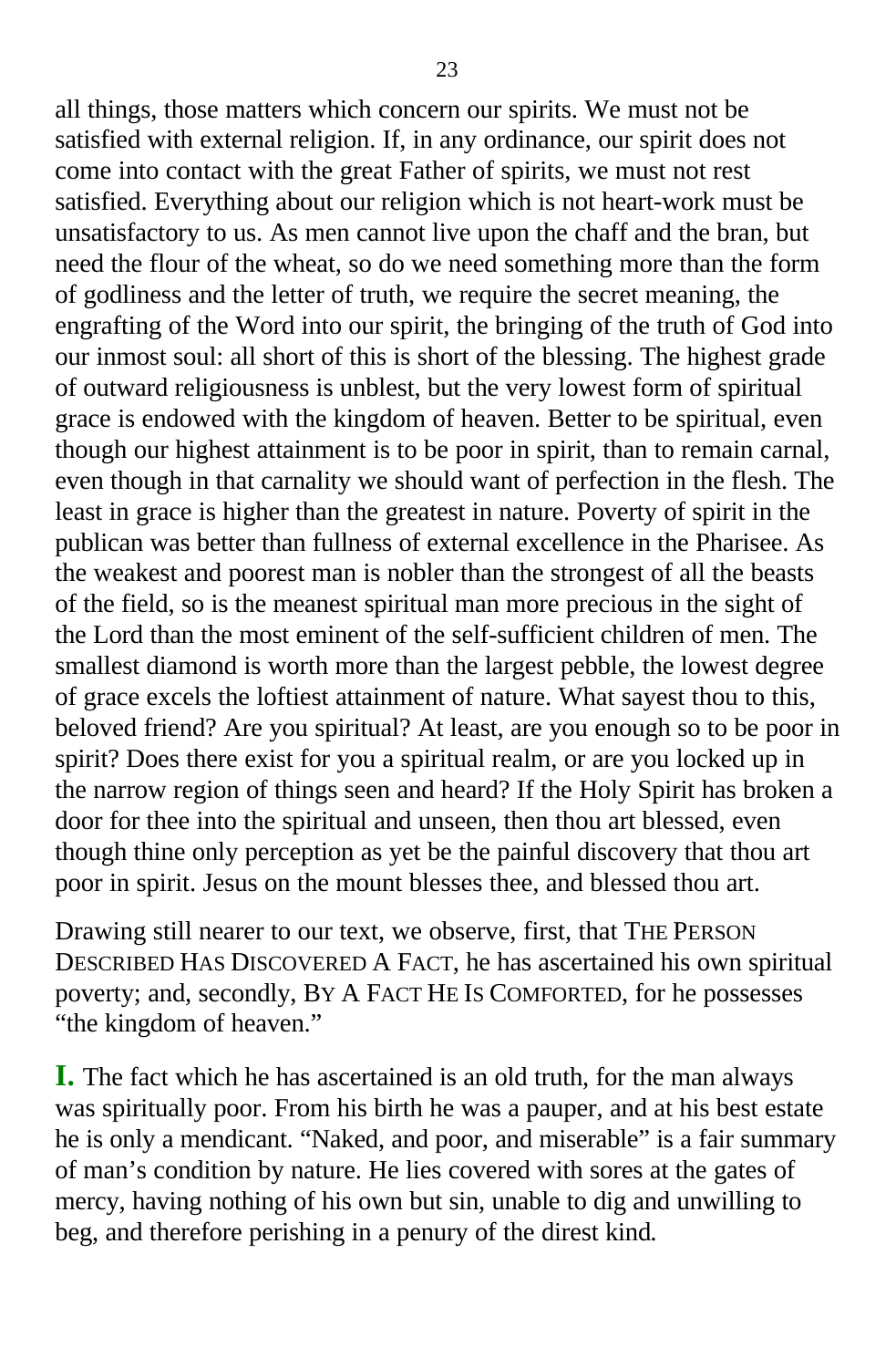*This truth is also universal*, for all men, are by nature thus poor. In a clan, or a family, there will usually be at least, one person of substance, and in the poorest nation there will be some few possessors of wealth; but, alas for our humanity! its whole store of excellence is spent, and its riches are utterly gone. Among us all, there remains no remnant of good; the oil is spent from the cruse, and the meal is exhausted from the barrel, and a famine is upon us, direr than that which desolated Samaria of old. We owe ten thousand talents, and have nothing wherewith to pay; even so much as a single penny of goodness we cannot find in all the treasuries of the nations.

*This fact is deeply humiliating*/A man may have no money, and yet it may involve no fault, and therefore no shame; but our estate of poverty has this sting in it, that it is moral and spiritual, and sinks us in blame and sin. To be poor in holiness, truth, faith, and love to God, is disgraceful to us. Often does the poor man hide his face as one greatly ashamed; far more cause have we to do so who have spent our living riotously, wasted our Father's substance, and brought ourselves to want and dishonor. Descriptions of our state which describe us as miserable are not complete unless they also declare us to be guilty; true, we are objects of pity, but much more of censure. A poor man may be none the less worthy of esteem because of the meanness of his apparel, and the scantiness of his provision; but spiritual poverty means fault, blameworthiness, shame, and sin. He who is poor in spirit is therefore a humbled man, and is on the way to be numbered with those that mourn, of whom the second benediction says that "they shall be comforted."

*The fact discovered by the blessed one in the text is but little known*; the mass of mankind are utterly ignorant upon the matter. Though the truth as to man's lost condition is daily taught in our streets, yet few understand it; they are not anxious to know the meaning of a statement so uncomfortable, so alarming; and the bulk of those who are aware of the doctrine, and acknowledge that it is Scriptural, yet do not believe it, but, put it out of their thoughts, and practically ignore it. "We see," is the universal boast of the world's blind men. So far from realizing that they are destitute, the sons of men are in their own esteem so richly endowed that they thank God that, they are not as other men. No slavery is so degrading as that which makes a man content with his servility; the poverty which never aspires, but is content to continue in its rags and filth, is poverty of the deepest dye, and such is the spiritual condition of mankind.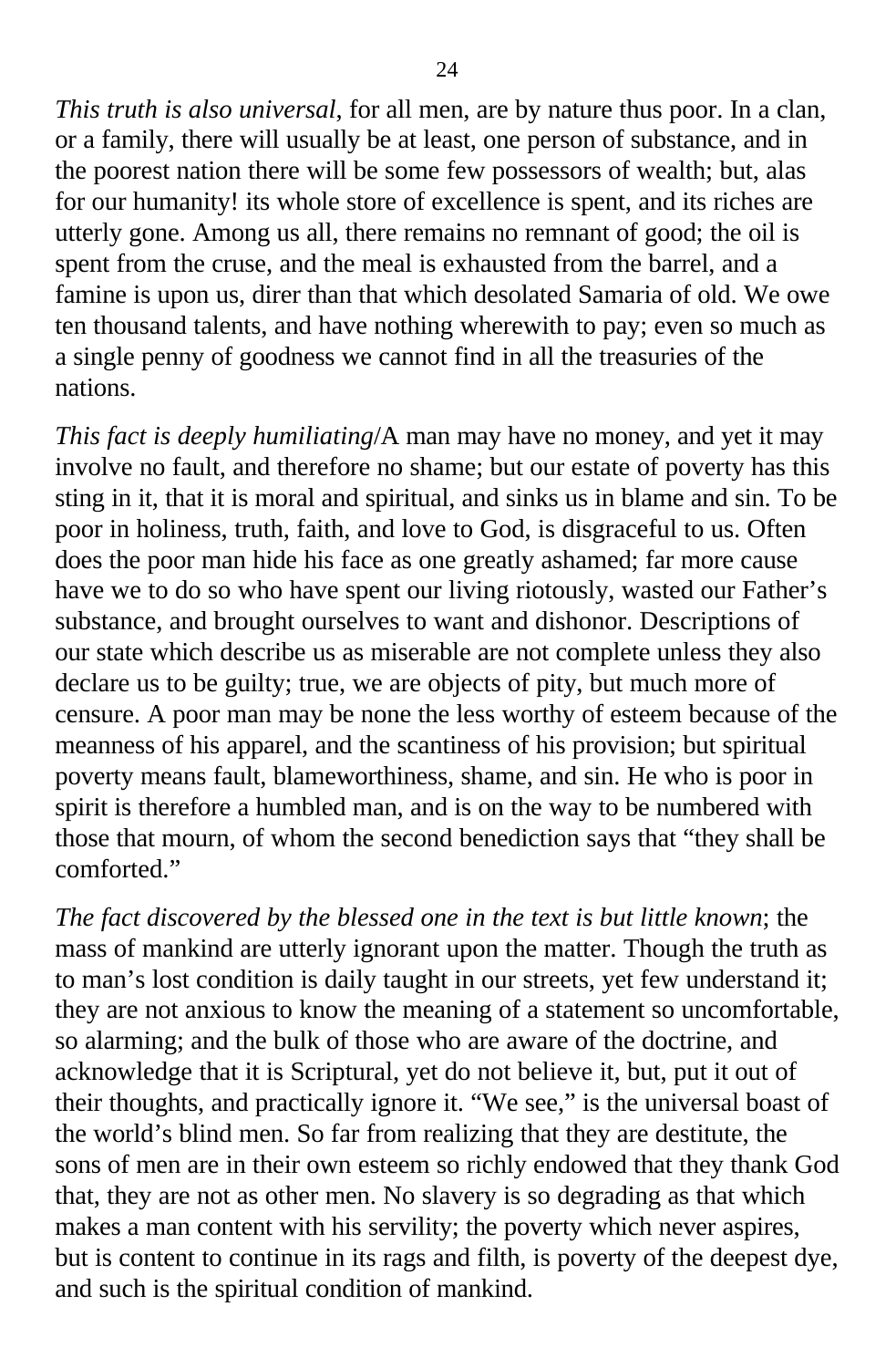*Wherever the truth as to our condition is truly known, it has been spiritually revealed.* We may say of every one who knows his soul poverty, "Blessed art thou, Simon, son of Jonas, for flesh and blood hath not, revealed this unto thee." To be spiritually poor is the condition of all men; to be poor in spirit, or to know our spiritual poverty, is an attainment specially granted to the called and chosen. An omnipotent hand created us out of nothing, and the like omnipotence is needed to bring us to feel that we are nothing. We can never be saved unless we are made alive by infinite power, nor can we be made alive at all unless that self same power shall first slay us. It is amazing how much is needed to strip a man, and lay him in his true place. One would think that so penniless a beggar must be aware of his penury; but he is not, and never will be, unless the eternal God shall convince him of it. Our imaginary goodness is more, hard to conquer than our actual sin. Man can sooner be cured of his sicknesses than be made to forego his bouts of health. Human weakness is a small obstacle to salvation compared with human strength; there lies the work and the difficulty. Hence it is a sign of grace to know one's need of grace. He has some light in his soul who knows and feels that he is in darkness. The Lord himself has wrought a work of grace, upon the spirit which is poor and needy, and trembles at his Word; and it is such a work that it bears within. It the promise, yea, the assurance of salvation; for the poor in spirit already possess the kingdom of heaven, and none have that but those who have eternal life.

One thing is certainly true, of the man whose spirit knows its own poverty, he is in possession of one truth at least; whereas, before, he breathed the atmosphere of falsehood, and knew nothing which he ought to know. However painful the result of poverty of spirit may be, it is the result of truth; and a foundation of truth being laid, other truth will be added, and the man will abide in the truth. All that others think they know concerning their own spiritual excellence is but a lie, and to be rich in lies is to be awfully poor. Carnal security, natural merit, and self-confidence, however much of false peace they may produce, are only forms of falsehood, deceiving the soul; but when a man finds out that he is by nature and practice "lost", he is no longer utterly a pauper as to truth, he possesses one precious thing at any rate, one coin minted by truth is in his hand. For my own part, my constant prayer is that I may know the worst of my case, whatever the knowledge may cost me. I know that an accurate estimate of my own heart can never be, otherwise than lowering to my self-esteem; but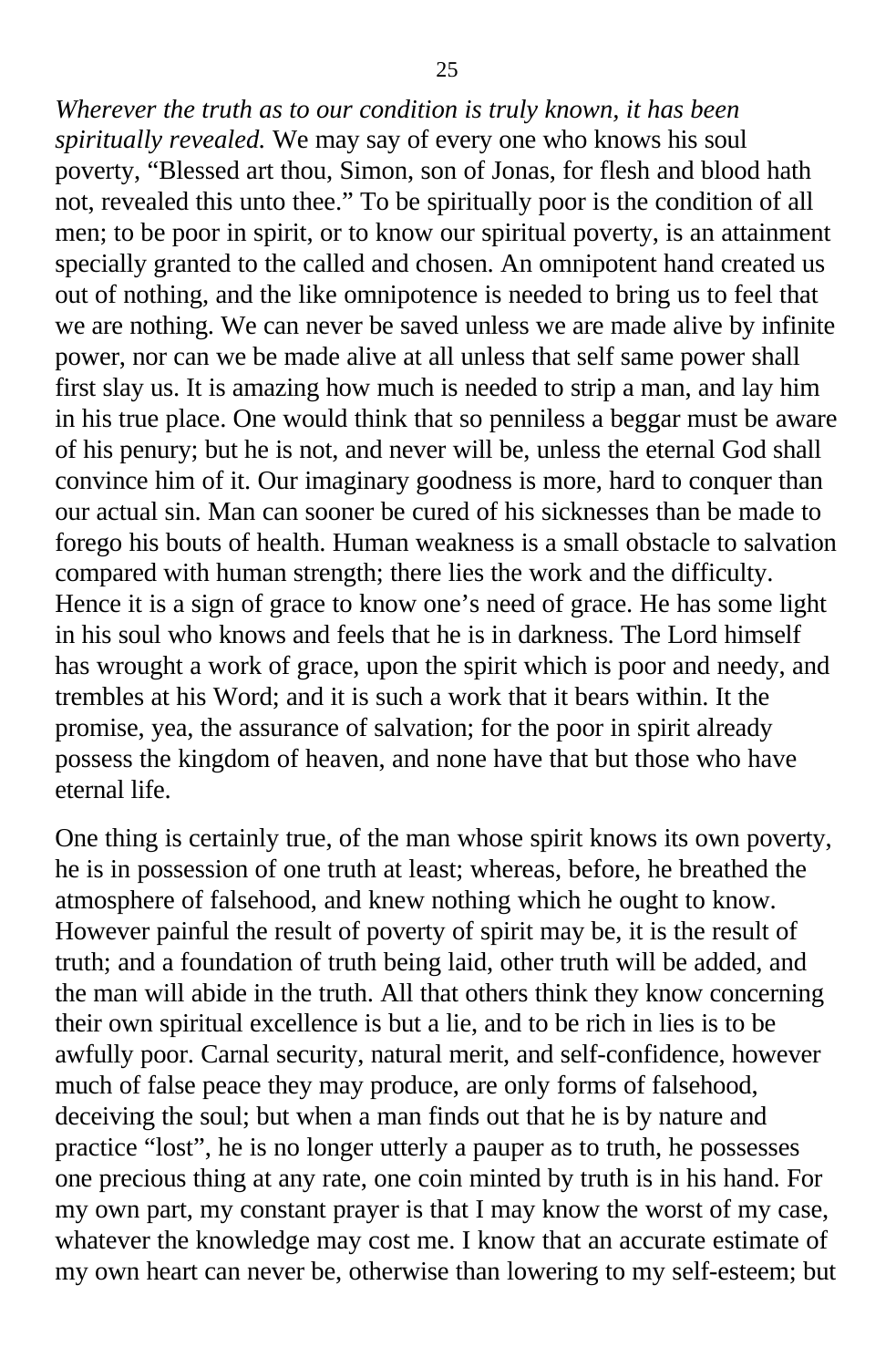God forbid that I should be spared the humiliation which springs from the truth! The sweet apples of self-esteem are deadly poison; who, would wish to be destroyed thereby? The bitter fruits of self-knowledge are always healthful, especially if washed down with the waters of repentance, and sweetened with a draught from the wells of salvation, he who loves his own soul will not despise them. Blessed, according to our text, is the poor cast-down one who knows his lost condition, and is suitably impressed thereby; he is but a beginner in Wisdom's school, yet he is a disciple, and his Master encourages him with a benediction, yea, he pronounces him one of those to whom the kingdom of heaven is given.

*The position into which a clear knowledge of this one truth has brought the soul is one peculiarly advantageous for obtaining every gospel blessing*. Poverty of spirit empties a man, and so makes him ready to be filled; it exposes his wounds to the oil and wine of the good Physician; it lays the guilty sinner at the gate of mercy, or among those dying ones around the pool of Bethesda to whom Jesus is wont to come. Such a man opens his mouth, and the Lord fills it; he hungers, and the Lord satisfies him with good things. Above all other evils we have most cause to dread our own fullness; the greatest unfitness for Christ is our own imaginary fitness. When we are utterly undone, we are near to being enriched with the riches of grace. Out of ourselves is next door to being in Christ. Where we end, mercy begins; or rather, mercy has begun, and mercy has already done much for us when we are at the end of our merit, our power, our wisdom, and our hope. The deeper the destitution the better;-

> *"'Tis perfect poverty alone That sets the soul at large; While we can call one mite our own We get no full discharge."*

Should the heart be distressed because it cannot even sufficiently feel its own need, so much the better; the poverty of spirit is just so much the greater, and the appeal to free grace all the more powerful. If the want of a broken heart be felt, we may come to Jesus *for* a broken heart, if we cannot come *with* a broken heart. If no kind or degree of good be perceptible, this also is but a clear proof of utter poverty, and in that condition we may dare to believe in the Lord Jesus. Though we are nothing, Christ is all. All that we need to begin with we must find in him, just as surely as we must look for our ultimate perfecting to the selfsame source.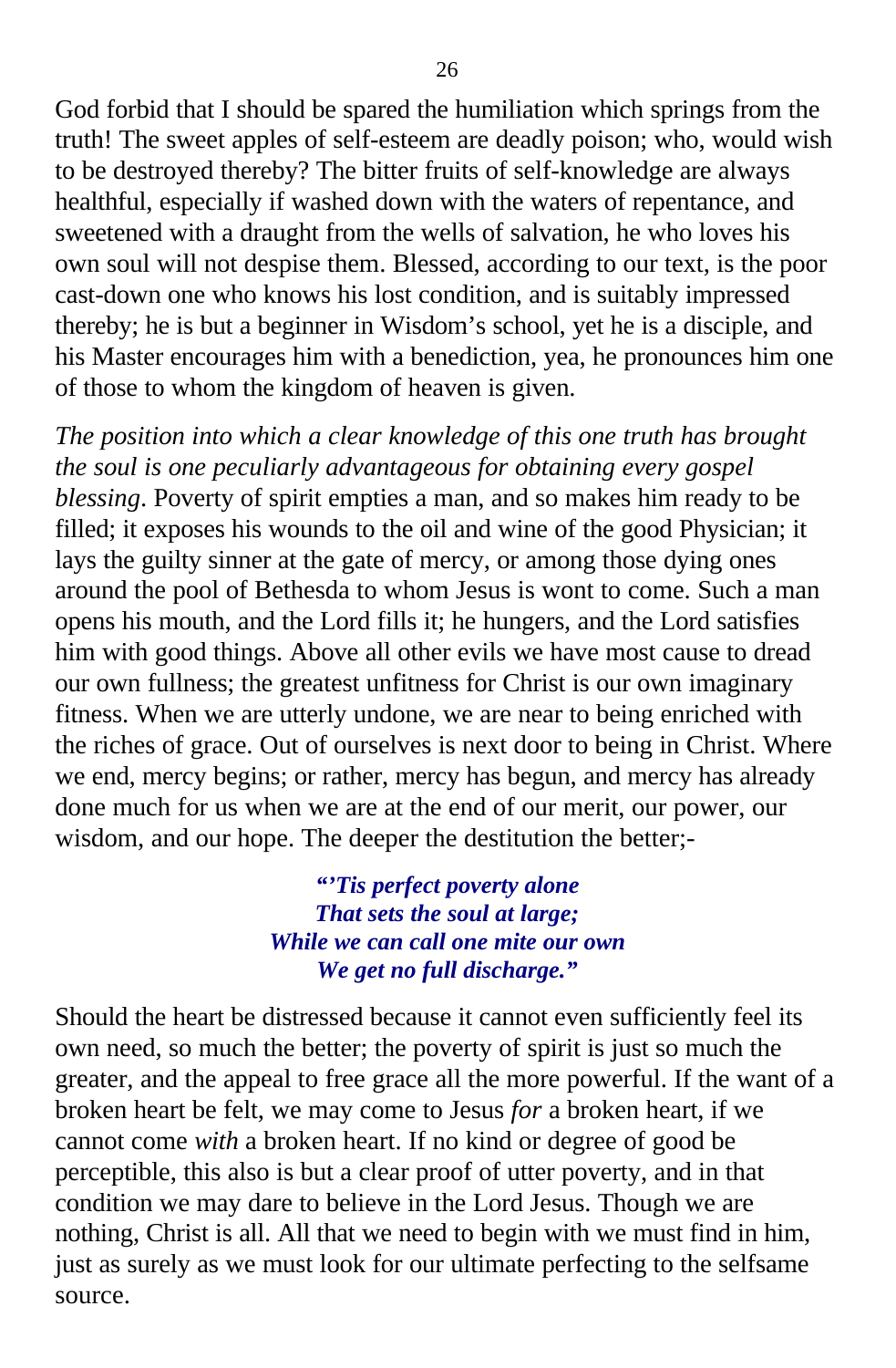A man may be so misled as to make a merit out of his sense of sin, and may dream of coming to Jesus clothed in a fitness of despair and unbelief; this is, however, the very reverse of the conduct of one who is poor in spirit, for he is poor in feelings as well as in everything else, and dares no more commend himself on account of his humblings and despairings than on account of his sins themselves. He thinks himself to be a hardhearted sinner as he acknowledges the deep repentance which his offenses call for; he fears that he is a stranger to that saved quickening which makes the conscience tender, and he dreads lest he should in any measure be a hypocrite in the desires which he perceives to be in his soul; in fact, he does not dare to think himself to be any other than poor, grievously poor, in whatever light he may be viewed in his relation to God and his righteous law. He hears of the humiliations of true, penitents, and wishes he had them; he reads the descriptions of repentance given in the Word of God, and prays that he may realize them, but he sees, nothing in himself upon which he can put his finger, and say, "This at least is good. In me there dwells at least some one good thing." He is poor in spirit, and from him all boasting is cut off, once for all. It is better to be in this condition than falsely to account, one's self a saint, and sit in the chief places of the synagogue, yea, it is so sweetly safe a position to occupy, that he who, is fullest of faith in God, and joy in the Holy Ghost finds it add to his peace to retain a full consciousness of the poverty of his natural state, and to let it run parallel with his persuasion of security and blessedness in Christ Jesus. Lord, keep me low; empty me more and more; lay me in the dust, let me be dead and buried as to all that is of self; then shall Jesus live in me, and reign in me, and be truly my All-in-all!

It may seem to some to be a small matter to be poor in spirit; let such persons remember that *our Lord so places this gracious condition of heart that it is the foundation-stone of the celestial ascent of Beatitudes*; and who can deny that the steps which rise from it are beyond measure sublime? It is something inexpressibly desirable to be poor in spirit if this be the road to purity of heart, and to the godlike character of the peacemaker. Who would not lay his head on Jacob's stone to enjoy Jacobs dream? Who would scorn the staff with which in poverty he crossed the Jordan if he might but see the kingdom of heaven opened as the patriarch did? Welcome the poverty of Israel if it be a part of the conditions upon which we shall receive the blessing of Israel's God. Instead of despising the poor in spirit, we shall do well to regard them as possessing the dawn of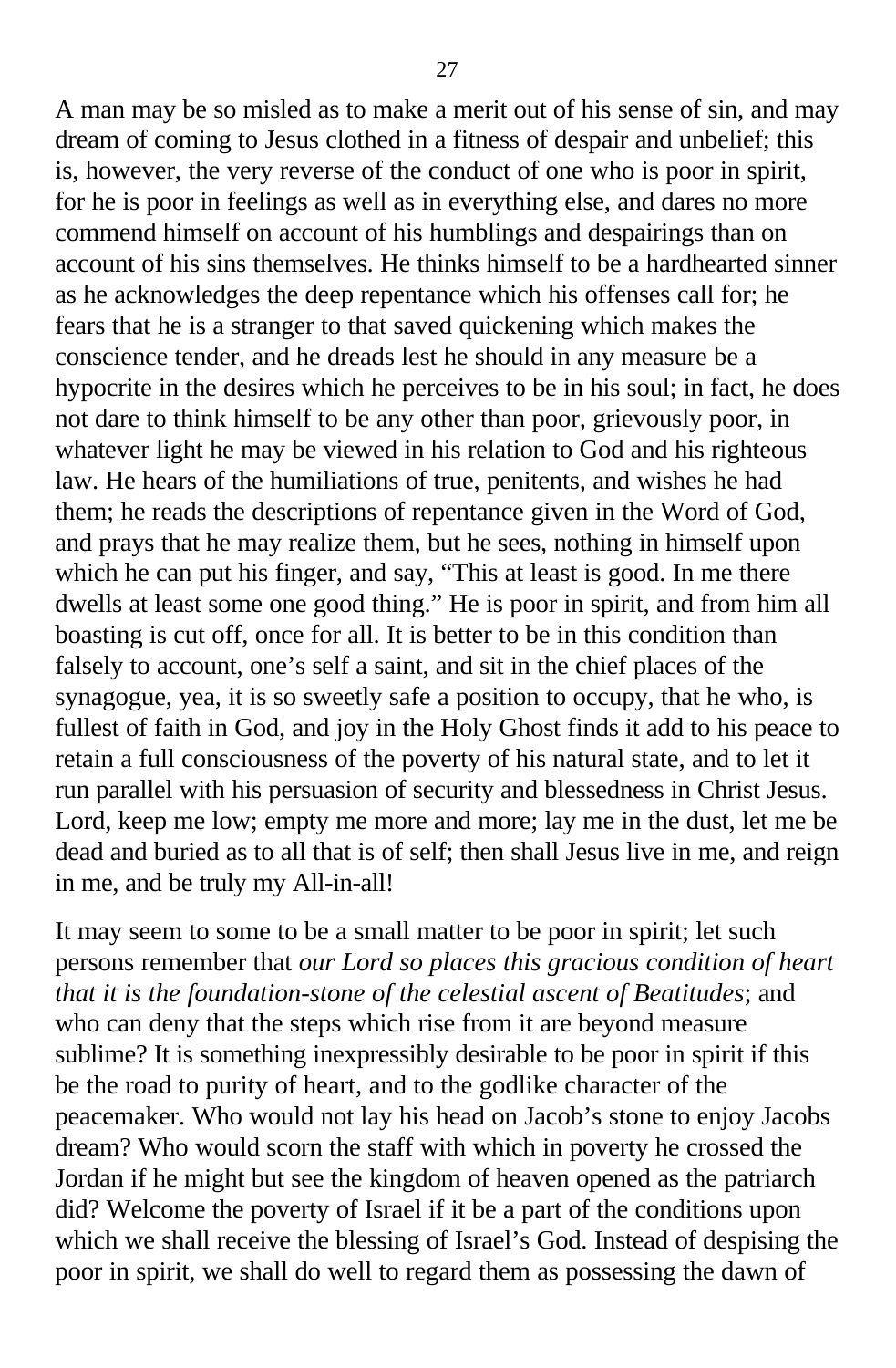spiritual life, the germ of all the graces, the initiative of perfection, the evidence of blessedness.

**II.** Having spoken thus much upon the character of those who are poor in spirit as being formed by the knowledge of a fact, we have now to note that IT IS BY A FACT THAT THEY ARE CHEERED AND RENDERED BLESSED: for theirs is the kingdom of heaven.

It is not a promise as to the future, but a declaration as to the present; not theirs *shall be*, but "theirs *is* the kingdom of heaven." This truth is clearly revealed in many Scriptures by necessary inference; for, first, *the King of the heavenly kingdom is constantly represented as reigning over the poor*. David says, in the seventy-second Psalm, "He shall judge the poor of the people, he shall save the children of the needy... He shall spare the poor and needy, and shall-save the souls of the needy." As his virgin mother sang, "He hath put down the mighty from their seats, and exalted them of low degree. He hath filled the hungry with good things, and the rich he hath sent empty away." Those who enlist beneath the banner of the Son of David are like those who of old came to; the son of Jesse in the cave of Adullam, "Every one that was in distress, and every one that was in debt, and every one, that was discontented, gathered themselves unto him; and he became a captain over them." "This man receiveth sinners and eateth with them." His title was "a Friend of publicans and sinners." "Though he was rich, yet for our sakes he became poor," and it is therefore meet, that the poor should be gathered unto him. Since Jesus has chose in the poor in spirit, to be his subjects, and said, "Fear not, little flock; for it is your Father's good pleasure to give you the kingdom," we see how true it is that they are blessed.

*The rule of the Kingdom is such as only the poor in spirit will endure*. To them it is an easy yoke from which they have no wish to be released; to give God all the glory is no burden to them, to cease from self is no hard command. The place of lowliness suits them, the service of humiliation they count an honor; they can say with the psalmist (Psalm 131:2), "Surely I have behaved and quieted myself, as a child that is weaned of his mother: my soul is even as a weaned child." Self-denial and humility, which are main duties of Christ's kingdom, are easy only to those who are poor in spirit. A humble mind loves humble duties, and is willing to kiss the least flower which grows in the Valley of Humiliation; but to others a fair show in the flesh is a great attraction, and self-exaltation the main object of life.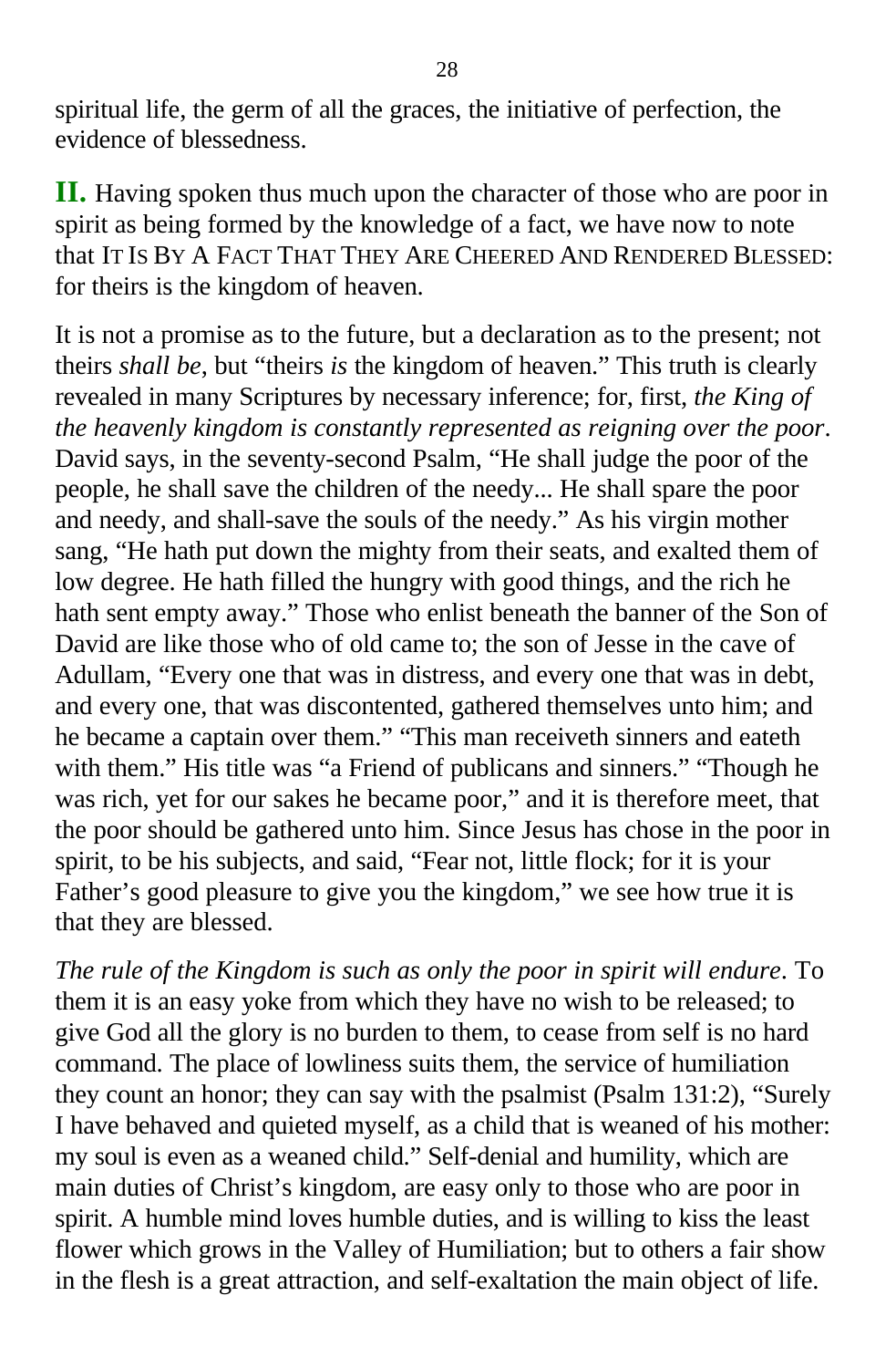Our Savior's declaration, "Except ye be converted, and become as little children, ye shall not enter into the kingdom of heaven," is an iron rule which shuts out all but the poor in spirit; but, at the same time, it is a gate of pearl which admits all who are of that character.

*The privileges of the Kingdom are such as only the spiritually poor will value*; to others, they are as pearls cast before swine. The self-righteous care nothing for pardon, though it cost the Redeemer his life's blood; they have no care for regeneration, though it be the greatest work of the Holy Spirit; and they set no store by sanctification, though it is the Father himself who has made us meet to be partakers of the inheritance of the saints in light. Evidently the blessings of the covenant were meant for the poor in spirit; there is not one of them which would be valued by the Pharisee. A robe of righteousness implies our nakedness; manna from heaven implies the lack of earthly bread. Salvation is vanity if men are in no danger, and mercy a mockery if they be not sinful. The charter of the Church is written upon the supposition that it is formed of the poor and needy, and is without meaning if it be not so. Poverty of spirit opens the eyes to see the preciousness of covenant blessings. As an old Puritan says, "He that is poor in spirit is a Christ-admirer; he hath high thoughts of Christ, he sets a high value and appreciation upon Christ, he hides himself in Christ's wounds, he bathes himself in his blood, he wraps himself in his robe; he sees a spiritual dearth and famine at home, but he looks out to Christ, and cries, 'Lord, show me thyself, and it sufficeth.'" Now, inasmuch as the Lord has made nothing in vain, since we find that the privileges of the gospel kingdom are only suitable to the poor in spirit, we may rest assured that for such they were prepared, and to such they belong.

Moreover, *it is clear that only those who are poor in spirit do actually reign as kings unto God*. The crown of this kingdom will not fit every head; in fact, it fits the brow of none but the poor in spirit. No proud man reigns, he is the slave of his boastings, the serf of his own loftiness. The ambitious worldling grasps after a kingdom, but he does not possess one, the humble in heart are content and in that contentment they are made to reign. High spirits have no rest; only the lowly heart has peace. To know one's self is the way to self-conquest, and self-conquest is the grandest of all victories. The world looks out for a lofty, ambitious, stern self-sufficient man, and says he bears himself like a king and yet in very truth, the real kings among their fellows are meek and lowly like the Lord of all, and in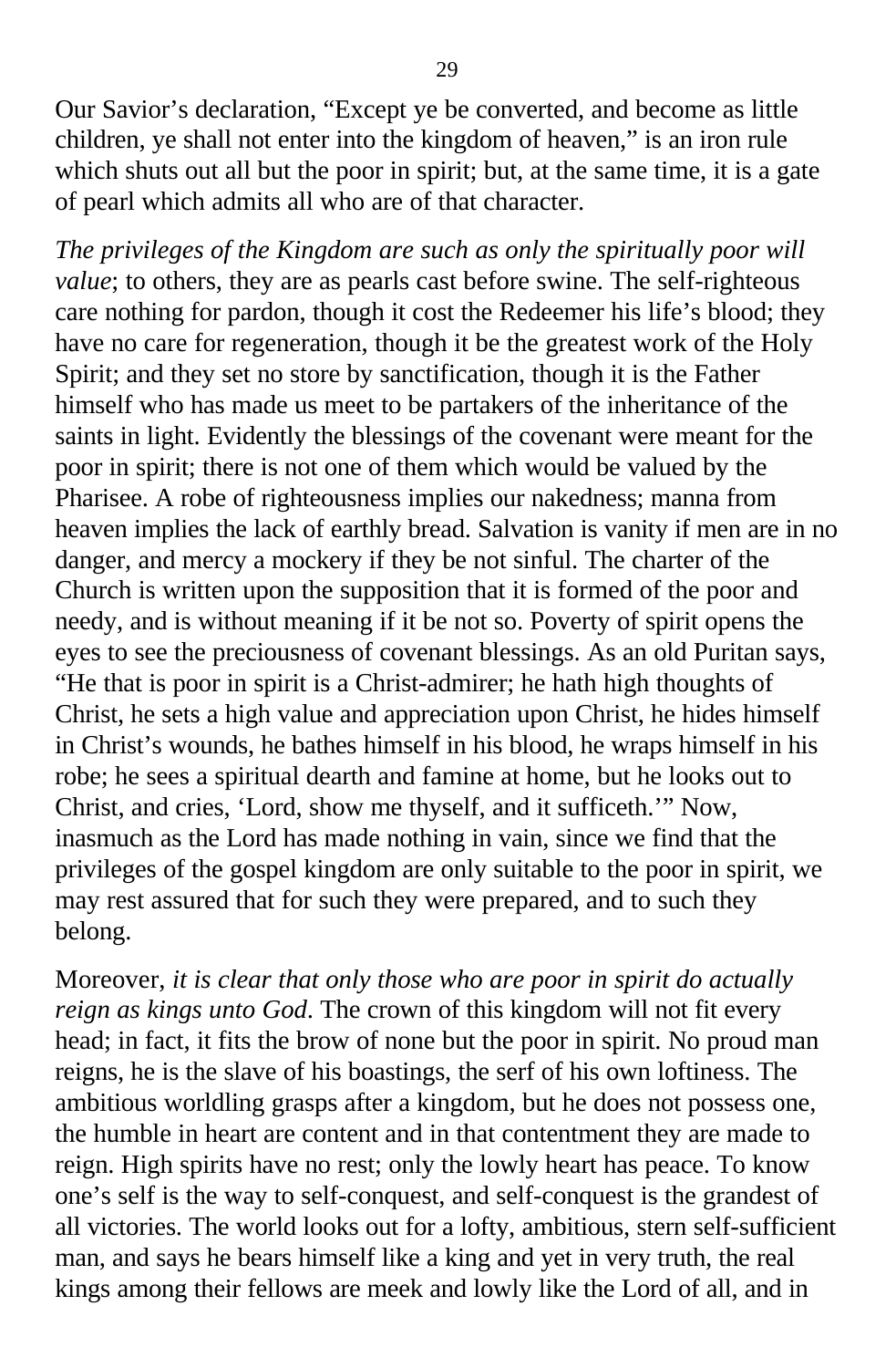their unconsciousness of self lies the secret of their power. The kings among mankind, the happiest, the most powerful, the most honorable, will one day be seen to be not the Alexanders, Caesars, and Napoleons, but the men akin to him who washed the disciples' feet, those who in quietness lived for God and their fellow-men, unostentatious because conscious of their failures, unselfish because self was held in low esteem, humble and devout because their own spiritual poverty drove them out of themselves, and led them to rest alone upon the Lord. The time shall come when glitter and gewgaw will go for what they are worth, and then shall the poor in spirit be seen to have had the kingdom.

*The dominion awarded by this Beatitude to the poor in spirit is no common one*; it is the kingdom of heaven, a heavenly dominion, far excelling anything which can be obtained this side the stars. An ungodly world may reckon the poor in spirit to be contemptible, but God writes them down among his peers and princes; and his judgement is true, and far more to be esteemed than the opinions of men or even of angels. Only as we are poor in spirit have we any evidence that heaven is ours; but having that mark of blessedness, all things are ours, whether things present or things to come. To the poor in spirit belong all the security, honor, and happiness which the gospel kingdom, is calculated to give upon earth; even here below, they may eat of its dainties without question, and revel in its delights without fear. Theirs also are the things not seen as yet, reserved for future revelation, theirs the second advent, theirs the glory, theirs the fifth great monarchy, theirs the resurrection, theirs the beatific vision, theirs the eternal ecstasy. "Poor in spirit;" the words sound as if they described the owners of nothing, and yet they describe the inheritors of all things. Happy poverty! Millionaires sink into insignificance, the treasure of the Indies evaporate in smoke, while to the poor in spirit remains a boundless, endless, faultless kingdom, which renders them blessed in the esteem of him who is God over all, blessed for ever. And all this is for the present life in which they mourn, and need to be comforted, hunger and thirst, and need to be filled; all this is for them while yet they are persecuted for righteousness' sake; what then must be their blessedness when they shall shine forth as the sun in the kingdom of their Father, and in them shall be fulfilled the promise of their Master and Lord, "to him that overcometh will I grant to sit with me in my throne, even as I also overcame, and am set down with my Father in his throne"?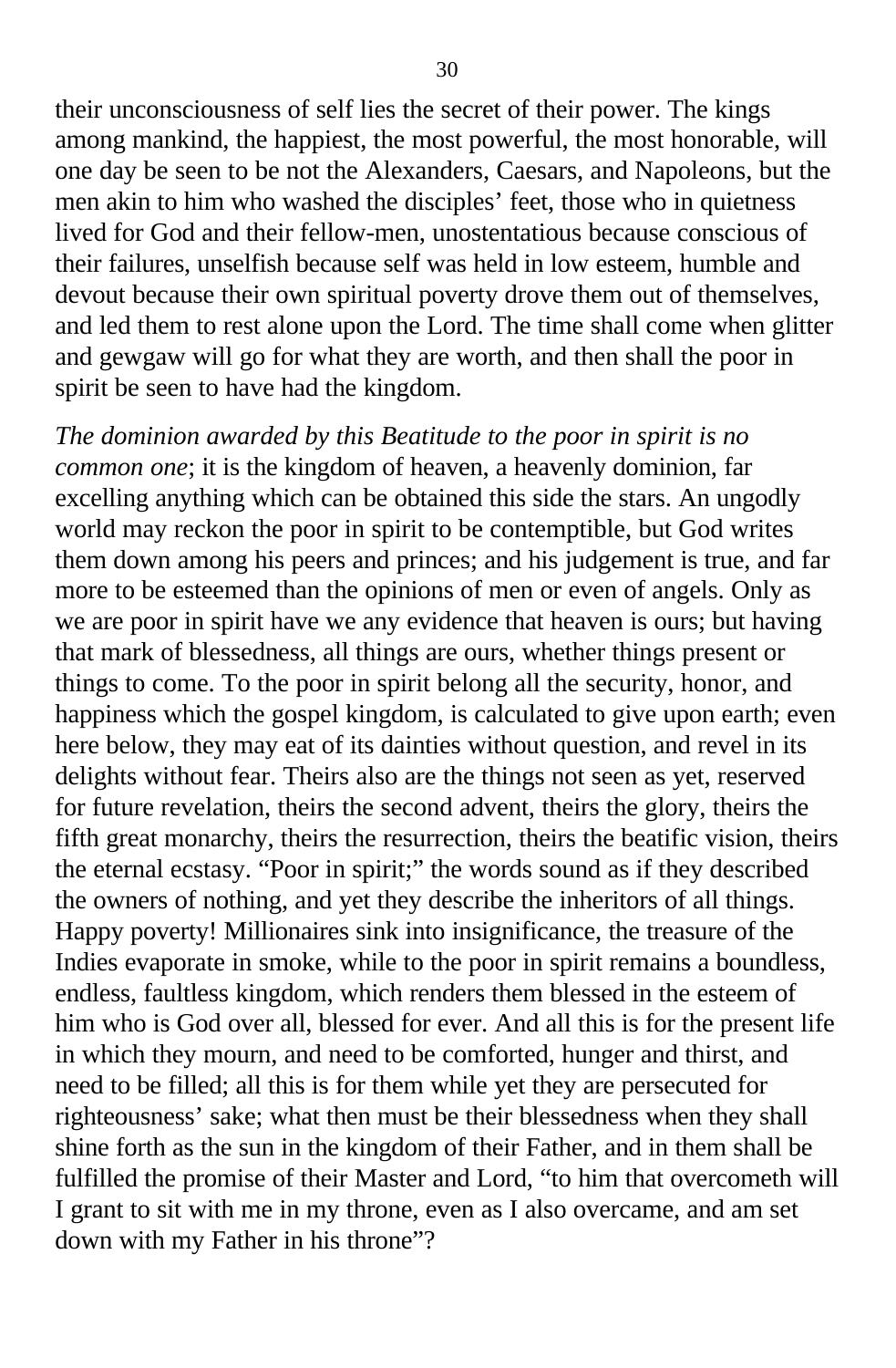# EXPOSITION BY C. H. SPURGEON

#### *MATTHEW 5:31-42.*

#### (*Continued from Sermon No*. 3,155.)

**31, 32.** *It hath been said, Whosoever shall put away his wife, let him give her a writing of divorcement: but I say unto to you, That whosoever shall put away his wife, saving for the cause of fornication, causeth her to commit adultery: and whosoever shall marry her that is divorced committeth adultery*.

This time our King quotes and condemns a permissive enactment of the Jewish State. Men were wont to bid their wives "begone," and a hasty word was thought sufficient as an act of divorce. Moses insisted upon "*a writing of divorcement*," that angry passions might have time to cool and that the separation, if it must come, might be performed with deliberation and legal formality. The requirement of a writing was to a certain degree a check upon an evil habit, which was so engrained in the people that to refuse it altogether would have been useless, and would only have created another crime. The law of Moses went as far as it could practically be enforced; it was because of the hardness of their hearts that divorce was tolerated; it was never approved.

But our Lord is more heroic in his legislation. He forbids divorce except for the one crime of infidelity to the marriage-vow. She who commits adultery does by that act and deed in effect sunder the marriage-bond, and it ought then to be formally recognized by the State as being sundered; but for nothing else should a man be divorced from his wife. Marriage is for life, and cannot be loosed, except by the one great crime which severs its bond, whichever of the two is guilty of it. Our Lord would never have tolerated the wicked laws of certain of the American States, which allow married men and women to separate on the merest pretext. A woman divorced for any cause but adultery, and marrying again, is committing adultery before God, whatever the laws of man may call it. This is very plain and positive; and thus a sanctity is given to marriage which human legislation ought not to violate. Let us not be among those who take up novel ideas of wedlock, and seek to deform the marriage laws under the pretense of reforming them. Our Lord knows better than our modern social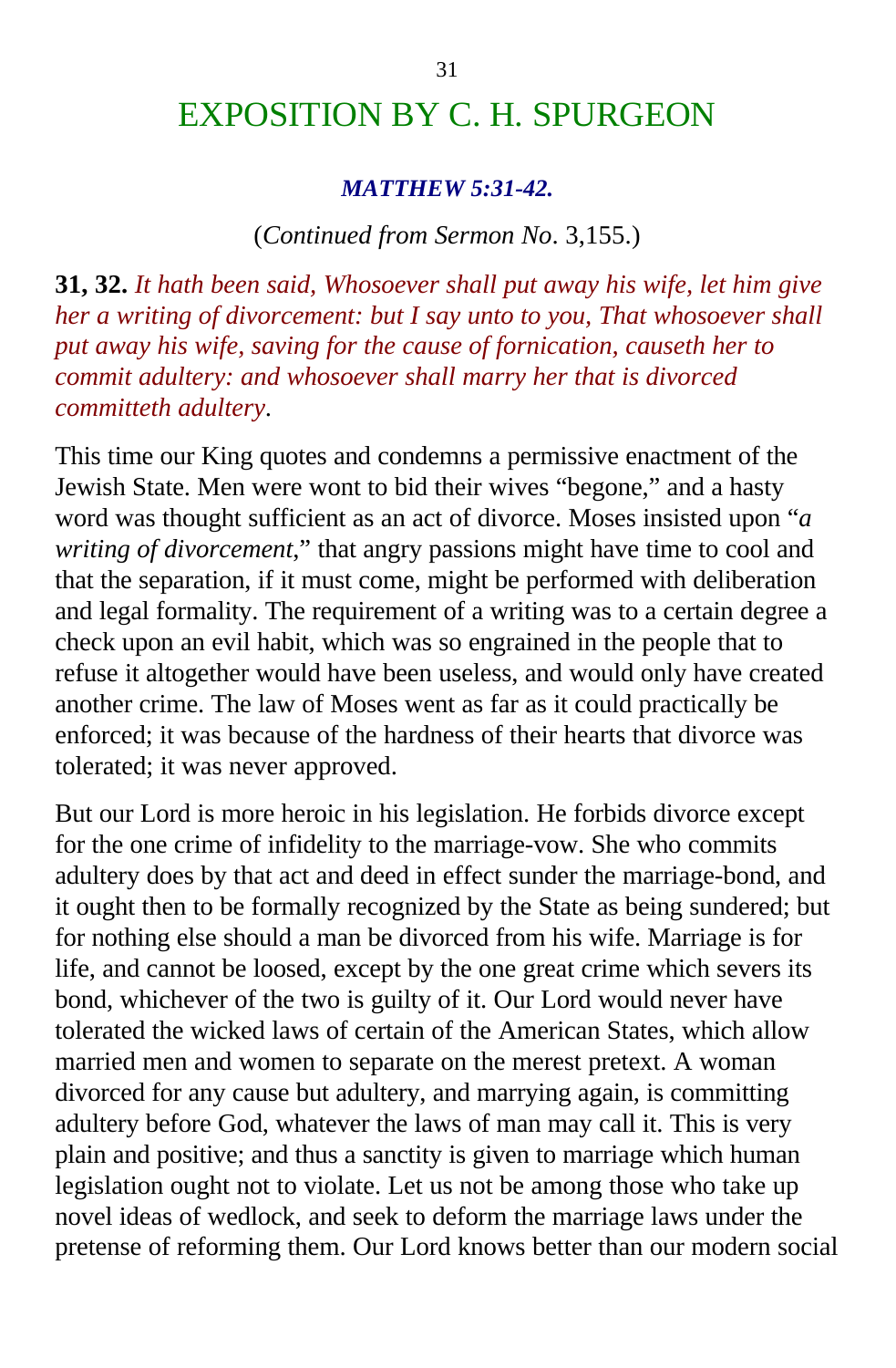reformers. We had better let the laws of God alone, for we shall never discover any better.

**33-37.** *Again, ye have heard that it hath been said by them of old time, Thou shalt not forswear thyself, but shalt perform unto the Lord thine oaths: but I say unto you, Swear not at all; neither of heaven; for it is God's throne: nor by the earth; for it is his footstool: neither by Jerusalem; for it is the city of the great King. Neither shalt thou swear by thy head, because thou canst not make one hair white or black. But let your communication be, Yea, yea; Nay, nay: for whatsoever is more than these cometh of evil.*

False swearing was forbidden of old, but every kind of swearing is forbidden now by the word of our Lord Jesus. He mentions several forms of oath, and forbids them all, and then prescribes simple forms of affirmation or denial, as all that his followers should employ. Notwithstanding much that may be advanced to the contrary, there is no evading the plain sense of this passage, that every sort of oath, however solemn or true, is forbidden to a follower of Jesus. Whether in court of law, or out of it the rule is, "Swear not at all." Yet, in this Christian country we have swearing everywhere, and especially among law-makers. Our legislators begin their official existence by swearing. By those who obey the law of the Savior's kingdom, all swearing is set aside, that the simple word of affirmation or denial, calmly repeated, may remain as a sufficient bond of truth. A bad man cannot be believed on his oath, and a good man speaks the truth without an oath; to what purpose is the superfluous custom of legal swearing preserved? Christians should not yield to an evil custom, however great the pressure put upon them; but they should abide by the plain and unmistakable command of their Lord and King.

### **38.** *Ye have heard that it hath been said, An eye for an eye, and a tooth for a tooth*:

The law of an eye for an eye, as administered in the proper courts of law was founded in justice, and worked far more equitably than the more modern system of fines; for that method allows rich men to offend with comparative impunity, But when the *lex talionis* came to be the rule of daily life, it fostered revenge, and our Savior would not tolerate it as a principle carried out by individuals. Good law in court may be very bad custom in common society. He spoke against what had become a proverb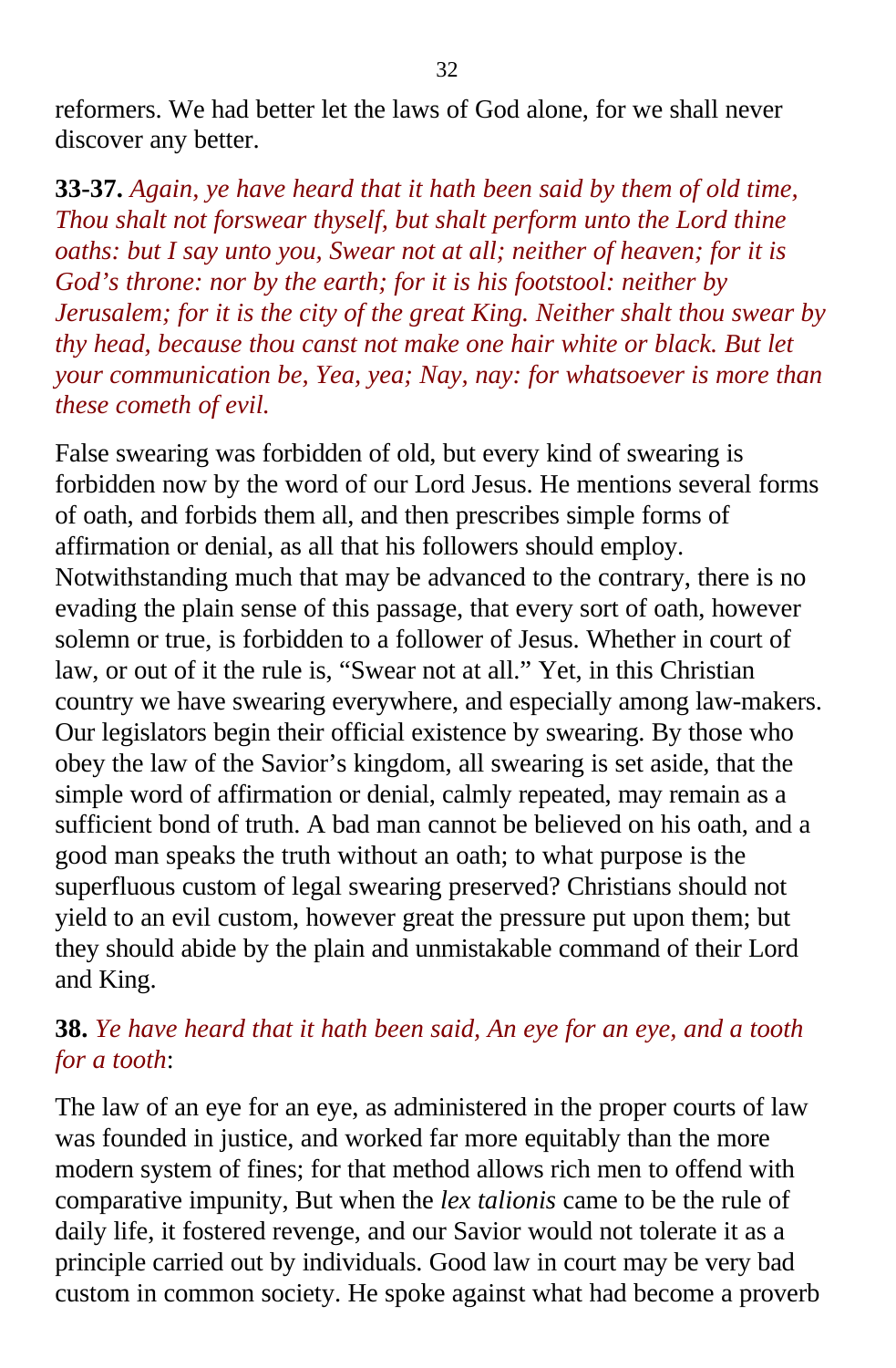and was heard and said among the people, "*Ye have heard that it hath been said*."

Our loving King would have private dealings ruled by the spirit of love and not by the rule of law.

## **39.** *But I say unto you, That ye resist not evil: but whosoever shall smite thee on thy right cheek, turn to him the other also*.

Non-resistance and forbearance are to be the rule among Christians. They are to endure personal ill-usage without coming to blows. They are to be as the anvil when bad men are the hammers, and thus they are to overcome by patient forgiveness. The rule of the judgement-seat is not for common life; but the rule of the cross and the all-enduring Sufferer is for us all. Yet how many regard all this as fanatical, utopian, and even cowardly! The Lord, our King, would have us bear and forbear, and conquer by mighty patience. Can we do it? How are we the servants of Christ if we have not his spirit?

## **40.** *And if any man will sue thee at the law, and take away thy coat, let him have thy cloke also*.

Let him have all he asks, and more. Better lose a suit of cloth than be drawn into a suit in law. The courts of our Lord's day were vicious, and his disciples were advised to suffer wrong sooner than appeal to them. Our own courts often furnish the surest method of solving a difficulty by authority, and we have known them resorted to with the view of preventing strife. Yet even in a country where justice can be had, We are not to resort to law for every personal wrong. We should rather endure to be put upon than be for ever crying out, "I'll bring an action."

At times this very rule of self-sacrifice may require us to take steps in the way of legal appeal, to stop injuries which would fall heavily upon others; but we ought often to forego our own advantage, yea, always when the main motive would be a proud desire for self-vindication.

Lord, give me a patient spirit, so that I may not seek to avenge myself, even when I might righteously do so!

## **41.** *And whosoever shall compel thee to go a mile, go with him twain*.

Governments in those days demanded forced service through their petty officers. Christians were to be of a yielding temper, and bear a double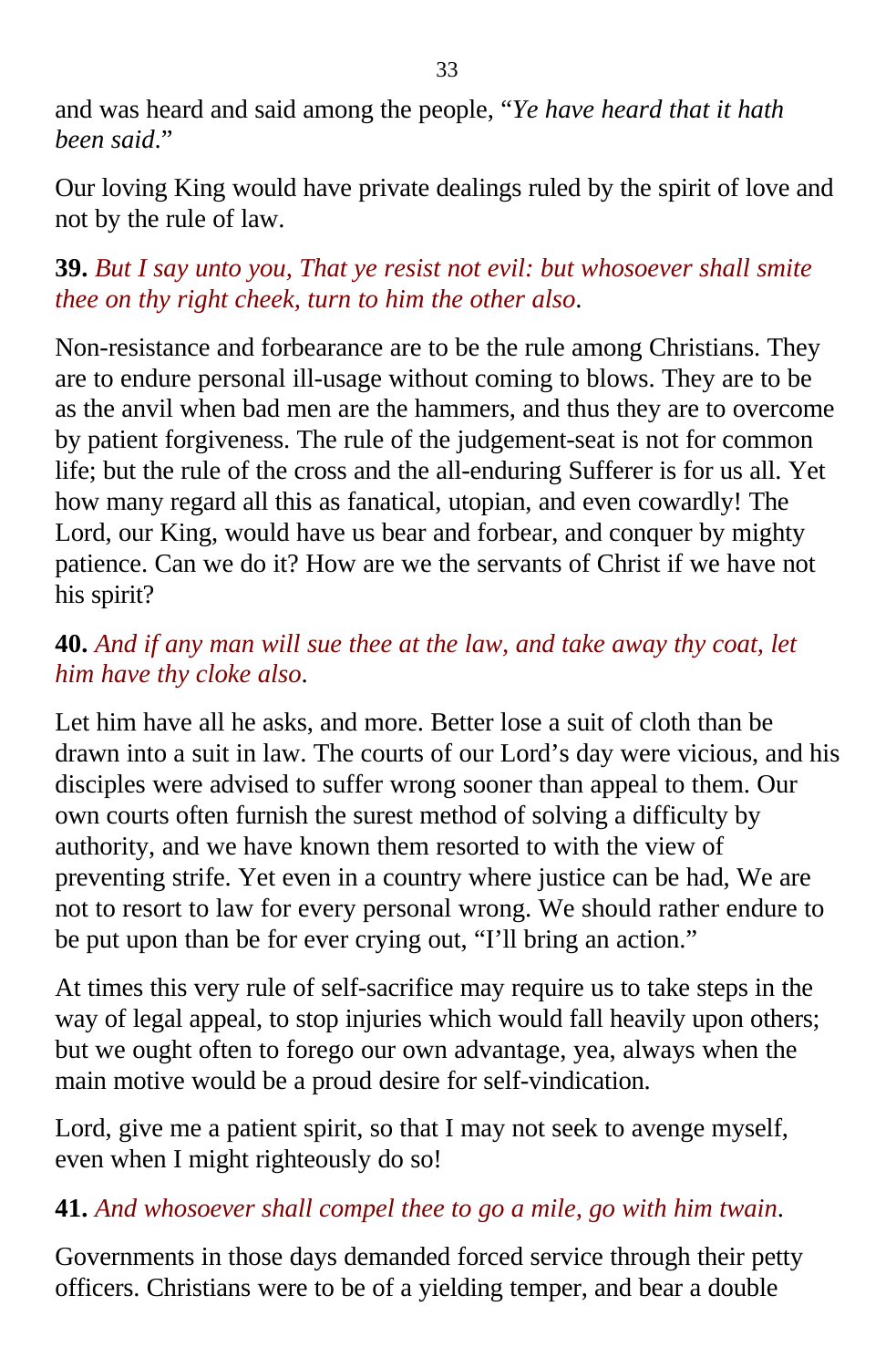exaction rather than provoke ill words and anger. We ought not to evade taxation, but stand ready to render to Caesar his due. "Yield" is our watchword. To stand up against force is not exactly our part; we may leave that to others. How few believe the long-suffering, non-resistant doctrines of our King!

## **42.** *Give to him that asketh thee, and from him that would borrow of thee turn not thou away.*

Be generous. A miser is no follower of Jesus. Discretion is to be used in our giving, lest we encourage idleness and beggary; but the general rule is, "*Give to him that asketh thee*." Sometimes a loan may be more useful than a gift, do not refuse it to those who will make right use of it. These precepts are not meant for fools, they are set before us as our general rule; but each rule is balanced by other Scriptural commands, and there is the teaching of a philanthropic common-sense to guide us. Our spirit is to be one of readiness to help the needy by gift or loan, and we are not exceedingly likely to err by excess in this direction; hence the boldness of the command.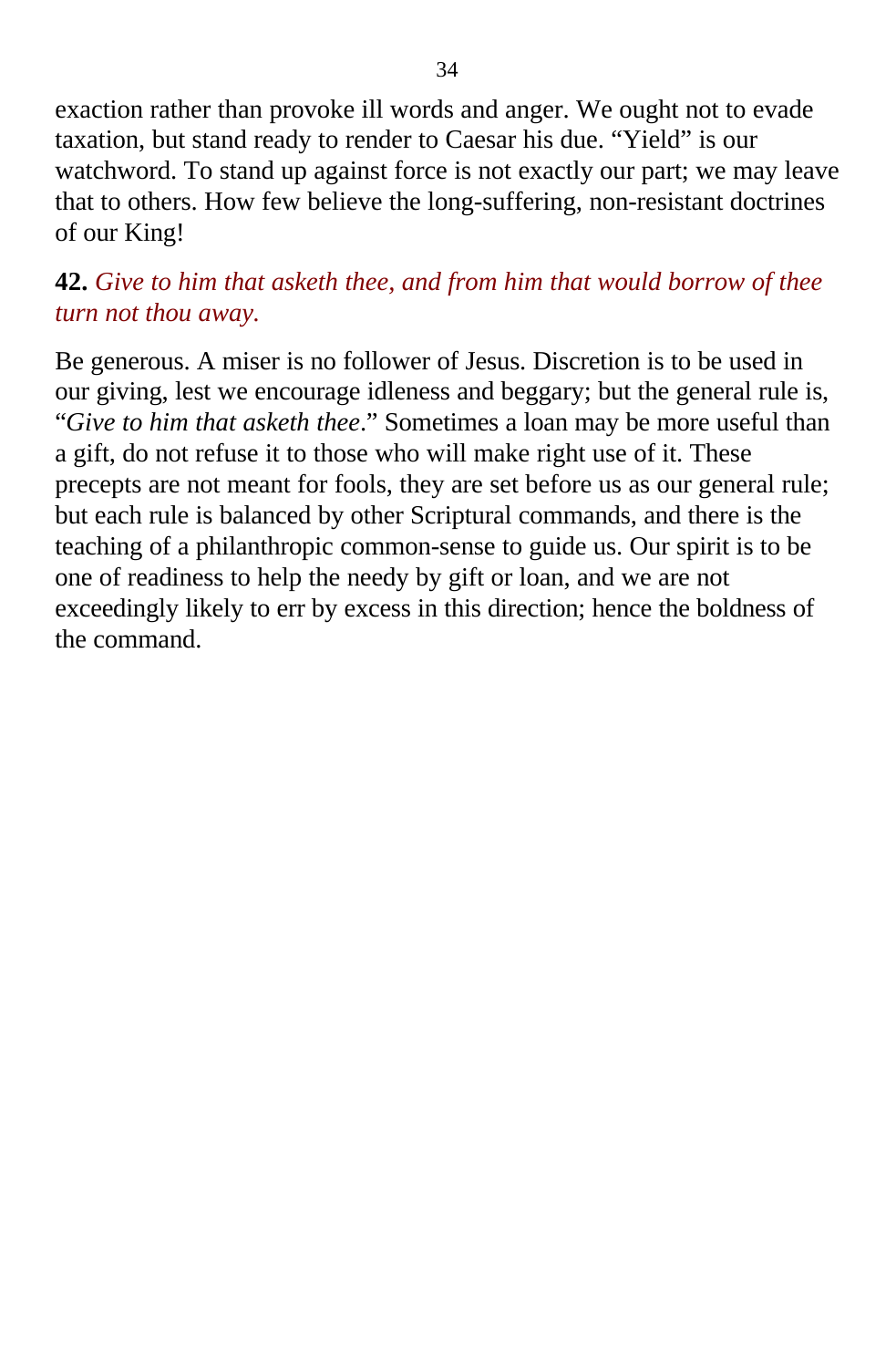# THE THIRD BEATITUDE.

# NO. 3065

#### **PUBLISHED ON THURSDAY, NOVEMBER 7TH, 1907**

*DELIVERED BY C. H. SPURGEON*

#### **AT THE METROPOLITAN TABERNACLE, NEWINGTON**

#### **ON THURSDAY EVENING, DECEMBER 11TH, 1873**

#### *"Blessed are the meek; for they shall inherit the earth."—Matthew 5:5*

I HAVE often reminded you that the beatitudes in this chapter rise one above the other, and spring out, of one another, and that which come before are always necessary to those that follow after. This third beatitude, "Blessed are the meek," could not have stood first,— it would have been quite out of place there. When a man is converted, the first operation of the grace of God within his soul is to give him true poverty of spirit, so the first beatitude is, Blessed are the poor in spirit." The Lord first makes know our emptiness, and so humbles us; and then, next, he makes us mourn over the deficiencies that are so manifest in us. Then comes the second beatitude: "Blessed are they that mourn." First there is a true knowledge of ourselves; and then a sacred grief arising out of that knowledge. Now, man ever becomes truly meek, in the Christian sense of that word, until he first knows himself, and then begins to mourn and lament that he is so far short of what he ought to be. Self-righteousness is never meek; the man who is proud of himself will be quite sure to be hardhearted in his dealings with others. To reach this rung of the ladder of light, he must first set his feet upon the other two. There must be poverty of spirit and mourning of heart before there will come that gracious meekness of which our text speaks.

Note too, that this third beatitude is of a higher order than the other two. There is something positive in it, as to virtue. The first two are rather expressive of deficiency, but here there is a something supplied. A man is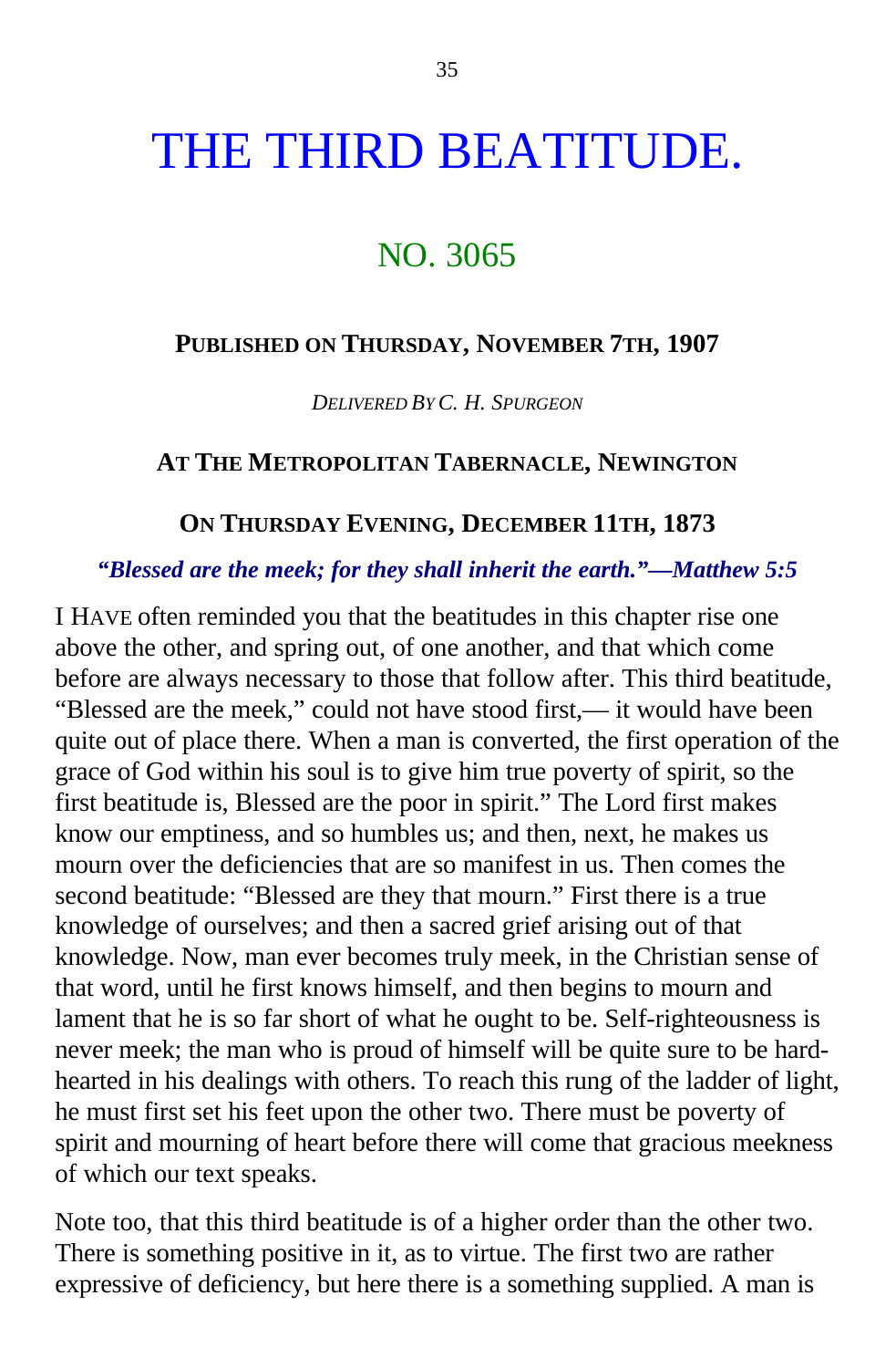poor in spirit; that is, he feels that he lacks a thousand things that he ought to posses. The man mourns, that is he laments over his state of spiritual poverty. But now there is something given to him by the grace of God; not a negative quality, but a positive proof of the work of the Holy Spirit within his soul, so that he has become meek. The two character that receive a benediction appears to be wrapped up in themselves. The man is poor in spirit; that relates to himself. His mourning is his own personal mourning which ends when he is comforted; but the meekness has to do with other people. It is true that it has a relationship to God, but a man's meekness is specially towards his fellow-man. He is not simply meek within himself; his meekness is manifested in his dealings with others. You would not speak of a hermit, who never saw a follow-creature, as being meek; the only way in which you could prove whether he was meek would be to put him with those who would try his temper. So that this meekness is a virtue, larger, more expansive, working in a wider sphere than the first two characters which Christ has pronounced blessed. It is superior to the others, as it should be, since it grows out of them; yet at the same time, as there is, through the whole beatitudes, a full parallel with the rise, so is it here. In the first case, the man was poor, that was low; in the second case the man was mourning, that also was low; but if he kept his mourning to himself, he might still seem great among his fellow-men. But now he has come to be meek among them,—lowly and humble in the midst of society, so that he is going lower and lower; yet he is rising with spiritual exaltation, although he is sinking as to a personal humiliation, and so has become more truly gracious.

Now, having spoken of the connection of this beatitude, we will make two inquiries with the view of opening it up. They are these,— who are the meek? and, secondly, how and in what sense can they be said to inherit the earth?

### **I.** First, then WHO ARE THE MEEK?

I have already said that they are those who have been made in spirit by God, and who have been made to mourn before God, and have been comforted; but here we learn, that they are also meek, that is, lowly and gentle in mind before God and before men.

They are meek before God, and good old Watson divides that quality under two head, namely, that they are submissive to do his will, and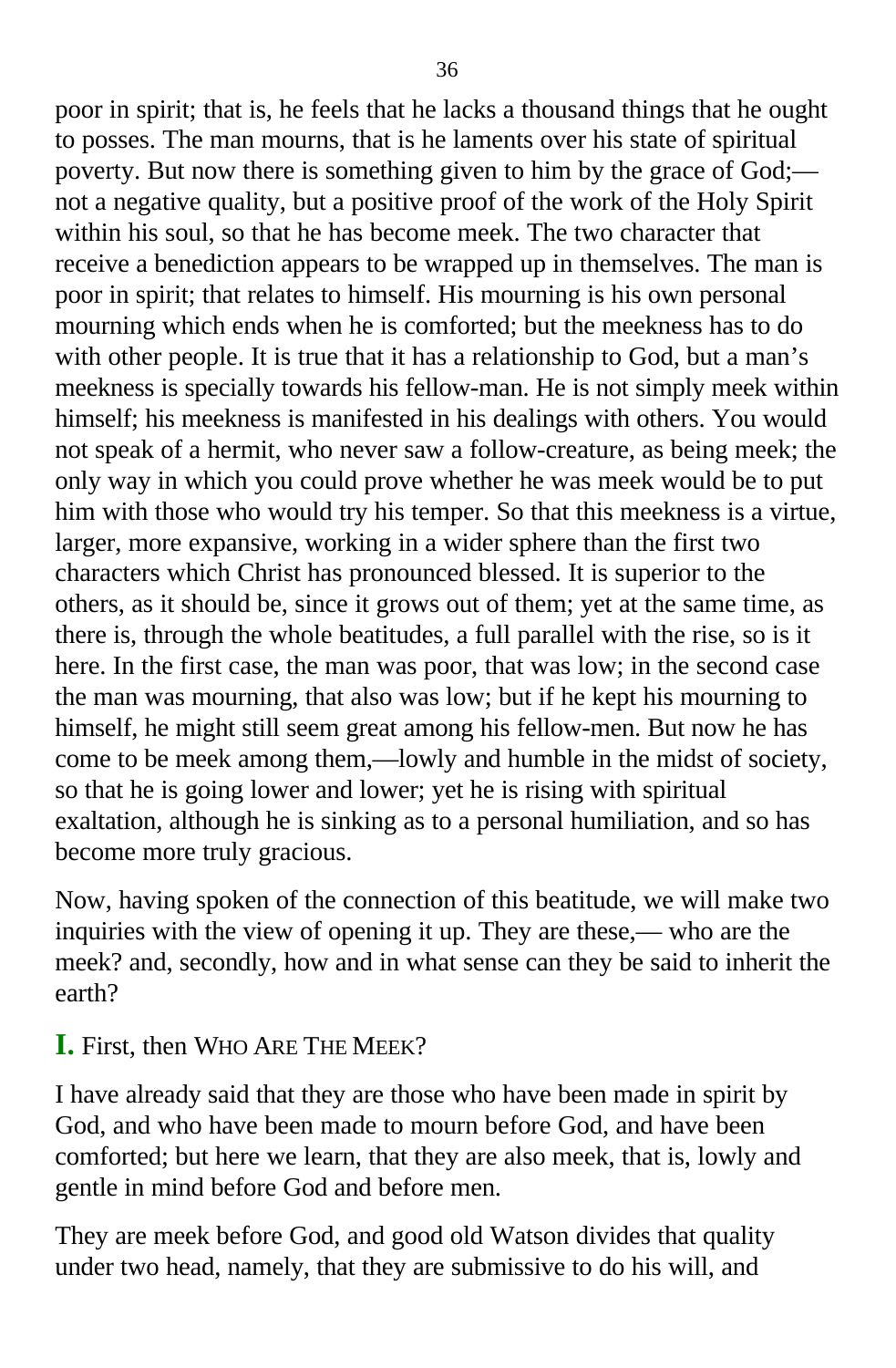flexible to his Word. May these two very expressive qualities be found in each one of us!

So the truly meek are, first of all, submissive to God's will. Whatever God wills, they will. They are of the mind of that shepherd, on Salisbury Plain, of whom good Dr. Stenhouse inquired, "What kind of weather shall we have tomorrow?" "Well," replied the shepherd, "we shall have the sort of weather that pleases me." The doctor then asked, "What do you man?"

And the shepherd answered, "What weather pleases God always pleases me." "Shepherd," said the doctor, "your lot seems somewhat hard." "Oh, no, sir!" he replied, "I don't think so; for it abounds with mercies." "But you have to work very hard, do you not,?" "Yes," he answered, "there is a good deal of labor, but that is better than being lazy." "But you have to endure many hardships, do you not?" "Oh, yes sir!" he said, "a great many; but then I don't have so many temptations as those people have who live in the midst of towns, and I have more time for meditating upon my God. So I am perfectly satisfied that where God has placed me is the best position I could be in." With such a happy, contented spirit as that, those who are meek do not quarrel with God. They do not talk, as some foolish people do, of having been born under a wrong planet, and placed in circumstances unfavorable to their development. And even when they are smitten by God's rod, they do not rebel against him, and call him a hard Master; but they are either dumb with silence, and open not their mouth because God hath done it, or if they do speak, it is to ask for grace that the trial they are enduring may be sanctified to them, or they may even rise so high in grace as to glory in infirmities, that the power of Christ may rest upon them. The proud-hearted may, if they will, arraign their Master, and the thing formed may say to him who formed it, "Why hast thou made me thus?" But these men of grace will not do so. It is enough for them if God wills anything; if he wills it, so let it be, Solomon's throne or Job's dunghill; they desire to be equally happy wherever the Lord may place them, or however he may deal with them.

They are also flexible to God's Word; if they are really meek, they are always willing to bend. They do not imagine what the truth ought to be, and come to the Bible for texts to prove what they think should be there; but they go to the inspired Book with a candid mind, and pray, with the psalmist, "Open thou mine eyes, that I may behold wondrous things out of thy law." And when, in searching the scriptures, they find deep mysteries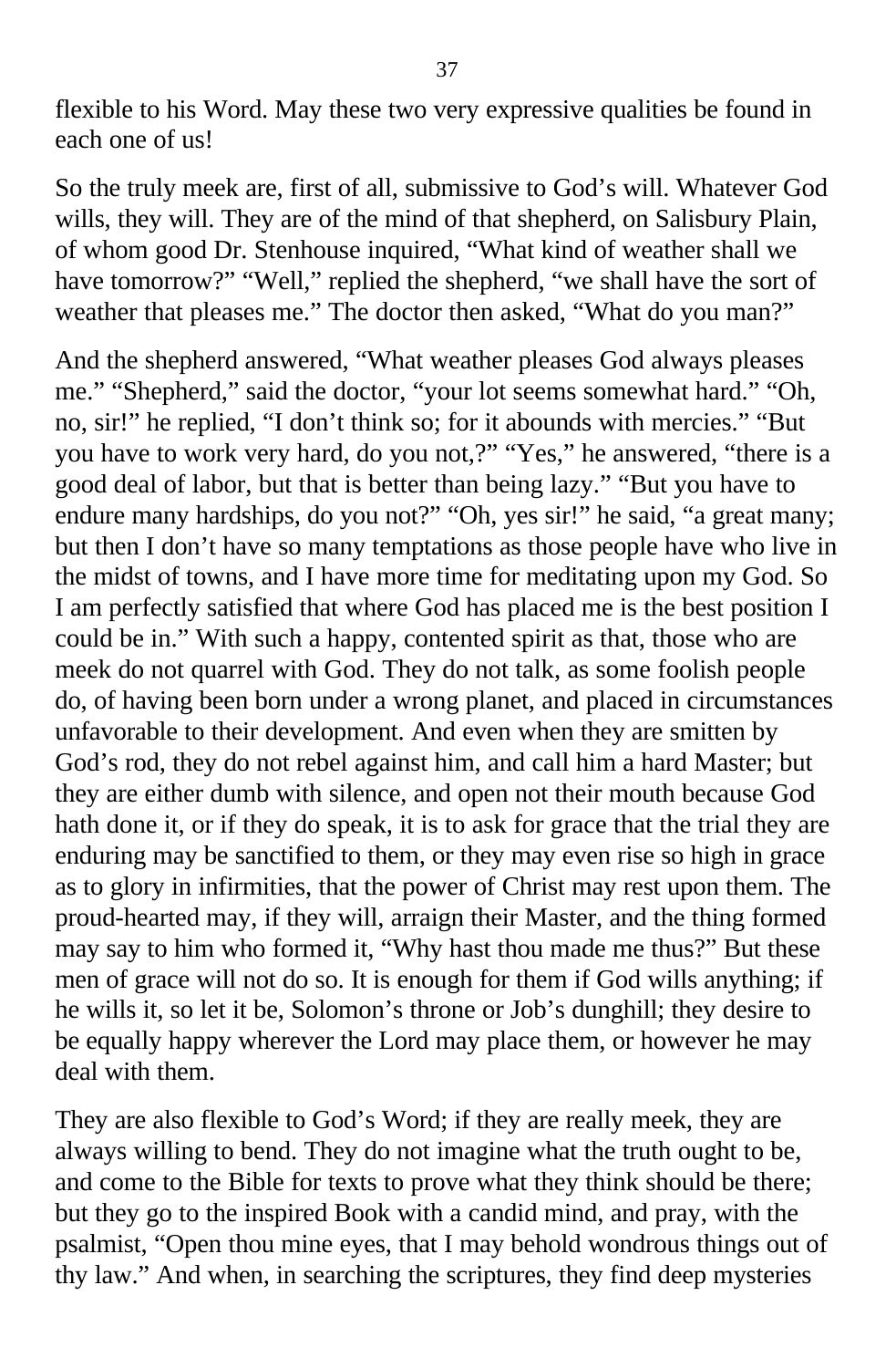which they cannot comprehend, believe where they cannot understand; and where, sometimes, different parts of Scripture seem to conflict with one another, they leave the explanation to the great Interpreter who alone can make all plain. When they in with doctrines that are contrary to their own notions, and hard for flesh and blood to receive, they yield up themselves to the Divine Spirit, and pray, "What we know not, teach thou to us." When the meek in spirit find, in the Word of God, any precept, they seek to obey it at once. They do not cavil at it, or ask if they can avoid it, or raise that oft-repeated question, "Is it essential to salvation?" They are not so selfish that they would do nothing except salvation depends upon it; they love their God so much that they desire to obey even the least command that he gives, simply out of love to him. The meek in spirit are like a photographer's sensitive plates, and as the Word of God passes before them, they desire to have its image imprinted upon their hearts. Their hearts are like the fleshy tablets on which mind of God is recorded; God is the Writer, and they become living epistles, written, not with ink, but with the finger of the living God. Thus are they meek towards God.

But meekness is a quality which also relates largely to men; and I think it means, first, that the man is humble. He bears himself, among his fellowmen, not as a Caesar who, as Shakespeare says, doth "bestride the narrow world like a Colosseus," beneath whose huge legs ordinary men may walk, and peep about to find themselves dishonorable graves; but he knows that he is only a man, and that the best of men are but men at the best, and he does not even claim to be one of the best of men. He knows himself to be less than the least of all saints; and, in some respects, the very chief of sinners. Therefore he does not expect to have the first place in the synagogue, nor the highest seat at the feast; but he is quite satisfied if he may pass among his fellow-men as a notable instance of the power of God's grace, and may be known by them as one, who is a great debtor to the lovingkindness of the Lord. He does not set himself up to be a very superior being. If he is of high birth, he does not boast of it; if he is of low birth, he does not try to put himself on a level with those who are in a higher rank of life. He is not one who boasts of his wealth, or of his talents; he knows that a man is not judged by God by any of these things; and if the Lord is pleased to give him much grace, and to make him very useful in his service, he only feels that he owes the more to his Master, and is the more responsible to, him. So he lies the lower before God, and walks the more humbly among men. The meek-spirited man is always of a humble temper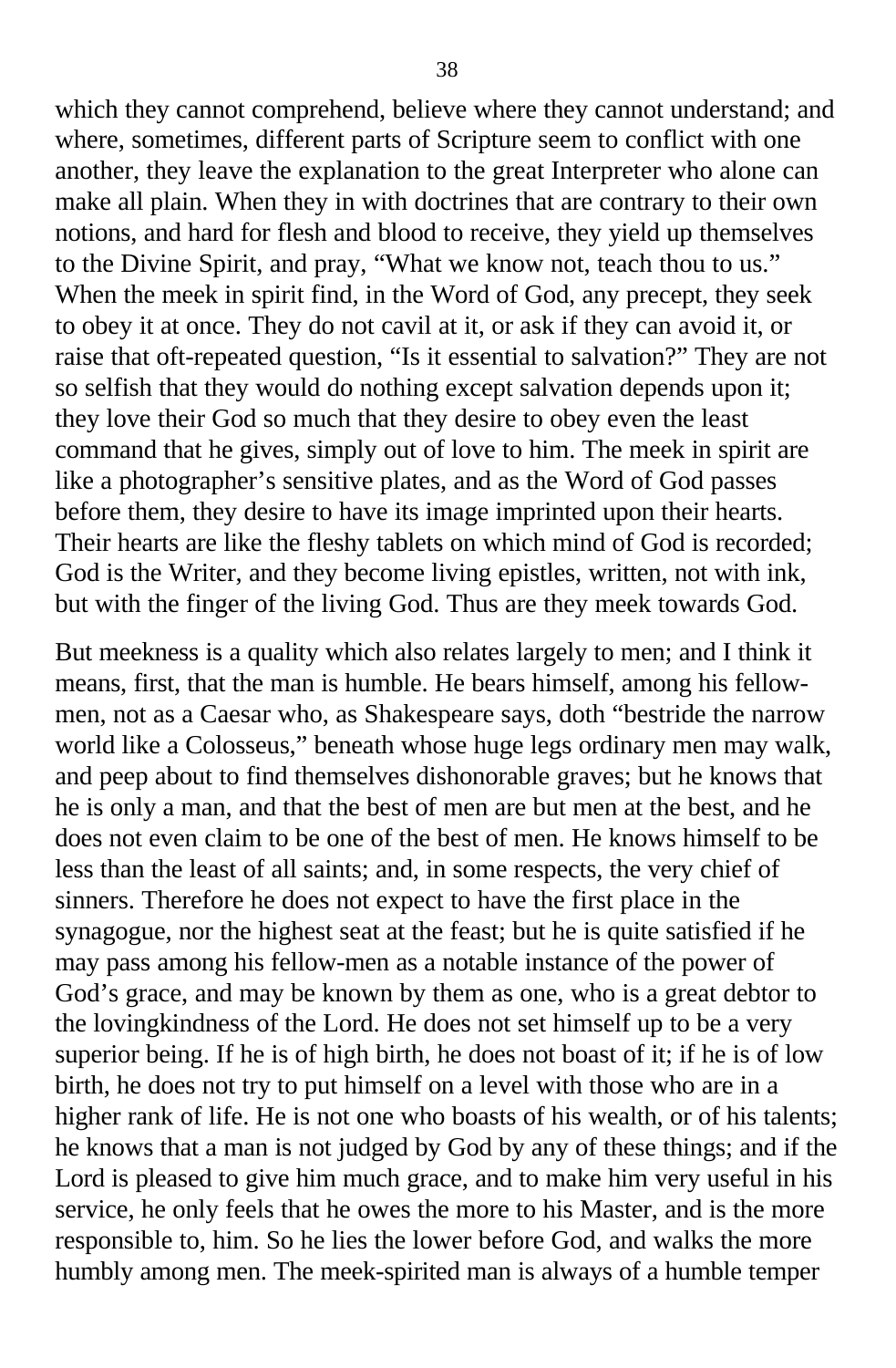and carriage. He is the very opposite of proud man who, you feel must be a person of consequence, at any rate to himself; and to whom you know that you must give way, unless you would have an altercation with him. He is a gentleman who expects always to have his top-gallants flying in all weathers, he must ever have his banner borne in front of him, and everybody else must pay respect to him. The great "I" stands conspicuous in him at all times. He lives in the house in the street, in the best room, in the front parlor; and when he, wakes in the morning, he shakes hands with himself, and congratulates himself upon such a fine fellow as he is! That is the very opposite of being meek; and, therefore, humility, although it is not all that there is in meekness, is one of the chief characteristics of it.

Out of this grows gentleness of spirit. The man is gentle; he does not speak harshly; his tones are not imperious, his spirit is not domineering. He will give up what he thinks to be lawful, because he does not think it is expedient for the good of others. He seeks to be a true brother among his brethren, thinks himself most honored when can be the doorkeeper of the house of the Lord, or perform any menial service for the household of faith. I know some professing Christians who are very harsh and repellent. You would not think of going to tell them your troubles; you could not open your heart to them. They do not seem to be able to come down to your level. They are up on a mountain, and they speak down to you as a poor creature far below them. That is not the true Christian spirit; that is not being meek. The Christian who is really superior to others amongst whom he moves is just the man who lowers himself to the level the lowest for the general good of all. He imitates his Master, who, though he was equal with God, "made himself of no reputation, and took upon him the form of a servant." And in consequence, he is loved and trusted as his Master was, and even little children come to him, and he does not repel them. He is gentle towards them, as a loving mother avoids all harshness in dealing with her children.

In addition to being humble and gentle, the meek are patient. They know "it must needs be that offences come;" yet they are meek either to give offence or to take offence. If others grieve them, they put up with it. They do not merely forgive seven times, but seventy times seven; in fact, they do not feel as if anything had been done that needed any forgiveness, for have not taken it as an affront; they consider that a mistake was made, so they are not angry at it. He may be angry for a moment; he would not be a man if he were not. But there is such a thing as being angry, and yet not sinning;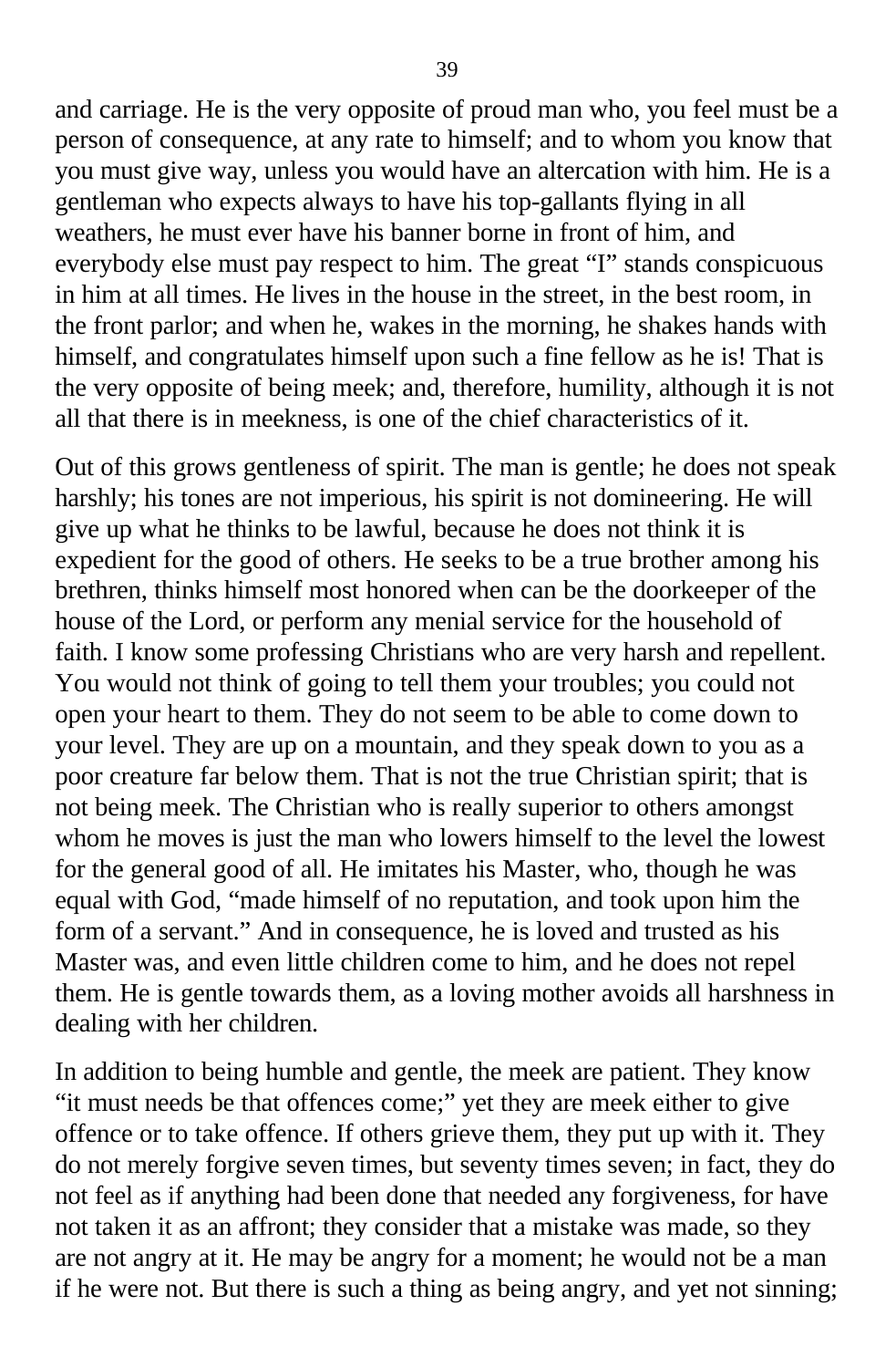and the meek man turns his anger wholly upon the evil, and away from the person who did the wrong, and is as ready to do him a kindness as if he had never transgressed at all. If there should be anybody here who is of an angry spirit, kindly take home these remarks, and try to mend that matter, for a Christian must get the better of an angry temper. Little pots soon boil over; and I have known some professing Christians, who are such very little pots, that the smallest fire has them boil over. When you never meant anything to hurt their feelings, they have been terribly hurt. The simplest remark has been taken as an insult, and a construction put upon things that never was intended, and they make their brethren offenders for a word, or half a word, at, and even for not saying a word. Sometimes, if a man does not see them in the street through being short-sighted, they are sure he passed them on purpose, and would not speak to them because they are not so well off as he is. Whether a thing be done or be left undone, it equally fails to please them. They are always on the alert for cause of annoyance, and almost reminds one of the Irishman at Donnybrook Fair, trailing his coat in the dirt and asking for somebody to tread on it, that he may have the pleasure of knocking that somebody down. When I hear of anybody like that losing his temper, I always pray that he may not find it again, for such tempers are lost. The meek-spirited man may be, naturally, very hot and fiery, but he has had grace given to him to keep his temper in subjection. He does not say, "That is my constitution, and I cannot help it," as so many do. God will never excuse us because of our constitution; his grace is given to us to cure our evil constitutions, and to kill our corruptions. We are not to spare any Amalekites because they are called constitutional sins, but we are to bring them out,— even Agag who goeth delicately,—and slay them before the Lord, who can make us more than conquerors over every sin, whether constitutional or otherwise.

But since is a wicked world, and there are some men who will persecute us, and others who will try to rob us of our rights, and do us serious injury, the meek man goes beyond merely bearing what has to be borne, for he freely forgives the injury that is done to him. It is an ill sign when anyone refuses to forgive another. I have heard of a father saying that his child should darken his door again. Does that father know that he can never enter heaven while he cherishes such a spirit as that? I have heard of one saying, "I will never forgive So-and-so." Do you know that God will never hear your prayer for forgiveness until you forgive others? That is the very condition which Christ taught his disciples to present: "Forgive us our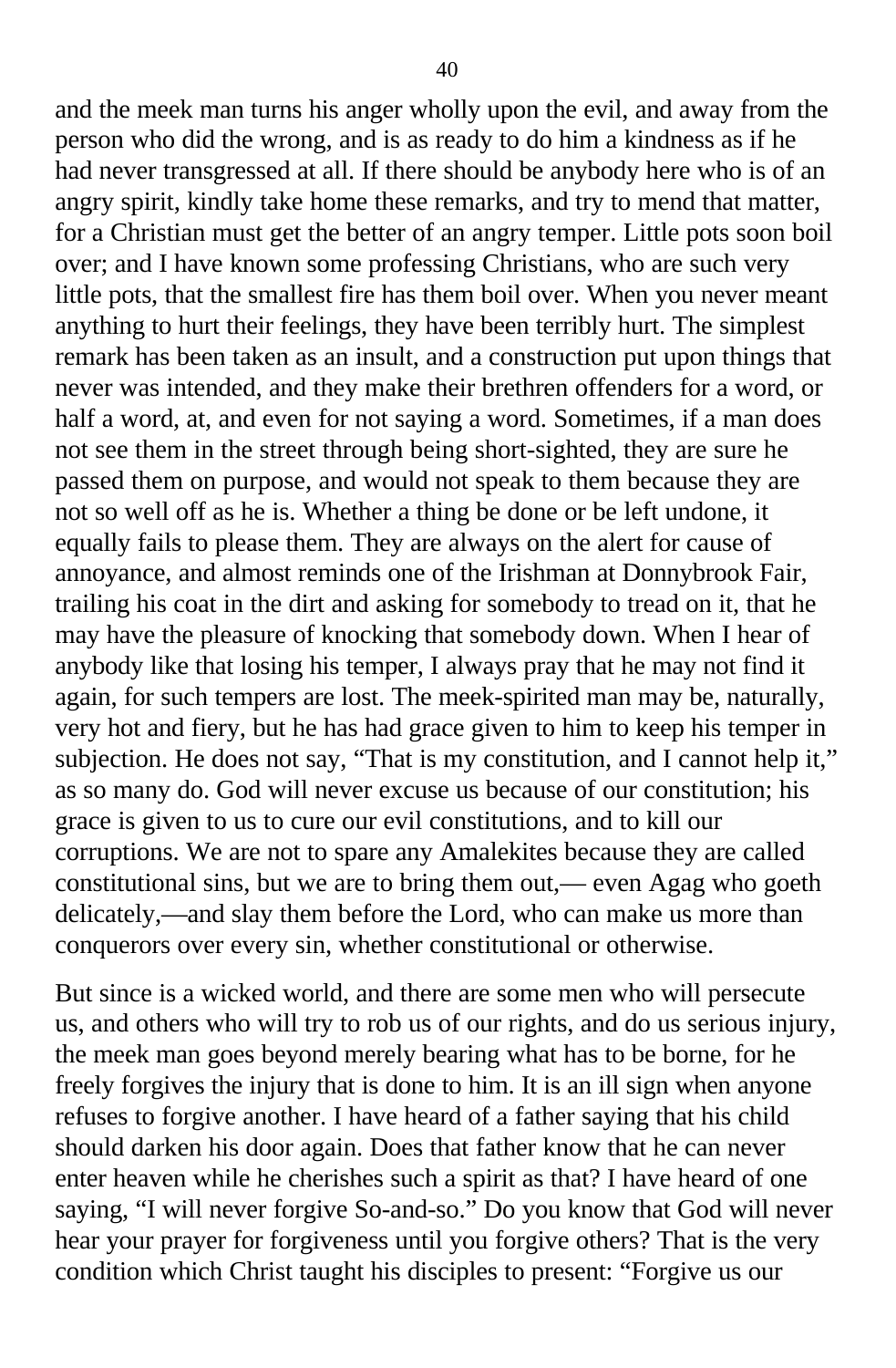debts, as we forgive our debtors." If thou takest thy brother by the throat, because he oweth a hundred pence, canst thou think that God will forgive thee the thousand talents which thou owest to him? So the meek-spirited man forgives those who wrong him; he reckons that injuries are permitted to be done to him as trials of his grace, to see whether he can forgive them, and he does so, and does so right heartily. It used to be said of Archbishop Cranmer, "Do my lord of Canterbury an ill turn, and he be a friend to you as long as you live." That was a noble spirit, to take the man who had been his enemy, and to make him henceforth to be a friend. This is the way to imitate him who prayed for his murderers, "Father, forgive them; for they know not what they do;" and this is the very opposite of a revengeful spirit. There are some who say that they have been wronged, and they will retaliate; but "retaliation" is not a Christian word. "Revenge" is not a word that ought to be found in a Christian's dictionary; he reckons it to be of the Babylonian dialect, and of the language of Satan. His only revenge is to heap coals of fire upon his adversary's head by doing him all the good he can in return for the evil that he has done.

I think that meekness also involves contentment. The meek-spirited man is not ambitious; he is satisfied with what God provides for him. He does not say that his soul loathes the daily manna, and the water from the rock never loses its sweetness to his taste. His motto is, "God's providence is my inheritance." He has his ups and his downs, but he blesses the Lord that his God is a God of the hills, and also of the valleys; and if he can have God's face shining upon him, he cares little whether it be hills or valleys upon which he walks. He is content with what he has, and he says, "Enough is as good as a feast." Whatever happens to him, seeing that his times are in God's hand, it is with him well, in the best and most emphatic sense. The meek man is no Napoleon who will wade through human blood to reach a throne, and shut the gates of mercy on mankind. The meek man is no miser, hoarding up, with an all-devouring greed, everything that comes to his hand, and adding house to house, and field to field, so long as he lives. The meek man has a laudable desire to make use of his God-given talents, and to find for himself a position in which he may do more good to his fellow-men; but he is not unrestful, anxious. fretful, grieving, grasping; he is contented and thankful.

Put those five qualities together, and you have the truly meek man, humble, gentle, patient, forgiving, and contented; the very opposite of the man who is proud, harsh, angry, revengeful, and ambitious. It is only the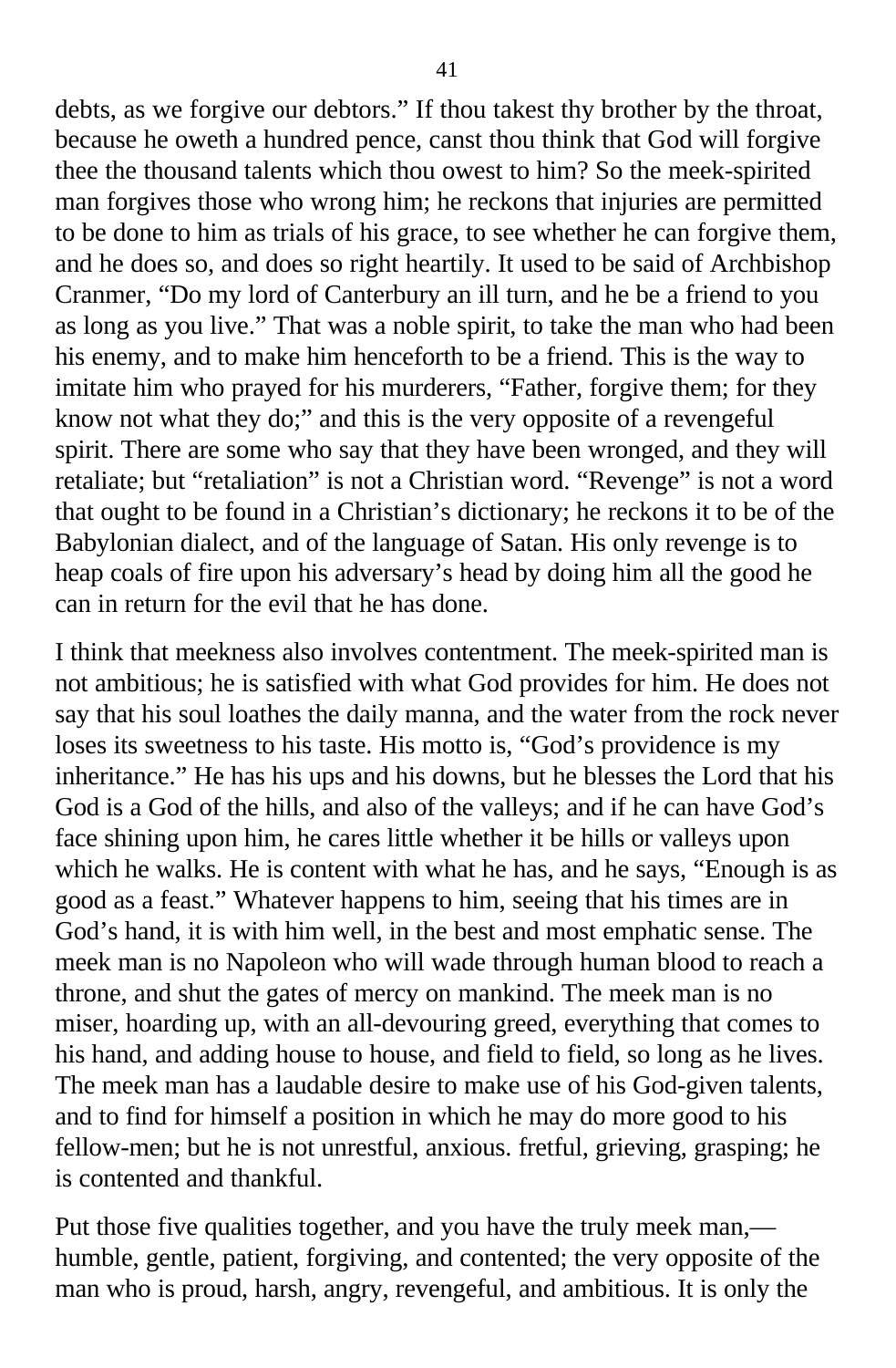grace of God, as it works in us by the Holy Spirit, that can make us meek. There have been some who have thought themselves meek when they were not the Fifth Monarchy men, in Cromwell's day, said that they were meek, and that were, therefore, to inherit the earth; so they wanted to turn other men out of their estates and houses so that they might have them, and thereby they proved that they were not meek; for if they had been, they would have been content with what they had, and let other people enjoy what belonged to them. There are some people who are very gentle and meek so long as nobody tries them. We are all of us remarkably goodtempered while we have our own way; but the true meekness, which is a work of grace, will stand the fire of persecution, and will endure the test of enmity, cruelty, and wrong, even as the meekness of Christ did upon the cross of Calvary.

**II.** NOW, in the second place, let us think of HOW THE MEEK INHERIT THE EARTH.

Jesus said, "Blessed are the meek: for they shall inherit the earth." This promise is similar to the inspired declaration of Paul, "Godliness is profitable unto all things, having promise of the life that now is, and of that which is to come." So, first, it is the meek man who inherits the earth, for he is the earth's conqueror. He is the conqueror of the world wherever he goes. William the Conqueror came to England with sword and fire, but the Christian conqueror wins victories in a superior manner by the weapons of kindness and meekness. In the Puritan times, there was an eminent and godly minister, named Mr. Deering, who has left some writings that are still valuable. While sitting at table, one day, a graceless fellow insulted him by throwing a glass of beer in his face. The good man simply took his handkerchief, wiped his face and went on eating his dinner. The man provoked him a second time by doing the same thing, and he even did it a third time with many oaths and blasphemy. Mr. Deering made no reply, but simply wiped big face; and, on third occasion, the man came and fell at his feet, and said that the spectacle of his Christian meekness, and the look of tender, pitying love that Me. Deering had cast upon him, had quite subdued him. So the good man was the conqueror of the bad one. No Alexander was ever greater than the man who could bear such insults like that. And holy Mr. Dodd, when he spoke to a man who was swearing in the street, received a blow in the mouth that knocked out two of his teeth. The holy man wiped the blood from his face, and said to his assailant, "You may knock out all my teeth if you will permit me just to speak to you so that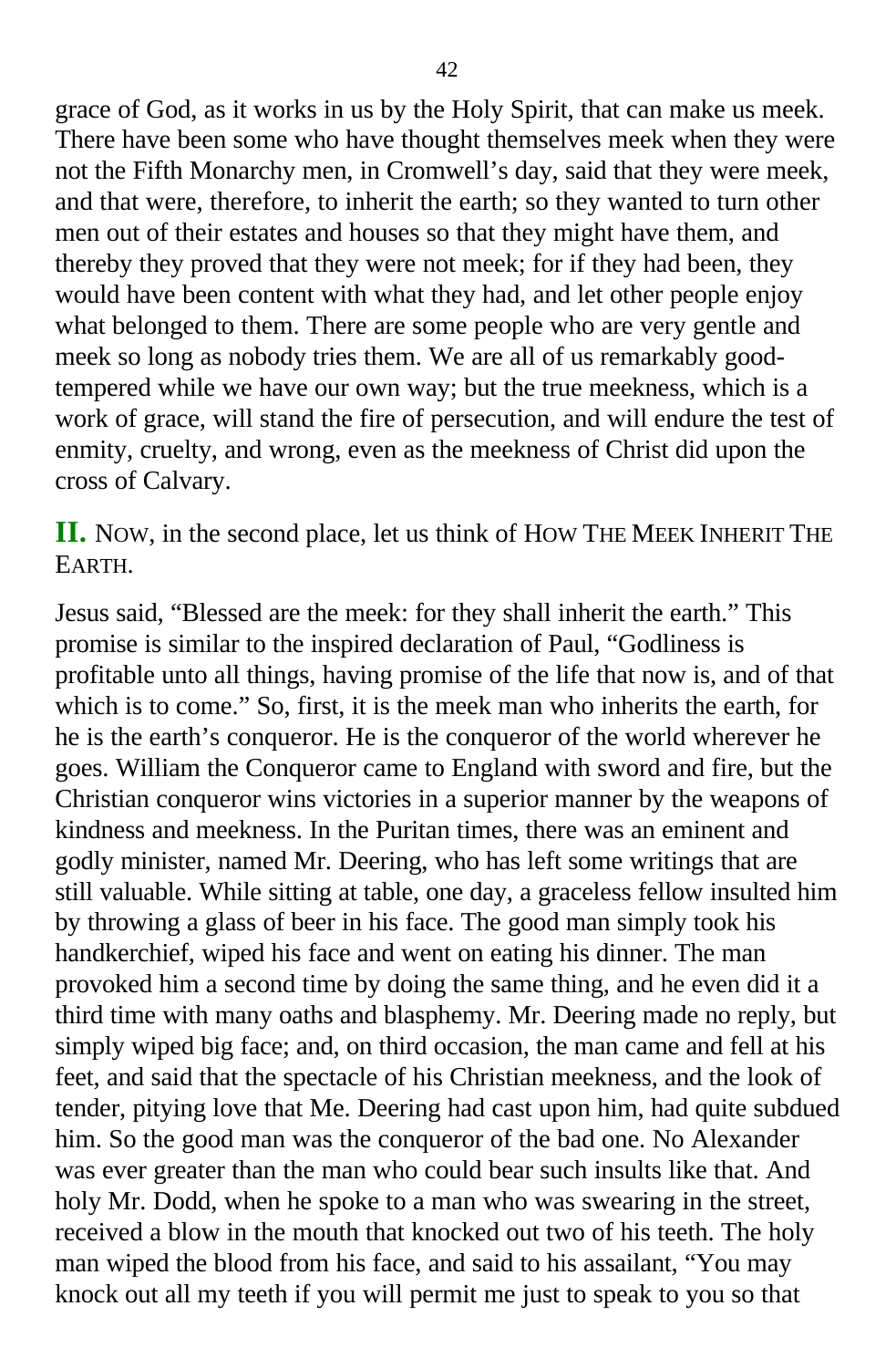you soul may be saved;" and the man was won by this Christian forbearance. It is wonderful what rough natures will yield before gentle natures. After all, it is not the strong who conquer the weak. There has been a long enmity, as you know, between the wolves and the sheep; and the sheep have never taken to fighting, yet they have won the victory, and there are more sheep than wolves in the world to-day. In our country, the wolves are all dead, but the sheep have multiplied by tens of thousands. The anvil stands still while the hammer beats upon it, but one anvil wears out many hammers. And gentleness and patience will ultimately win the day. At this present moment, who is the mightier? Caesar with his legions or Christ with his cross? We know who will be the victor before long,— Mahomet with his sharp scimitar or Christ with his doctrine of love. When all earthly forces are overthrown, Christ's kingdom will stand. Nothing is mightier than meekness, and it is the meek who inherit the earth in that sense.

They inherit the earth in another sense, namely, that they enjoy what they have. If you find me a man who thoroughly enjoys life, I will tell you at once that he is a meek, quiet-spirited man. Enjoyment of life does not consist in the possession or riches. There are many rich men who are utterly miserable, and there are many poor men who are equally miserable. You may have misery, or you may have happiness, according to your state of heart in any condition of life. The meek man is thankful, happy, and contented, and it is contentment that makes life enjoyable. It is so at our common meals. Here comes a man home to his dinner; he bows his head, and say, "for what we are about to receive, the Lord makes us truly thankful;" and then opens his eyes, and grumbles, "What! Cold mutton again?" His spirit is very different from that of the good old Christian who, when he reached home, found two herrings and two or three potatoes on the table, and he pronounced over them this blessing, "Heavenly Father, we thank thee that thou hast ransacked both earth and sea to find us this entertainment." His dinner was not so good as the other man's, but he was content with it, and that made it better. Oh, the grumblings that some have, when rolling in wealth, and the enjoyment that others have, when they have but little, for the dinner of herbs is sweeter than the stalled ox if contentment be but there. "A man's life consisteth not in the abundance of the things which he possesseth," but in the meek and quiet spirit which thanks God for whatever he pleases to give.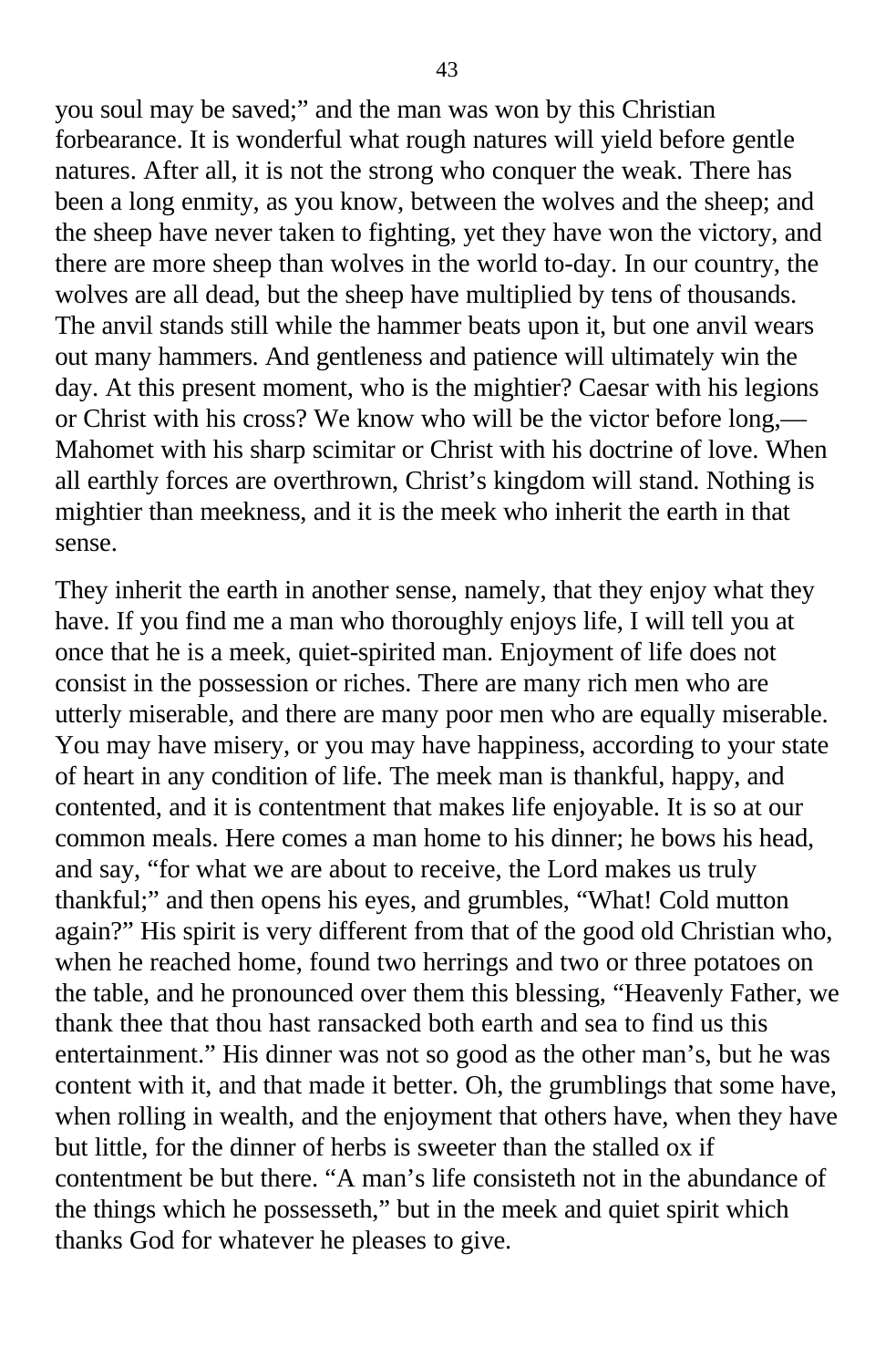"Oh!" says someone, "but that is not inheriting the earth; it is only inheriting a part of it." Well, it is inheriting as much of it as we need, and there is a sense in which the meek do really inherit the whole earth. I have often felt, when I have been in a meek and quiet spirit, as if everything around belonged to me. I have walked through a gentleman's park, and I have been very much obliged to him for keeping it in such order on purpose for me to walk through it. I have gone inside his house, and seen his picture gallery, and I have been very grateful to him for buying such grand pictures, and I have hoped that he would buy a few more so that I might see them when I came next time. I was very glad that I had not to buy them, and to pay the servants to watch over them, and that everything was done for me. And I have sometimes looked, from a hill, upon some far-reaching plain or some quiet village, or some manufacturing town, crowded with houses and shops, and I have felt that they were all mine, although I had not the trouble of collecting the rents which people perhaps might not like to pay. I had only to look upon it all as the sun shone upon it, and then to look up to heaven, and say, "My Father, this is all thine; and, therefore, it is all mine; for I am an heir of God, and a joint-heir with Jesus Christ." So, in this sense, the meek-spirited man inherits the whole earth.

He also inherits it in another sense,—that is to say, whatever other men have, he is glad to think that they have it. Perhaps he is walking, and gets weary; someone comes riding by, and he says to himself, "Thank God that my neighbor does not have such a pinch as I have; I should not like to see him in such a plight as I am in." Sometimes, when I am ill, someone comes in, and says, "I have been to see somebody who is worse than you are;" but I never get any comfort out of such a remark as that, and my usual answer is, "You have made me feel worse than I was before by telling me that there is somebody worse even than I am." The greater comfort for a meek man is this, "Though I am depressed in spirit, I am glad that there are sweet-voiced singers;" or this, "though I am an owl, I rejoice that there are larks to soar and sing, and eagles to mount towards the sun." The meekspirited man is glad to know that other people are happy, and their happiness is his happiness; he will have a great number of heavens, for everybody else's heaven will be a heaven to him. It will be a heaven to him to know that so many other people are in heaven, and for each one whom he sees there he will praise the Lord. Meekness gives us the enjoyment of what is other people's, yet they have none the less because of our enjoyment of it.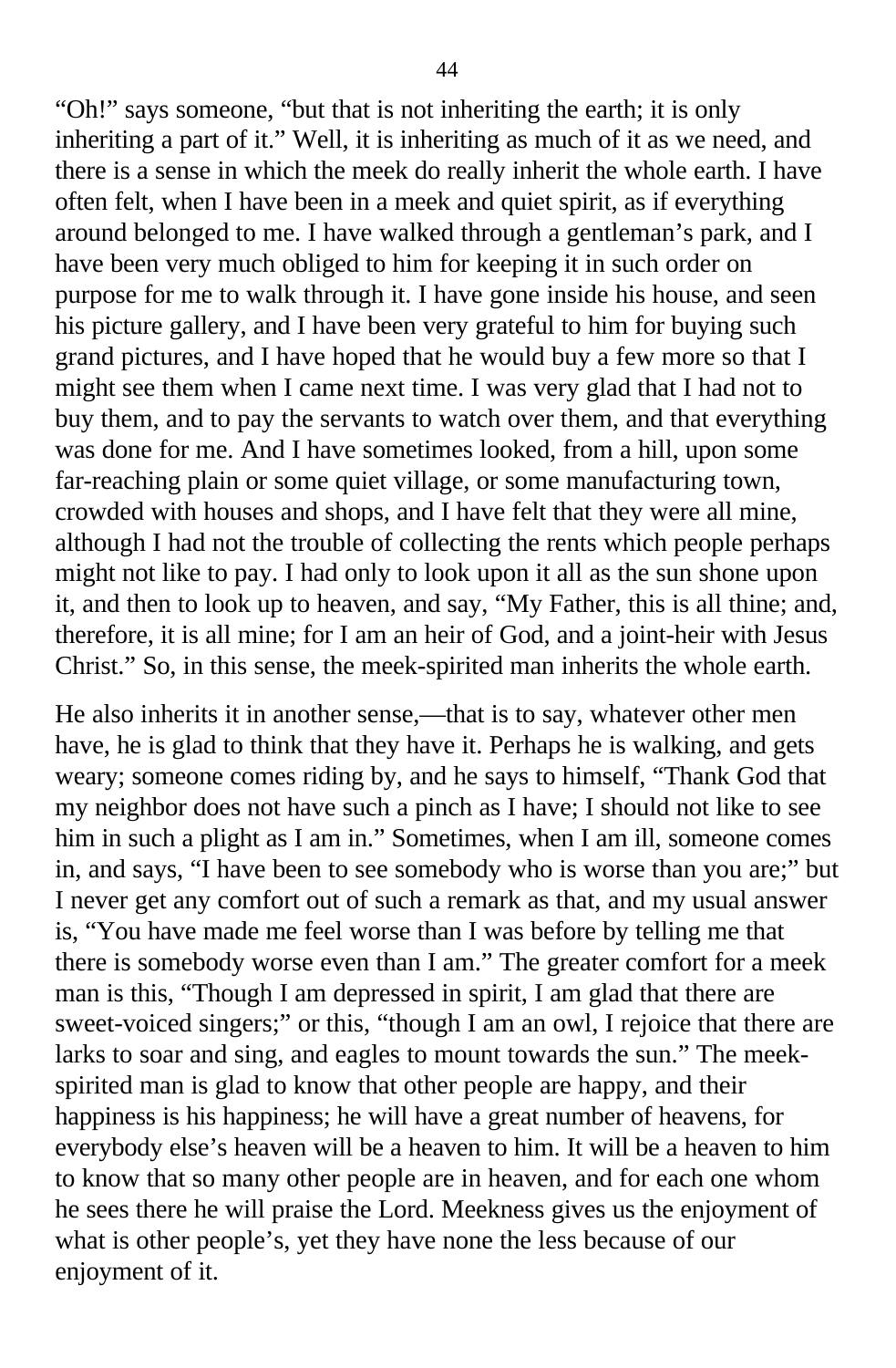Again, the meek-spirited man inherits the earth in this sense,--if there is anybody who is good anywhere near him, he is sure to see him. I have known persons joining the church, and after they have been a little while in it, they have said, "There is no love there." Now, when a brother says, "There is no love there," I know that he has been looking in the glass, and that his own reflection has suggested his remark. Such persons cry out about the deceptions and hypocrisies in the professing church, and they have some cause for doing so; only it is a pity that they cannot also see the good people, the true saints, who are there. The Lord still has a people who love and fear him, a people who will be his in the day when he makes up his jewels; and it is a pity if we are not able to see what God so much admires. If we are meek, we shall the more readily see the excellences of other people. That is a very beautiful passage, in the second part of "The Pilgrim's Progress," which tells that, when Christiana and Mercy had both been bathed in the bath, and clothed in fine linen, white and clean, "they began to esteem each other better than themselves." If we also do this, we shall not think so badly as some of us now do of this poor present life, but shall go through it thanking God, and praising his name, and so inheriting the earth.

With a gentle temper, and a quiet spirit, and grace to keep you so, you will be inheriting the earth under any circumstances. If trouble should come, you will bow to it, as the willow bows to the wind, and so escapes the injury that falls upon sturdier trees. If there should come little vexations, you will not allow yourself to be vexed by them; but will say, "With a little patience, they will all pass away." I think I never admired Archbishop Leighton more than when I read a certain incident that is recorded in his life. He lived in a small house in Scotland, and had only a man-servant beside himself in the house. John, the manservant, was very forgetful; and, one morning, when he got up before his master, he thought he would like to have a day's fishing, so he went off, and locked his master in. He fished until late in the evening, forgot all about his master, and when he came back, what do you think the bishop said to him. He simply said, "John, if you go out for a day's fishing another time, kindly leave me the key." He had had a happy day of prayer and study all by himself. If it had been some of us, we should have been fuming, and fretting, and getting up a nice lecture for John when he came back; and he richly deserved it; but I do not suppose it was worth while for the good man to put himself out about him. The incident is, I think, a good illustration of our text.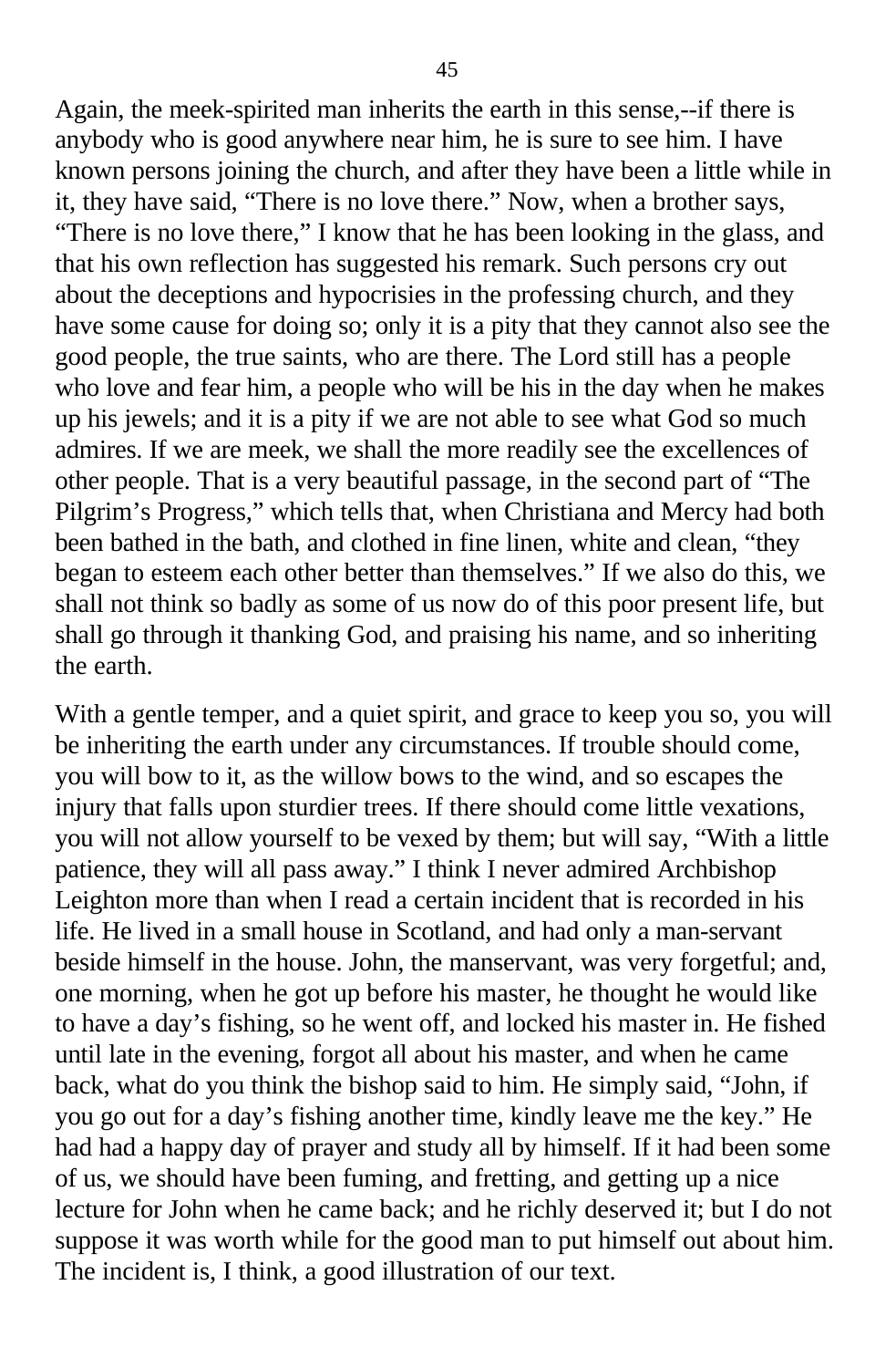But the text means more than I have yet said, for the promise, "They shall inherit the earth," may be read, "they shall inherit the land," that is, the promised land, the heavenly Canaan. These are the men who shall inherit heaven, for up there they are all meek-spirited. There are no contentions there; pride cannot enter there. Anger, wrath, and malice never pollute the atmosphere of the celestial city. There, all bow before the Kings of kings, and all rejoice in communion with him and with one another. Ah, beloved, if we are ever to enter heaven, we must fling away ambition, and discontent, and wrath, and self-seeking, and selfishness. May God's grace purge us of all these; for, as long as any of that evil leaven is in our soul, where God is we cannot go.

And then, dear friends, the text means yet more than that,—we shall inherit this earth by-and-by. David wrote, "The meek shall inherit the earth; and shall delight themselves in the abundance of peace." After this earth has been purified by fire, after God shall have burned the works of men to ashes, and every trace of corrupt humanity shall have been destroyed by the fervent heat, then shall this earth be fitted up again, and angels shall descend with new songs to sing, and the New Jerusalem shall come down out of heaven from God in all her glory. And then upon this earth, where once was war, the clarion shall ring no more; there shall be neither swords nor spears, and men shall learn the arts of war no more. The meek shall then possess the land, and every hill and valley shall be glad, and every fruitful plain shall ring with shoutings of joy, and peace, and gladness, throughout the long millennial day. The Lord send it, and may we all be among the meek who shall possess the new Eden, whose flowers shall never wither, and where no serpent's trail shall ever be seen!

But this must be the work of grace. We must be born again, or else our proud spirits will never be meek. And if we have been born again, let it be our joy, as long as we live, to show that we are the followers of the meek and lowly Jesus, with whose gracious words I close my discourse: "Come unto me, all ye that labor and are heavy laden, and I will give you rest. Take my yoke upon you, and learn of me; for I am meek and lowly in heart, and ye shall find rest unto your souls. For my yoke is easy, and my burden is light." So may it be, for Christ's sake! Amen.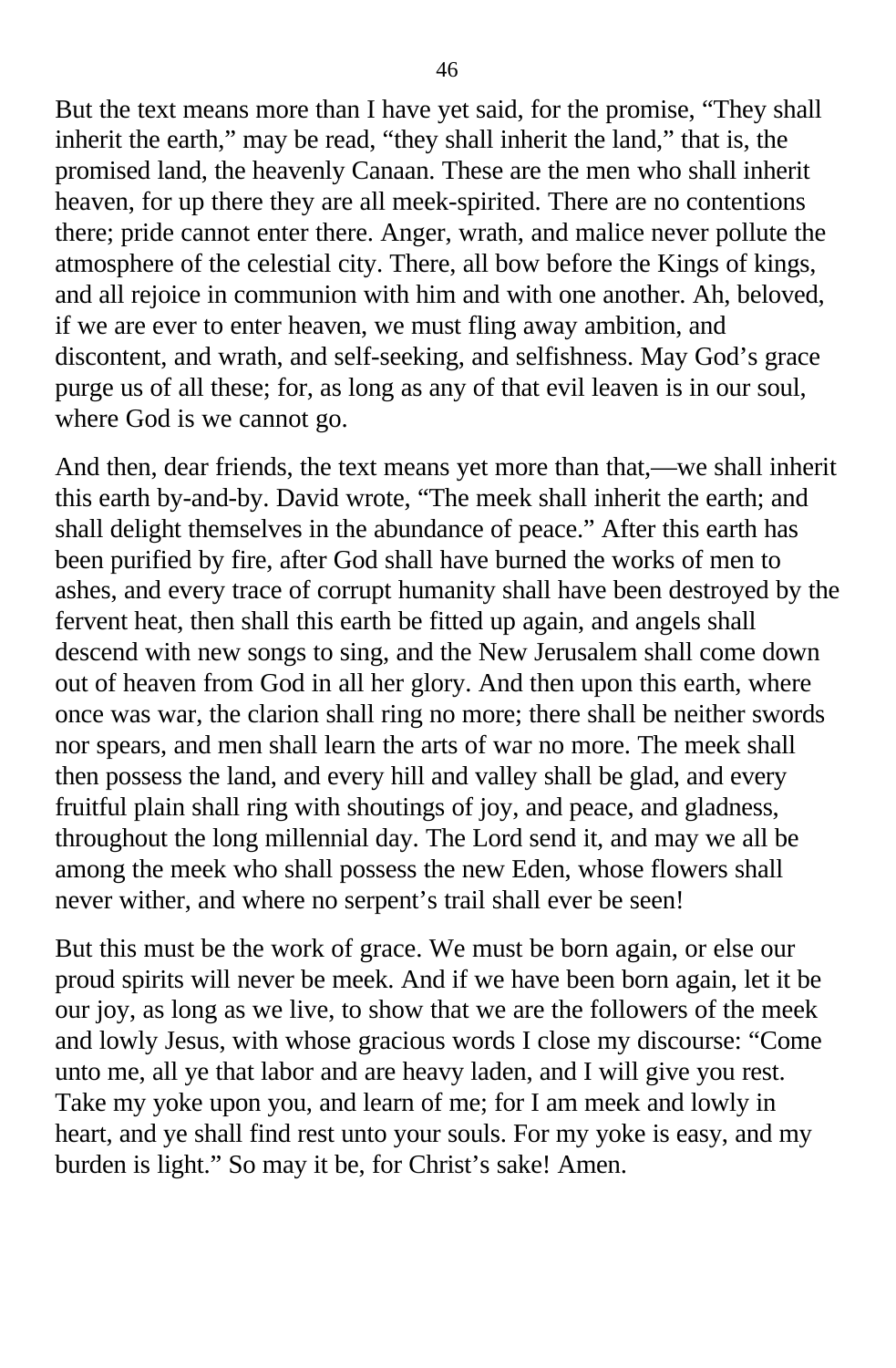# EXPOSITION BY C. H. SPURGEON.

### MATTHEW **5:1-12.**

### Verse **1.** *And seeing the multitudes, he went up into a mountain*:

For convenience, and quietude, and to be out of the way of traffic, he went up into a mountain. Elevated doctrines would seem most at home on the high places of the earth.

### **1.** *And when he was set*,

For that was the mode of Eastern teaching,

**1.** *His disciples came unto him*:

They made the inner ring around him, and others gathered around them.

**2.** *And he opened his mouth, and taught them*, —

Chrysostom says that he taught them even when he did not open his mouth; his very silence was instructive. But when he did open his mouth, what streams of wisdom flowed forth! He "taught them." He did not open his mouth to make an oration. He was a Teacher, so his aim was to teach those who came to him; and his ministers best follow their Lord's example when they keep to the vein of teaching. The pulpit is not the place for the display of oratory and eloquence, but for real instruction: "He opened his mouth, and taught them," —

### **2, 3.** *Saying, Blessed*—

The Old Testament closes with the word "curse." The New Testament begins here, in the preaching of Christ, with the word "Blessed." He has changed the curse into a blessing: " Blessed"—

### **3.** *Are the poor in spirit: for their's is the kingdom of heaven*.

This is a paradox that puzzles many, for the poor in spirit often seem to have nothing yet they have the kingdom of heaven, so they have everything. He who thinks the least of himself is the man of whom God thinks the most. You are not poor in God's sight if you are poor in spirit.

**4.** *Blessed are they that mourn: for they shall be comforted*.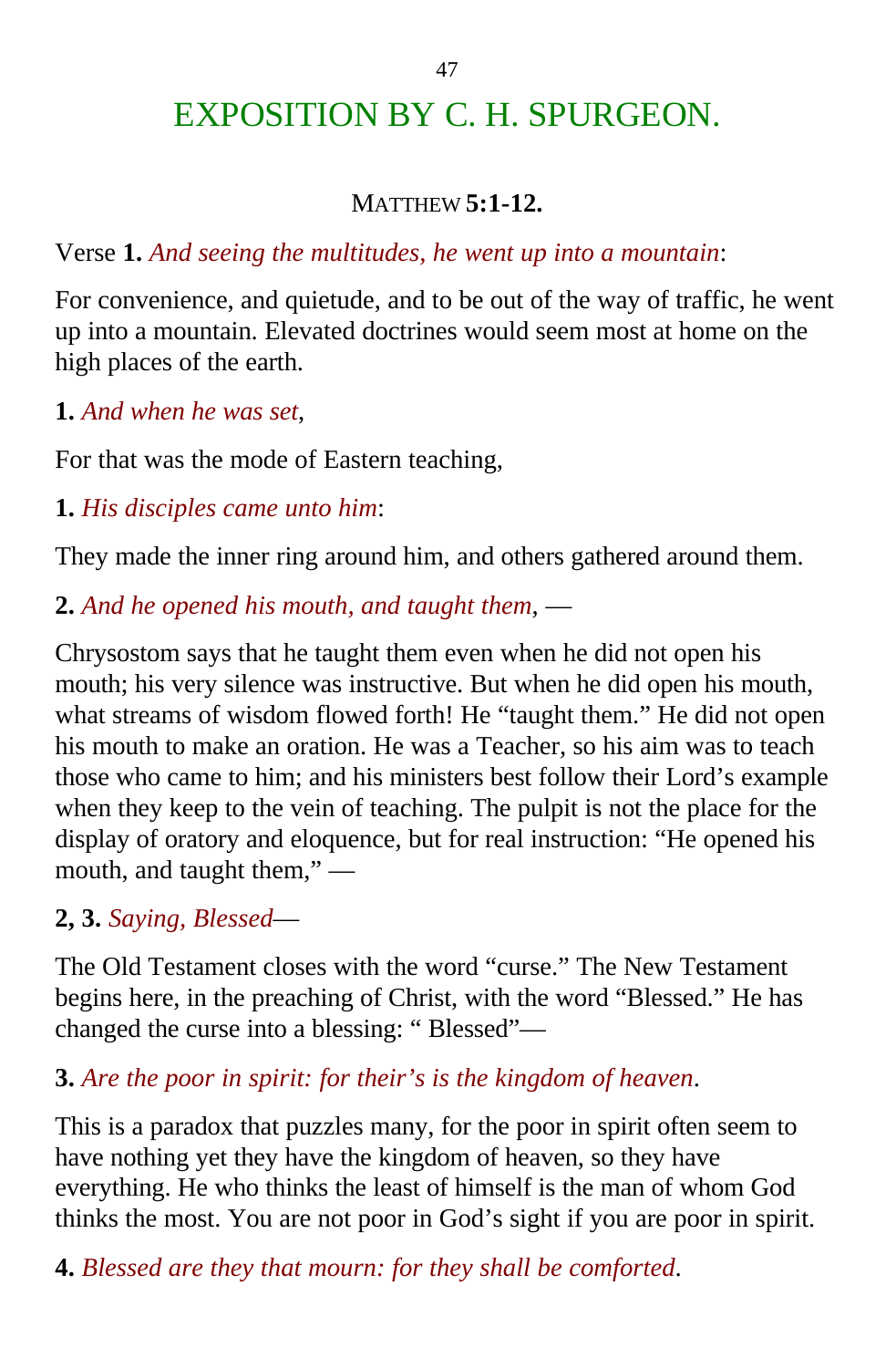They are not only poor in spirit, but they are weeping, lamenting, mourning. Worldlings are frivolous, frolicsome, light-hearted, and loving everything that is akin to mirth; yet it is not said of them, but of those that mourn, that "they shall be comforted."

### **5.** *Blessed are the meek*:

Not your high-spirited, quick-tempered men, who will put up with no insult, your hectoring, lofty ones, who are ever ready to resent any real or imagined disrespect, there is no blessing here for them; but blessed are the gentle, those who are ready to be thought nothing of, —

# **5.** *For they shall inherit the earth*.

Some say that the best way to get through the world is to swagger along with a coarse impudence, and to push out of your way all who may be in it; but there is no truth in that idea. The truth lies in quite another direction: "Blessed are the meek: for they shall inherit the earth."

## **6.** *Blessed are they which do hunger and thirst after righteousness: for they shall be filled*.

The course of these beatitudes is like going downstairs. They began with spiritual poverty, went on to mourning, came down to gentle-spiritedness, and now we come to hunger and thirst. Yet we have been going up all the time, for here we read, "They shall be filled." What more can we have than full satisfaction?

# **7.** *Blessed are the merciful: for they shall obtain mercy*."

"The merciful: are those who are always ready to forgive, always ready to help the poor and needy, always ready to overlook what they might well condemn; and "they shall obtain mercy."

### **8.** *Blessed are the pure in heart: for they shall see God*.

When the heart is washed, the dirt is taken from the mental eye. The heart that loves God is connected with an understanding that perceives God. There is no way of seeing God until the heart is renewed by sovereign grace. It is not greatness of intellect, but purity of affection that enables us to see God.

### **9.** *Blessed are the peacemakers*: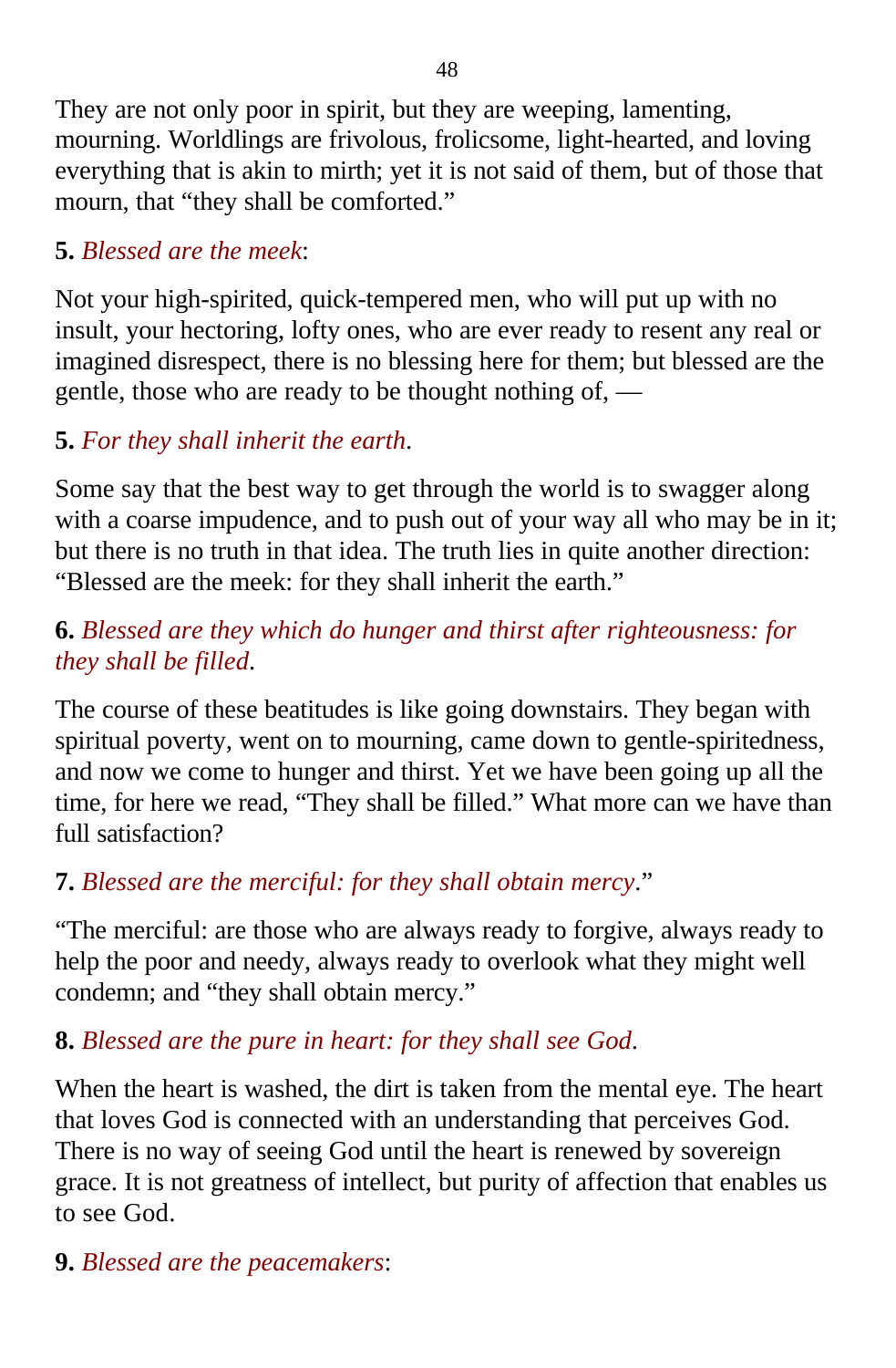Not only the passively peaceful, but the actively peaceful, who try to rectify mistakes, and to end all quarrels in a peaceful way.

**9.** *For they shall be called the children of God*.

They shall not only be the children of God, but men shall call them so; they shall recognize in them the likeness to the peace-making God.

**10.** *Blessed are they which are persecuted for righteousness' sake: for their's is the kingdom of heaven*.

They have it now, they are participating in it already; for, as Christ was persecuted, and he is again persecuted in them, as they are partakers of his sufferings, so are they sharers in his kingdom.

**11, 12.** *Blessed are ye, when men shall revile you and persecute you, and shall say all manner of evil against you falsely, for my sake. Rejoice, and be exceeding glad: for great is your reward in heaven: for so persecuted they the prophets which were before you*.

You have an elevation by persecution; you are lifted into the peerage of martyrdom, though you occupy but an inferior place in it, yet you are in it; therefore, "rejoice, be exceedingly glad."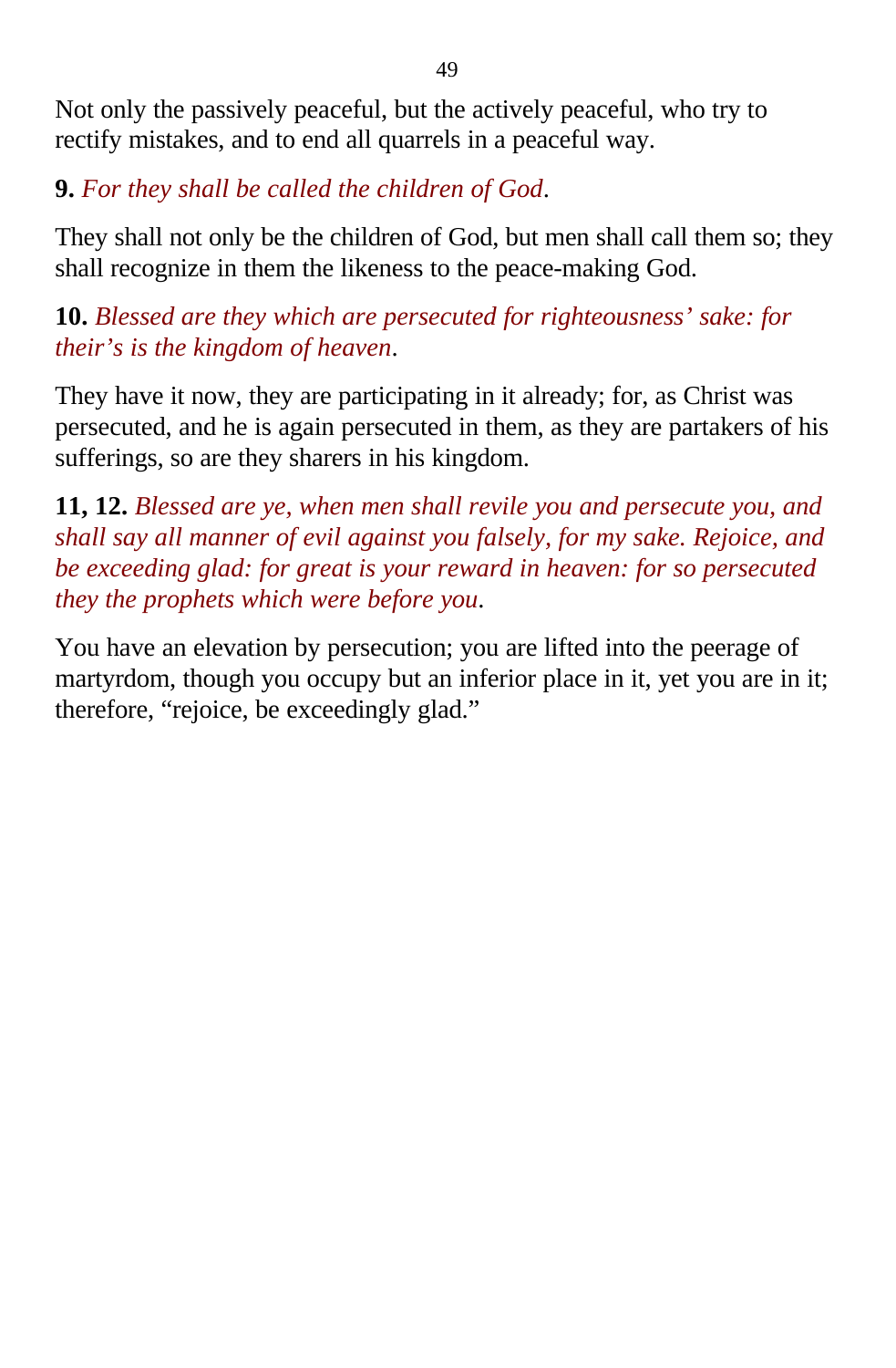# THE FOURTH BEATITUDE.

# NO. 3157

In the year 1873, Mr. Spurgeon delivered what he called "a series of sententious homilies" on the Beatitudes. After an introductory discourse upon the Sermon on the mount and the Beatitudes as a whole, he intended to preach upon each one separately; but either illness or some other special reason prevented him from fully carrying out this purpose. There are, however, eight Sermons upon the Beatitudes, three of which have already been published in the *Metropolitan Tabernacle Pulpit, — No. 422, "The Peacemaker;" No. 2,103, "The Hunger and Thirst which are Blessed;" and No. 3,3065, "The Third Beatitude*;" — the other five will now be issued in successive weeks, and will form the Monthly Sermon Part for August, price Fivepence. Mr. Spurgeon's Exposition of each of the Beatitudes and of the whole Sermon on the Mount also appears in *The Gospel of the Kingdom* (now sold at 3s.6d.), the volume upon which he was at work at Mentone up to a little while before his "home-call" in 1892.

#### **A SERMON PUBLISHED ON THURSDAY, AUGUST 12TH, 1909,**

*DELIVERED BY C. H. SPURGEON,*

#### **AT THE METROPOLITAN TABERNACLE, NEWINGTON,**

# ON LORD'S-DAY EVENING, DEC. 14TH, 1873

#### *"Blessed are they which do hunger and thirst after righteousness: for they shall be filled." — Matthew 5:6.*

I REMARKED, on a former occasion, that each of the seven Beatitudes rises above the one which precedes it, and rises out of it. It is a higher thing to hunger and thirst after righteousness than to be meek, or to mourn, or to be poor in spirit. But no man ever becomes hungry and thirsty after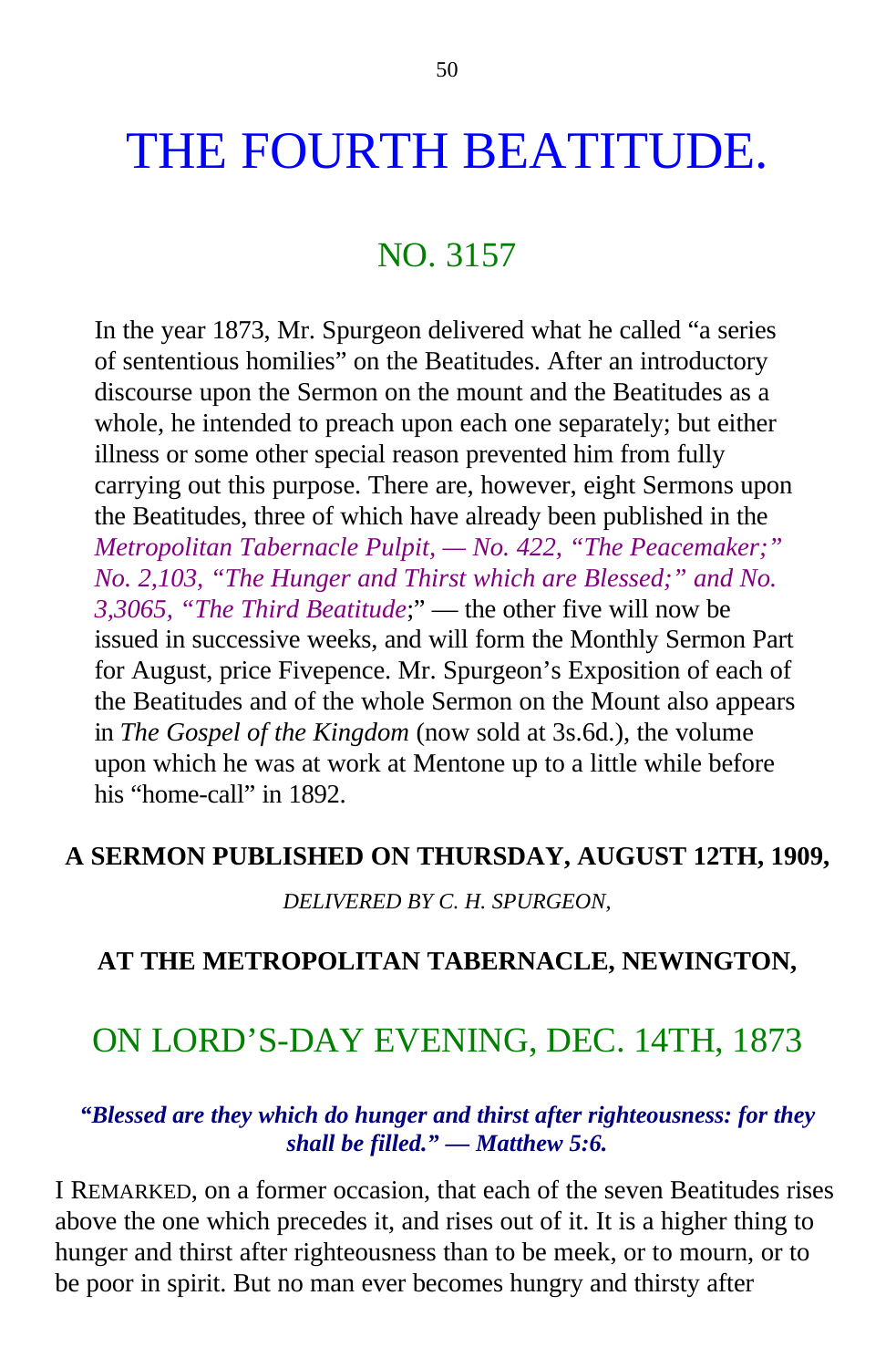righteousness unless he has first passed through the three preliminary stages, and has been convinced of his soul poverty, has been made to mourn for sin, and has been rendered humble in the sight of God. I have already shown that the meek man is one who is contented with what God has given him in this world, that he is one whose ambition is at an end, and whose aspirations are not for things beneath the moon. Very well then, having ceased to hunger and thirst after this world, he is the man to hunger and thirst after another and a better one. Having said farewell to these gross and perishing things, he is the man to throw the whole intensity of his nature into the pursuit of that which is heavenly and eternal, which is here described as "righteousness." Man must first of all be cured of his ardor for earthly pursuits before he can feel fervor for heavenly ones. "No man can serve two masters;" and until the old selfish principle has been driven out, and the man has become humble and meek, he will not begin to hunger and thirst after righteousness.

**I.** Proceeding at once to consider our text, we notice here, first, THE OBJECT WHICH THE BLESSED MAN DESIRES; he hungers and thirsts after righteousness.

As soon as the Spirit of God quickens him, and really makes him a blessed man, *he begins to long after righteousness before God*. He knows that he is a sinner, and that, as a sinner, he is unrighteous, and therefore is condemned at the bar of the Most High; but, he wants to be righteous, he desires to have his iniquity removed, and the defilement of the past blotted out. How can this be done: The question which he asks again and again is, "How can I be made righteous in the sight of God?" and he is never satisfied until he is told that Jesus Christ is made of God unto us "wisdom, and righteousness, and sanctification and redemption." Then, when he sees that, Christ, died in the sinner's stead, he understands how the sinner's sins are put away; and when he comprehends that, Christ has wrought out a perfect righteousness, not for himself, but for the unrighteous, he comprehends how, by imputation, he is made righteous in the sight of God through the righteousness of Jesus Christ. But until he knows that, he hungers and thirsts after righteousness, and he is blessed in thus hungering and thirsting.

After he has found Christ to be his righteousness so far as justification is concerned, this man then *longs to have a righteous nature*. "Alas!" says he, "it is not enough for me to know that my sin is forgiven. I have a fountain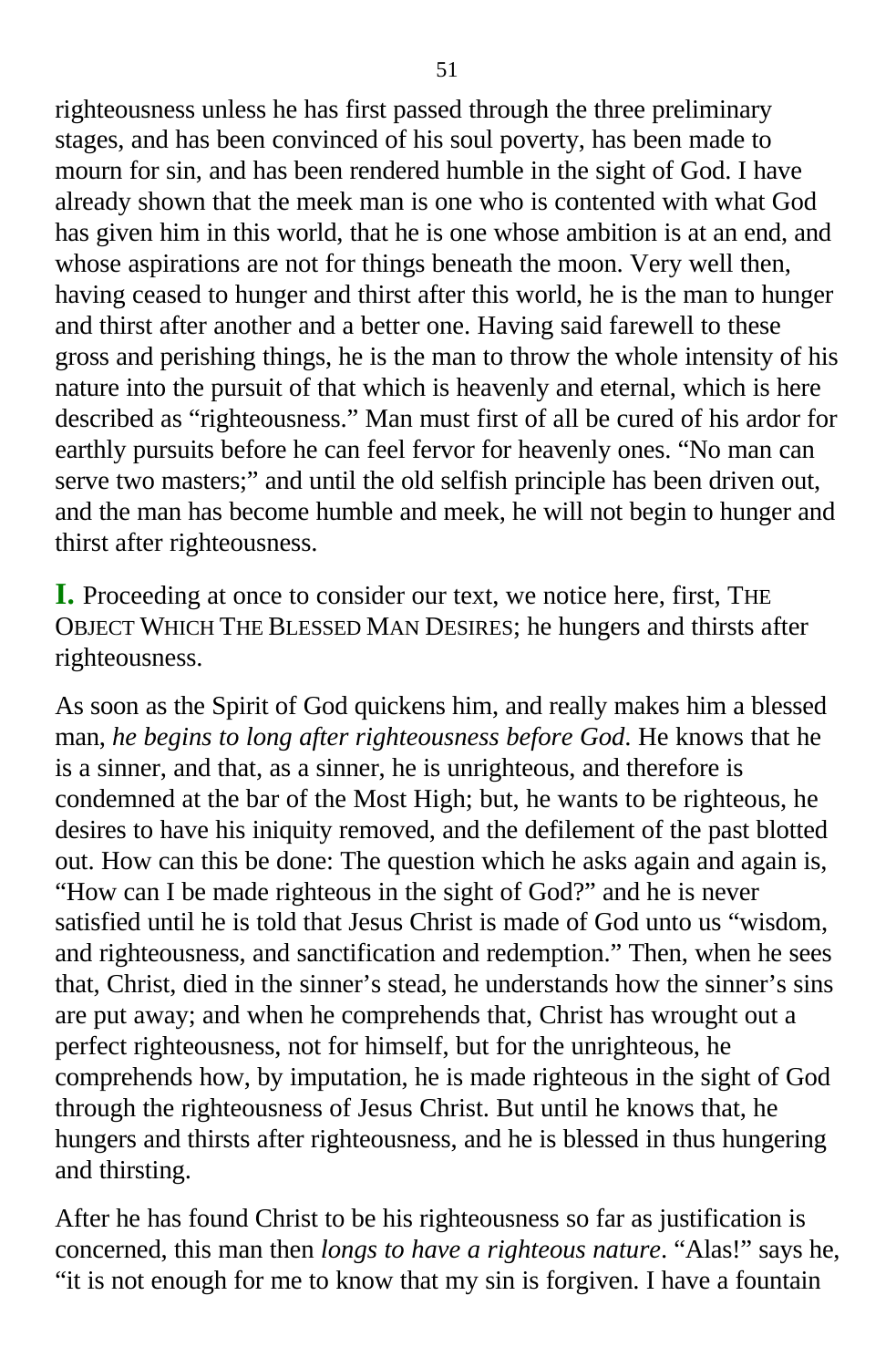of sin within my heart, and bitter waters continually flow from it. Oh, that my nature could be changed, so that I, the lover of sin, could be made a lover of that which is good; that I, now full of evil, could become full of holiness!" He begins to cry out for this, and he is blessed in the crying; but he never rests until the Spirit of God makes him a new creature in Christ Jesus. Then is he renewed in the spirit of his mind, and God has given him, at least in measure, that which he hungers and thirsts after, namely, righteousness of nature. He has passed from death unto life, from darkness to light. The things he formerly loved he now hates, and the things he then hated he now loves.

After he is regenerated and justified, he still pants after righteousness in another sense; *he wants to be sanctified*. The new birth is the commencement of sanctification, and sanctification is the carrying on of the work commenced in regeneration; so the blessed man cries, "Lord, help me to be righteous in my character. Thou desirest truth in the inward parts; keep my whole nature pure. Let no temptation get the mastery over me. Subdue my pride; correct my judgement; keep my will in check; make me to be a holy man in the innermost temple of my being, and then let my conduct toward my fellow-men be in all respects all that it should be. Let me speak so that they can always believe my word. Let me act so that none can truly charge me with injustice. Let my life be a transparent one; let it be, as far as that is possible, the life of Christ written over again." Thus, you see, the truly blessed man hungers and thirsts for justification, for regeneration, and for sanctification.

When he has all of these, *he longs for perseverance in grace*. He thirsts to be kept right. If he has overcome one bad habit, he thirsts to put down all others. If he, has acquired one virtue, he thirsts to acquire more. If God has given him much grace, he thirsts for more; and if he is in some respects like his Master, he perceives his defects, and mourns over them, and goes on to thirst to be still more like Jesus. He is always hungering and thirsting to be made right, and to be kept right; so he prays for final perseverance, and for perfection. He feels that he has such a hunger and thirst after righteousness that, he will never be satisfied until he wakes up in the image of his Lord, that he will never be content until the last sin within him is subdued, and he shall have no more propensity to evil, but be out of gunshot of temptation.

And such a man, beloved, *honestly desires to see righteousness promoted among his fellow-men*. He wishes that all men would do as they would be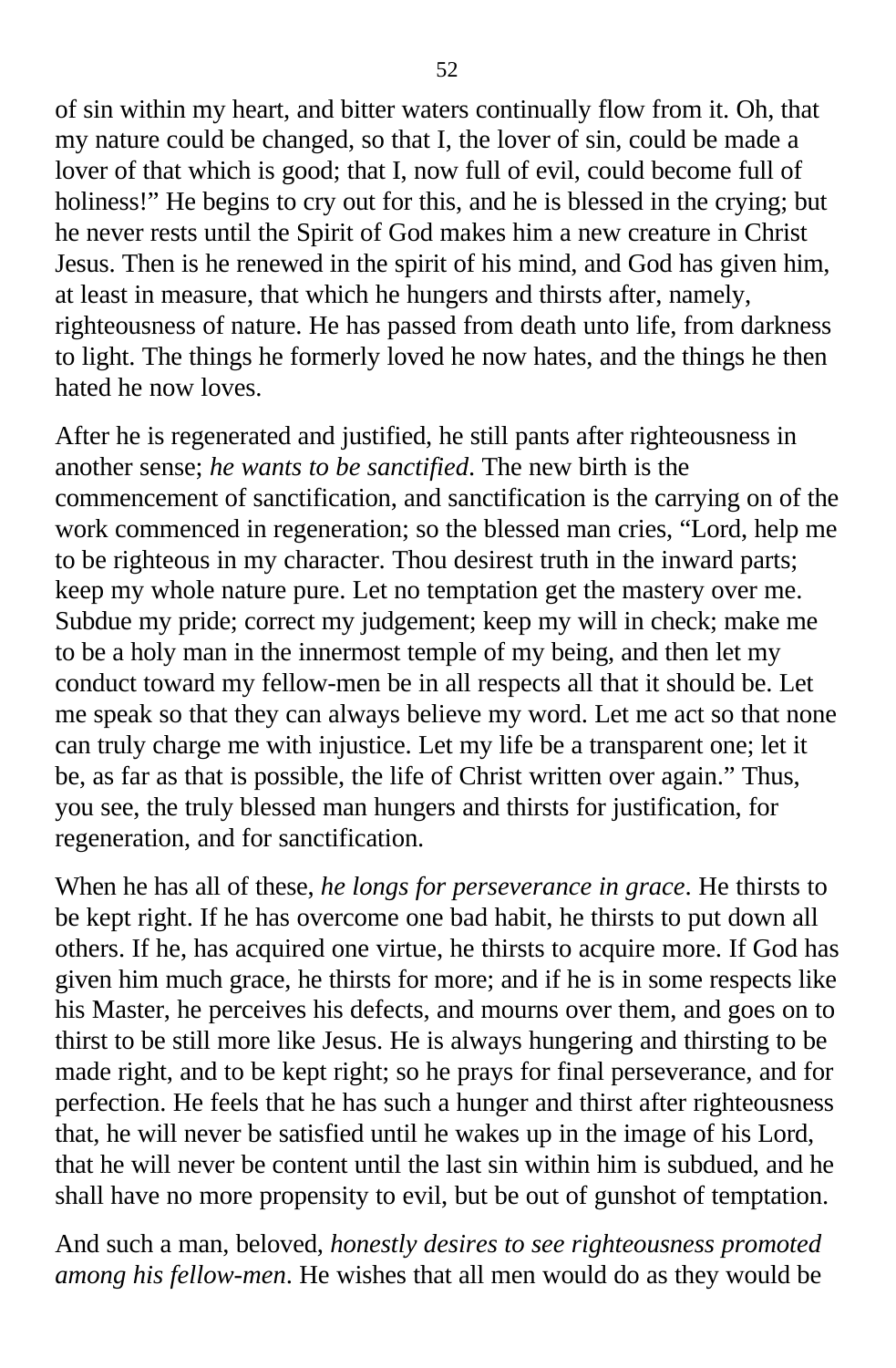done by; and he tries, by his own example, to teach them to do so. He wishes that there were no fraud, no false witness, no perjury, no theft, no lasciviousness. He wishes that right ruled in the whole world; he would account it a happy day if every person could be blessed, and if there were no need of punishment for offenses because they had ceased. He longs to hear that oppression has come to an end; he wants to see right government in every land. He longs for wars to cease, and that the rules and principles of right, and not force and the sharp edge of the sword, may govern all mankind. His daily prayer is, "Lord, let thy kingdom come, for thy kingdom is righteousness and peace." When he sees any wrong done, he grieves over it. If he cannot alter it, he grieves all the more; and he labors as much as lieth in him, to bear a protest against wrong of every sort. He hungers and thirsts after righteousness. He does not hunger and thirst that his own political party may get into power, but he does hunger and thirst that righteousness may be done in the land. He does not hunger and thirst that his own opinions may come to the front, and that his own sect or denomination may increase in numbers and influence, but he does desire that righteousness may come to the fore. He does not crave for himself that he may be able to sway his fellow-men according to his own imaginings, but he does wish that he could influence his fellow-men for that which is right and true, for his soul is all on fire with this one desire,-righteousness, righteousness for himself, righteousness before God, righteousness between man and man. This he longs to see, and for this he hungers and thirsts, and therein Jesus says that he is blessed.

### **II.** Now NOTICE THE DESIRE ITSELF.

It is said that he hungers and thirsts after righteousness,-a double description of his ardent desire for it. Surely it would have been enough for the man to hunger for it, but he thirsts as well, all the appetites, and desires, and cravings of his spiritual nature go out towards what he wants above, everything else, namely, righteousness. He feels that he has not attained to it himself, and therefore he hungers and thirsts for it; and he also laments that others have not attained to it, and therefore he hungers and thirsts for them; that they too may have it.

We may say of this passion, first, *that, it is real*. Hungering and thirsting are matters of fact, not fancy. Suppose that, you meet a man who tells you that he is so hungry that he is almost starving, and you say to him, "Nonsense, my dear fellow, just forget all about it; it is a mere whim of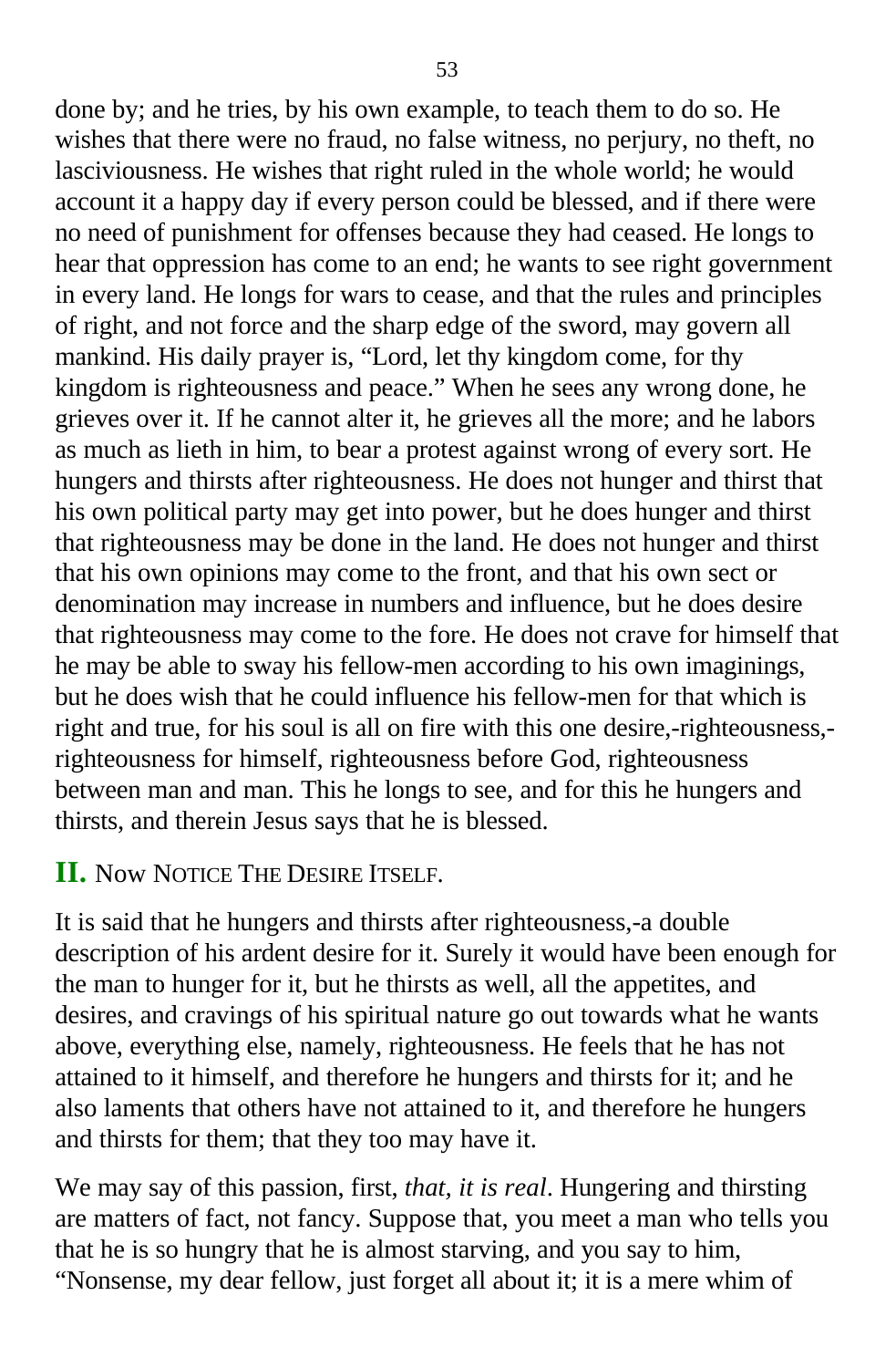yours, for you can live very well without food if you like;" why, he knows that you are mocking him. And if you could surprise some poor wretch who had been floating away in a boat cast away at sea, and had not been able for days to moisten his mouth except with the briny water which had only increased his thirst, and if you were to say to him, "Thirst! it is only your fancy, you are nervous, that is all, you need no drink," the man would soon tell you that he knows better than that, for he must drink or die. There is nothing in this world that is more real than hunger and thirst, and the truly blessed man has such a real passion, desire, and craving after righteousness that it can only be likened to hunger and thirst. He *must* have his sins pardoned, he *must* be clothed in the righteousness of Christ, he *must* be sanctified; and he feels that it will break his heart if he cannot get rid of sin. He pleas, he longs, he prays to be made holy; he cannot be satisfied without this righteousness, and his hungering and thirsting for it is a very real thing.

And not only is it real, *it is also most natural*. It is natural to men who need bread to hunger; you do not have to tell them when to hunger or when to thirst. If they have not bread and water, they hunger and thirst, naturally. So, when the Spirit of God has changed our nature, that new nature hungers and thirsts after righteousness. The old nature never did, never could, and never would do so; it hungers after the husks that the swine eat, but the new nature hungers after righteousness; it must do so, it cannot help itself. You do not need to say to the quickened man, "Desire holiness." Why, he would give his eyes to possess it. You need not say to a man who is under conviction of sin, "Desire the righteousness of Christ." He would be willing to lay down his life if he could but obtain it. He hungers and thirsts after righteousness from the very necessities of his nature.

And this desire is described in such terms that we perceive that, *it is intense*. What is more intense than hunger? When a man cannot find any nourishment, his hunger seems to eat him up; his yearnings after bread are terrible. I have heard it said that, in the Bread Riots, the cry of the men and women for bread was something far more terrible to hear than the cry of "Fire!" when some great city has been on a blaze. "Bread! Bread!" He that hath it not feels that he must have it; and the cravings of thirst are even more intense. It is said that you may palliate the pangs of hunger, but that thirst, makes life itself a burden; the man must drink or die. Well now, such is the intense longing after righteousness of a man whom God hath blessed.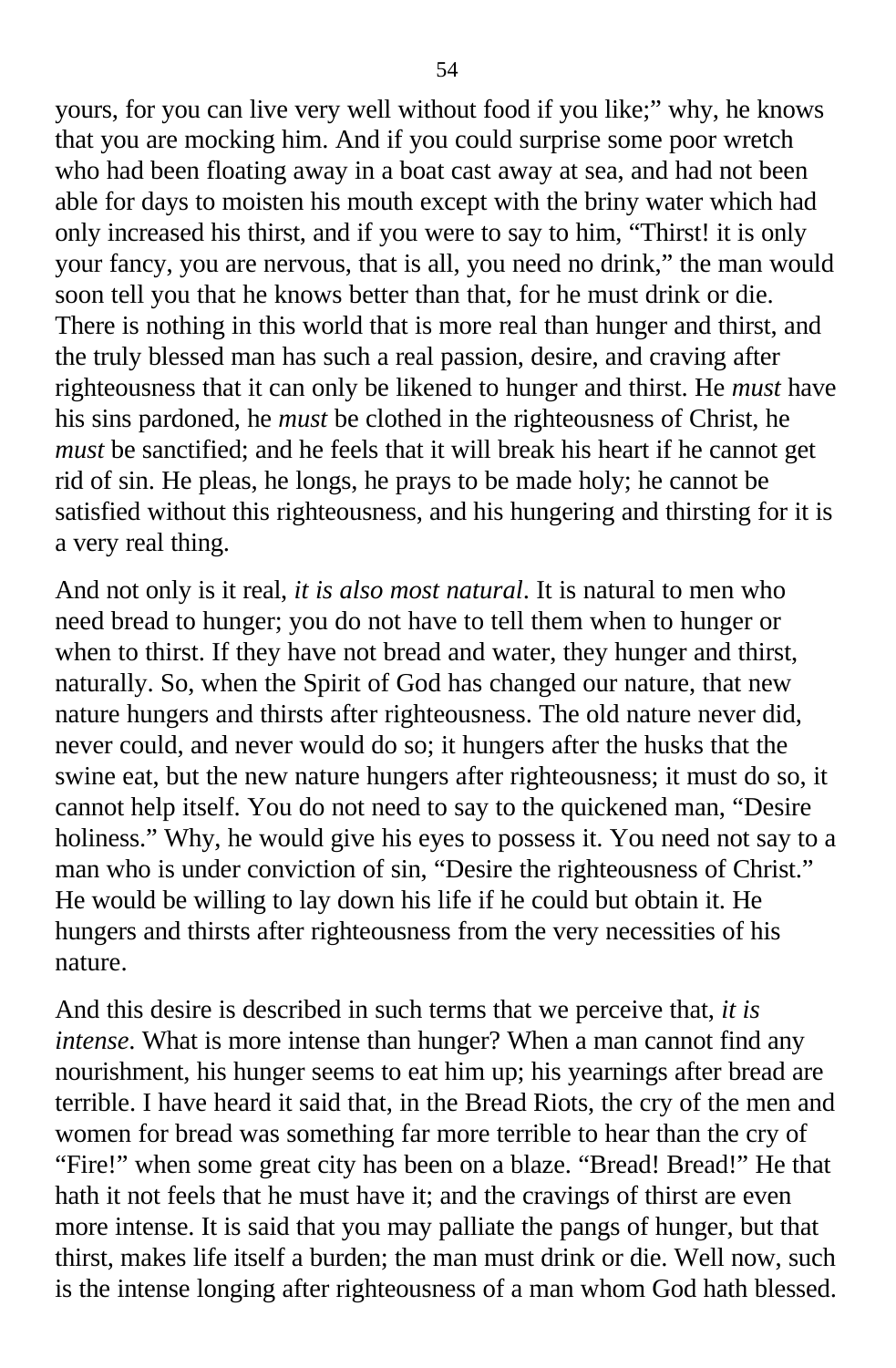He wants it so urgently that he says in the anguish of his heart, that he cannot live without it. The psalmist, says, "My soul waiteth for the Lord more than they that watch for the morning: I say, more than they that watch for the morning."

There is no other desire that is quite like the desire of a quickened man after righteousness; and, hence, *this desire often becomes very painful*. Hunger and thirst, endured up to a certain point, involve the very keenest of pangs; and a man who is seeking the righteousness of Christ is full of unutterable woe until he finds it; and the Christian warring against his corruptions is led to cry, "O wretched man that I am!" until he learns that Christ has won the victory for him; and the servant of Christ desiring to reclaim the nations, and to bring his fellow-men to follow that which is right and good, is often the subject of pangs unutterable. He bears the burden of the Lord, and goes about his work like a man who has too heavy a burden to carry. Painful indeed is it to the soul to be made to hunger and thirst after righteousness.

The expressions in our text also indicate that *this is a most energetic desire*. What will not a man who is hungry be driven to do? We have an old proverb that "hunger breaks through stone walls," and, certainly, a man hungry and thirsty after righteousness will break through anything to get it. Have we not known the sincere, penitent travelling many miles in order to get where he could hear the gospel? Has he not often lost his night's rest, and brought himself almost to death's door by his persistency in pleading with God for pardon? And as to the man who is saved, and who desires to see others saved, how often, in his desire to lead them in the right way, will he, surrender home comforts to go to a distant land; how often will he bring upon himself the scorn and contempt of the ungodly because zeal for righteousness works mightily within his spirit! I would like to see many of these hungry and thirsty ones as members of our churches, preaching in our pulpits, toiling in our Sunday-schools; and mission stations,-men and women who feel that they *must* see Christ's kingdom come, or they will hardly be able to live. This holy craving after righteousness, which the Holy Spirit implants in a Christian's soul, becomes imperious; it is not merely energetic, but it dominates his entire being. For this he puts all other wishes and desires aside. He can be a loser, but he must be righteous. He can be ridiculed, but he must hold fast his integrity. He can endure scorn, but he must declare the truth. "Righteousness" he must have, his spirit demands it,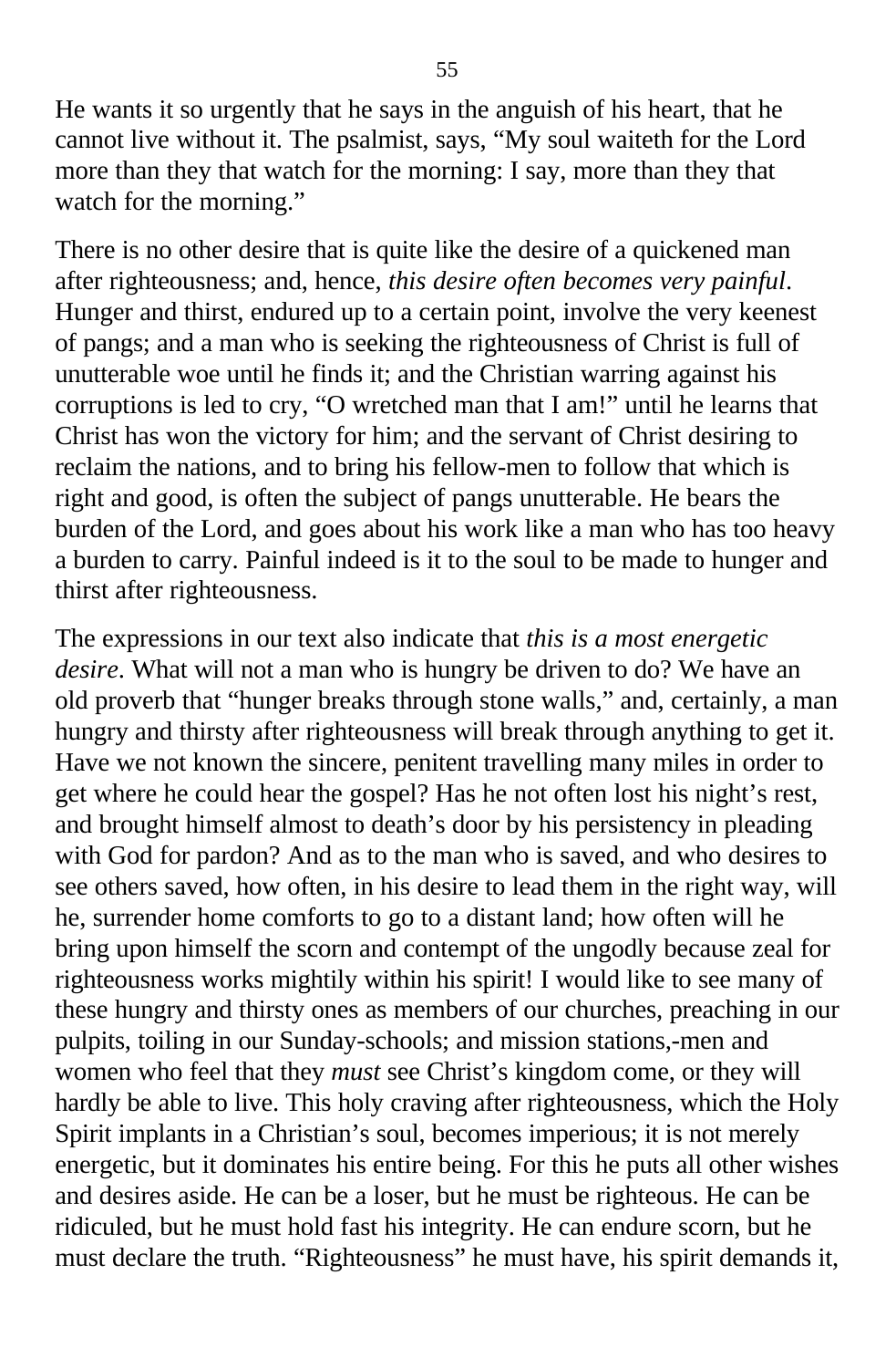by an appetite that lords it over all other passions and propensities; and truly "blessed" is the man in whom this is the case.

For, mark you, *to hunger after righteousness is a sign of spiritual life*. Nobody who was spiritually dead ever did this. In all the catacombs there has never yet been found a dead man hungering or thirsting, and there never will be. If you hunger and thirst after righteousness, you are spiritually alive. And *it is also a proof of spiritual health*. Physicians will tell you that they regard a good appetite as being one of the signs that a man's body is in a healthy state, and it is the same with the soul. Oh, to have a ravenous appetite after Christ! Oh, to be greedy after the best things! Oh, to be covetous after holiness;-in fact, to hunger and thirst after everything that is right, and good, and pure, and lovely, and of good repute. May the Lord send us more of this intense hunger and thirst! It is the very opposite condition to that of the self-satisfied and the selfrighteous. Pharisees never hunger and thirst after righteousness; they have all the righteousness they want, and they even think that they have some to spare for that poor publican over yonder who cries, "God be merciful to me a sinner." If a man thinks that he is perfect, what can he know about hungering and thirsting? He is filled already with all that he wants, and he, too thinks that he could give of his redundant riches to his poor brother who is sighing over his imperfections. For my part, I am quite content to have the blessing of hungering and thirsting still, for that blessing stands side by side with another experience, namely, that of being filled, and when one is in one sense filled, yet in another sense one hungers still for more, and this makes up the complete Beatitude, "Blessed are they which do hunger and thirst, after righteousness: for they shall be filled."

**III.** Having thus described the object and the desire of the truly blessed man, I must now proceed, in the third place, to speak of THE BLESSING ITSELF, the benediction which Christ pronounces over those who hunger and thirst after righteousness: "They shall be filled."

*This is a unique blessing*. No one else ever gets "filled." A man desires meat, he eats it, and is filled for a little while; but he is soon hungry again. A man desires drink, and he has it, but he is soon thirsty again. But a man who hungers and thirsts after righteousness shall be so "filled" that he shall never again thirst as he thirsted before. Many hunger and thirst after gold, but nobody ever yet filled his soul with gold; it cannot be done. The richest man who ever lived was never quite as rich as he would have liked to be.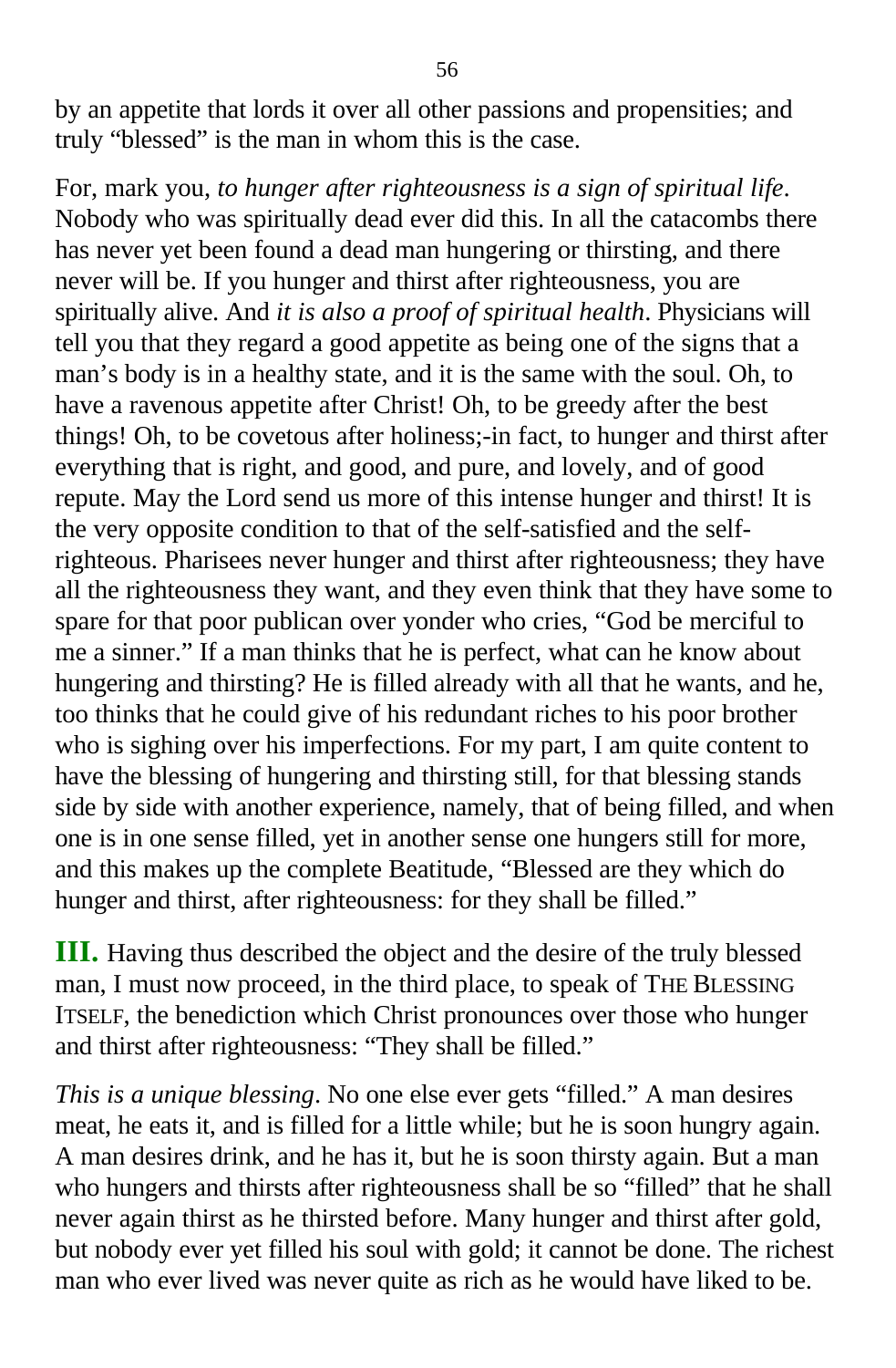Men have tried to fill their souls with worldly possessions; They have added field to field, and farm to farm, and street to street, and town to town, till it seemed as if they would be left alone in the land; but no man ever yet could fill his soul with an estate, however vast it might be. A few more acres were wanted to round off that corner or to join that farm to the main body of his territory, or if he could only have had a little more upland he might have been satisfied; but he did not get it, so he was still discontented. Alexander conquered the world, but it would not fill his soul; he wanted more worlds to conquer. And if you and I could own a dozen worlds, were we possessors of all the stars, and if we could call all space our own, we should not find enough to fill our immortal spirits; we should only be magnificently poor, a company of imperial paupers. God has so made man's heart that nothing can ever fill it but God himself. There is such a hungering and thirsting put into the quickened man that he discerns his necessity, and he knows that only Christ can supply that necessity. When a man is saved, he has obtained all that he wants. When he gets Christ, he is satisfied. I recollect a foolish woman asking me, some years ago, to let her tell my fortune. I said to her, "I can tell you yours; but, I don't want to know mine; mine is already made, for I have everything that I want." "But," she said, "can't I promise you something for years to come?" "No," I answered, "I don't want anything; I have everything that, I want, I am perfectly satisfied and perfectly contented." And I can say the same to-night; I do not know anything that anybody could offer to me that would increase my satisfaction. If God will but bless the souls of men, and save them, and get to himself glory, I am filled with contentment, I want nothing more. I do not believe that any man can honestly say as much as that unless he has found Christ; but if he has by faith laid hold upon the Savior, then he has grasped that which always brings the blessing with it. "He shall be filled." It is a unique blessing.

And *the blessing is most appropriate* as well as unique. A man is hungry and thirsty; how can you take away his hunger without filling him with food, and how can you remove his thirst without filling him with drink, at least in sufficient quantity to satisfy him? So Christ's promise concerning the man who hungers and thirsts after righteousness is, "He shall be filled." He wants righteousness; he shall have righteousness. He wants God, he shall have God. He wants a new heart; he shall have a new heart. He wants to be kept from sin; he shall be kept from sin. He wants to be made perfect, he shall be made perfect. He wants to live where there are none that sin; he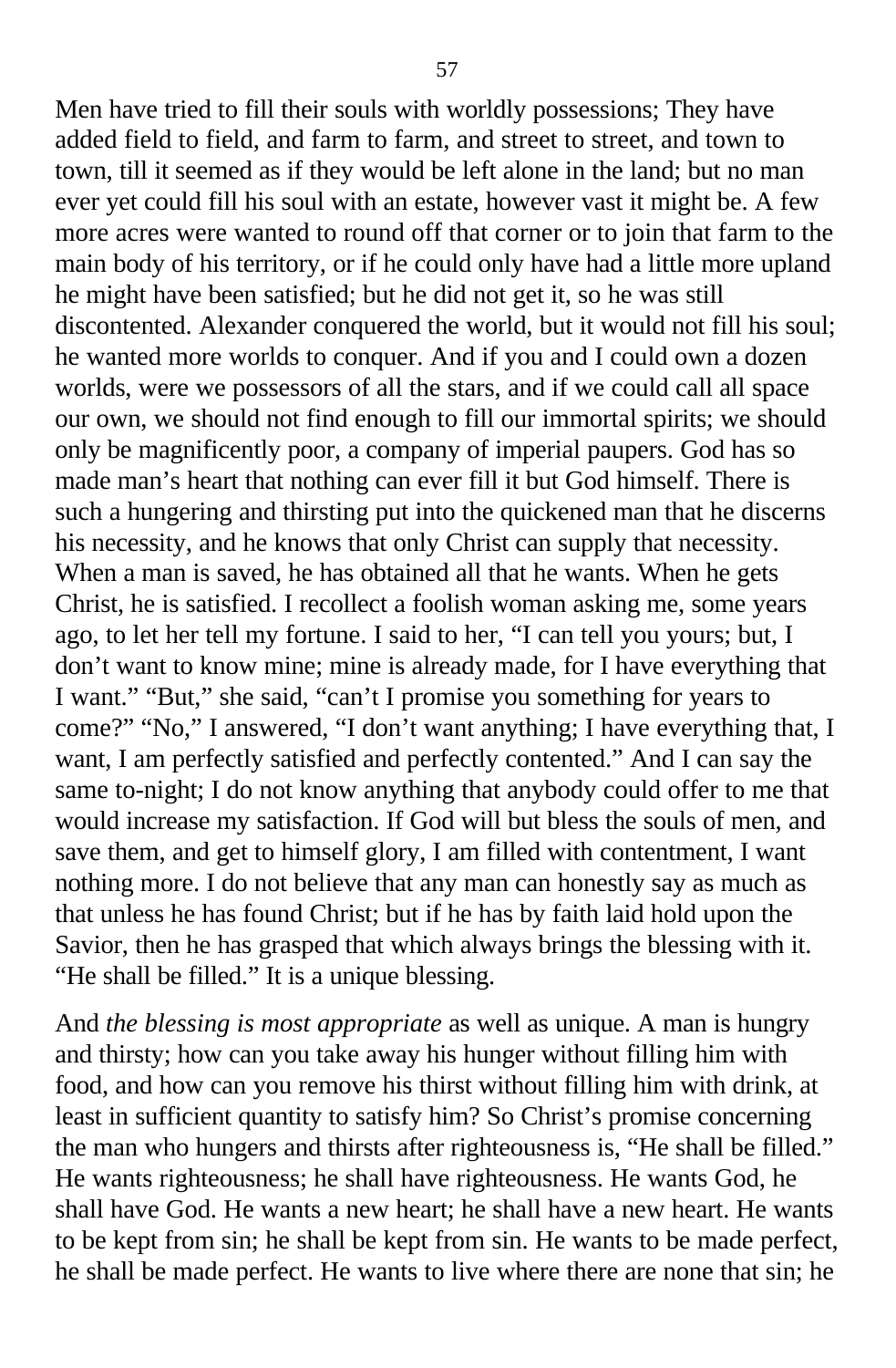shall be taken away to dwell where there shall be no sinners for ever and ever.

In addition to being unique and appropriate, *this blessing is very large and abundant*. Christ said, "Blessed are they which do hunger and thirst after righteousness: for they shall,-have a sup by the way? Oh, no! "for they shall" — have a little comfort every now and then? Oh, no! "for they shall be filled-*filled*," and the Greek word might even better be rendered, "they shall be satiated;" "they shall have all they need, enough and to spare. They who hunger and thirst after righteousness shall be filled:- filled to the brim. How true this is! Here is a man who says, "I am condemned in the sight of God, I feel and know that no actions of mine can ever make me righteous before him, I have given up all hope of self-justification." Listen, O man, wilt thou believe in Jesus Christ, the Son of God and take him to stand before God as thy Substitute and Representative? "I will," saith he; "I do trust in him, and in him alone." Well, then, O man, know that thou hast received from Christ a righteousness which may well satisfy thee! All that God could rightly ask of thee was the perfect righteousness of a man; for, being a man, that is all the righteousness that thou couldst be expected to present to God; but, in the righteousness of Christ, thou hast perfect righteousness of a man, and more than that, thou hast also the righteousness of God. Think of that! Father Adam, in his perfection, wore the righteousness of man, and it was lovely to look upon as long as it lasted; but if you trust in Jesus, you are wearing the righteousness of God, for Christ was God as well as man. Now, when a man attains to that experience, and knows that, having believed in Jesus, God looks upon him as if the righteousness of Jesus were his own righteousness, and in fact imputes to him the divine righteousness which is Christ's, that man is filled; yea, he is more than filled, he is satiated; all that his soul could possibly desire he already possesses in Christ Jesus.

I told you that the man also wanted a new nature. He said, "O God, I long to get rid of these evil propensities; I want to have this defiled body of mine made to be a temple meet for thee; I want to be made like my Lord and Savior, so that I may be able to walk with him in heaven for ever and ever." Listen, O man! if thou believest in Jesus Christ, this is what has been done to thee; thou hast received into thy nature, by the Word of God, an incorruptible seed, "which liveth and abideth for ever." That is already in thee if thou art a believer in Jesus, and it can no more die than God himself can die, for it is a divine nature. "The grass withereth, and the flower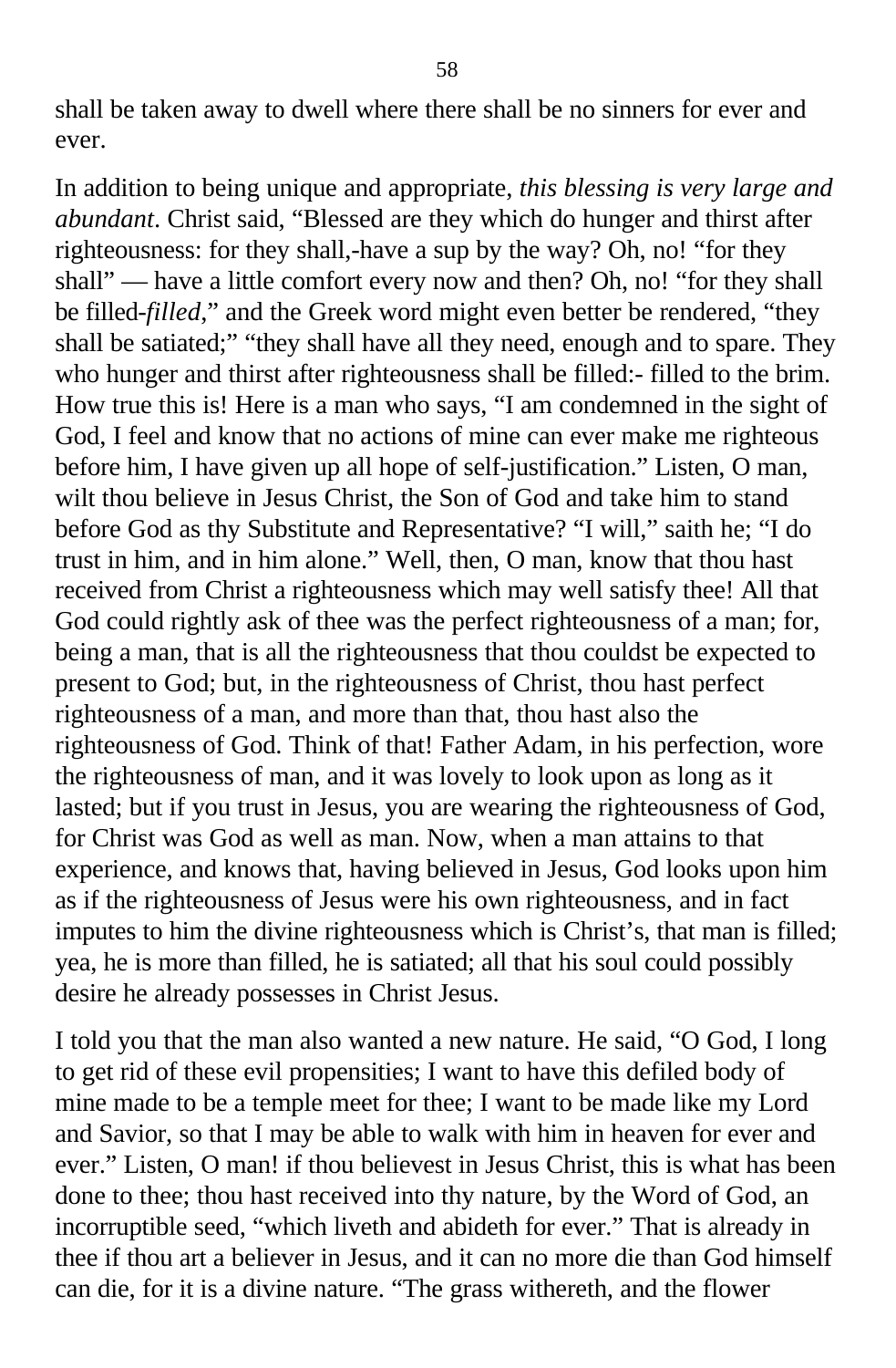thereof falleth away; but the Word of the Lord" — that Word which thou hast received if thou hast believed in Jesus, — "endureth for ever." The water which Christ has given thee shall be in thee a well of water springing up into everlasting life. In the moment of our regeneration, a new nature is imparted to us, of which the apostle Peter says, "The God and Father of our Lord Jesus Christ according to his abundant mercy hath begotten us again unto a lively hope by the resurrection of Jesus Christ from the dead, to an inheritance incorruptible, and undefiled, and that fadeth not away;" and the same apostle also says that believers are "partakers of the divine nature, having escaped the corruption that is in the world through lust." Is not that a blessed beginning for those who hunger and thirst after righteousness?

But hearken further; God the Holy Ghost, the third Person of the blessed Trinity, condescends to come and dwell in all believers. Paul writes to the church of God at Corinth, "Know ye not that your body is the temple of the Holy Ghost?" God dwelleth in thee, my brother or sister in Christ. Does not this truth astonish thee? Sin dwelleth in thee, but the Holy Ghost has also come to dwell in thee, and to drive sin out of thee. The devil assails thee, and tries to capture thy spirit, and to make it like those in his own infernal den; but lo! the Eternal has himself come down, and enshrined himself within thee. The Holy Ghost is dwelling within your heart if you are a believer in Jesus; Christ himself is "in you the hope of glory." If you really want righteousness, dear soul, surely you have it *here*, the nature changed, and made like the nature of God; the ruling principle altered, sin dethroned, and the Father, the Son, and the Holy Spirit dwelling within you as your Lord and Master. Why, methinks that however much you may hunger and thirst after righteousness, you must count yourself well filled, since you have these immeasurable blessings.

And hearken yet, again, my brother or sister in Christ. Thou shalt be kept and preserved even to the end. He who has begun to cleanse thee will never leave the work until he has made thee without spot, or wrinkle, or any such thing. He never begins a work which he cannot or will not complete. He never failed in anything that he has undertaken, and he never will fail. Thy corruptions have their heads already broken; and though thy sins still rebel, it is but a struggling gasp for life. The weapons of victorious grace shall slay them all, and end the strife for ever. The sins that trouble thee to-day shall be like those Egyptians that pursued the children of Israel into the Red Sea, thou shalt see them no more for ever. "The God of peace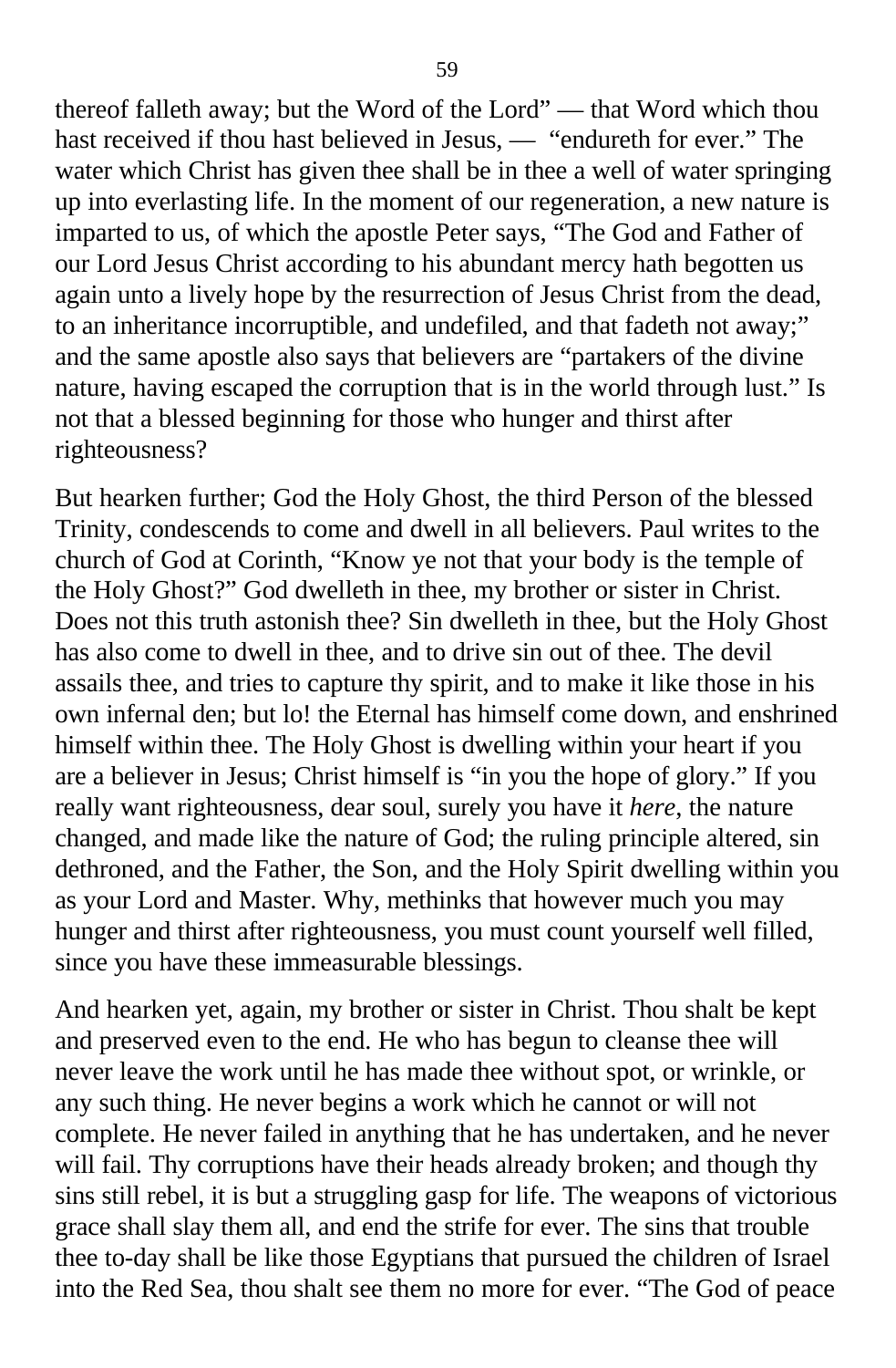shall bruise Satan under thy feet shortly;" and as surely as thou hast believed in Christ, poor imperfect worm of the dust as thou art, thou shalt walk with him in white, on yonder golden streets, in that city within whose gates there shall never enter any thing that defileth, "but they which are written in the Lamb's book of life." Yes, believer, thou shalt be near and like thy God. Dost thou hear this? Thou hungerest and thirstest after righteousness; thou shalt have it without stint, for thou shalt be one of the "partakers of the inheritance of the saints in light." Thou shalt be able to gaze upon God in his ineffable glory, and to dwell with the devouring fire and the everlasting burnings of his unsullied purity. Thou shalt be able to see the God who is a consuming fire, and yet not be afraid, for there shall be nothing in thee to be consumed. Thou shalt be spotless, innocent, pure, immortal as thy God himself; will not this satisfy thee?

"Ah!" thou sayest, "it satisfies me for myself; but I would fain see my children righteous too." Then commend them to that God who loves their father and their mother, and ask him to bless your children as he blessed Isaac for Abraham's sake, and blessed Jacob for Isaac's sake. "Oh," you say, "but I also want to see my neighbors saved." Then hunger after their souls, thirst after their souls as you have hungered and thirsted after your own; and God will teach you how to talk to them, and probably, as you are hungering and thirsting for their souls, he will make you the means of their conversion.

There is also this truth to solace you, there will be righteousness all over this work one day. Millions still reject Christ, but he has a people who will not reject him. The masses of mankind at present fly from him, but "the Lord knoweth them that are his." As many as the Father gave to Christ shall surely come to him. Christ shall not be disappointed, his cross shall not have been set up in vain. "He shall see his seed, he shall prolong his days, and the pleasure of the Lord shall prosper in his hand. He shall see of the travail of his soul, and shall be satisfied." Well may you groan because of the idols that do not fall, and the oppressions that do not come to an end, and the wailing of the widows, and the weeping of the orphans, and the singing of those that sit in darkness, and see no light; but there will be an end of all this. Brighter days than these are coming, either the gospel will cover the earth, or else Christ himself will personally come. Whichever it be: it is not for me to decide; but somehow or other, the day shall come when God shall reign without a rival over all the earth, be you sure of that. The hour shall come when the great multitude, as the voice of many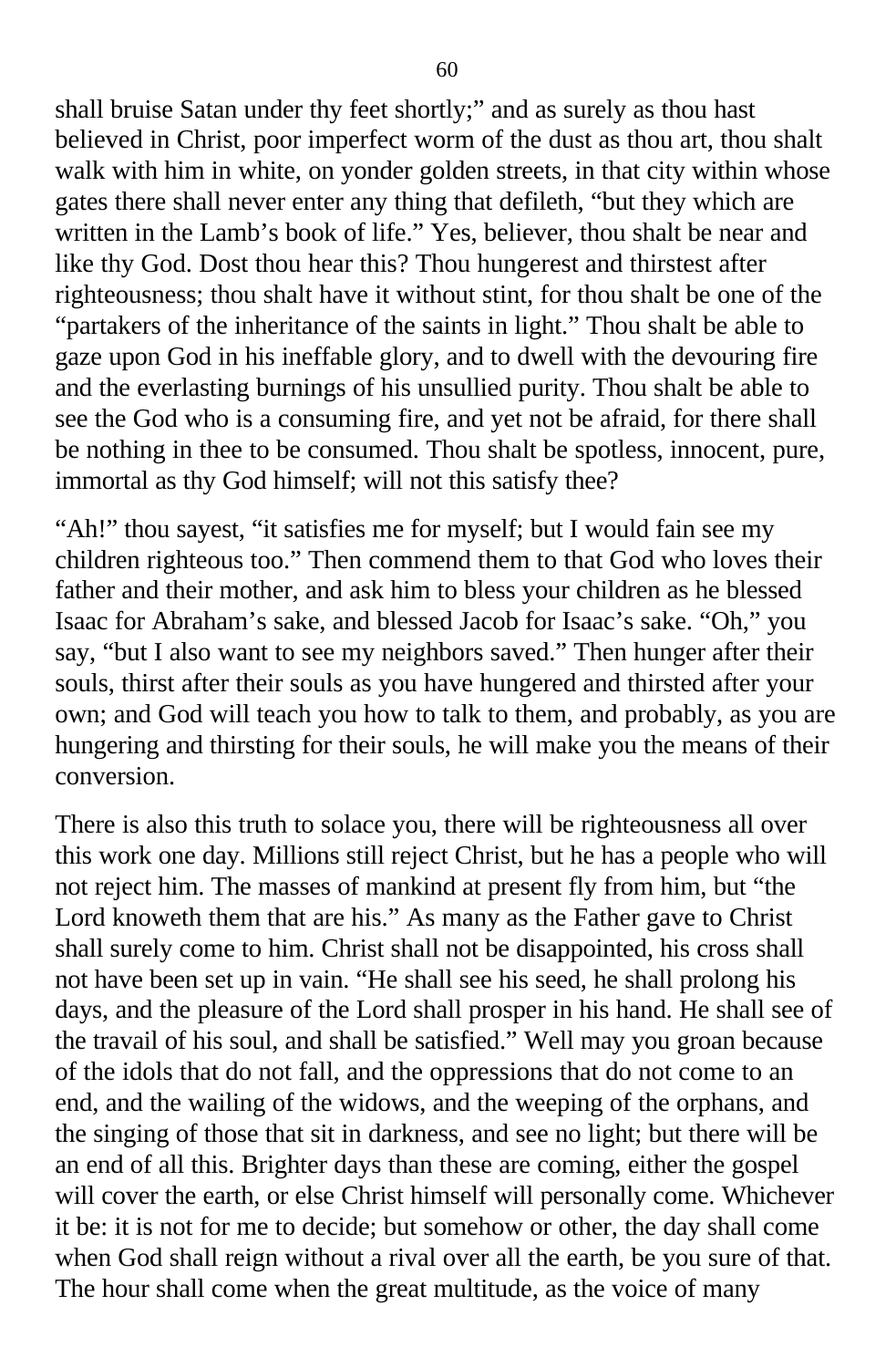waters, and as the voice of mighty thundering, shall say, "Alleluia: for the Lord God omnipotent reigneth." If we are hungering and thirsting after righteousness, we are on the winning side. The battle may go against us just now; priestcraft may be pushing us sorely, and evils which our forefathers routed may come back with superior strength and cunning, and for a little while the courage of the saints may be damped, and their armies may waver; but the Lord still liveth, and as the Lord liveth, righteousness alone shall triumph, and all iniquity and every false way must be trampled under foot. Fight on, for ye must ultimately be victors. Ye cannot be beaten unless the Eternal himself should be overthrown, and that can never be. Blessed is the man who knows that the cause that he has espoused is a righteous one, for he may know that in the final chapter of the world's history, its triumph must be recorded. He may be dead and gone; he may only sow the seed, but, his sons shall reap the harvest, and men shall speak of him; with grave respect as of a man who lived before his time, and who deserves honor of those that follow him. Stand up for the right, man! Hold fast to your principles, my brethren and sisters in Christ! Follow after holiness and righteousness in every shape and form. Let no one bribe or turn you away from this blessed Book and its immortal tenets. Follow after that which is true, not that which is patronized by the great; that which is just, not that which sits in the seat of human authority; and follow after this with a hunger and a thirst that are insatiable, and you shall yet be "filled." Would you be up there in the day when the Prince of Truth and Right shall review his armies? Would you be up there when the jubilant shout shall rend the heavens, "The King of kings and Lord of lords has conquered all his foes, and the devil and all his hosts are put to flight"? Would you be up there, I say, when all his trophies of victory are displayed, and the Lamb that was slain shall be the reigning Monarch of all the nations, gathering sheaves of scepters beneath his arms, and treading on the crowns of princes as worn out and worthless? Would you be *there* then? Then be *here* now, — *here* where the fight rages, here where the King's standard is unfurled, and say unto your God, "O Lord, since I have found righteousness in Christ, and am myself saved, I am pledged to stand for the right and for the truth so long as I live, so keep me faithful even unto death." As I close my discourse, I pronounce over all of you who are trusting in Jesus the fourth benediction spoken by Christ on the Mount of Beatitude, "Blessed are they which do hunger and thirst after righteousness: for they shall be filled." Amen.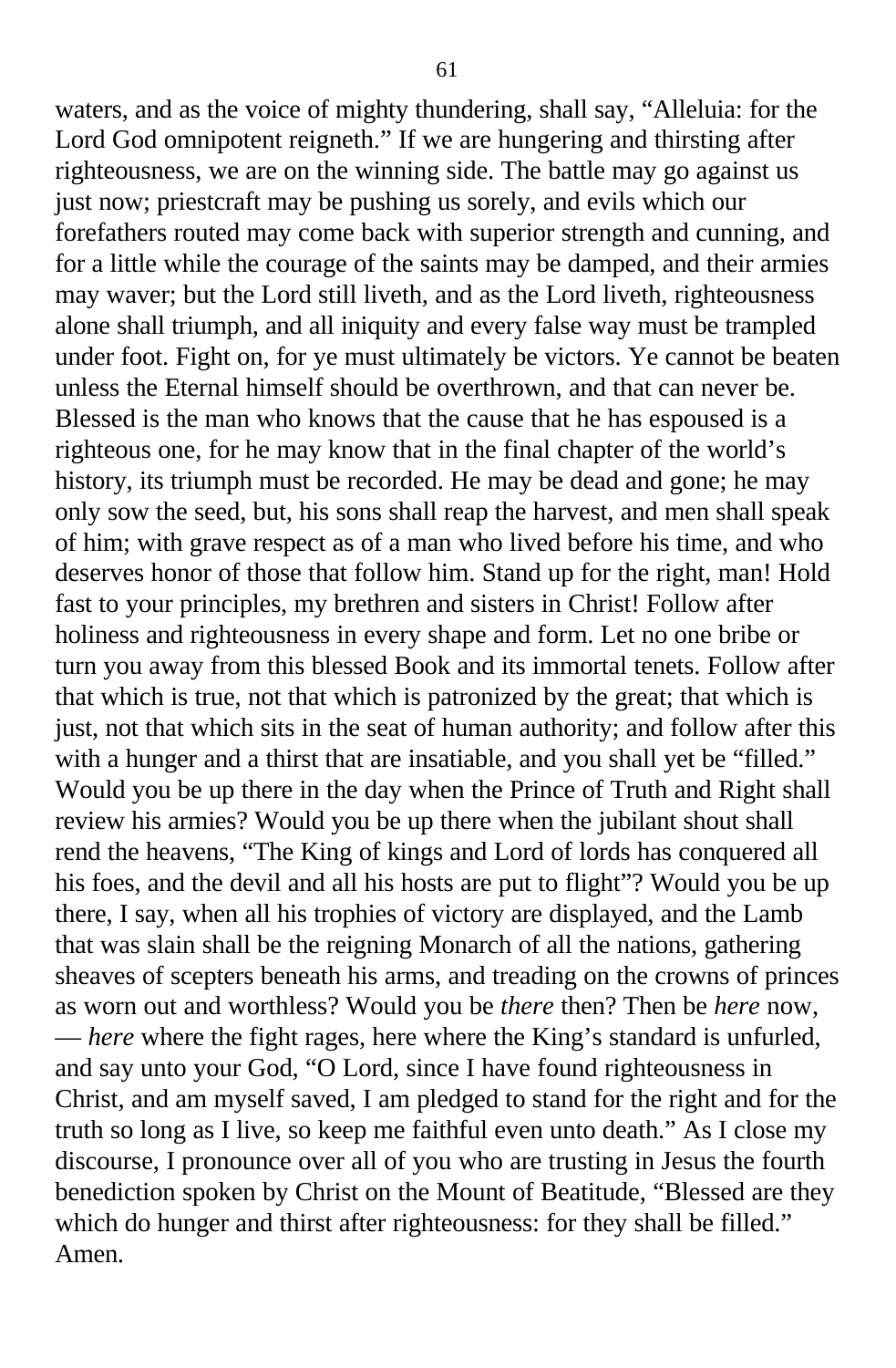# EXPOSITION BY C. H. SPURGEON.

#### *MATTHEW 5:43-48; AND 6:1-4.*

### **Matthew 5:43.** *Ye have heard that it hath been said, Thou shalt love thy neighbor, and hate thine enemy.*

In this case a command of Scripture had a human antithesis fitted on to it by depraved minds and this human addition was mischievous. This is a common method, to append to the teaching of Scripture a something which seems to grow out of it, or to be a natural inference from it, which something may be false and wicked. This is a sad crime against the Word of the Lord. The Holy Spirit will only father his own words. He owns the precept, "*Thou shalt love thy neighbor*," but he hates the parasitical growth of "*hate thine enemy*." This last sentence is destructive of that out of which it appears legitimately to grow, since those who are here styled enemies are, in fact, neighbors. Love is now the universal law; and our King, who has commanded it, is himself the Pattern of it. He will not see it narrowed down, and placed in a setting of hate. May grace prevent any of us from falling into this error!

**44, 45.** *But I say unto you, Love your enemies, bless them that curse you, do good to them that hate you, and pray for them which despitefully use you, and persecute you; that ye may be the children of your Father which is in heaven: for he maketh his sun to rise on the evil and on the good, and sendeth rain on the just and on the unjust*. *See Metropolitan Tabernacle Pulpit, No. 1,414 (double number), "No Difference."*

Ours it is to persist in loving, even if men persist in enmity. We are to render blessing for cursing, prayers for persecutions. Even in the cases of cruel enemies, we are to "*do good to them, and pray for them*." We are no longer enemies to any, but friends to all. We do not merely cease to hate, and then abide in a cold neutrality, but we love where hatred seemed inevitable. We bless where our old nature bids us curse, and we are active in doing good to those who deserve to receive evil from us. Where this is practically carried out, men wonder, respect, and admire the followers of Jesus. The theory may be ridiculed, but the practice is reverenced, and is counted so surprising that men attribute it to some Godlike quality in Christians, and own that they are *the children of the Father who is in heaven*. Indeed, he is a child of God who can bless the unthankful and the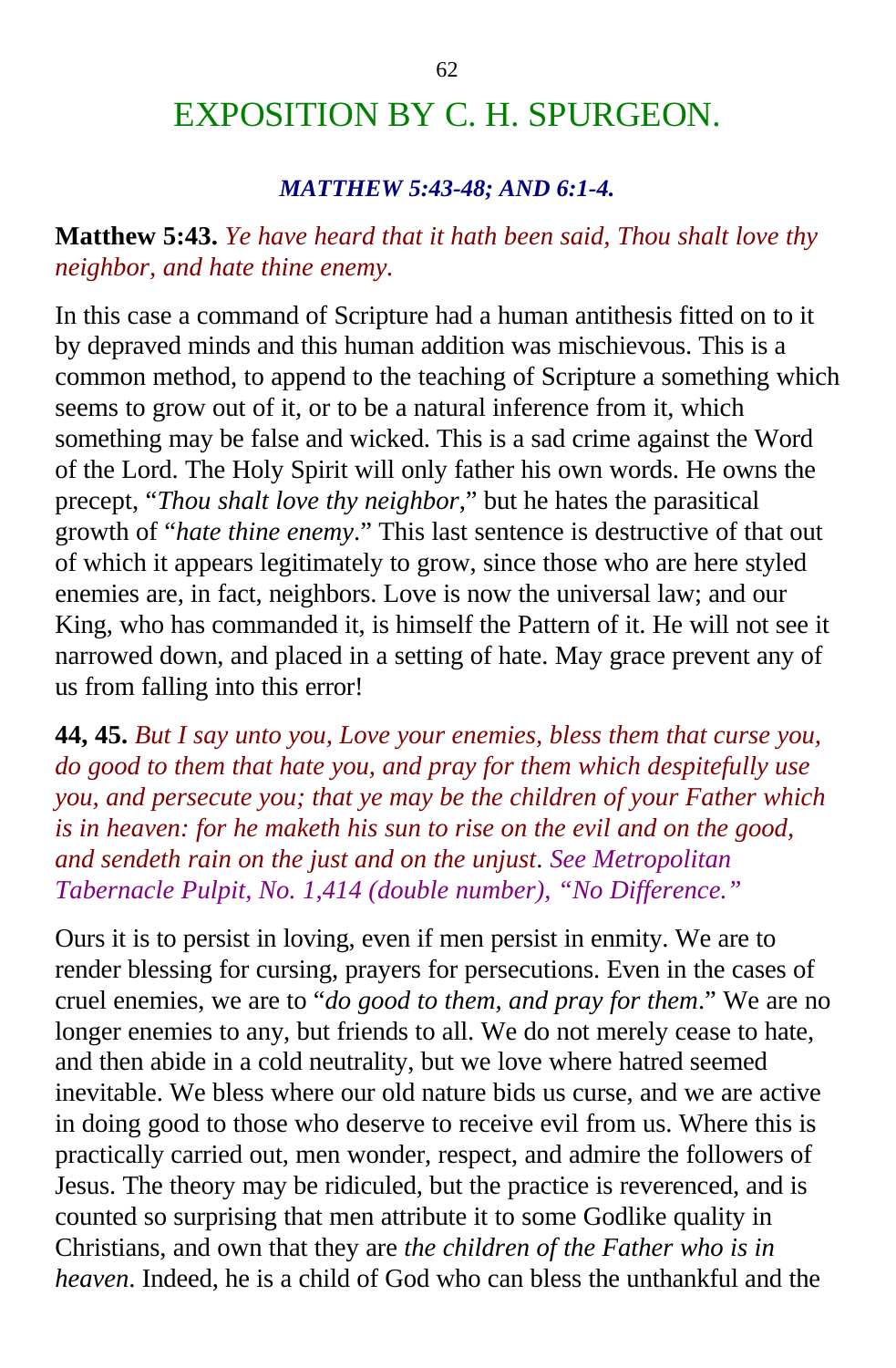evil; for in daily providence the Lord is doing this on a great scale, and none but his children will imitate him. To do good for the sake of the good done, and not because of the character of the person benefited, is a noble imitation of God. If the Lord only sent the fertilizing shower upon the land of the saintly, drought would deprive whole leagues of land of all hope of a harvest. We also must do good to the evil, or we shall have a narrow sphere, our hearts will grow contracted, and our sonship towards the good God will be rendered doubtful.

### **46.** *For if ye love them which love you, what reward have ye, do not even the publicans the same?*

Any common sort of man will love those who love him; even taxgatherers and the scum of the earth can rise to this poor, starveling virtue. Saints cannot be content with such a groveling style of things. "Love for love is manlike," but "love for hate" is Christlike. Shall we not desire to act up to our high calling?

### **47.** *And if ye salute your brethren only, what do ye more than others*? *See Metropolitan Tabernacle Pulpit, No. 1,029 (double number), "A Call to Holy Living." do not even the publicans so*.

On a journey, or in the streets, or in the house, we are not to confine our friendly greetings to those who are near and dear to us. Courtesy should be wide, and none the less sincere because general. We should speak kindly to all, and treat every man as a brother. Anyone will shake hands with an old friend, but we are to be cordially courteous towards every being in the form of man. If not, we shall reach no higher level than mere outcasts. Even a dog will salute a dog.

### **48.** *Be ye therefore perfect, even as your Father which is in heaven is perfect*.

Or, "*Ye shall be perfect*." We should reach after completeness in love, fullness of love to all around us. Love is the bond of perfectness; and if we have perfect love, it will form in us a perfect character. Here is that which we aim at,-perfection like that of God; here is the manner of obtaining it, namely, by abounding in love; and this suggests the question of how far we have proceeded in this heavenly direction, and also the reason why we should persevere in it even to the end, because as children we ought to resemble our Father. Scriptural perfection is attainable, it dies rather in proportion than in degree. A man's character may be perfect and entire,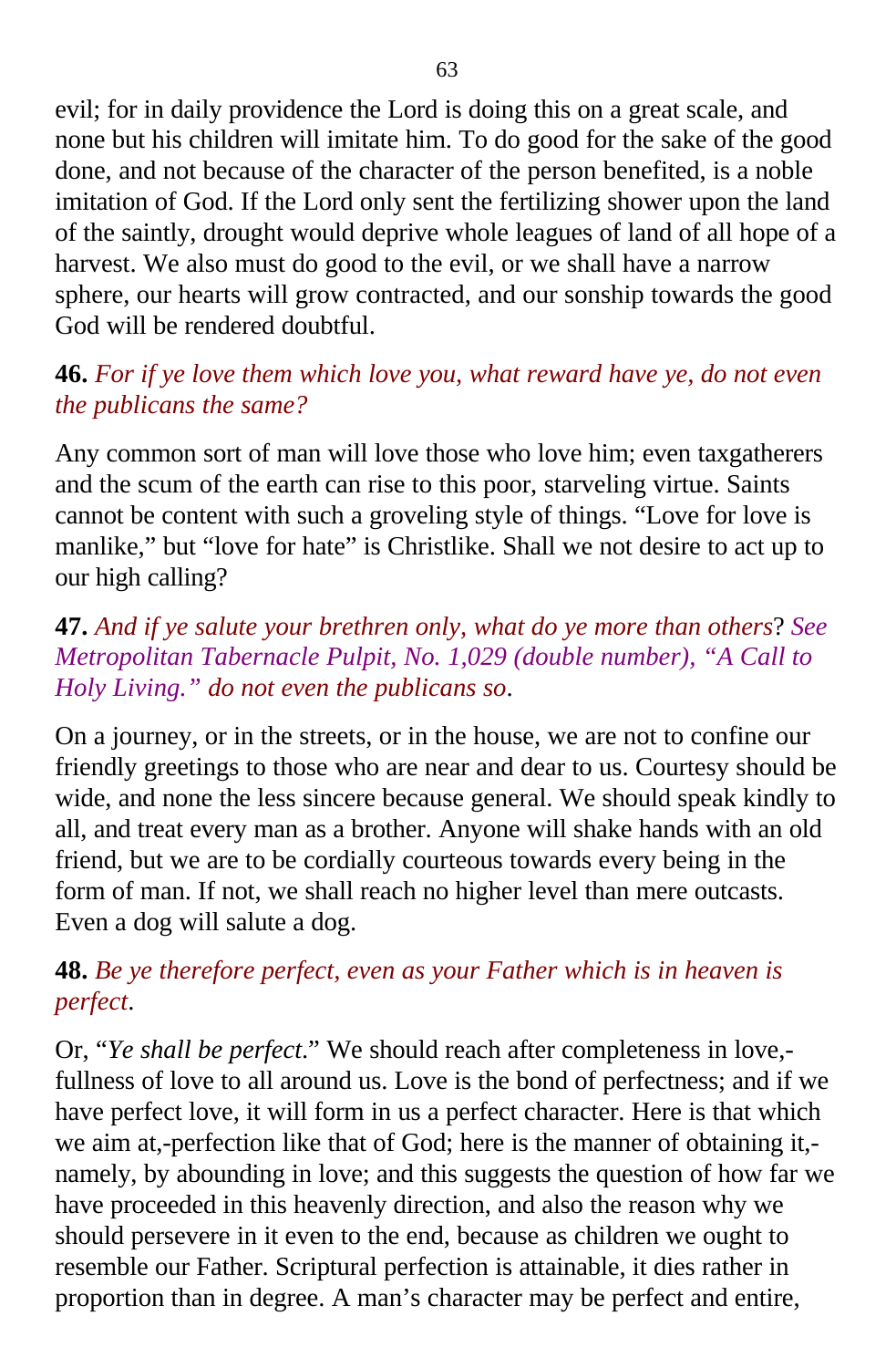wanting nothing; and yet such a man will be the very first to admit that the grace which is in him is at best in its infancy, and though perfect as a child in all its parts, it has not yet attained to the perfection of full-grown manhood.

What a mark is set before us by our Perfect King, who, speaking from his mountain-throne, saith, "*Be ye perfect, even as your Father which is in heaven is perfect*"! Lord, give what thou dost command; then both the grace and the glory will be thine alone.

## **Matthew 6:1.** *Take heed that ye do not your alms before men, to be seen of them: otherwise ye have no reward of your Father which is in heaven.*

"You cannot expect to be paid twice, if therefore you take your reward in the applause of men, who give you a high character for generosity, you cannot expect to have any reward from God." We ought to have a single eye to God's accepting what we give, and to have little or no thought of what man may say concerning our charitable gifts.

### **2.** *Therefore when thou doest thine alms, do not sound a trumpet before thee as the hypocrites do in the synagogues and in the streets, that they may have glory of men. Verily I say unto you, They have their reward*.

And they will have no more; there is, in their case, no laying up of any store of good works before God. Whatever they may have done, they have taken full credit for it in the praise of men.

### **3.** *But when thou doest alms, let not thy left hand know what thy right hand doeth*:

"Do it so by stealth as scarcely to know it thyself; think so little of it with regard to thyself that thou shalt scarcely know that thou hast done it. Do it unto God; let him know it."

### **4.** *That thine alms may be in secret: and thy Father which seeth in secret himself shall reward thee openly*.

There is a blessed emphasis upon that word "himself" for, if God shall reward us, what a reward it will be! Any praise from his lips, any reward from his hands, will be of priceless value. Oh, to live with an eye to that alone!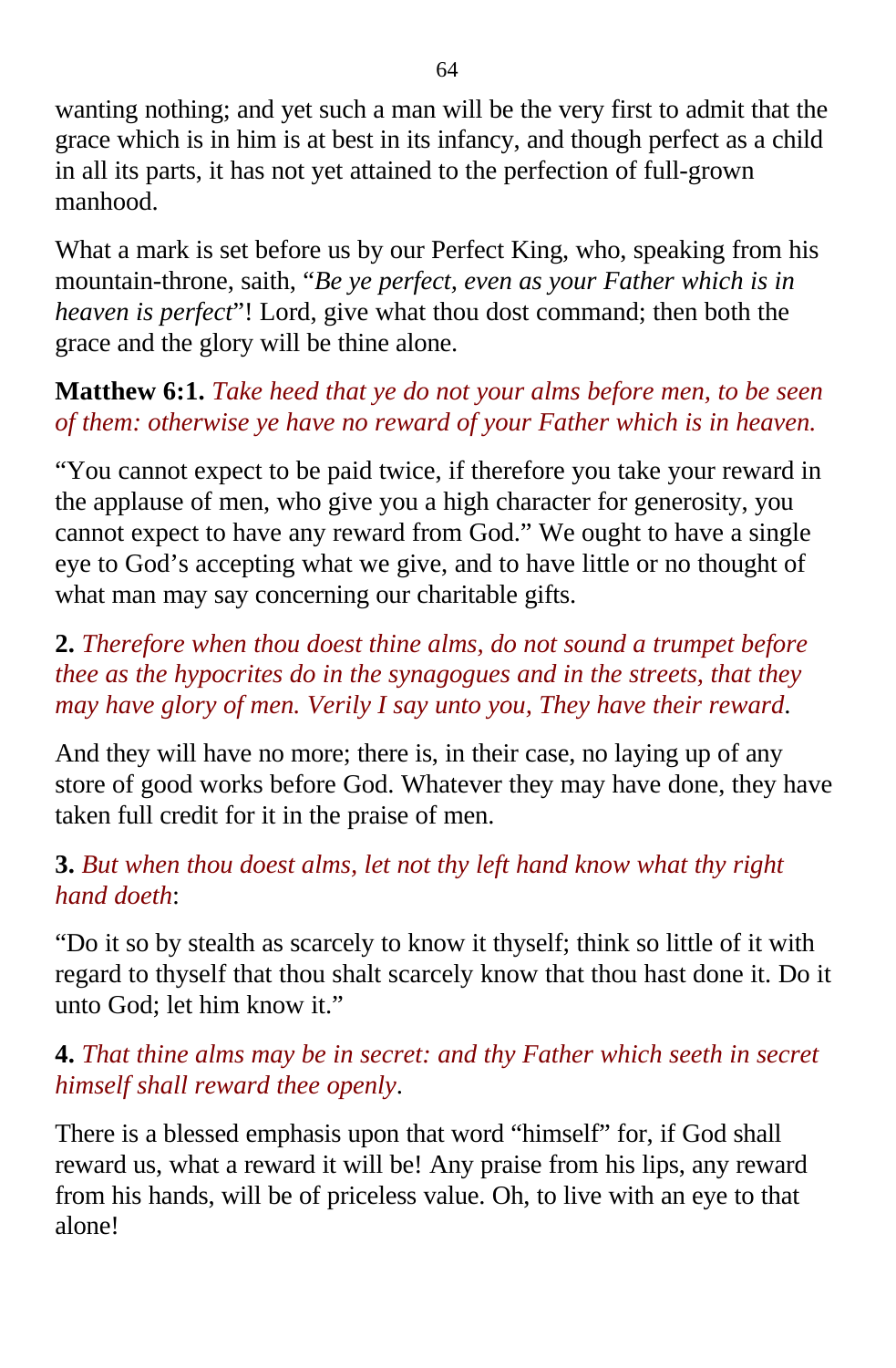# THE HUNGER AND THIRST WHICH ARE BLESSED.

# NO. 2103

### **DELIVERED ON LORD'S-DAY MORNING, SEPTEMBER 8TH, 1889,**

*BY C. H. SPURGEON,*

#### **AT THE METROPOLITAN TABERNACLE, NEWINGTON.**

#### *"Blessed are they which do hunger and thirst after righteousness: for they shall be filled."-Matthew 5:6.*

BECAUSE man had perfect righteousness before the fall, he enjoyed perfect blessedness. If you and I shall, by divine grace, attain to blessedness hereafter, it will be because God has restored us to righteousness. As it was in the first paradise, so must it be in the second-righteousness is essential to the blessedness of man. We cannot be truly happy and live in sin. Holiness is the natural element of blessedness; and it can no more live out of that element than a fish could live in the fire. The happiness of man must come through his righteousness: his being right with God, with man, with himself-indeed, his being right all round. Since, then, the first blessedness of our unfallen state is gone, and the blessedness of perfection hereafter is not yet come, how can we be blessed in the interval which lies between? The answer is, "Blessed are they which do hunger and thirst after righteousness." Though they have not yet attained the righteousness they desire, yet even the longing for it makes them a blessed people. The massive blessedness of the past, and the priceless blessedness of the eternal future, are joined together by a band of present blessedness. The band is not so massive as those two things which it unites; but it is of the same metal, has been fashioned by the same hand, and is as indestructible as the treasures which it binds together.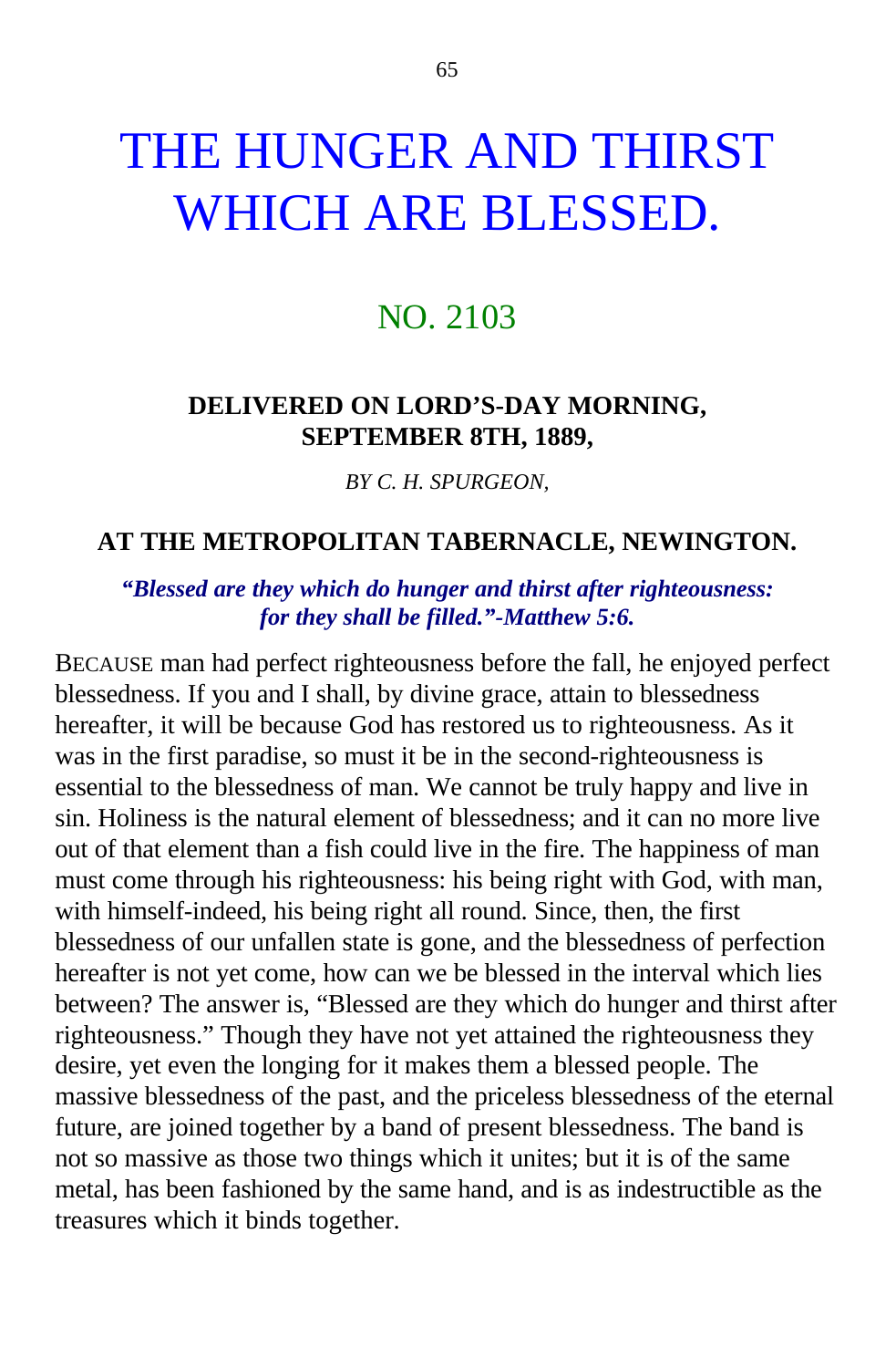Of this hunger and thirst I am going to speak this morning. I feel so unfit for the effort that I must correct myself, and say that I hunger and thirst to preach to you, but that is all the power I have, Oh, that I, too, may be filled for your sakes! May the Spirit of the Lord fulfill my intense desire to minister to you from this beatitude of our Lord Jesus, "Blessed are they which do hunger and thirst after righteousness: for they shall be filled."

First, then, in our text we have mention of singular appetites- "hunger and thirst," not for bread and water, but, "after righteousness"; secondly, we have a remarkable declaration about these hungering people-Jesus says that they are "blessed," or happy; and beyond a doubt his judgment is true. Thirdly, in our text is mentioned a special satisfaction meeting their necessity, and in its foresight making them blessed: our Savior says, "they shall be filled."

### **I.** To begin, then, we shall speak of SINGULAR APPETITES.

In this case, one insatiable desire takes different forms. They hunger and they thirst: the two most urgent needs of the body are used to set forth the cravings of the soul for righteousness. Hunger and thirst are different, but they are both the language of keen desire. He that has ever felt either of these two knows how sharp are the pangs they bring; and if the two are combined in one craving, they make up a restless, terrible, unconquerable passion. Who shall resist a man hungering and thirsting? His whole being fights to satisfy his awful needs. Blessed are they that have a longing for righteousness, which no one word can fully describe, and no one craving can set forth. Hunger must be joined with thirst, to set forth the strength and eagerness of the desire after righteousness.

This desire is like hunger and thirst in constancy; not that it is always equally raging, for the hungry man is not always equally in pain; but, still, he can never quite forget the gnawing within, the burning at the heart. Blessed is the man who is always desiring righteousness with an insatiable longing that nothing can turn aside. Hunger and thirst are irrepressible. Until you feed the man, his wants will continue to devour him. You may give a hungry man the best music that was ever drawn from strings, or breathed from pipes; but his cravings are not soothed: you do but mock him. You may set before him the fairest prospect; but unless in that prospect there stand conspicuous a loaf of bread and a cup of water, he has no heart for flood or field, mountain or forest. They are blessed, says Christ, who, with regard to righteousness, are always seeking it, and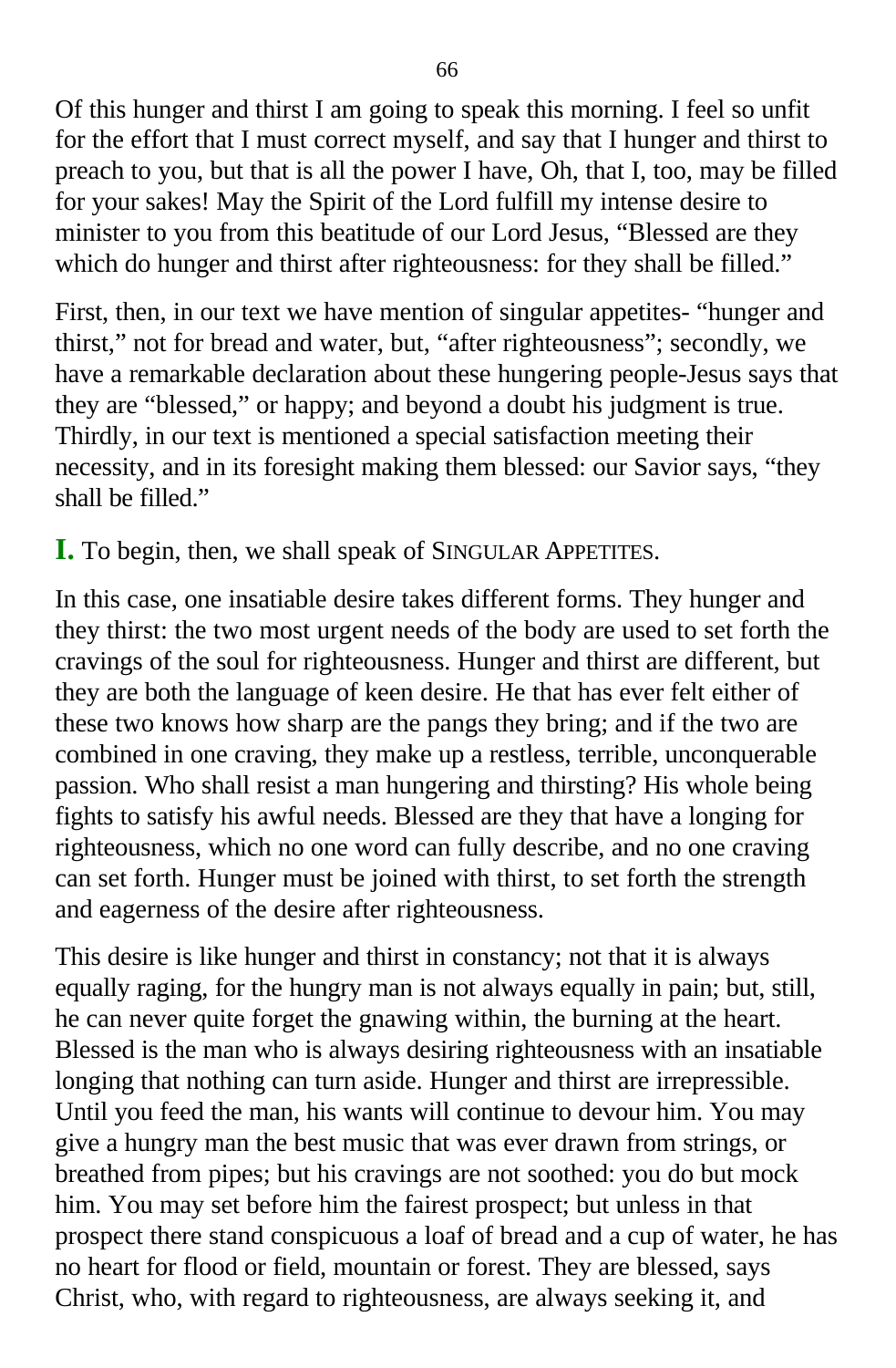cannot be satisfied until they find it. The desire toward righteousness, which a man must have in order to be blessed, is not a faint one, in which he feebly says, "I wish I could be righteous"; neither is it a passing outburst of good desires; but it is a longing which, like hunger and thirst, abides with a man, and masters him. He carries it to his work, carries it to his house, carries it to his bed, carries it wherever he himself goes, for it rules him with its imperative demands. As the horse-leech crieth, "Give, give," so doth the heart cry after purity, integrity, and holiness when once it has learned to hunger and thirst after righteousness.

These appetites are concentrated upon one object: the man hungers and thirsts after righteousness, and nothing else. Theological works mostly say either that this is imputed righteousness, or implanted righteousness. No doubt these things are meant, but I do not care to insert an adjective where there is none: the text does not say either "imputed" or "implanted"-why need we mend it? It is righteousness which the man pants after: righteousness in all its meanings. First, he feels that he is not right with God, and the discovery causes him great distress. The Spirit of God shows him that he is all wrong with God, for he has broken the law which he ought to have kept, and he has not paid the homage and love which were justly due. The same Spirit makes him long to get right with God; and, his conscience being aroused, he cannot rest till this is done. This, of course, includes the pardon of his offenses, and the giving to him of a righteousness which will make him acceptable to God: he eagerly cries to God for this boon. One of the bitterest pangs of his soulhunger is the dread that this need can never be met. How can man be just with God? It is the peculiar glory of the gospel that it reveals the righteousness of God-the method by which sinners can be put right with God; and this comes with peculiar sweetness to one who is striving and praying, hungering and thirsting after righteousness. When he hears of righteousness by faith in the Lord Jesus Christ, he leaps at it, and lays hold upon it, for it exactly meets his case.

The hunger now takes another form. The pardoned and justified man now desires to be right in his conduct, and language, and thought: he pines to be righteous in his whole life. He would be marked by integrity, kindness, mercifulness, love, and everything else which goes to make up a right condition of things towards his fellow-creatures. He ardently desires to be correct in his feelings and conduct towards God: he craves rightly to know, obey, pray, praise, and love his God. He cannot rest till he stands towards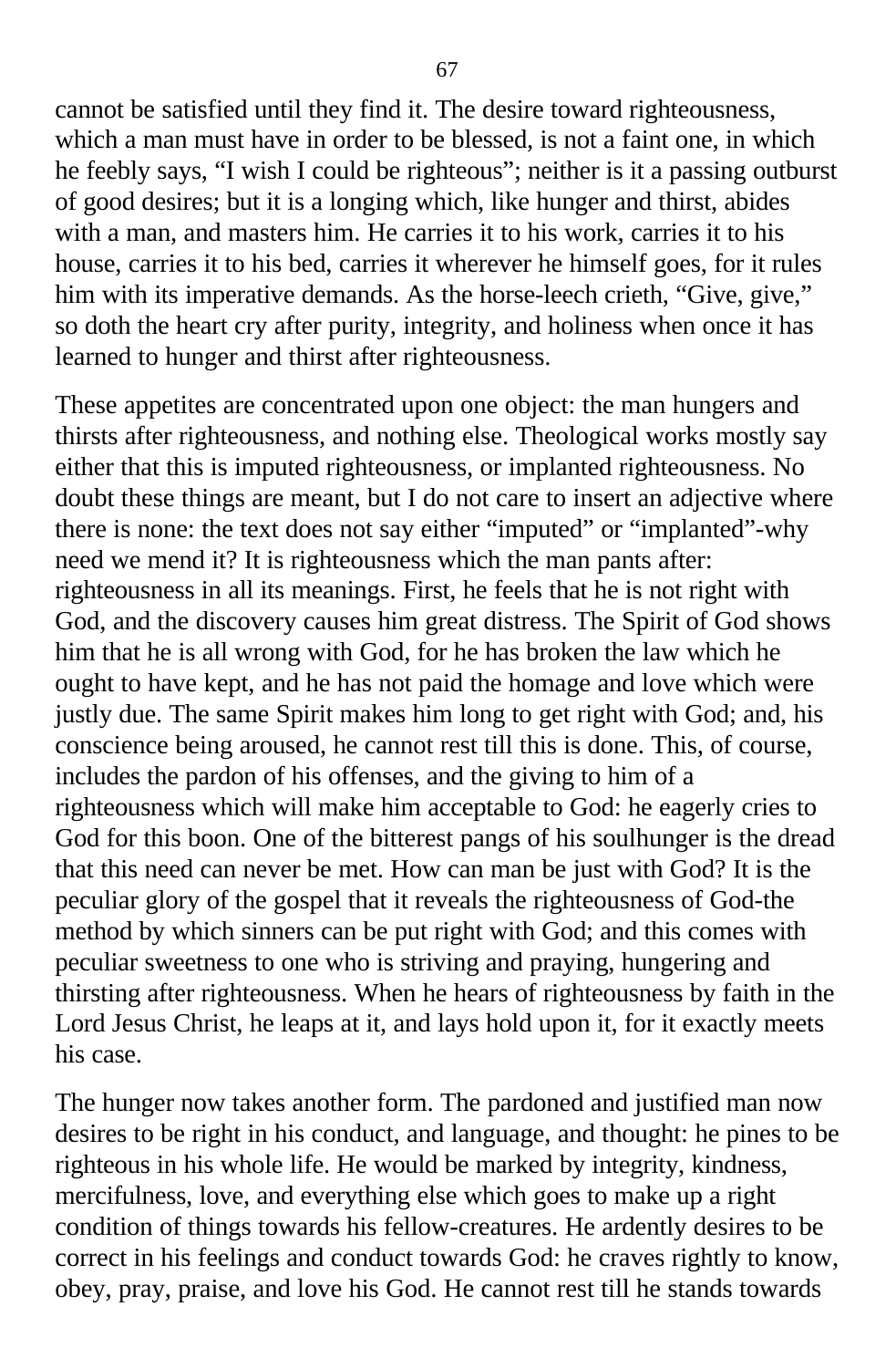God and man as he ought to stand. His longing is not only to be treated as righteous by God, which comes through the atoning blood and righteousness of the Lord Jesus Christ; but that he may be actually righteous before the heart-searching God. Nor will this suffice him: not only must his conduct be right, but he pants to be himself right. He finds within himself irregular desires, and he would have these utterly destroyed. He finds tendencies towards unrighteousness; and although he resists these, and overcomes them, yet the tendencies themselves are abhorrent to him. He finds longings after pleasures that are forbidden; and though he rejects those pleasures with loathing, his trouble is that he should have any inclination towards them. He wants to be so renewed that sin shall have no power over him. He has learned that a lustful look is adultery, that a covetous desire is theft, and that wrongful anger is murder; and therefore he craves not only to be free from the look, and the desire, and the passion, but even from the tendency in that direction. He longs to have the fountain of his being cleansed. He hungers to "put on the new man, which after God is created in righteousness and true holiness." He thirsts to be "renewed in knowledge, after the image of him that created him." He cannot be content till he is himself like Jesus, who is the image of the invisible God, the mirror of righteousness and peace. But, mark you, if the man should even attain to this, his hunger and thirst would only take another direction. The godly man hungers and thirsts to see righteousness in others. At times, when he sees the conduct of those around him, he cries, "My soul is among lions; and I lie even among them that are set on fire." The more holy he becomes, the more sin vexes his righteous soul, and he cries, "Woe is me, that I sojourn in Mesech, that I dwell in the tents of Kedar!" He often wishes that he had "wings like a dove," that he might "fly away, and be at rest." Like Cowper, he cries-

> *"Oh, for a lodge in some vast wilderness, Some boundless contiguity of shade, Where rumor of oppression and deceit, Of unsuccessful or successful war, Might never reach me more!"*

He hungers for godly company: he thirsts to see the unholy made holy; and therefore he cries in his daily prayer, "Thy kingdom come. Thy will be done in earth, as it is in heaven." With hunger and thirst he cries, "Lord, end the reign of sin! Lord, cast down idols! Lord, chase error from the earth! Lord, turn men from lust, and avarice, and cruelty, and drunkenness." He would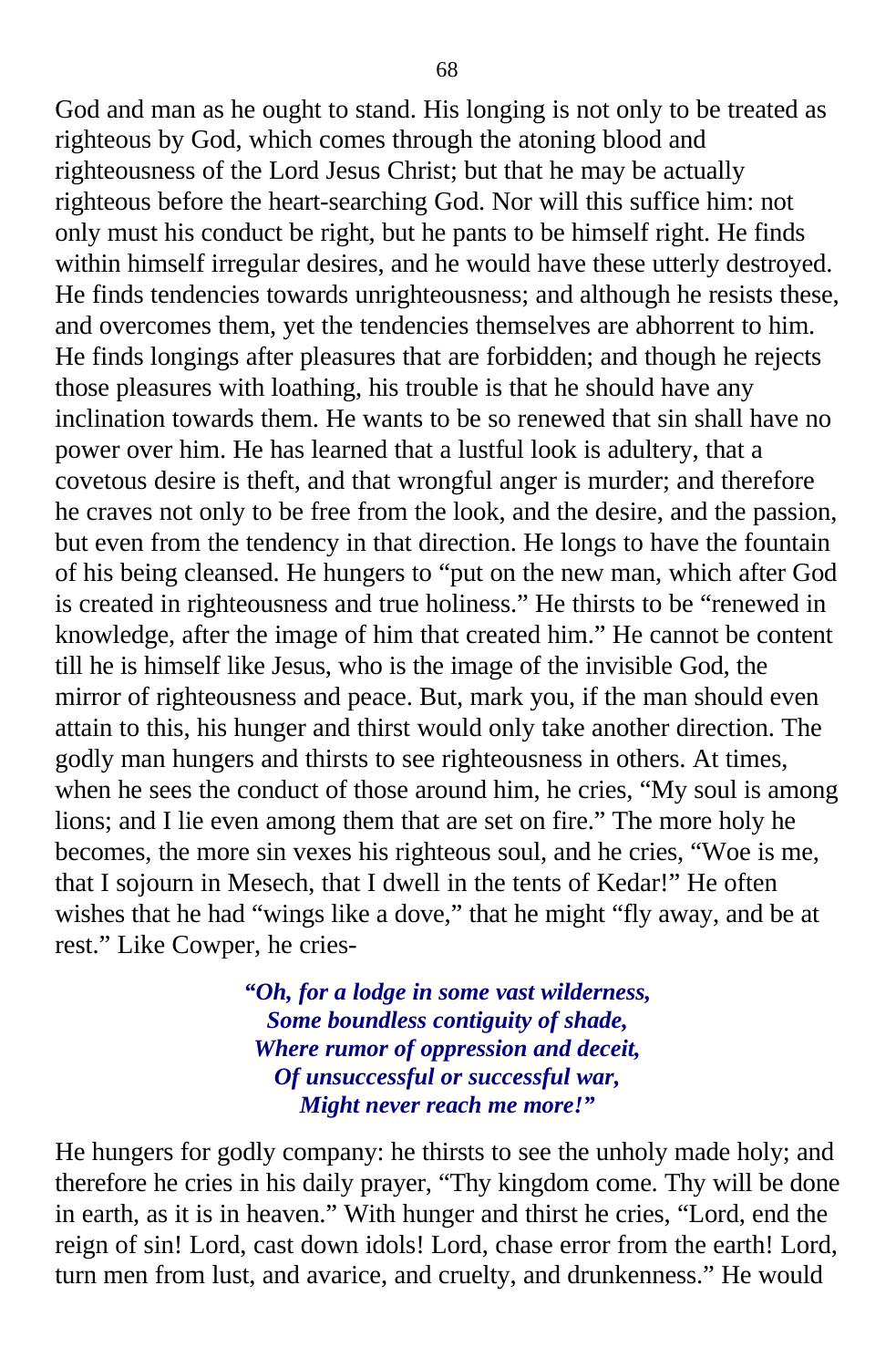live for righteousness, and die for righteousness; the zeal of it consumes him.

Brethren, I hope you have been able to follow, by your own knowledge, the various movements of this absorbing passion for righteousness, which I have thus feebly sketched for you.

Note well that these concentrated appetites are very discriminating. The man does not long for twenty things, but only for one thing, and for that one thing by itself. The hunger and the thirst are "after righteousness." The man does not hunger for wealth: he would rather be poor and be righteous, than be rich through evil. He does not hunger after health: though he would wish to have that great blessing, yet he would rather be sick and have righteousness, than enjoy good health and be unrighteous. He does not even set before himself, as his great object, the rewards of righteousness. These are very desirable: the respect of one's fellows, peace of mind, and communion with God, are by no means little things; but he does not make these the chief objects of his desire, for he knows that they will be added to him if in the first place he seeks after righteousness itself. If there were no heaven, the godly man would wish to be righteous; if there were no hell, he would dread unrighteousness. His hunger and thirst are after honesty, purity, rectitude, and holiness: he hungers and he thirsts to be what God would have him to be. Always distinguish between seeking heaven and seeking God, between shunning hell and shunning sin; for any hypocrite will desire heaven, and dread hell; but only the sincere hunger after righteousness. The thief would shun the prison, but he would like to be once more at his theft; the murderer would escape the gallows, but he would readily enough have his hand on his dagger again. The desire to be happy, the wish to be at ease in conscience: these are poor things. The true and noble hunger of the soul is the desire to be right for righteousness' sake. Oh, to be holy, whether that should mean joy or sorrow Oh, to be pure in heart, whether that would bring me honor or contempt! This-this 'is the blessed thirst.

Now, where there is this hunger and thirst, these will work in their own way. Hunger and thirst are not the bed-makers of the house of manhood. No, they ring the alarm-bells, and even shake the foundations of the house. The starving man cannot bear himself. Ultimately, his terrible needs may reduce him to a passive condition by the way of faintness and insensibility; but while sense remains in the man, hunger and thirst are fierce forces,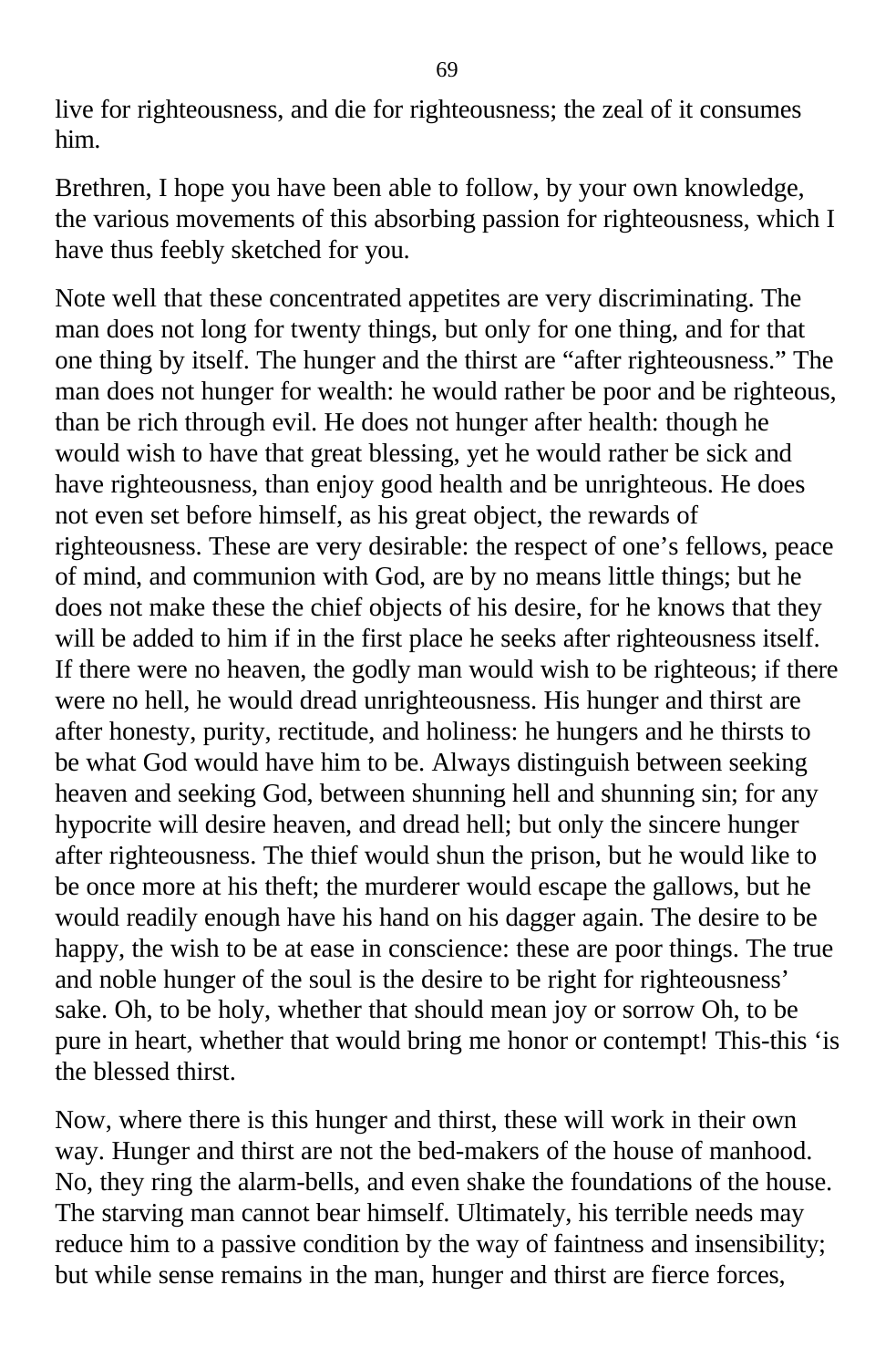which nerve him to the most intense endeavors. When a prisoner was set at the prison-gate to plead for the poor debtors, in the old time, he did plead. Himself reduced to a skeleton, he rattled the box in the ears of persons passing by, and cried most piteously that they would give something to the poor debtors who were starving inside. How a hungry man looks at you! His very look is a piercing prayer. A man that hungers and thirsts after righteousness, pleads with God with his whole soul. There is no sham prayer about him. The man that is hungry and thirsty after righteousness is the wrestling man. This makes him also the active man; for hunger will break through stone walls; he will do anything for food. The worst of it is, that he often attempts foolish things: he tries to stay his hunger with that which is not bread, and spends his labor upon that which satisfieth not. Still, this only proves how energetic are these appetites, and how they call out every power of manhood when they are set upon righteousness.

Beloved, these are by no means common. Multitudes of people in the world never hunger and thirst after righteousness. Some of you would like to be saved; but you can do very well if you are not. A man that is hungry and thirsty will never say, "I should like a meal, but I can do very well without it"; and you do not hunger and thirst, if you can rest without the blessing you profess to value. If you hunger and thirst after righteousness, you want it at once: these cravings will not brook delay: they clamor for immediate supplies. The hungry man's tense is the present. Oh, how many there are who, by their delay, and by their carelessness, prove that they never hunger and thirst after righteousness! I see also others who are righteous already. They are as good as they want to be. Hear the man talk- "I do not make any profession of religion, but I am a deal better than many that do." Oh, yes, I know you, sir; and the Virgin Mary knew you, for she said in her song, "He hath filled the hungry with good things; and. the rich he hath sent empty away." You will one day be emptied, but you will never be filled. Why should you be? You are so blown up with wind that there is no room for the heavenly substance within your heart.

Many refuse the Lord Jesus Christ, who is the bread of heaven. No man can be said to be hungry if he refuses wholesome food. When your child sits down to table, and says that he does not want any dinner, he is evidently not hungry. 'They that put Christ away, and will not have his atonement, and his sanctification, are not hungry after righteousness. Many criticize the little things of the gospel, the insignificant matters about the minister's voice, and tone, and appearance. When a man sits down to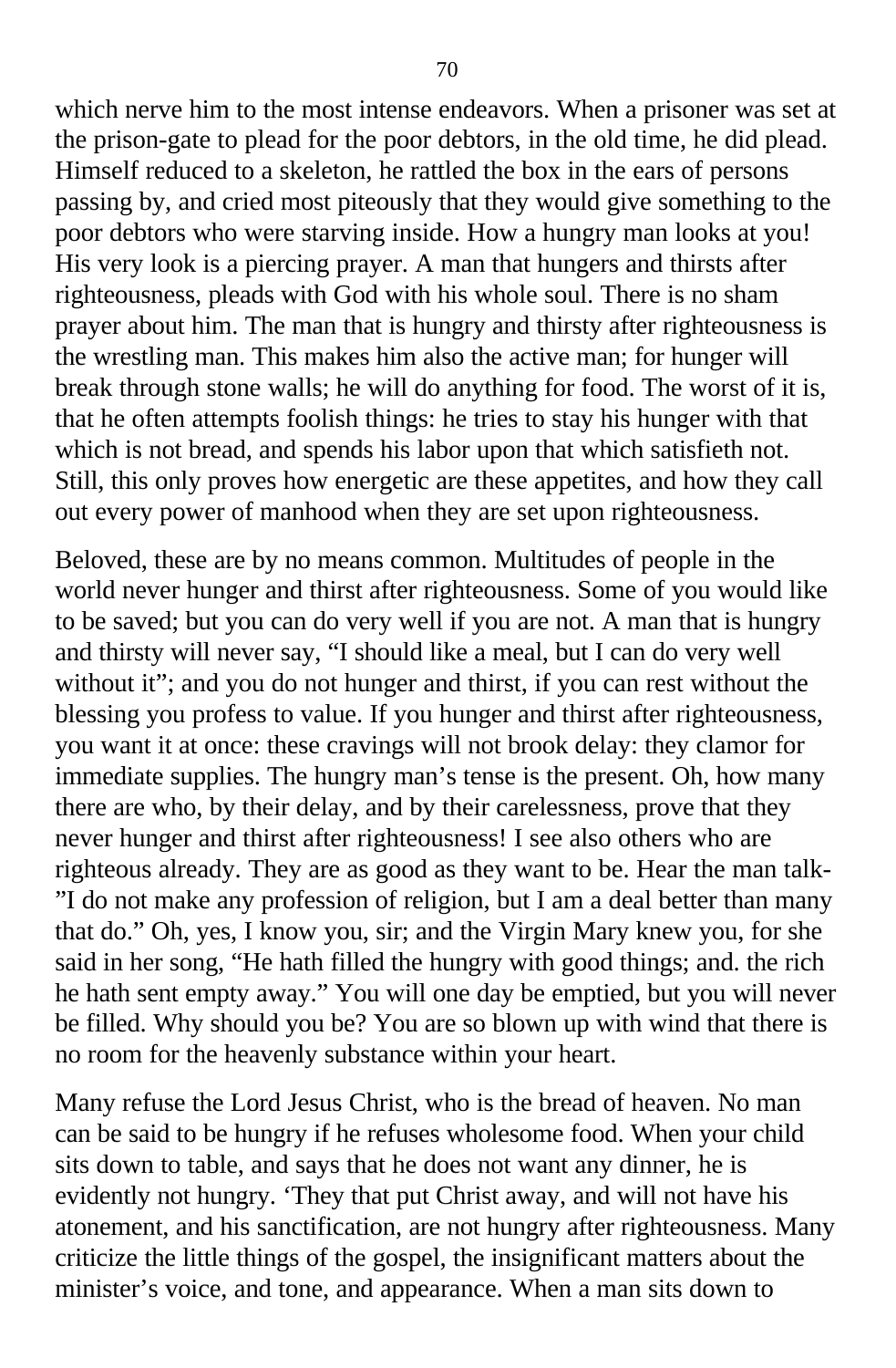dinner, and begins to notice that one of the dishes is chipped, and one of the roses in the center has an insect on it, and the salt-cellar is not in the right position to half an inch, and the parsley is not nicely arranged around the cold meat, that fellow is not hungry. Try a poor dockyard laborer, or, better still, his wife and children, and they will eat meat without mustard, and bread without butter. The hungry man will eat fat as well as lean, I warrant. Preaching would not so often be submitted to silly remarks if men were really hungry after the truth. "Give me a knife, and a chance," says the man who is hungry. "Give me the gospel," says the anxious inquirer, "and I care nothing for the eloquence." Beloved, I wish you may so hunger and thirst after righteousness, that trifles may be trifles to you, and the essential truth be your only care.

Alas! there are some that we are sure do not hunger and thirst after righteousness, for they do not care even to hear about it. When your boy stays out in the road at dinner-time, you may be sure that he is not very hungry. The dinner-bell is a very prevailing reasoner when it finds its arguments within the listener. As soon as there is notification that food is to be had, the hungry man hastens to the table. I would to God we had more spiritually hungry people to preach to. He would be a blessed preacher who preached to them, for he would be preaching to a blessed people. "Blessed are they which do hunger and thirst after righteousness: for they shall be filled."

**II.** I have very feebly given you the description of the character, and now I come to notice the REMARKABLE DECLARATION of our Lord. He says, "Blessed are they which do hunger and thirst after righteousness.

This is a paradox. It does not seem possible that people should be hungry and thirsty, and yet blessed. Hunger and thirst bring pain. I know you, my friend, you are here this morning; and you are saying within yourself, "Oh, that I could be right! I am a great sinner; oh, that I were forgiven! Oh, that I could become righteous before God!" Another is saying, "I trust I am forgiven and saved; but I feel a dreadful. fear lest I should fall into sin. O wretched man that I am, to have sinful tendencies! Oh, that I could. be perfect, and altogether delivered from this embodied death which surrounds me in the form of a sinful nature!" Or, perhaps, another friend sitting here is crying, "God has been very gracious to me; but my children, my husband, my brother are living in sin, and these are my daily burden. I have come here with a very heavy heart because they know not the Lord."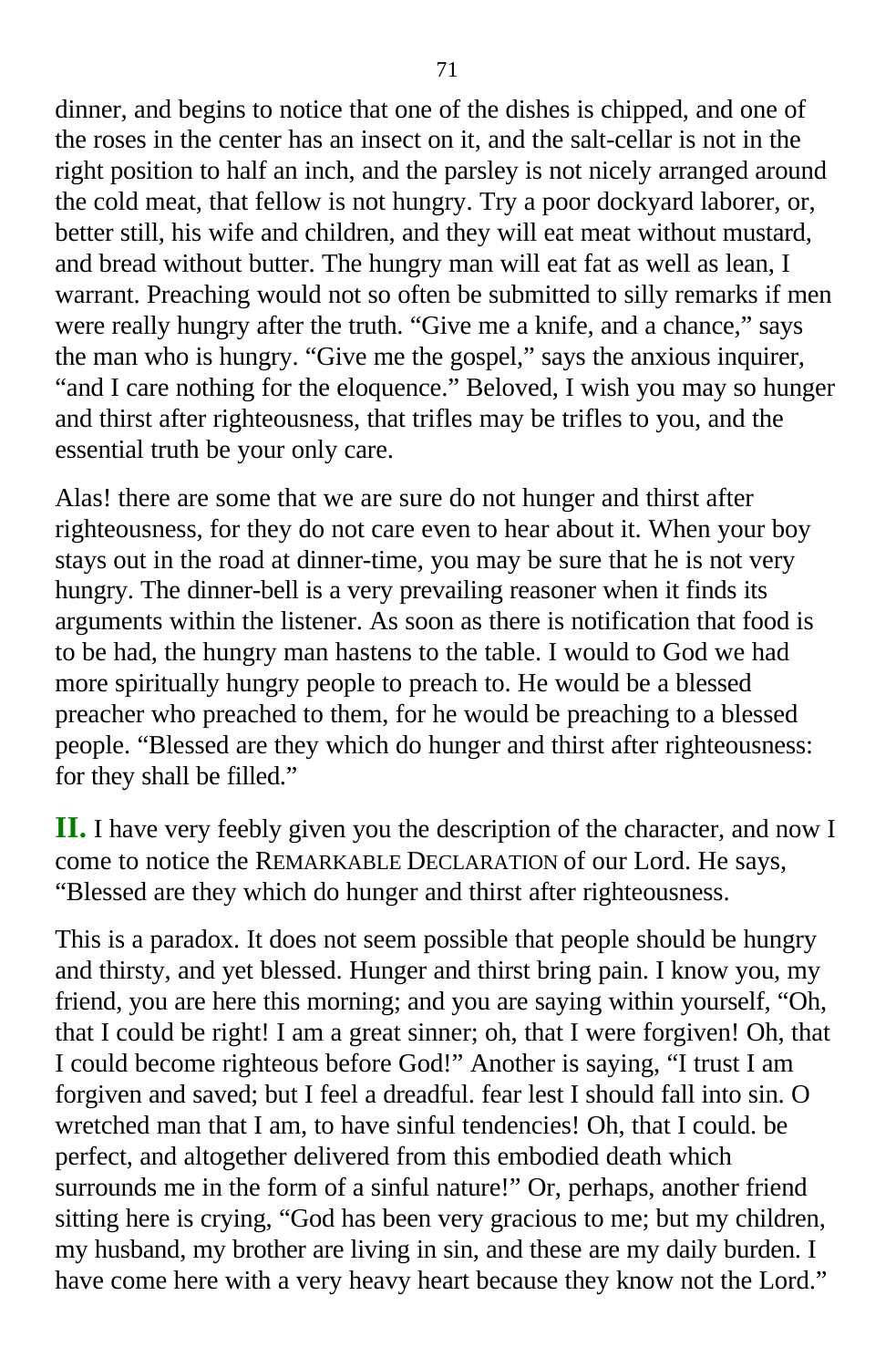Hearken, dear friend, and be encouraged; whatever form your hunger after righteousness may take, you are a blessed person. Albeit that you endure that pain about yourself and others, you are blessed. Hunger and thirst often cause a sinking feeling, and that sinking feeling sometimes turns to a deadly faintness. It may be I am speaking to one who has reached that stage; to him I say, "You are blessed." I hear you sighing, "Oh, that I could be what I want to be! 'O wretched man that I am! who shall deliver me from the body of this death?' These inward. corruptions, these evil imaginations, they will kill me, I cannot bear them. God has taught me to love what is good, and now 'to will is present with me, but how to perform that which is good, I find not.' Even my prayers are interrupted by wandering thoughts, and my tears of repentance have sin mixed with them." Beloved, I understand that faintness and sinking, that groaning and pining; but, nevertheless, you are blessed, for the text says, and it is a very remarkable saying, "Blessed are they which do hunger and thirst after righteousness."

Why are they blessed? Well, first, because Jesus says they are; and if he says it, we do not need any further proof. If, looking round on the crowd, our Lord passes by those who are self-satisfied; and if his eyes light on the men that sigh, and cry, and hunger, and thirst after righteousness, and if, with smiling face, he says, "These are the blessed ones," then depend upon it they are so; for I wot that those whom he declares to be blessed must be blessed indeed. I would rather be one whom Christ counted blessed than one who was so esteemed by all the world, for the Lord Jesus knows better than men do.

The man hungering after righteousness ought to consider himself a happy man, because he has been made to know the right value of things. Before, he set a high value upon worthless pleasure, and he reckoned the dross of the praise of men to be as pure gold; but now, he values righteousness, and is not as the child who prizes glass beads more than pearls. He has already obtained some measure of righteousness, for his judgment reckons rightly. He ought to be thankful for being so far enlightened. Once he put bitter for sweet, and sweet for bitter; darkness for light, and light for darkness; but now the Lord has brought him to know what is good, and what it is that the Lord doth require of him: in gaining this right judgment he is a blessed man, and on the way to still greater blessedness.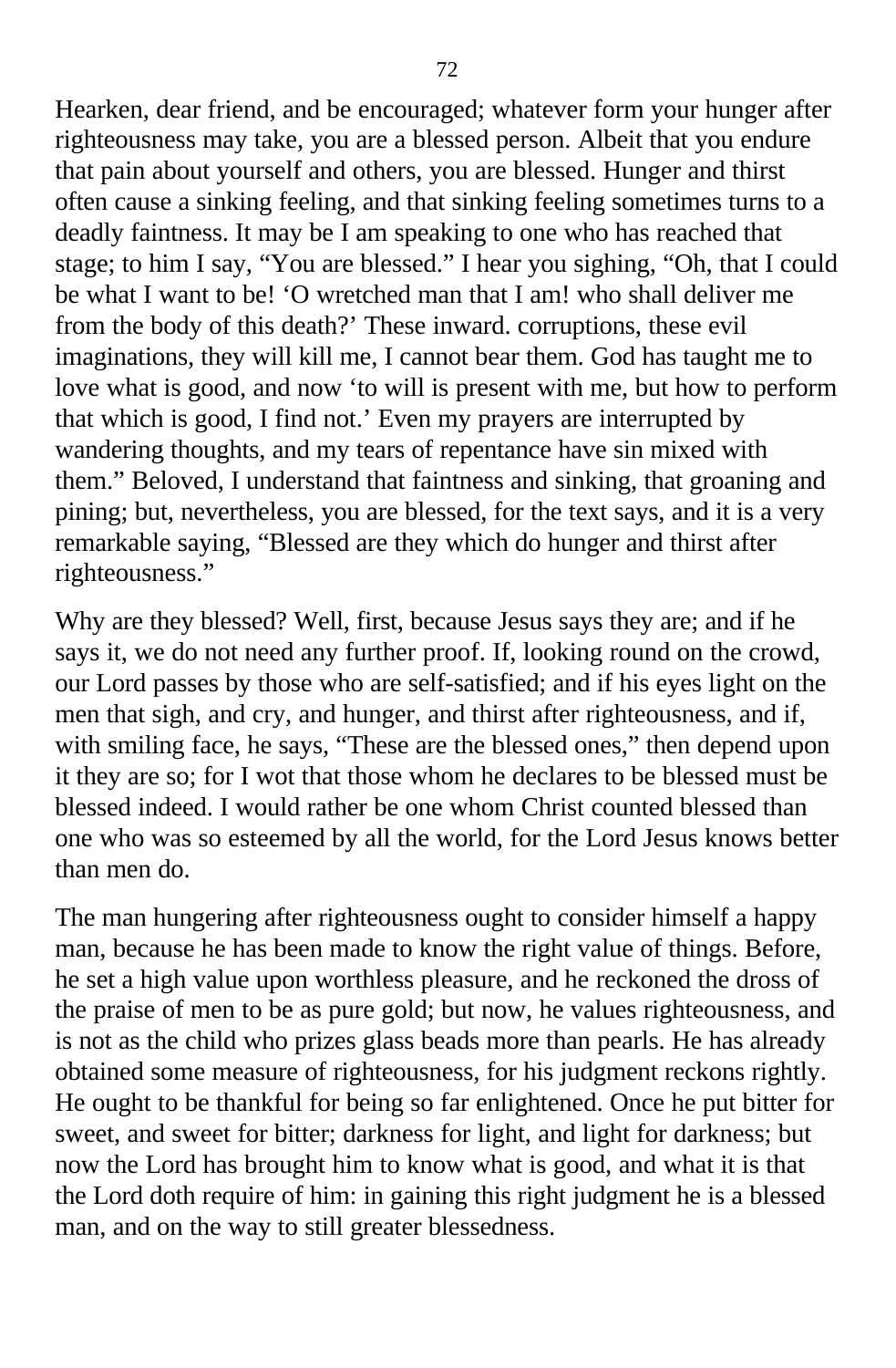Observe, further, that not only does he estimate things correctly, but he has a heart towards that which is good and desirable. Once he only cared for earthly comforts; now he hungers and thirsts after righteousness. "Give me a bit of meat in the pot," cries the worldling, "and I will leave your precious righteousness to those who want it"; but this man prizes the spiritual above the natural: righteousness is happiness to him. His one cry is, "Give me righteousness." His whole heart is set on it, and this is no mean privilege. He that is filled with the desire of that which God approves, is himself approved. To such a man is given a magnanimity which is of more than royal nature, and for it he should be grateful to God.

He is blessed because, in the presence of this hunger, many meaner hungers die out. One master-passion, like Aaron's rod, swallows up all the rest. He hungers and thirsts after righteousness; and, therefore, he has done with the craving of lust, the greed of avarice, the passion of hate, the pining of ambition. We have known sickly men to be overtaken by a disease which has driven out their old complaints: a fresh fire has put out the former ones. So men, under the influence of a craving for righteousness, have found land-hunger, and gold-hunger, and pride-thirst, and lust-thirst come to an end. The new affections have expelled the old; even as the Israelites drove the Canaanites into the mountains, or slew them. God alone can give this hungering and thirsting after righteousness; and it is one of its grand qualities that it drives out the groveling and sinful lustings which else would consume our hearts.

These men are blessed by being delivered from many foolish delusions. The delusion is most common, that man can get everything that he needs in religion out of himself. Most men are deluded in this way- they think they have a springing well of power within, from which they can cleanse, and revive, and satisfy themselves. Try a hungry man, or a thirsty man with this doctrine, "My dear fellow, you need not be hungry-you can satisfy yourself from yourself." What is his answer? "I have tied a hunger-belt around myself to keep down the hunger; but even that I did not find within myself. I am hungry, and must have food from outside, or I shall die." He cannot eat his own heart, nor feed upon his own liver: it is not possible for him to satisfy his hunger from himself. The common spiritual delusion of men is of like kind. They imagine that they can, by an effort of their own, satisfy conscience, make themselves pure, and produce righteousness of character. Still do they dream of bringing a clean thing out of an unclean. Let spiritual hunger and thirst come upon them, and they escape from this snare. The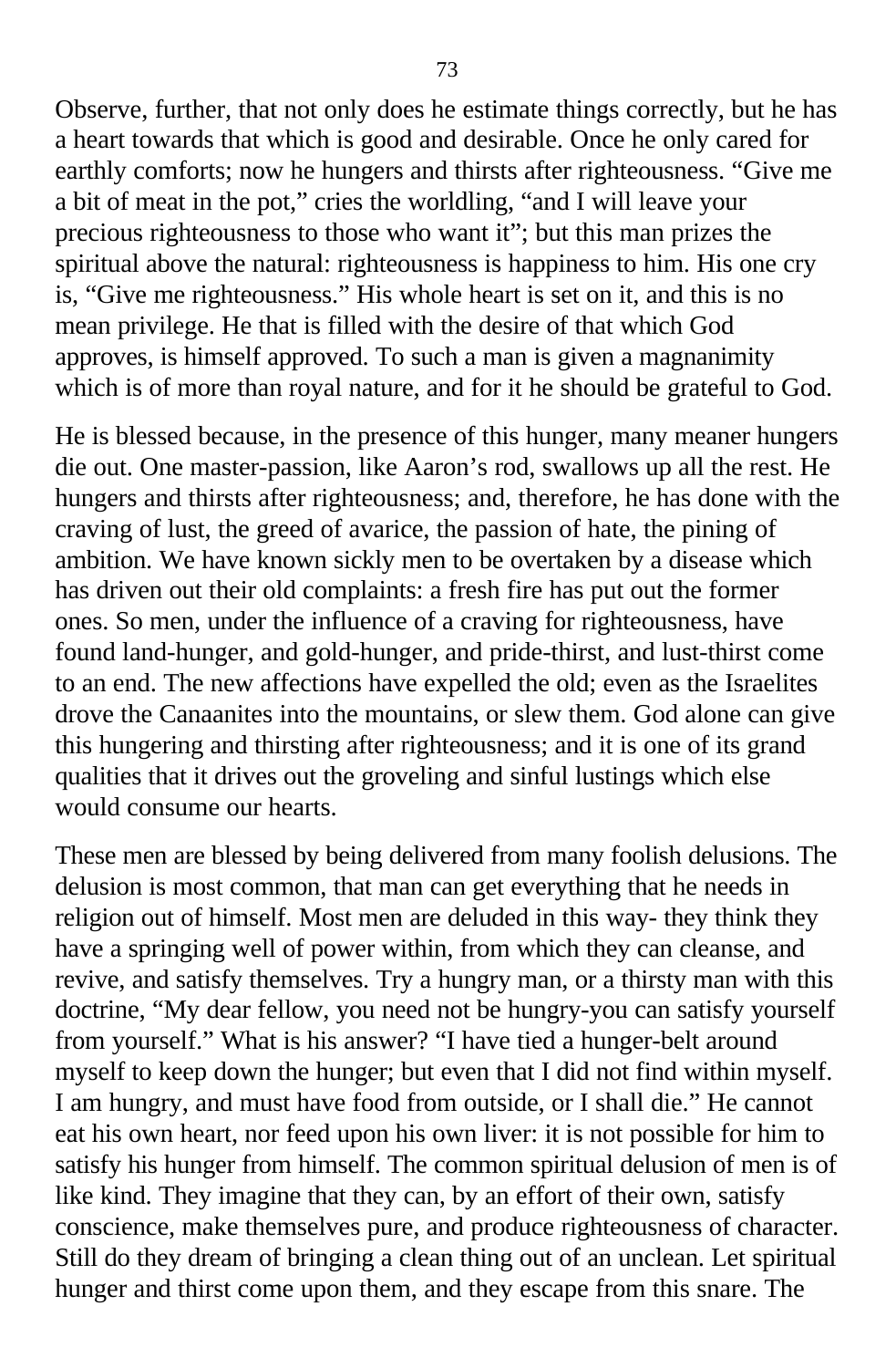man cries, "Self-trust is a refuge of lies, I must be helped from above. I must be saved by grace, or I shall remain unrighteous to the end." Spiritual hunger and thirst are wonderful teachers of the doctrines of grace, and very speedy dispellers of the illusions of pride.

Once again: these men are blessed because they are already worked upon by the Holy Ghost. Hunger and thirst after righteousness are always the production of the Holy Spirit. It is not natural to man to love the good and the holy; he loves that which is wrong and evil; he loves the trespass or the omission, but strict rectitude before God he does not seek after. But when a man is hungry to be true, hungry to be sober, hungry to be pure, hungry to be holy-his hunger is a boon from heaven, and a pledge of the heaven from which it came.

Once more: this man is blessed, for in his hunger and thirst he is in accord with the Lord Jesus Christ. When our Lord was here, he hungered after righteousness, longing to do and suffer his Father's will. His disciples, on one occasion, went away to the city to buy meat; and he, being left alone, thirsted to bless the poor sinful woman of Samaria, who came to the well to draw water. To her he said, "Give me to drink," not only to commence the conversation, but because he thirsted to make that woman righteous. He thirsted to convince her of her sin, and lead her to saving faith; and when he had done so, his desire was gratified. When his disciples came back, though he had not touched a morsel of bread, or a drop of water, he said, "I have meat to eat that ye know not of. My meat is to do the will of him that sent me, and to finish his work." Our Lord, on the cross, said, "I thirst," and that thirst of his lip and of his mouth was but the index of the deeper thirst of his heart and soul that righteousness might reign by his death. He died that the righteousness of God might be vindicated; he lives that the righteousness of God may be proclaimed; he pleads that the righteousness of God may be brought home to sinners; he reigns that this righteousness may chase out of this world the iniquity which now destroys it. When you hunger and thirst after righteousness in any one of the shapes I have described, you are in a measure partakers with Christ, and have fellowship with him in his heart's desire. As he is blessed, so are you, for "blessed are they which do hunger and thirst after righteousness."

I think I must have astonished some who have been mourning and crying, "Oh, that the Lord would give me to live upon his righteousness, and I would thank him for ever and ever!" Why, you are one of the blessed.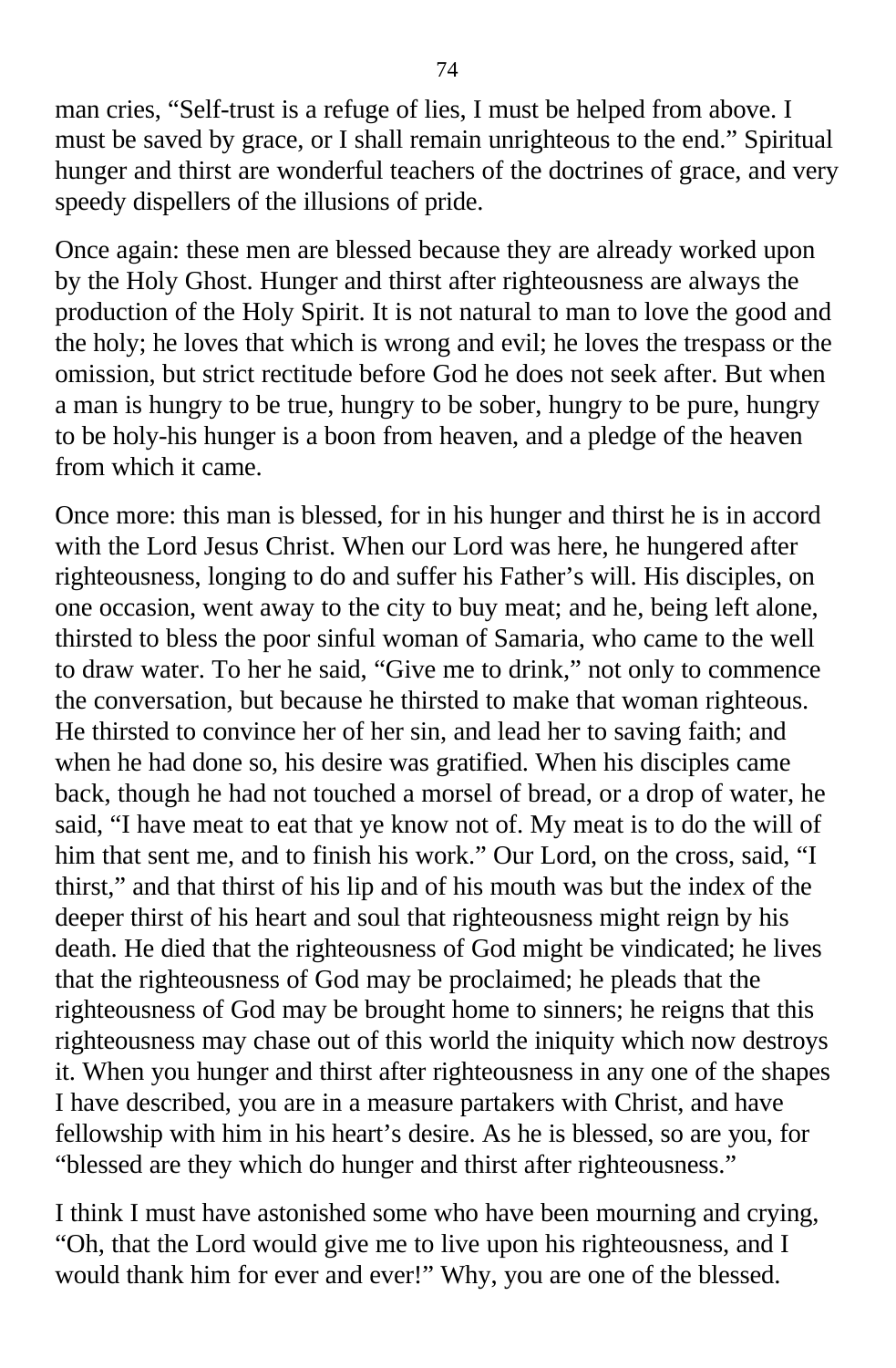"Alas!" cries one, "I am pining to be delivered from sin-I do not mean from the punishment of it, sir, but from the taint of it; I want to be perfectly pure and holy." Do you? My dear friend, you are numbered among the blessed at this very moment. A great professor at your side in the pew is saying, "Blessed be God, I am perfect already" Well, I am not sure about that party's blessedness. That fine bird is not mentioned in my text; but I am sure about yonder soul that hungers and thirsts after righteousness, for the Word is clear and plain- "Blessed are they which do hunger and thirst after righteousness."

**III.** And now I close with the best of all, SPECIAL SATISFACTION. "Blessed are they which do hunger and thirst after righteousness: for they shall be filled." This is a singular statement. They are to be blessed while they hunger and thirst; if they become filled, will they still be blessed? Yes, and what is more, they will still hunger and thirst. You say that is strange. Yes, it is; but everything is wonderful in the kingdom of God. Paradoxes, in spiritual things, are as plentiful as blackberries; in fact, if you cannot believe a paradox, you cannot believe in Christ himself, for he is God and man in one person, and that is a paradoxical mystery. How can one person be infinite, and yet finite? How can he be immortal, and yet die? Ours is a gospel wherein lieth many an orthodox paradox. He that is filled by Christ hungers more than he did before, only the hunger is of another kind, and has no bitterness in it. He that hungers most is the man who is full in the highest sense.

> *"I thirst, but not as once I did, The vain delights of earth to share; Thy wounds, Immanuel, all forbid That I should seek my pleasures there."*

Lord, when I get what thou givest me of thy grace, then I feel a new craving, which seeketh after higher things! My soul enlarges by what it feeds upon, and then it cries, "Give me still more." When a man leaves off crying for more, he may doubt whether he has ever received anything at all. Grace fills, and then enlarges. Increase of grace is increase of capacity for grace. Cry still, "Lord, increase my faith, my love, my hope, my every grace! Enlarge my soul, that I may take in more and more of thee!"

Now I am going to show you how it is that we can be filled even now, although still hungry and thirsty. For first, although we hunger and thirst after righteousness, we are more than filled with the righteousness of God.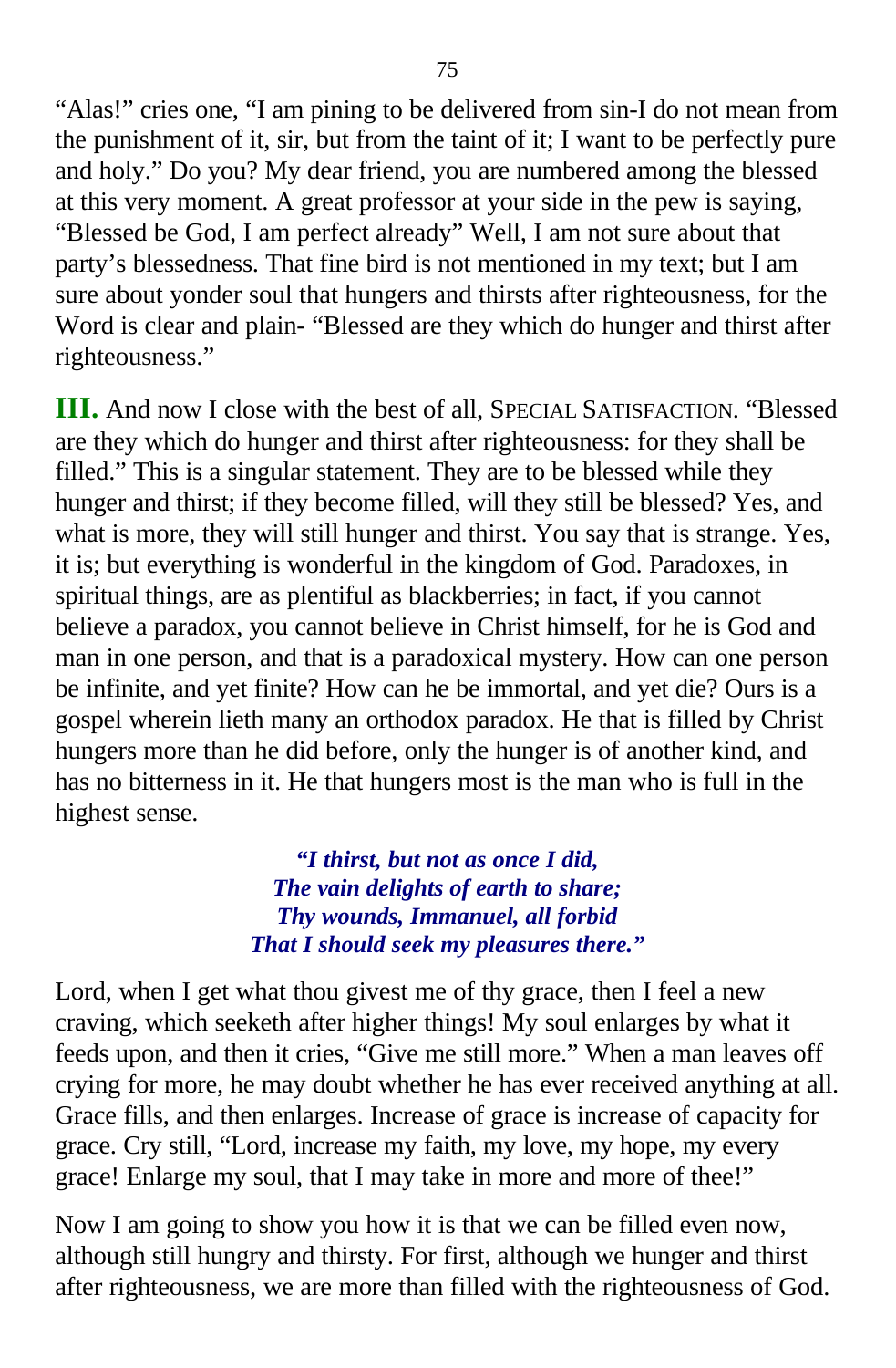I do believe my God to be perfectly righteous, not only in his nature and essence, in his law and judgment, but also in all his decrees, acts, words, and teachings. I sit me down, and anxiously peer into the dreadful truth of the eternal perdition of the wicked; but my heart is full of rest when I remember that God is righteous: the Judge of all the earth must do right. I cannot untie the knots of difficulty over which some men stand perplexed, but I know that God is righteous, and there I leave my bewilderments. God will see to it that the right thing is done in every case, and for evermore. Moreover, as I see how iniquity abounds in the world, I am right glad that there is no iniquity in the Lord, my God. As I see error in the church, I rest in the fact that no error finds countenance with him. Wrongdoing seems to be everywhere: certain men would rend away every man's property from him, and the opposite order would grind down the poor in their wages; but this is our sheet-anchor-there is a power which makes for righteousness, and that power is God. I am filled with joy as I see righteousness enthroned in God. Do you not know this gladness? Next, we are also filled with the righteousness of Christ. What if I be sinful, what if I have no righteousness that I dare bring before God; yet-

### *"Jesus, thy blood and righteousness My beauty are, my glorious dress."*

True, I have to cry with the leper, "Unclean, unclean"; and yet, as a believer in the Lord Jesus, I am justified in him, accepted in him, and in him complete. God looks on me, not as I am, but as Christ is. He sees me through the perfect obedience of the Well-beloved, and I stand before him without condemnation, nay, with full acceptance and favor. The more you think of the righteousness of Christ, the more it will fill you with grateful satisfaction, for his righteousness is far greater than your unrighteousness. Yet you will be crying all the same, "O Lord, perfect me in thine image, and give me righteousness!" A fullness of divine content, even to running over, will be yours, while you sing, "There is therefore now no condemnation to them which are in Christ Jesus." "Therefore being justified by faith, we have peace with God through our Lord Jesus Christ."

You will be satisfied, first, with the righteous character of God, and next, with the plan of divine righteousness revealed in Christ Jesus. Look at the sin of this world, and groan over it. What a wicked world it is! Read of wars and oppressions, falsehoods and superstitions; or, if you prefer it, see with your own eyes the slums of East London, or the iniquity of our great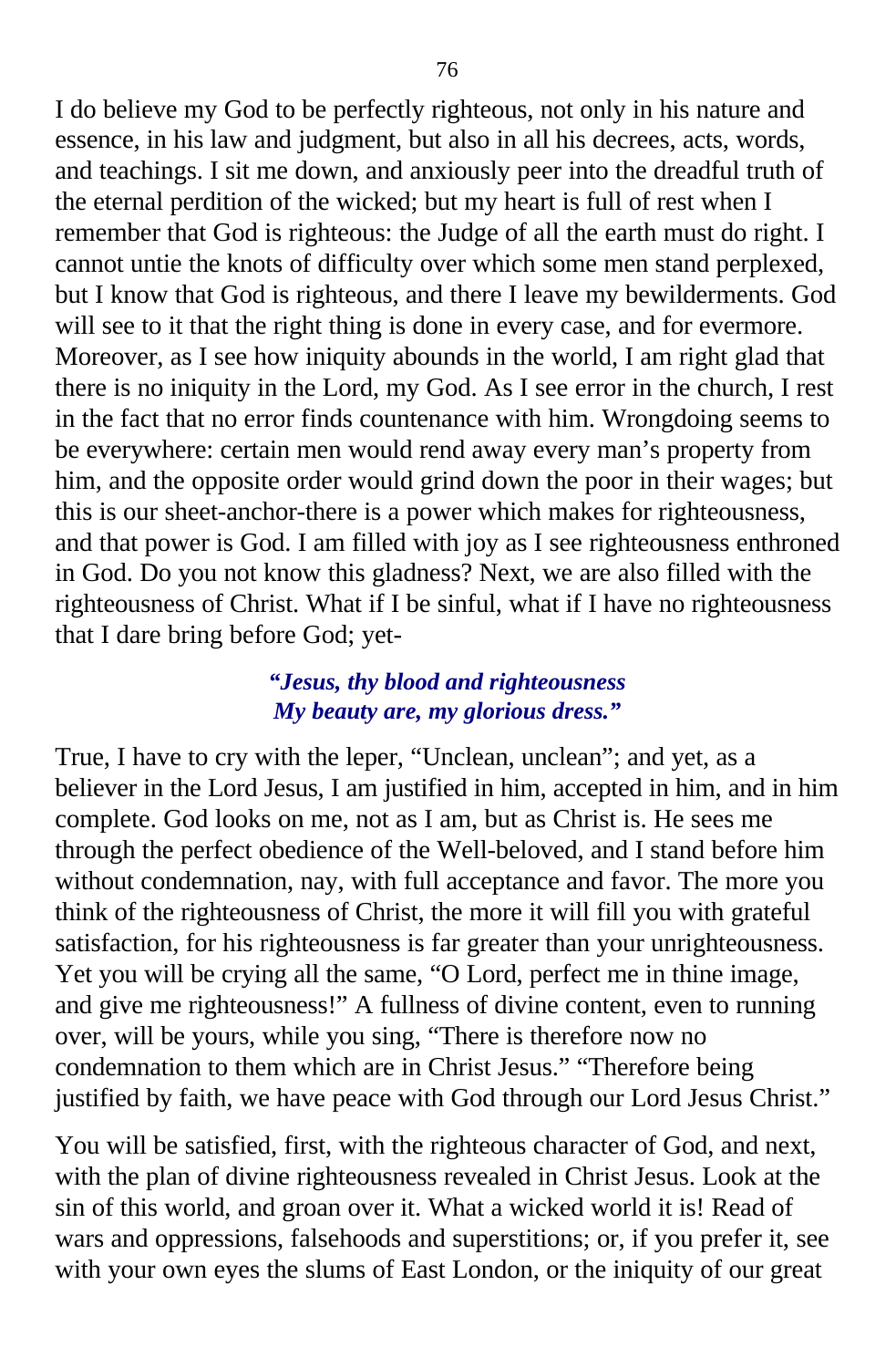folks in West London; and then you will hunger and thirst. But even concerning all this you will be filled as you think of the atonement of Christ, and remember that it is more sweet to God than all the sin of man is nauseous. The sweet savor of his sacrifice has removed from the thriceholy God the reek of this dunghill world, and he no longer says that it repents him that he has made man upon the earth. Because of Christ's righteousness the Lord God bears with guilty man, and still waits that he may be gracious to the earth, and make it anew in Christ Jesus.

Again, they that hunger and thirst after righteousness are filled with the righteousness which the Holy Spirit works in them. I do not say that they are satisfied to remain as they are, but they are very grateful for what they are. I am a sinner, but yet I do not love sin: is not this delightful? Though I have to fight daily against corruption, yet I have received an inner life which will fight, and must fight, and will not be conquered. If I have not yet vanquished sin, it is something to be struggling against it. Even now, by faith we claim the victory. "Thanks be to God, which giveth us the victory through our Lord Jesus Christ." Have you never felt as if you were full to the brim, when you knew that you were " begotten again unto a lively hope by the resurrection of Jesus Christ from the dead"? Have you not been filled with delight to know that you were no longer what you used to be, but that you were now made a partaker of the divine nature, and elevated into the spiritual sphere, wherein you have fellowship with just men made perfect? Never despise what the Holy Ghost has done for you, never undervalue grace already received; but, on the contrary, feel a divine delight, a filling-up of your heart, with what the Lord has already done. Within your soul perfection lies in embryo: all that you are yet to be is there in the seed. Heaven slumbers in repentance, like an oak within an acorn. Glory be to God for a new heart: glory be to God for life from the dead! Here we are filled with thankfulness; and yet we go on hungering and thirsting that the blessing which God has given may be more fully enjoyed in our experience, and displayed in our life.

Brethren, I can tell you when again we get filled with righteousness, and that is when we see righteousness increasing among our fellowmen. The sight of one poor child converted has filled my heart for a week with joy unspeakable. I have talked frequently-I did last week-with poor people who have been great sinners, and the Lord has made them great saints, and I have been as filled with happiness as a man could be. A dozen conversions have set all the bells of my heart ringing marriage-peals, and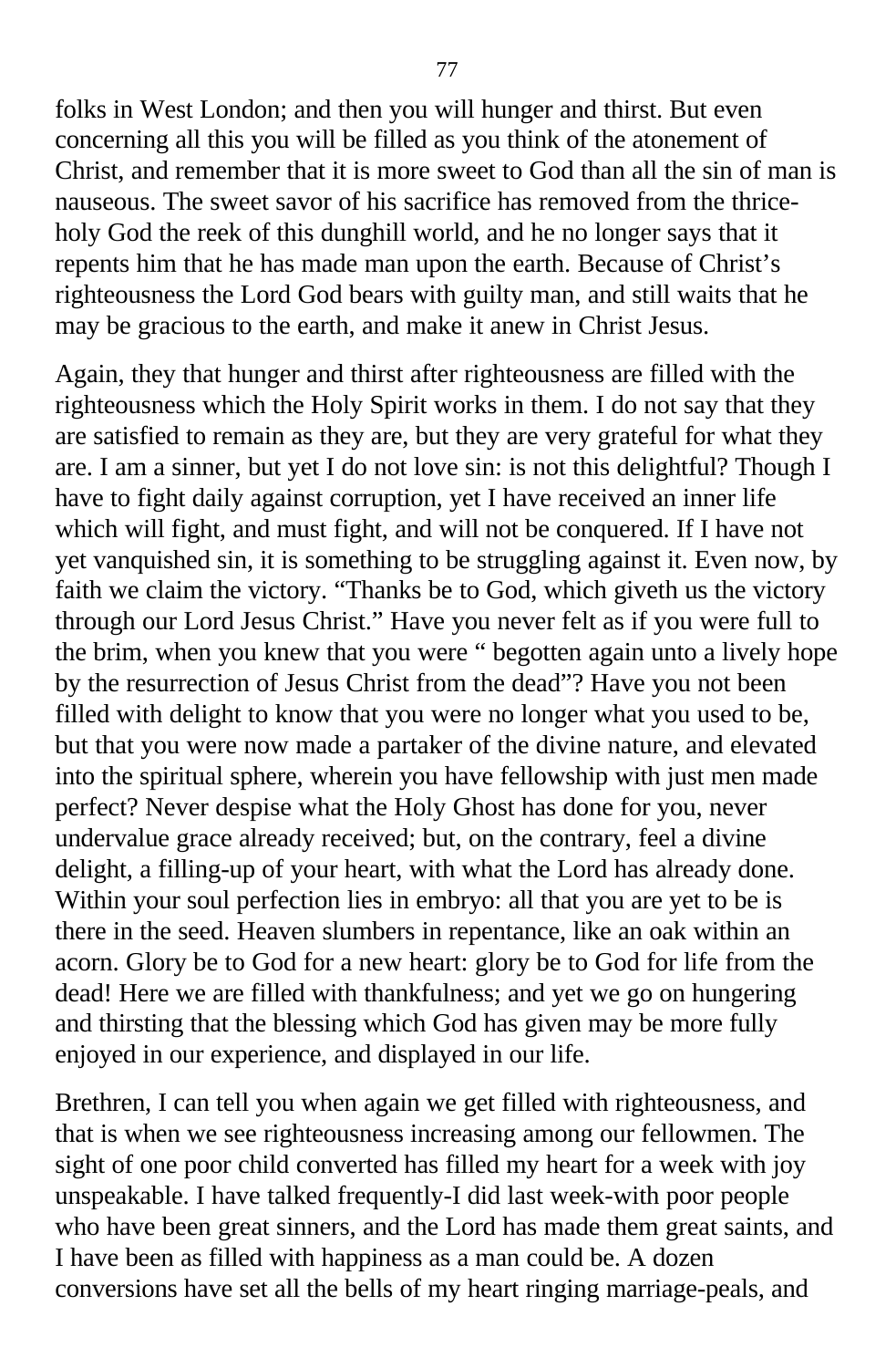kept them at it by the month together. It is true that I might have remembered with sadness the multitudes of sinners who are still perishing, and this would have made me go on hungering and thirsting as I do; but still a score or two of conversions have seemed so rich a blessing that I have been filled with joy even to overflowing. Then have I felt like good old Simeon, when he said, "Lord, now lettest thou thy servant depart in peace: for mine eyes have seen thy salvation." Do you not know what this means? Perhaps not, if you are a big man, and must do everything on a big scale; but for a poor soul like me, it has been heaven enough to save a single soul from death. I reckon it a great reward to save a little child. It is bliss to me to bring a humble working-man to the Lord's feet, and see him learning the way of righteousness. Oh, try it, beloved! Try and see if hunger after the souls of men will not be followed by a fullness of delight, which will again lead on to further hunger to bring back lost sheep to Christ's fold. You will never say, "I have had many conversions, and therefore I am satisfied to have no more." No, the more you succeed, the more you will hunger and thirst that Christ's kingdom may come in the hearts of the sons of Adam.

By-and-by we shall quit this mortal body, and we shall find ourselves in the disembodied state, "for ever with the Lord." We shall have no ears and eyes, but our spirit will discern and understand without these dull organs. Set free from this material substance, we shall know no sin. Soon will sound the resurrection trump, and the spirit will enter the refined and spiritualized body, and perfected manhood will be ours. Then the man will have his eyes, but they will never cast a lustful glance; he will have his ears, but they will never long for unclean talk; he will have his lips, but they will never lie; he will have a heart that will always beat truly and obediently: there will be nothing amiss within his perfect manhood. Oh, what a heaven that will be to us! I protest that I want no other heaven than to be with Christ, and to be like him. Harps for music, and crowns for honor, are little as compared with the "kingdom of God and his righteousness."

Then shall we be filled with righteous society. You will not have to watch your tongue, for fear somebody should make you an offender for a word. You will not be plagued with idle chit-chat and silly gossip when you get to heaven; you will hear no lying there, you will hear nothing that derogates from the infinite majesty of the Most High. Everybody will be perfect. Oh, will you not delight yourself in the abundance of righteousness? And then your Lord will descend from heaven with a shout, and the dead in Christ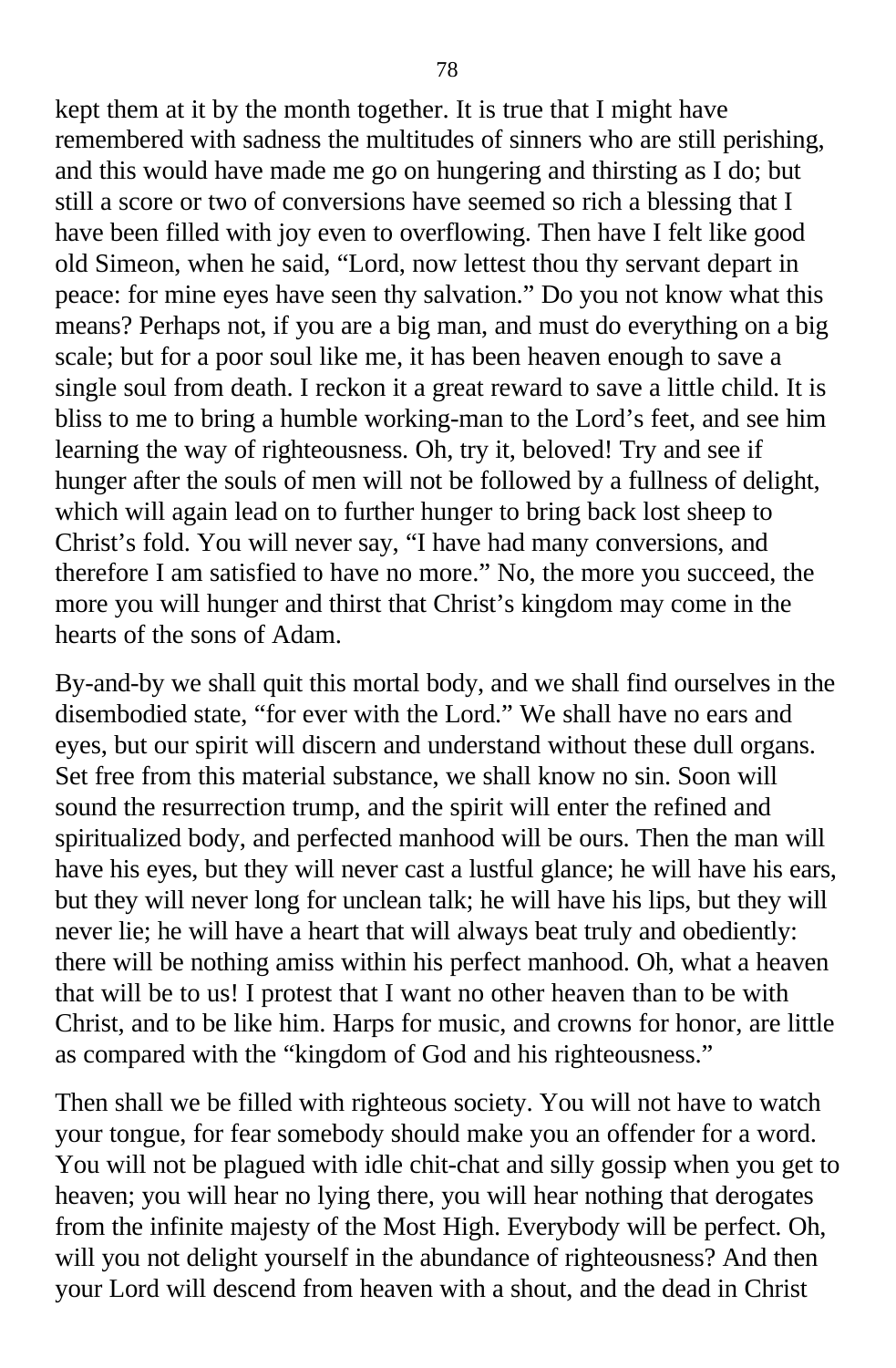shall rise, and he shall reign with them upon the earth, King of kings and Lord of lords. Then will come a thousand years of perfect peace, and rest, and joy, and glory; and you will be there. What a swimming in a sea of righteousness will be yours! You will then be like Christ in all things, and all your surroundings will agree therewith. Heaven and earth shall link hands in righteousness. Eternity will follow with its unbroken blessedness. There shall be no impurity in the kingdom of the blessed God. No devil to tempt, no flesh to corrupt, no want to worry, nothing to disturb; but you will be-

### *"Far from a world of grief and sin, With God eternally shut in."*

Oh, this will be to be filled with righteousness!

My hearers, you will never be filled unless you hunger first. You must hunger and thirst here that you may be filled hereafter. If you are hungering and thirsting, what should you do? Look to Jesus, for he alone can satisfy you. Believe on our Lord Jesus Christ. Believe on him now, for he is made of God unto us righteousness; and if you want righteousness you will find it in the Lord Jesus Christ, the Only-begotten Son of God. I am sure those dear friends who called out so loudly just now will join with me in crying out from the heart, "AMEN! AMEN!" May everybody here begin to hunger and thirst after righteousness at once. Let us all say, "AMEN."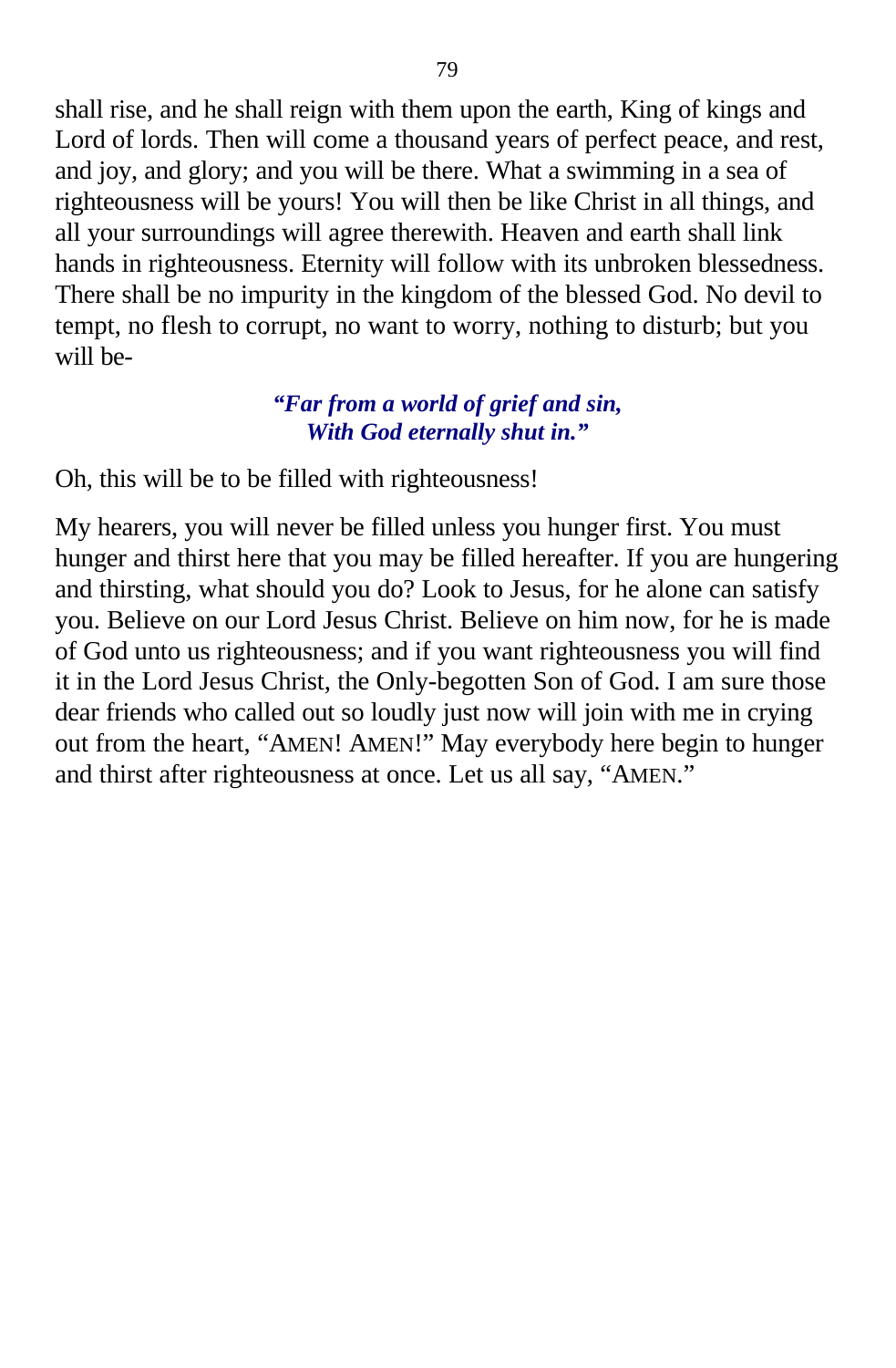# THE FIFTH BEATITUDE.

## NO. 3158

In the year 1873, Mr. Spurgeon delivered a series of what he called "a series of sententious homilies" on the Beatitudes. After an introductory discourse upon the Sermon on the mount and the Beatitudes as a whole, he intended to preach upon each one separately; but either illness or some other special reason prevented him from fully carrying out this purpose. There are, however, eight Sermons upon the Beatitudes, three of which have already been published in the *Metropolitan Tabernacle Pulpit,, — No. 422, "The Peacemaker:" No. 2,103, "The Hunger and Thirst which are blessed;" and No. 3,065, "The Third Beatitude;"* -the other five are being issued in successive weeks, and will form the Monthly Sermon Part for August, price Fivepence. Mr. Spurgeon's Exposition of each of the Beatitudes and of the whole Sermon on the mount also appears in *The Gospel of the Kingdom* (now sold at 3s.6d.), the volume upon which he was at work at Mentone up to a little while before his "home-call" in 1892.

### **PUBLISHED ON THURSDAY, AUGUST 19TH, 1909,**

*DELIVERED BY C. H. SPURGEON,*

## **AT THE METROPOLITAN TABERNACLE, NEWINGTON,**

## ON LORD'S-DAY EVENING, DEC. 21ST, 1873.

*"Blessed are the merciful: for they shall obtain mercy." — Matthew 5:7.*

I MUST take for granted the fact that you have heard the previous discourses upon the Beatitudes. If you have not done so, I cannot now repeat all that I have said, but I may remind you that I have compared the Beatitudes to a ladder of light, and I have remarked that every one of them rises above and out of those which preceded it. So you will notice that the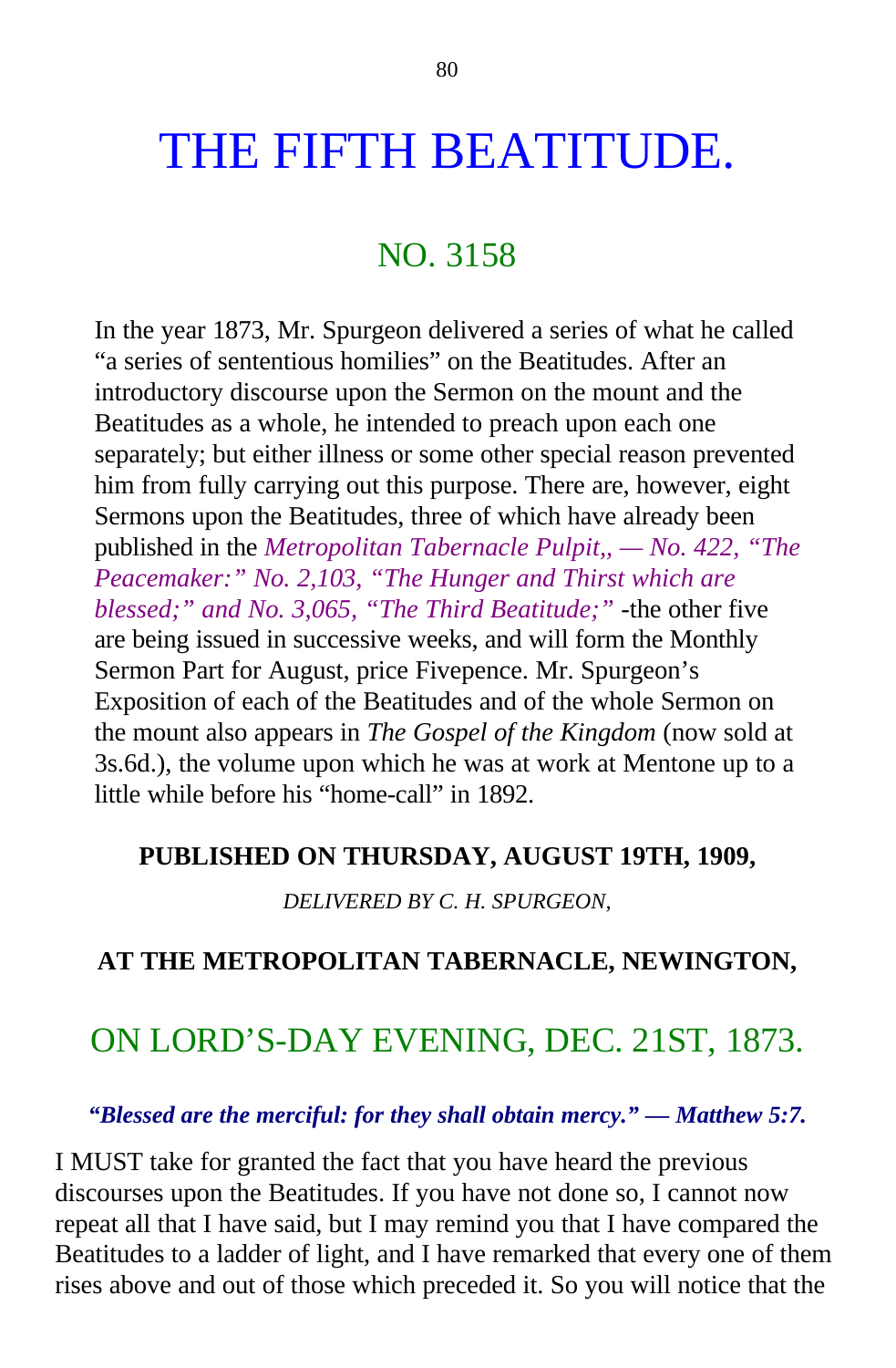character mentioned here is higher than those which had been given before, higher than that of the man who is poor in spirit, or who mourns. Those things concern himself. He is yet feeble, and out of that weakness there grows meekness of spirit, which makes him endure wrongs from others. But to be merciful is more than that, for the man now not merely endures wrongs, but he confers benefits. The Beatitude before this one concerns hungering and thirsting after righteousness; but here the man has got beyond mere righteousness, he has risen beyond the seeking of that which is right into the seeking of that which is good, and kind, and generous, and the doing of kindly things towards his fellow-man. The whole ladder rests upon grace, and grace puts every stave into its place, and it is grace which, in this place, has taught the man to be merciful, and has blessed him, and given him the promise that he shall obtain mercy. It would be wrong to take any one of these benedictions by itself, and to say that every merciful man shall obtain mercy, or to misquote any other one in the same way, for that would be to wrest the Savior's words, and to give them a meaning which he never intended them to convey. Reading these Beatitudes as a whole, we see that this mercifulness, of which I am about to speak, is a characteristic which has grown out of the rest; it has sprung from all the previous works of grace, and the man is not merely merciful in the human sense, with a humanity which ought to be common to all mankind, but, he is merciful in a higher and better sense, with a mercy which only the Spirit of God can ever teach to the soul of man.

Having noticed the rising of this Beatitude above the rest, we will now come to look at it more closely, and it is needful that we should be very guarded while speaking upon it; and in order to be so, we will ask, first, *who are these blessed people*? Secondly, *what is their peculiar virtue*? And, thirdly, *what is their special blessing*?

**I.** WHO ARE THESE BLESSED PEOPLE, — THE MERCIFUL THAT OBTAIN MERCY?

You remember that, at the commencement of our homilies upon this Sermon on the mount, we noticed that our Lord's subject was not *how* we are to be saved, but, *who* are saved. He is not here describing the way of salvation at all. That he does in many other places; but he here gives up the signs and evidences of the work of grace in the soul; so that, we should greatly err if we should that we must be merciful in order to obtain mercy, and that we must only hope to get the mercy of God through first of all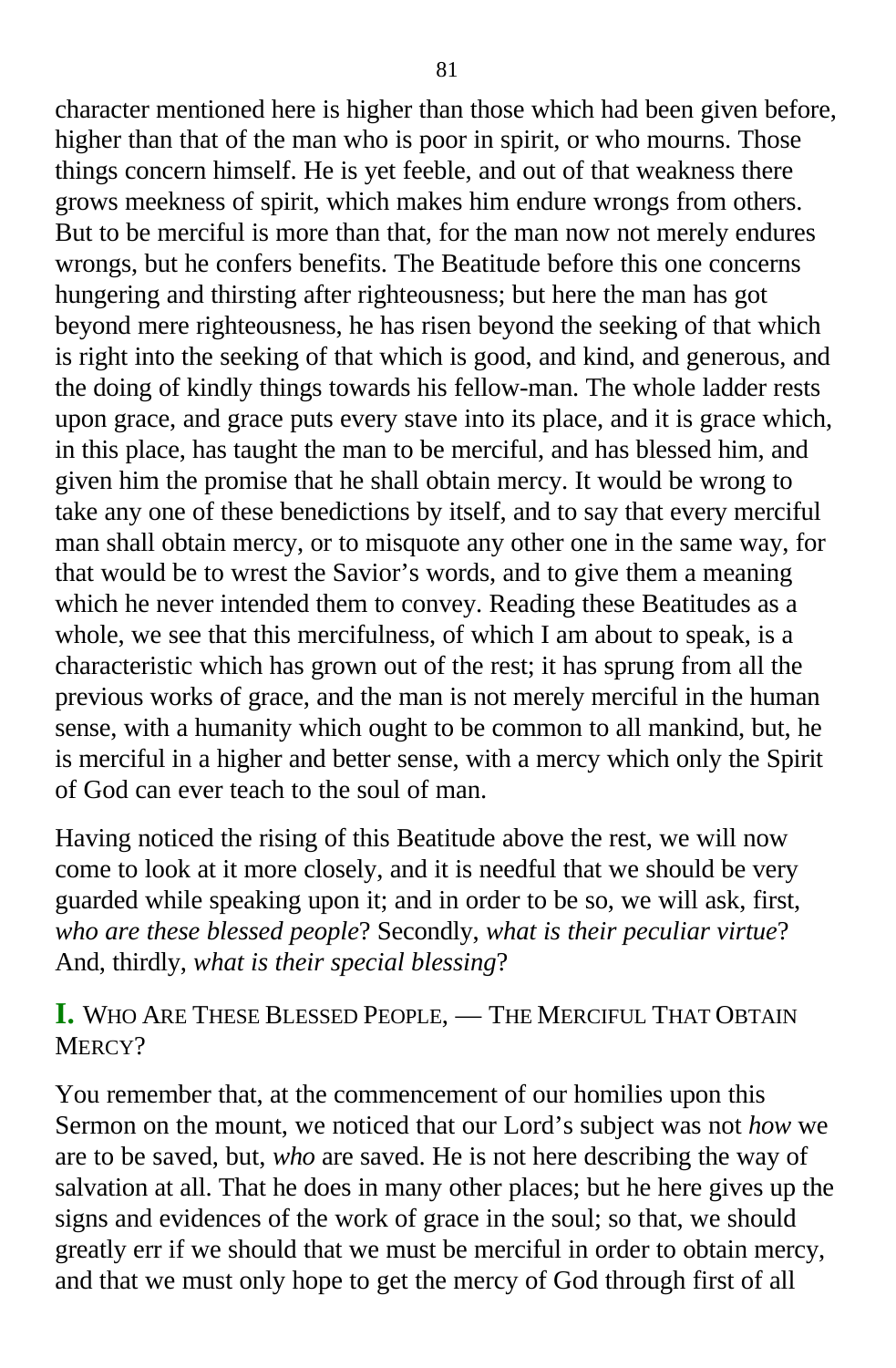being merciful ourselves. Now, in order to put aside any such legal notion, which would be clean contrary to the entire current of Scripture, and directly opposed to the fundamental doctrine of justification by faith in Christ, I ask you to notice that these persons are blessed already, and have obtained mercy already. Long before they became merciful, God was merciful to them; and before the full promise was given them, as in our text, that they should obtain yet further mercy, they had already obtained the great mercy of a renewed heart, which had made them merciful. That is clear from the connection of the text.

For, first, *they were poor in spirit*, and it is no mean mercy to be emptied of our pride, to be brought to see how undeserving we are in the sight of God, and to be made to feel our personal weakness and want of everything that might make us fit for the presence of God. I could ask for some men whom I know no greater mercy than that they might be blessed with spiritual poverty, that they might be made to feel how poor they are, for they will never know Christ, and they will never rise to be practically merciful themselves till first they have seen their own true condition, and have obtained mercy enough to lie down at the foot of the cross, and there, with a broken heart, to confess that they are empty and poor.

The connection also shows that these persons *had obtained mercy enough to mourn*. They had mourned over their past sins with bitter repentance, they had mourned over the condition of practical alienation from God, into which sin had brought them, and they had mourned over the fact of their ingratitude to their Redeemer, and their rebellion against his Holy Spirit. They mourned because they could not mourn more, and wept, because their eyes could not weep as they ought concerning sin. They had-

### *"Learned to weep for nought but sin, And after none but Christ."*

And it is no small blessing to have the mourning, the broken, the contrite heart, for this the Lord will not despise.

*They had also obtained the grace of meekness*, and had become gentle, humble, contented, weaned from the world, submissive to the Lord's will, ready to overlook the offenses of others, having learned to pray, "Forgive us our debts, as we forgive our debtors," -no small blessing this. They had indeed obtained mercy, when their proud heart was brought low, and their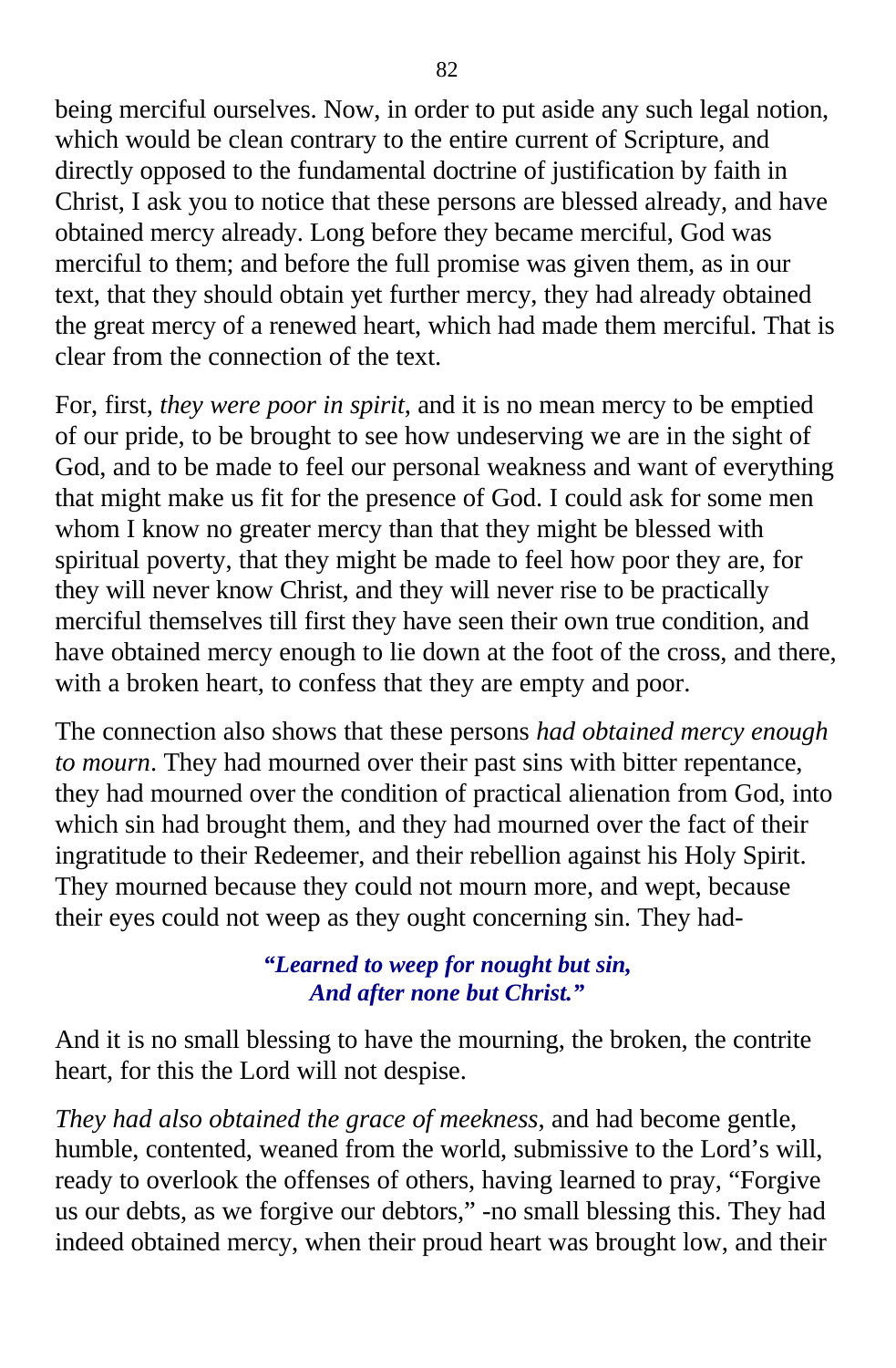haughty spirit was bowed down, and they had become meek and lowly, in measure like their Lord.

They had obtained yet further grace, for *they had been taught to hunger and thirst after righteousness*. They had a spiritual appetite for the righteousness which is of God by faith. They had also a sad hunger for the practical inwrought righteousness which is the work of the Spirit of God. They loved that which was right, and they hungered to do it; they hungered to see others do right, they hungered to see the kingdom of righteousness established, and the truth of God prevailing over all the earth. Was not this to obtain mercy indeed? And if out of this grew the character of being merciful, it was not to be ascribed to anything in themselves, or regarded as a natural outgrowth of their own disposition, but as another gift of grace, another fruit which grew out of special fruits which had already been given. Was it not already said of these people, "There's is the kingdom of heaven"? Had they not obtained mercy? Was it not said of them, "They shall be comforted"? Who dare say they had not obtained mercy? Had it not been said of them, "They shall inherit the earth"? What call ye this but mercy? Had not the voice of Christ declared, "They shall be filled"? Was not this mercy to the full? And therefore I say that the people our text speaks of were a people who had already obtained mercy, who were themselves singular trophies of mercy; and the fact that they displayed mercy to others was inevitable as a result of what had been done for them and wrought in them by the ever-blessed Spirit of God. They were not merciful because they were naturally tender-hearted, but merciful because, God had made them poor in spirit; not merciful because they had generous ancestors, but merciful because they themselves had mourned and been comforted. They were not merciful because they sought the esteem of their fellow-men but because they were themselves meek and lowly, and were inheriting the earth, and wished that others could enjoy as they did the blessing of heaven. They were not merciful because they could not help it, and felt bound to be so from some constraint from which they would gladly escape, but they were joyfully merciful, for they had hungered and thirsted after righteousness, and they had been filled.

**II.** Now, secondly, WHAT IS THE PECULIAR VIRTUE WHICH IS HERE ASCRIBED TO THESE BLESSED ONES? They were merciful.

To be merciful would include, first of all, *kindness to the sons of want and the daughters of penury*. No merciful man could forget the poor. He who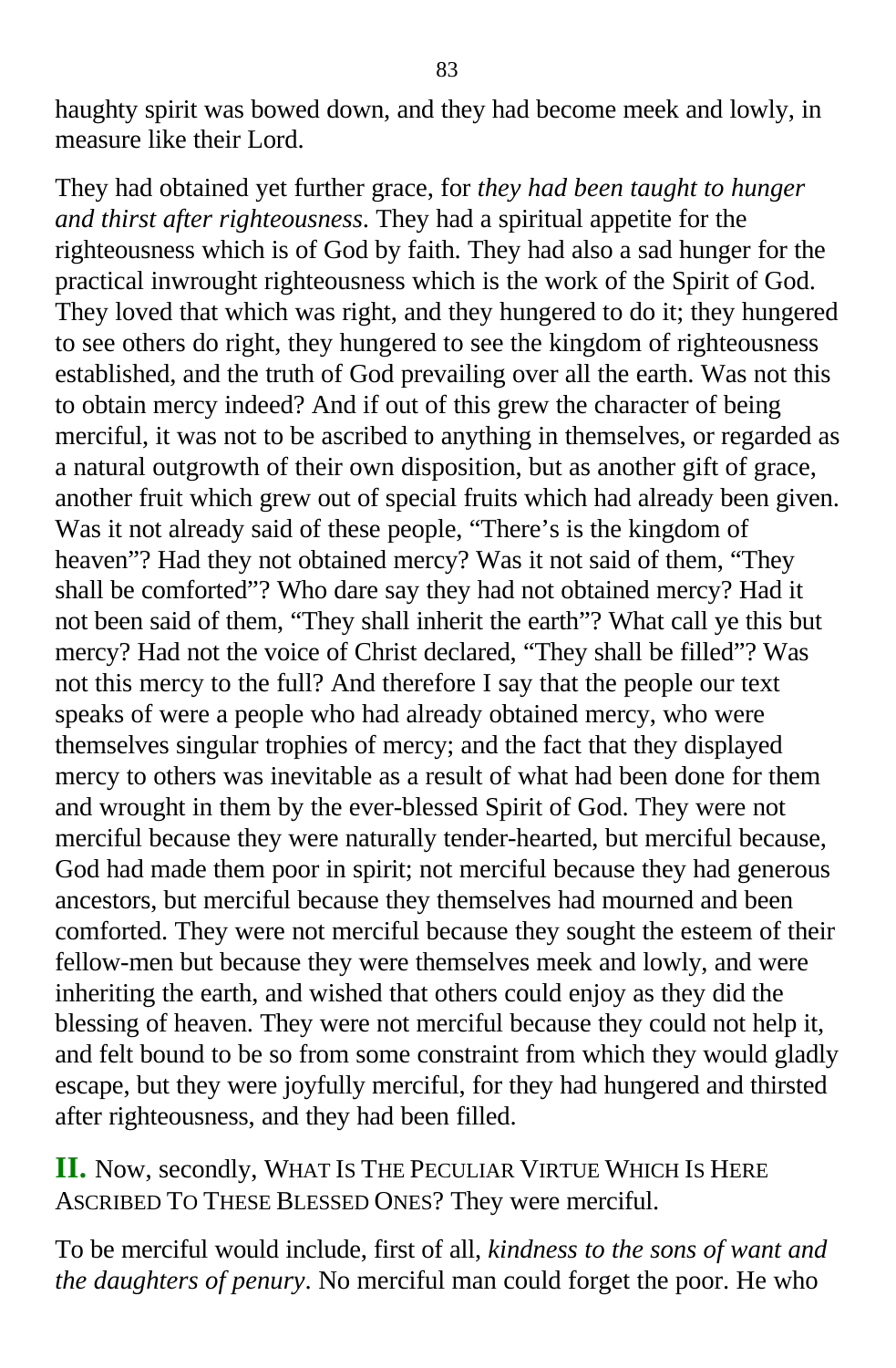passed by their ills without sympathy, and saw their suffering without relieving them, might prate as he would about inward grace, but grace in his heart there could not be. The Lord does not own as of his family one who can see his brother have need, and shut up "his bowels of compassion from him." The apostle John rightly asks, "How dwelleth the love of God in him?" No, the truly merciful are considerate of those who are poor. They think of them; their own comforts make them think of them; at other times, their own discomforts will. When they are sick, and they are surrounded with many alleviations, they wonder how those fare who are sick and in poverty too. When the blast is keen about them, and their garments are warm, they think with pity of those who shiver in the same cold, but are scantily covered with rags. Their sufferings and their joys alike help them to consider the poor. And they consider them practically. They do not merely say that they sympathize, and hope others will help; but they give of their substance according to their ability, joyfully and cheerfully, that the poor may not lack; and in dealing with them, they are not hard. They will remit, as far as they can justly do so, anything they may have demanded of them; and will not persecute them to the utmost extremity, and pinch and screw them, as those do who seek to skin a flint, and to obtain the last morsel and the uttermost farthing from the poorest of the poor. No, where God has given a man a new heart and a right spirit, there is great tenderness to all the poor, and especially great love to the poor saints; for, while every saint is an image of Christ, the poor saint is a picture of Christ set in the same frame in which Christ's picture must ever be set — the frame of humble poverty. I see in a rich saint much that is like his Master, but I do not see how he could truthfully say, "I have not where to lay my head." Nor do I wish him to say it; but when I see poverty, as well as everything else that is like Christ, I think I am bound to feel my heart specially going forth there. This is how we can still wash Christ's feet by caring for the poorest of his people. This is how honorable women can still minister to him of their substance. This is how we can still make a great feast to which we may invite him, when we call together the poor, and the lame, and the halt, and the blind, who cannot recompense us, and we are content to do it for Jesus Christ's sake. It is said of Chrysostom that he so continually preached the doctrine of almsgiving in the Christian church that they called him the preacher of alms, and methinks it was not an ill title for a man to wear. In these days, it has almost become a crime to relieve the poor; in fact, I do not know whether there are, not some statutes which might almost render us liable to prosecution for it. I can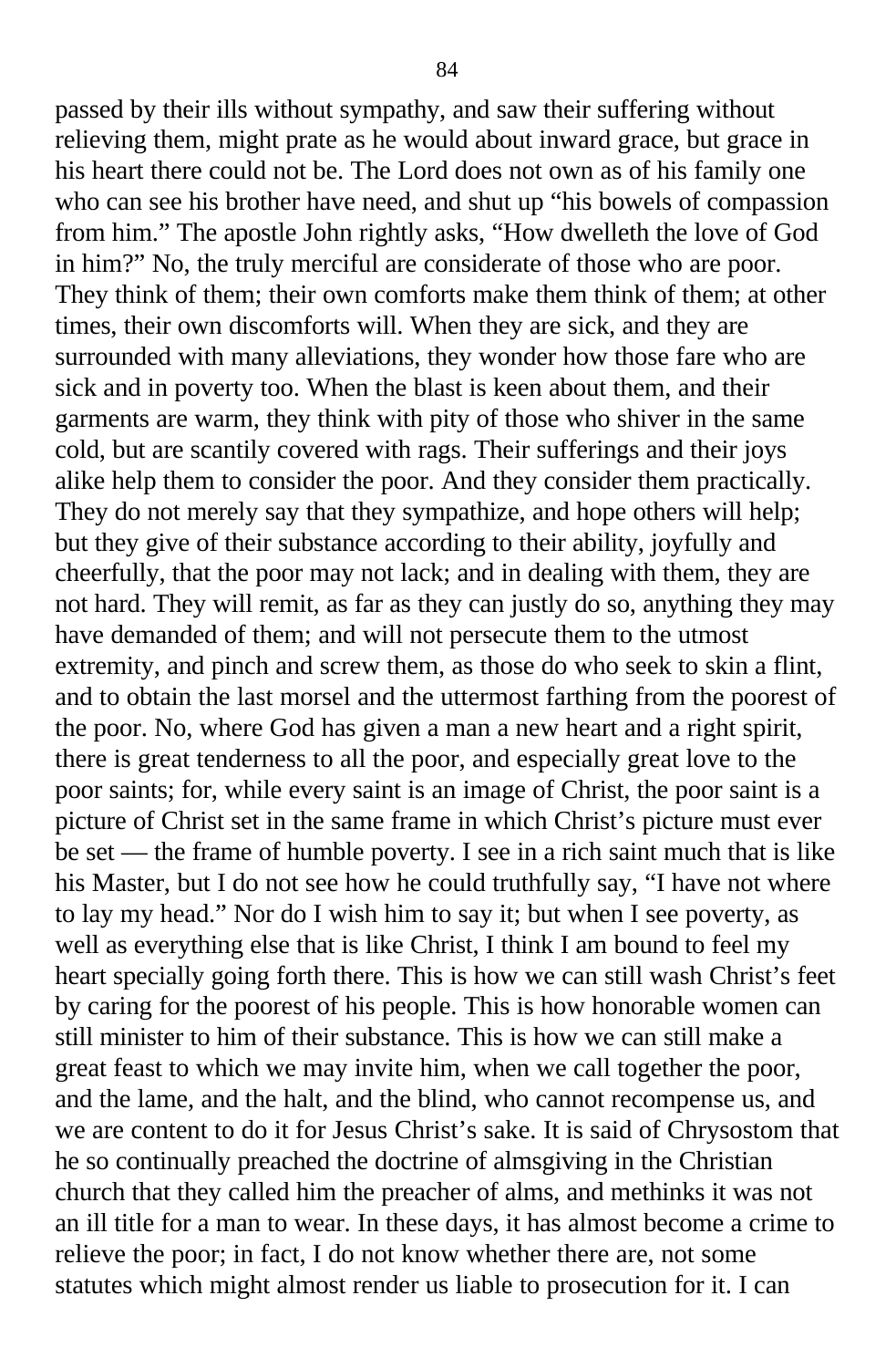only say that the spirit of the times may be wise under some aspects, but it does not seem to me to be very clearly the spirit of the New Testament. The poor will never cease out of the land, and the poor will never cease out of the Church of Christ. They are Christ's legacy to us. It is quite certain that the good Samaritan got more out of the poor man whom he found between Jerusalem and Jericho than the poor man got out of him. He had a little oil and wine, and twopence, the expenses at the inn, but the Samaritan got his name into the Bible, and there it has been handed down to posterity,-a wonderfully cheap investment; and in everything that we give the blessing comes to those who give it, for ye know the words of the Lord Jesus, how he said, "It is more blessed to give than to receive." Blessed are they who are merciful to the poor.

Next, *the merciful man has an eager eye, a weeping eye for mourners who are round about him*. The worst ill in the world is not poverty; the worst of ills is a depressed spirit; at least, I scarcely know anything that can be worse than this, and there are even among the excellent of the earth some who seldom have a bright day in the whole year. December seems to rule the whole twelve months. By reason of heaviness, they are all their life long subject to bondage. If they march to heaven, it is on crutches as Mr. Ready-to-halt did, and they water the way with tears as Miss Much-afraid did. They are afraid sometimes that they never were converted, at another time, that they have fallen from grace; at another time, that they have sinned the unpardonable sin; at another time, that Christ has gone from them, and they will never see his face again. They are full of all manner of troubles; "they reel to and fro, and stagger like a drunken man, and are often at their wit's end." There are, many Christian people who always get out of the way of such folks as these; or if they come across them, they say, "It is enough to give anybody the miserables. Who wants to talk with such people? They ought not to be so sad; they really ought to be more cheerful; they are giving way to nervousness," and so on. That may be quite true, but it is always a pity to say it. You might as well tell a man when he has a headache that he is giving way to headache, or when he has the ague or the fever that he is giving way to the ague or the fever. The fact is, there is nothing more real than some of those diseases which are traceable to the imagination, for they are real in their pain, though perhaps as to their causes we could not reason about them. The merciful man is always merciful to these people; he puts up with their whims; he knows very often that they are very foolish, but he understands that he would be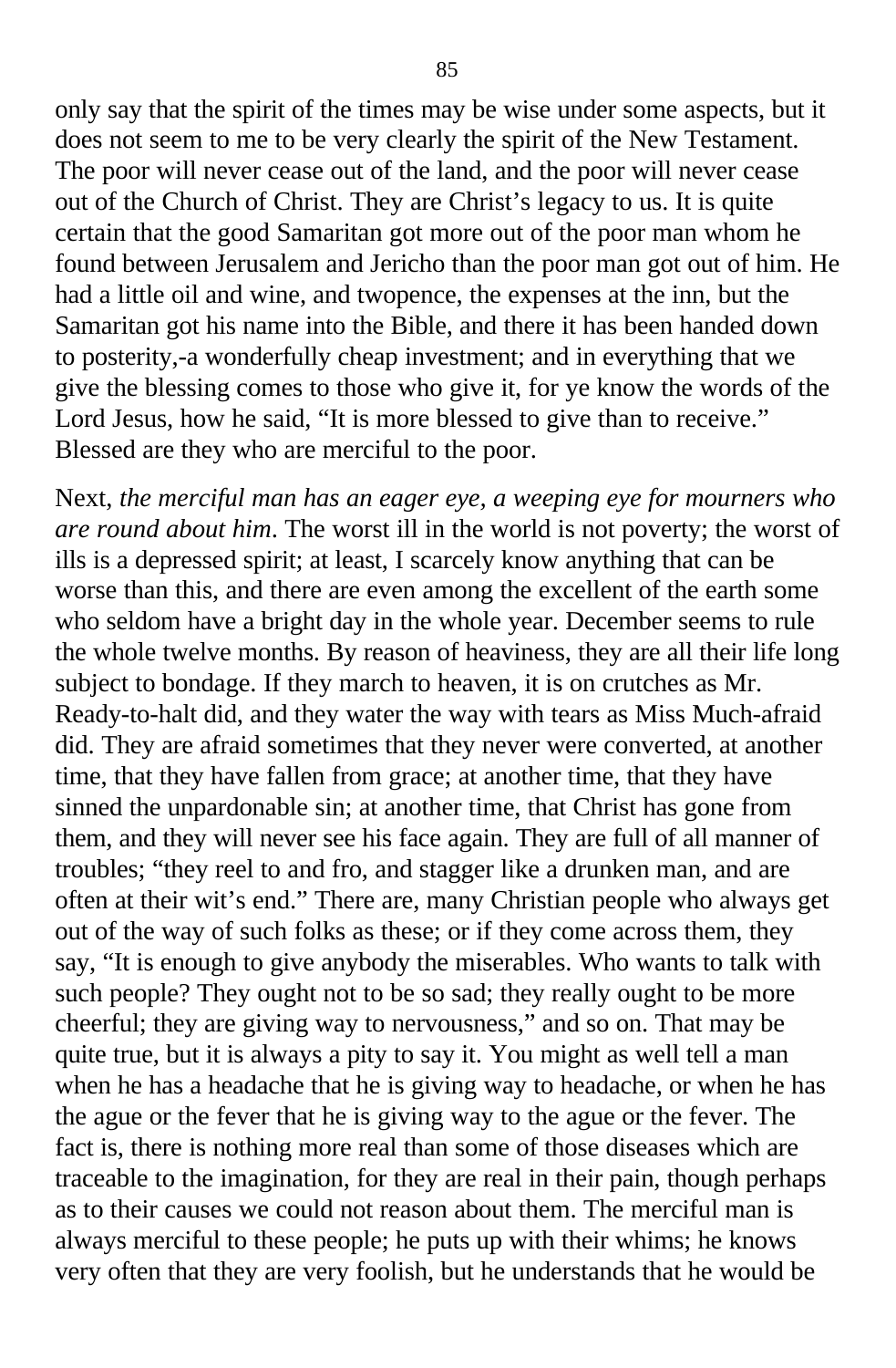foolish too if he were to tell them so, for it would make them more foolish than they are. He does not consult his own comfort, and say, "I want to get comfort from this person," he desires to confer comfort. He remembers that it is written "Strengthen ye the weak hands, and confirm the feeble knees," and he knows that command, "Comfort ye, comfort ye my people, saith your God. Speak ye comfortably to Jerusalem." He understands that, as his Lord and Master sought after that which was wounded, bound up that which was broken, healed that which was sick, and brought again that which was driven away, even so ought all his servants to imitate their Master by looking with greatest interest after those who are in the saddest plight. O children of God, if ever you are hardhearted towards any sorrowful persons, you are not what you ought to be; you are not like your Master; you are not like yourselves when you are in your right state; for when you are in your right state, you are tender, and pitiful, and full of compassion, for you have learnt from the Lord Jesus that the merciful are blessed, and that they shall obtain mercy. Possibly, when you too come to be depressed, as you may, you may recollect those jeering words and those unkind expressions which you used concerning others. When we get very big, it may be that the Lord will take us down, and we shall be glad of any little mousehole to hide our head in. Some of us have known what it is to be glad of the very least promise, if we could but get a hold of it; and we have run with eagerness to the very texts we used to point poor sinners to, and felt they were just the very texts we wanted. Dr. Guthrie, when he was very ill and about to die, said he liked to hear the bairns' hymns, the little children's hymns, and the strongest men in the family of Christ often want the bairns' texts and the bairns' promises. Even the little children's promises suit big men when they are in that sad state. Be ye merciful, even as your heavenly Father is merciful, towards those that are cast down.

*This mercy extends itself next to the full forgiveness of all personal offenses against ourselves*. "Blessed are the merciful," that is, those persons who do not take to heart any injuries that are done them, any insults, intended or unintended. A certain governor of Georgia, in Mr. Wesley's day, said that he would have his servant on board his vessel flogged for drinking his wine; and when Mr. Wesley entreated that the man might be pardoned on that occasion, the governor said, "It is no use, Mr. Wesley, you know, sir, I never forgive." "Well, then, sir," said Mr. Wesley, "I hope you know that you will never be forgiven, or else I hope that you have never sinned." So, until we leave off sinning, we must never talk of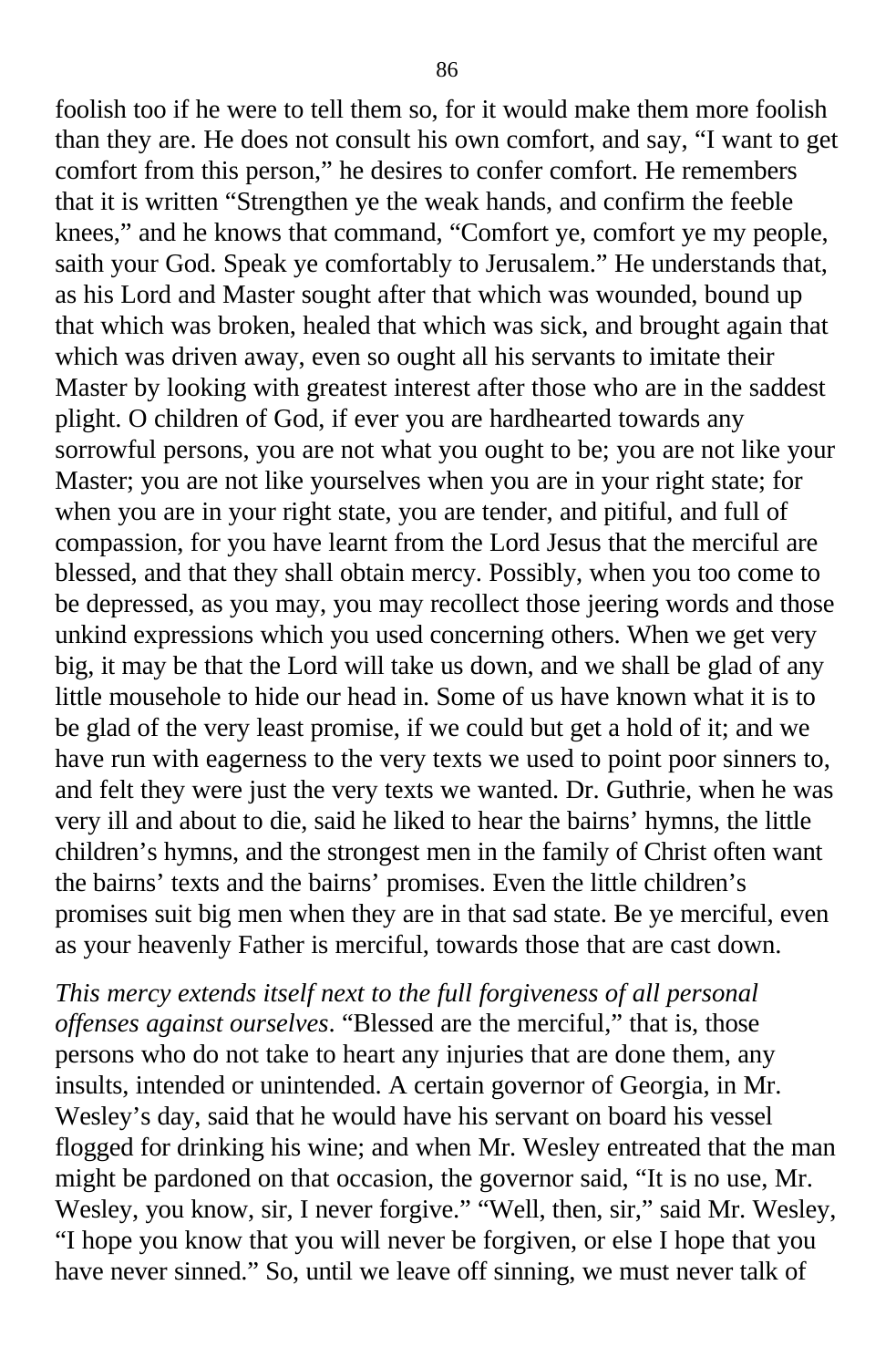not forgiving other people, for we shall need forgiveness for ourselves. You will notice, in many families, that quarrels arise even between brothers and sisters, but let us always be ready to put aside anything that will make a jar or cause ill-feeling, for a Christian is the last person who should harbor unkind thoughts. I have occasionally noticed great severity towards servants, who are sometimes thrown out of situations, and exposed to many temptations, for a fault that might be cured if it were forgiven, and if some kindly word were used. It is not right for any one of us to say, "I will have everybody acting straight towards me, and I will let all know it; I am determined to stand no nonsense, not I, I mean to have the right thing done by all men towards me; and if not, I will set them to rights." Ah, dear friends, God never talked so to you; and let me also say, if that, is the way you talk, it is not the language of a child of God at all. A child of God feels that, he is himself imperfect, and that he lives with imperfect people; when they act, improperly towards him, he feels it, but at the same time he also feels, "I have been far worse to my God than they have been to me, so I will let it go by." I recommend you, dear brethren and sisters, always to have one blind eye and one deaf ear. I have always tried to have them and my blind eye is the best eye I have, and my deaf ear is the best ear I have. There is many a speech that, you may hear even from your best friends that would cause, you much grief, and produce much ill; so do not hear it. They will probably be sorry that they spoke so unkindly, if you never mention it, and let the whole thing die; but if you, say something about it, and bring it up again and again, and fret and worry over it, and magnify it, and tell somebody else about it, and bring half-a-dozen people into the quarrel, that is the way family disagreements have been made, Christian churches broken up, the devil magnified, and God dishonored. Oh, do not let it be so with us, but let us feel, if there is any offense against us, "Blessed are the merciful," and such we mean to be.

But this mercifulness goes much further. *There must and will be great mercy in the Christian's heart towards those who are outwardly sinful*. The Pharisee had no mercy upon the man who was a publican. "Well," said he, "if he has gone down so low as to collect the Roman tax from his fellow subjects, he is a disgraceful fellow. He may get as far as ever he can from my dignified self." And as for the harlot, it mattered not, though she might be ready to shed enough tears to wash her Savior's feet, yet she was a polluted thing; and Christ himself was looked upon as being polluted because he suffered a woman who had been a sinner thus to show her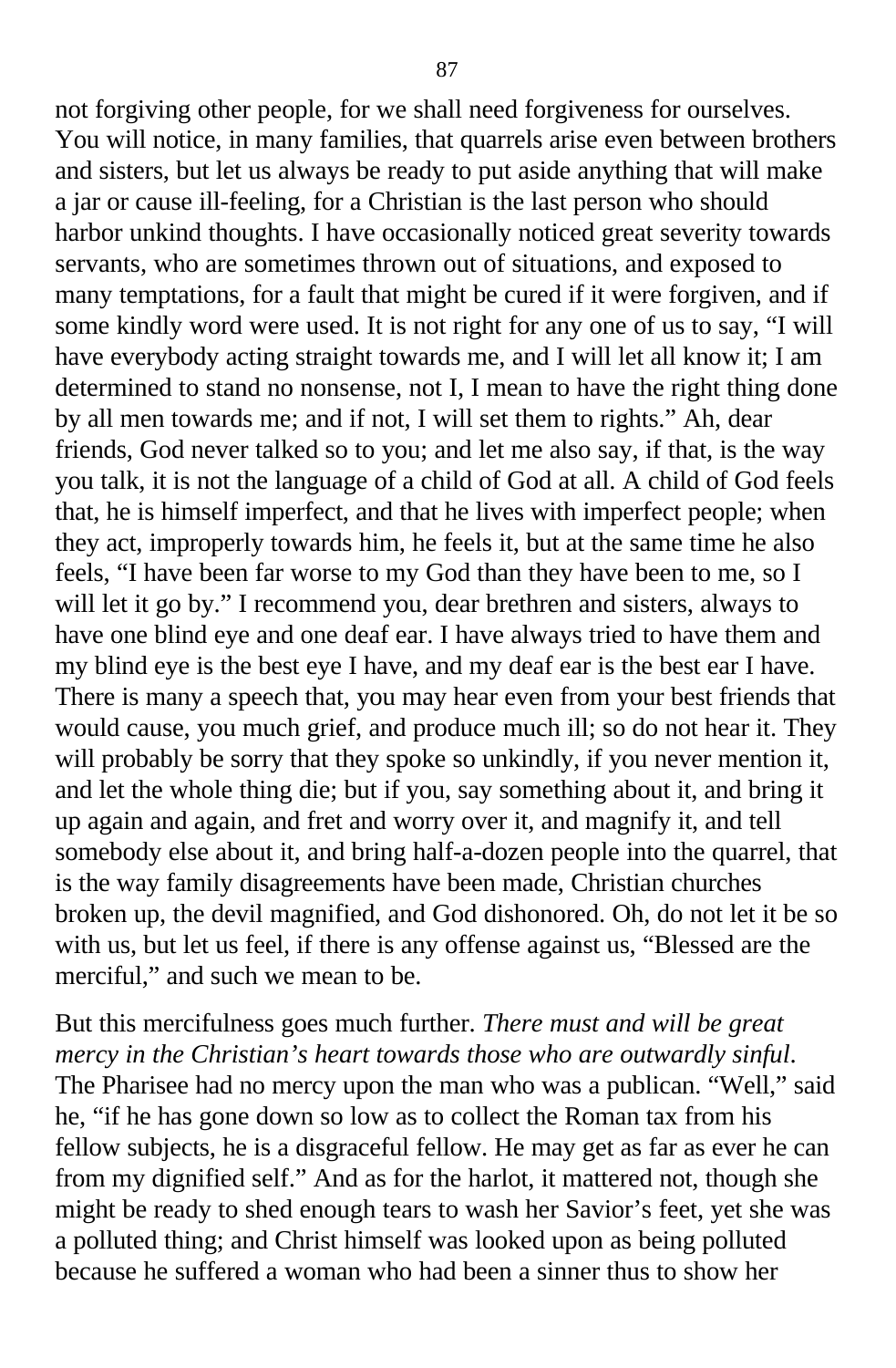repentance and her love. Simon and the other Pharisees felt, "Such people have put themselves out of the pale of society, and there let them keep. If they have gone astray like that, let them suffer for it;" and there is much of that spirit still in this hypocritical world, for a great part of the world is a mass of the most awful hypocrisy that one can imagine there are men that are living in vile sin, they know they are, and yet they go into society, and are received as if they were the most, respectable persons in the world; but should it so happen that some poor woman is led astray, oh dear, dear, dear! she is much too vile for these gentlemen to know anything about her existence. The scoundrels, to have an affectation of virtue while they are themselves indulging in the grossest, vice! Yet so it is, and there is a prudery about society which says at once, "Oh, we hold up our hands in horror at anybody who has done anything at all wrong against society, or the laws of the land." Now, a Christian thinks far harder things of sin than the worldling does. He judges sin by a much sterner rule than other men do, but he always thinks kindly of the sinner; and if he could, he would lay down his life to reclaim him, as his Master did before him. He does not say, "Stand by thyself, came not near to me; for I am holier than thou; "but he reckons it to be his chief concern on earth to cry to sinners, "Behold the Lamb of God, which taketh away the sin of the world." So the merciful Christian is not one who shuts anybody out, he is not one who thinks anyone beneath his notice; he would be glad if he could bring to Jesus the most fallen and the most depraved; and those dear brethren who are the most completely occupied in this holy work we honor, for the lower they have to go the greater is their honor, in the sight of God, in being permitted thus to rake the very kennels of sin to find Koh-i-noors for Christ; for, surely, the brightest gems in his crown will come out of the darkest and foulest places where they have been lost. "Blessed are the merciful" who care for the fallen, for those that have gone astray, "for they shall obtain mercy."

But *a genuine Christian has mercy on the souls of all men*. He cares not merely for the extremely fallen class, so called by the men of the world, but he regards the whole race as fallen. He knows that all men have gone astray from God, and that all are shut up in sin and unbelief till eternal mercy comes to their deliverance; therefore his pity goes forth towards the respectable, and the rich, and the great, and he often pities princes and kings because they have so few to tell them the truth. He pities the poor rich, for while there are efforts made for the reclaiming of the working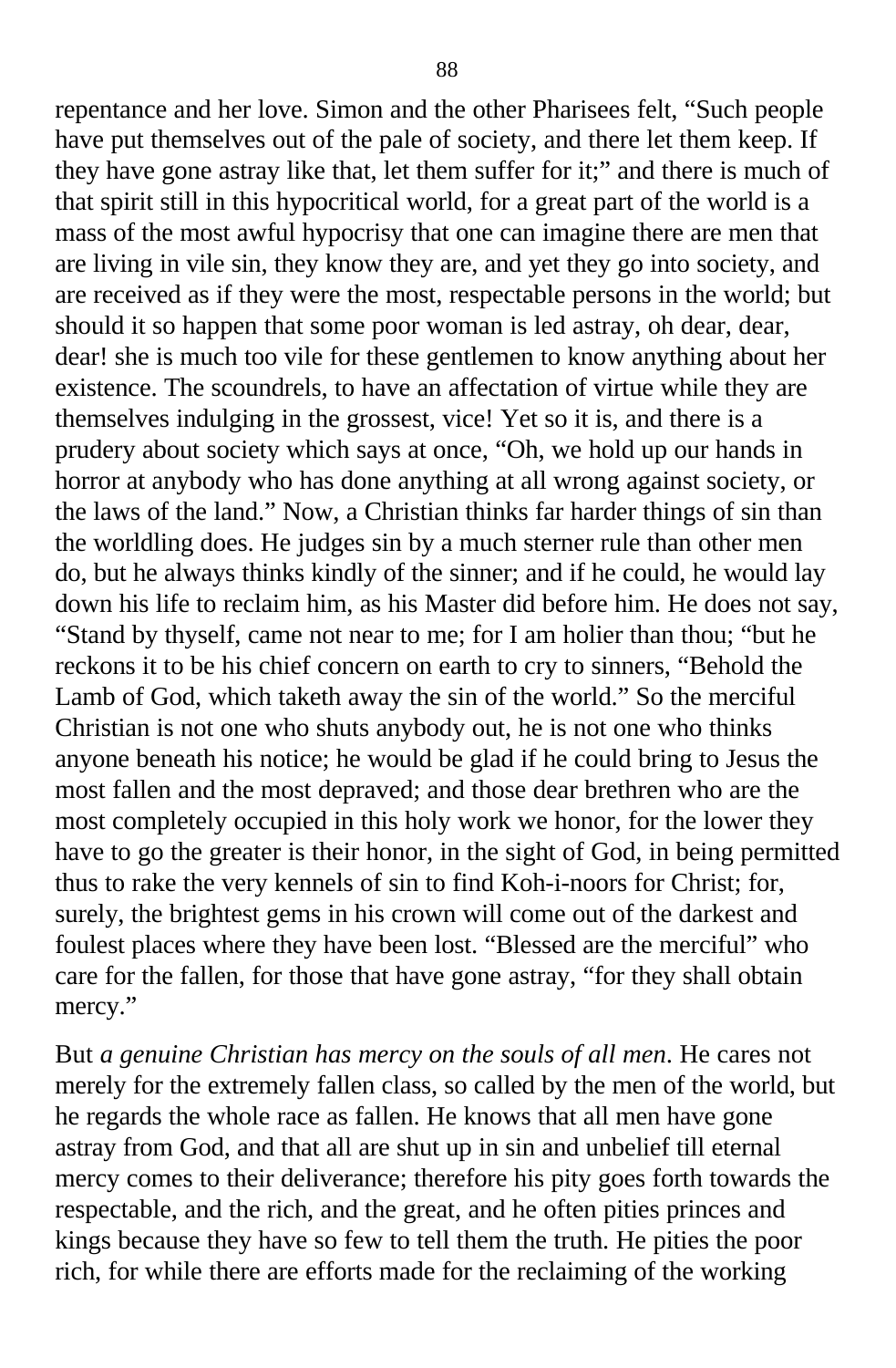classes, how few efforts are ever made for the reclaiming of peers and duchesses, and bringing such big sinners as the "Right Honorables" to know Jesus Christ. He feels pity for them, and he feels pity for all nations, the nations that sit in heathen darkness, and those that are locked up in Popery. He longs that grace should come to all, and that the truths of the gospel should be proclaimed in every street, and Jesus made known to every son and daughter of Adam; he has a love for them all. And I pray you, brethren, never to trifle with this true instinct of the new-born nature. The great doctrine of election is very precious to us, and we hold it most firmly; but there are some (and it must not be denied,) who allow that doctrine to chill their love towards their fellow-men. They do not seem to have much zeal for their conversion, and are quite content to sit down, or stand idle, and believe that the decrees and purposes of God will be fulfilled. So they will, brethren, but it will be through warm-hearted Christians who bring others to Jesus. The Lord Jesus will see of the travail of his soul, but it will be by one who is saved telling of salvation to another, and that other to a third, and so on till the sacred fire spreads, until the earth shall be girdled with its flame. The Christian man is merciful to all, and anxiously longs that they may be brought to know the Savior, and he makes efforts to reach them; to the utmost of his ability, he tries to win souls to Jesus. He also prays for them; if he is really a child of God, he takes time to plead with God for sinners, and he gives what he can to help others to spend their time in telling sinners the way of salvation, and pleading with them as ambassadors for Christ. The Christian man makes this one of his great delights, if by any means he may turn a sinner, by the power of the Spirit, from the error of his ways, and so may save a soul from death, and hide a multitude of sins.

I have many more things to say about this mercifulness. It is so wide a subject that I cannot give all its details. It certainly means a love to God at bottom, which shows itself by *merciful desires for the good of God's creatures*. The merciful man is merciful to his beast. I do not believe in the piety of a man who is cruel to a horse. There is need of the whip sometimes, but the man who uses it cruelly cannot surely be a converted man. There are sights to be seen sometimes in our streets which may well provoke the God of heaven to come down in indignation and punish the cruelty of brutal persons to brute beasts. But where the grace of God is in our heart, we would not cause unnecessary pain to a fly; and if, in the course of the necessities of mankind, pain must be given to the inferior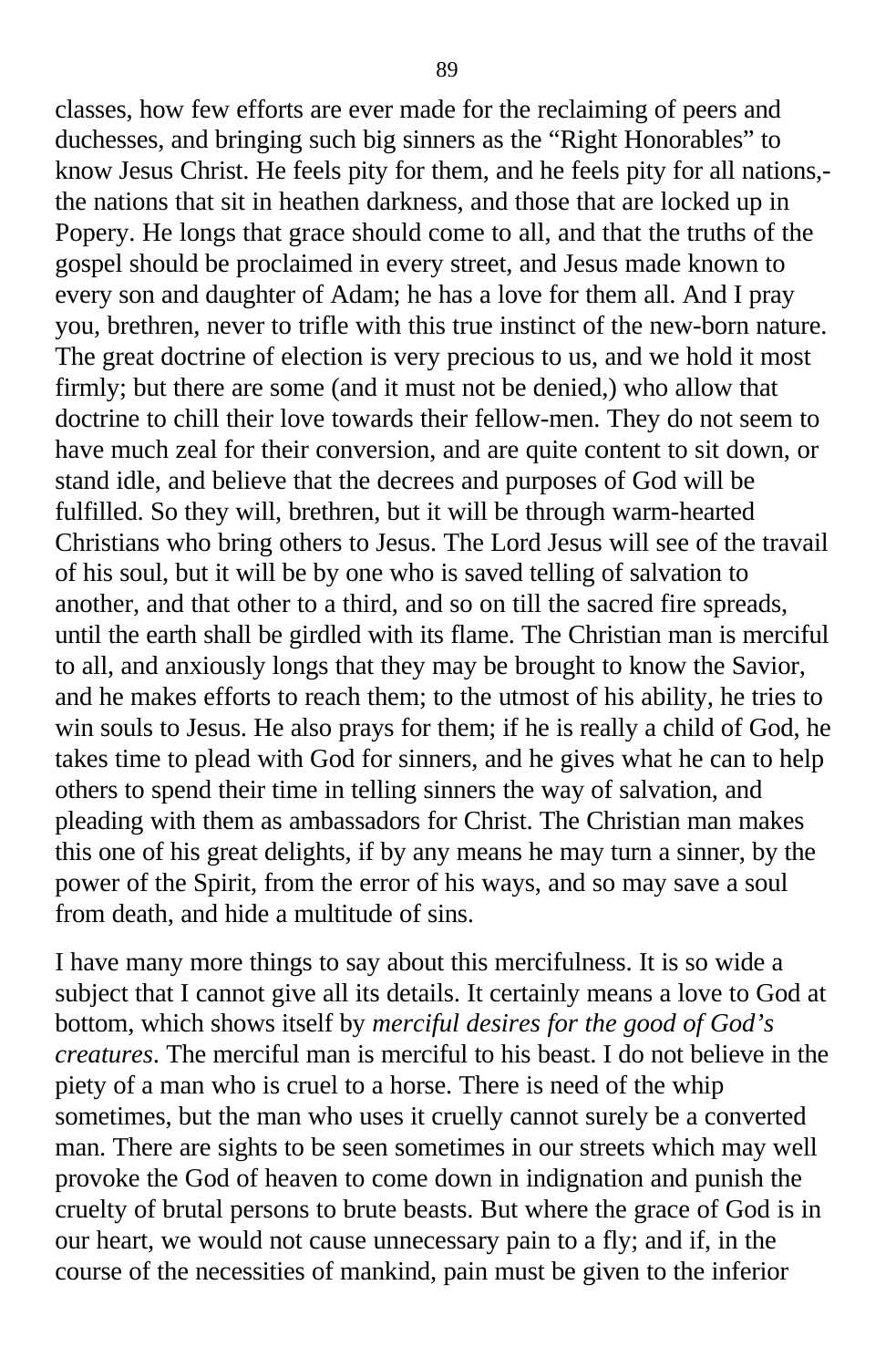animals, the Christian heart is pained, and will try to devise all possible means to prevent any unnecessary pain from being endured by a single creature that God's hand has made. There is same truth in that saying of the ancient mariner, "He prayeth well who loveth well both man and bird and beast." There is a touch, if it be not always of grace, of something like grace in the kindness of heart, which every Christian should feel towards all the living things that God has made.

Further, the merciful man shows his mercy to his fellow-men in many ways of this kind. *He is merciful to their characters*, merciful in not believing a great many reports he hears about reputed good men! He is told some astonishing story very derogatory to the character of a Christian brother, and he says, "Now, if that brother were told this story about me, I should not like him to believe it of me unless he searched it out, and was quite sure of it, and I won't believe it of him unless I am forced to do so." It is a delightful thing for Christians to have confidence in one another's characters. Wherever that rules in a church, it will prevent a world of sorrow. Brother, I have more confidence in thee than I can ever have in myself; and as I can truly say that, thou shouldst be able to say the same of thy fellow-Christian too. Do not be ready to receive such reports; there is as much wickedness in believing a lie as in telling it, if we are always ready to believe it. There would he no slanderers if there were no receivers and believers of slander; for when there is no demand for an article, there are no producers of it, and if we will not believe evil reports, the tale-bearer will be discouraged, and leave off his evil trade. But suppose we are compelled to believe it? Then the merciful man shows his mercy by not repeating it. "Alas!" says he, "it is true, and I am very sorry; but why should I publish it abroad?" If there happened to be a traitor in a regiment, I do not think the other soldiers would go and publish it everywhere, and say, "Our regiment has been dishonored by one of our comrades." "It is an ill bird that fouls its own nest," and it is an ill professor who uses his tongue to tell the faults and failures of his brethren. Then suppose we have heard of such a thing, the merciful man feels it his duty not to repeat it. Many a man has been ruined for life through some fault which he committed when young, which has been severely dealt with. A young man has misappropriated a sum of money, and has been brought before the magistrates, and put in gaol, and so made a thief for life. Forgiveness for the first action, with prayer and kindly rebuke, might have won him to a life of virtue, or (who knows?) to a life of piety. It is for the Christian, at any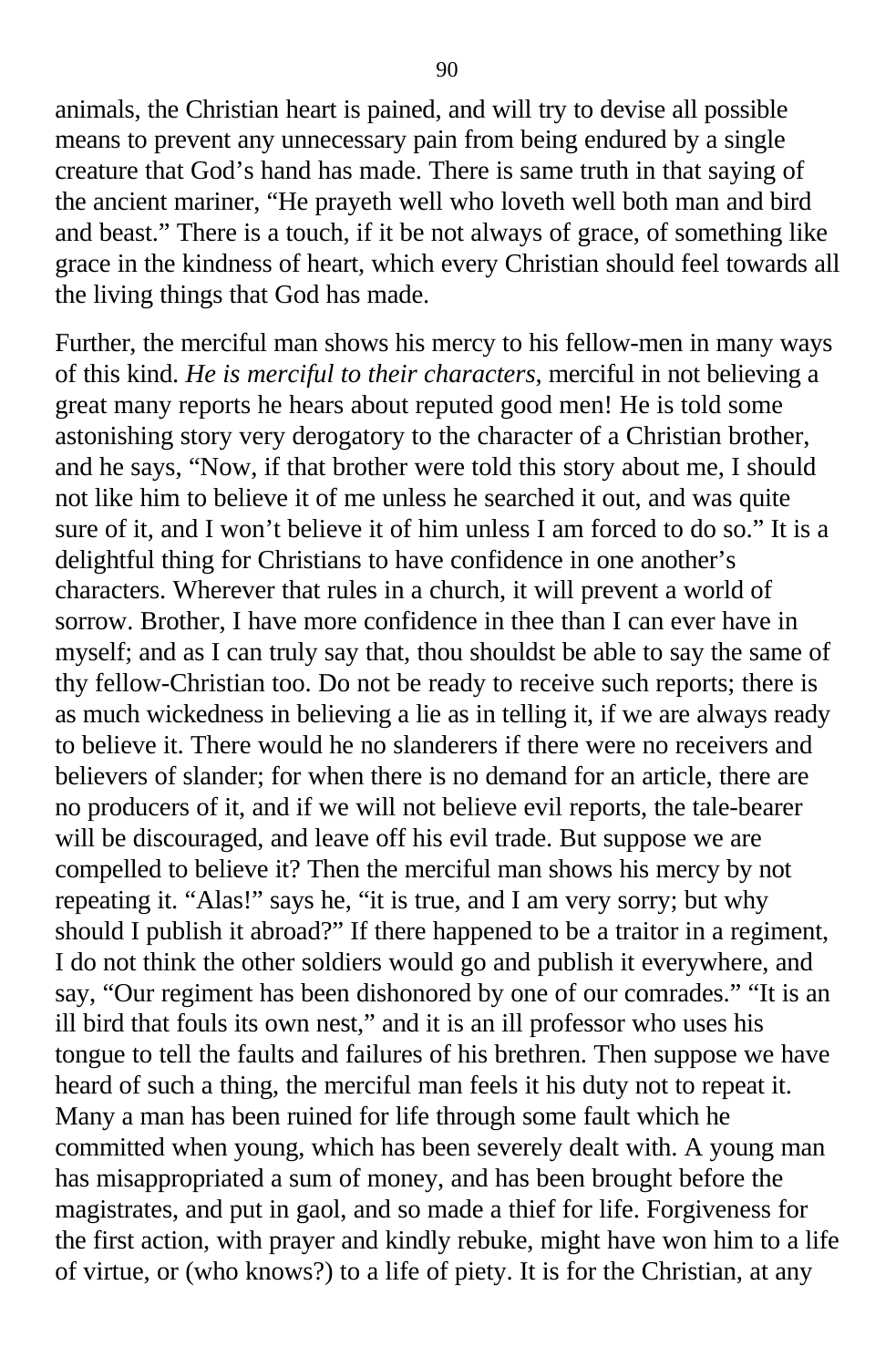rate, not to expose, unless it be absolutely needful, as sometimes it is; but to deal ever towards the erring in the gentlest manner possible.

And, brethren, we should be merciful to one another in seeking never to look at the worst side of a brother's character. Oh, how quick some are to spy out other people's faults! They hear that Mr. So-and-so is very useful in the church, and they say, "Yes, he is, but he has a very curious way of going to work, has he not? And he is so eccentric." Well, did you ever know a good man who was very successful, who was not a little eccentric? Some people are a deal too, smooth ever to do much; it is the odd knots about us that are the force of our character, but why be so quick to point out all our flaws? No, you go out, when the sun is shining brightly, and say, "Yes, this sun is a very good illuminator, but I remark that it has spots"? If you do, you had better keep your remark to yourself; for it gives more light than you do, whatever spots you may have or may not have. And many excellent persons in the world have spots, but yet they do good service to God and to their age; so let us not always be the spot-finders, but let us look at the bright side of the brother's character rather than the dark one, and feel that we rise in repute when other Christians rise in repute, and that, as they have honor through their holiness, our Lord is the glory of it, and we share in some of the comfort of it. And let us never join in the loud outcries that are sometimes raised against men who may have committed very small offenses. Many and many a time we have heard men cry, their voices sounding like the baying of a pack of hounds against some one man for a mistaken judgement, or what was little more, "Down with him, down with him!" And if he happens to get into some pecuniary trouble at the same time, then he must surely be a worthless fellow; for want of gold is with some men a clear proof of the want of virtue, and want of success in business is regarded by some as the most damning of all vices. But from such outcries against good men who make mistakes, may we be delivered; and may our mercy always take the shape of being willing to restore to our love and to our society any who may have erred, but who, nevertheless, show hearty and true repentance, and a desire henceforth to adorn the doctrine of God their Savior in all things! You who are merciful will be ready to receive your prodigal brother when he comes back to his Father's house. Do not be like the elder brother, and when you hear the music and the dancing ask, "What do these things mean?" but count it meet that all should be glad when he who was lost is found, he who was dead is made alive again.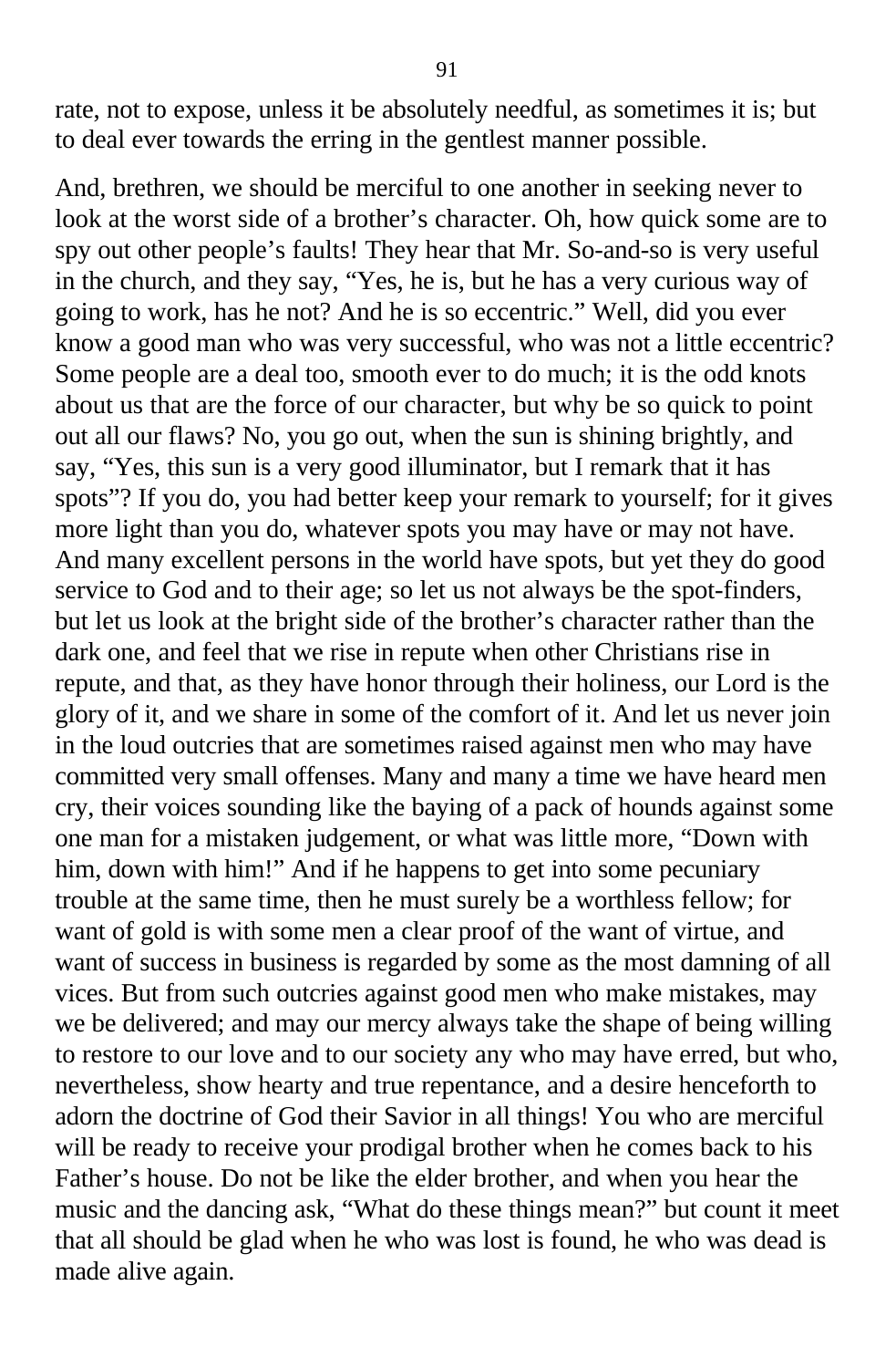I can only throw out hints that may suit one or another of you. My brethren and sisters, we ought to be merciful in the sense of *not allowing others to be tempted beyond what they are able to bear*. You know that there is such a thing as exposing our young people to temptation. Parents will sometimes allow their boys to start in life in houses where there is a chance of rising, but where there is a greater chance of falling into great sin. They do not esteem the moral risks which they sometimes run in putting their sons into large houses where there is no regard to morals, and where there are a thousand nets of Satan spread to take unwary birds. Be merciful to your children; let them not be exposed to evils which were, perhaps, too strong for you in your youth, and which will be too powerful for them. Let your mercy consider them, and do not, put them in that position.

And as to your clerks, and servants, we sometimes, when we have dishonest people about us, are about as guilty as they are. We did not lock up our money, and take proper care of it. If we had done so, they could not have stolen it. We leave things about sometimes, and through our carelessness the suggestion may often come, "May I not take this and take that?" And so we may be partakers in their sins through our own want of care. Remember, they are but men and women, sometimes they are but boys and girls, and do not put baits before them, do not play cat's paw for Satan, but keep temptation from them as much as lieth in you.

And let us be merciful, too, to people *in not expecting too much from them*. I believe there are persons who expect those who work for them to toil four-and-twenty hours a day, or thereabouts. No matter how hard the task, it never strikes them that their servants' heads ache, or that their legs grow weary. "What were they made for but to slave for us?" That is the kind of notion some have but that is not the notion of a true Christian. He feels that he desires his servants and his dependants to do their duty, and he is grieved to find that many of them cannot be got to do that; but when he sees them diligently doing it, he often feels for them even more than they feel for themselves, for he is considerate and gentle. Who likes to drive a horse that extra mile that makes him feel ready to drop? Who would wish to get out of his fellow-man that extra, hour of work which is just that which makes him wretched? Putting all that I have said into one sentence, let us, dear friends, be tender, considerate, kind, and gentle to all.

"Oh!" says one, "if we were to go about the world acting like that, we should get imposed upon, we should get badly treated," and so on. Well,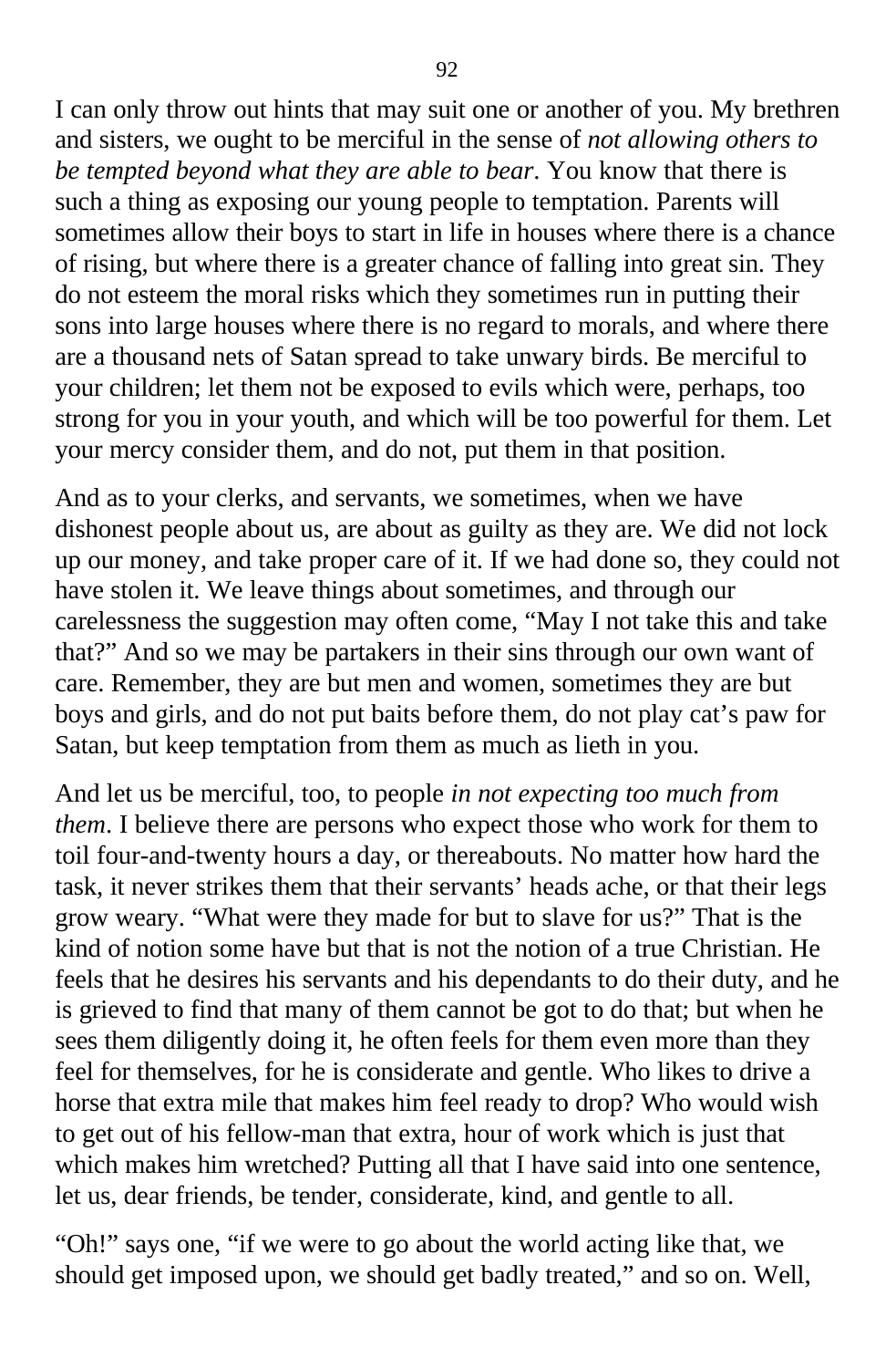try it, brother; try it, sister; and you shall find that any misery that come to you through being too tenderhearted, and too gentle, and too merciful, will be so light an affliction that it will not be worthy to be compared with the peace of mind that it will bring, you, and the constant wellspring of joy which it will put into your own bosom as well as into the bosoms of others.

**III.** I shall close by briefly noticing THE BLESSING WHICH IS PROMISED T<sup>O</sup> THOSE WHO ARE MERCIFUL.

It is said of them that "they shall obtain mercy." I cannot help believing that this means in this present life as well as in the life to come. Surely this is David's meaning in the forty-first Psalm: "Blessed is he that considereth the poor: the Lord will deliver him in time of trouble. ... He shall be blessed upon the earth." Is that text gone altogether under the new dispensation? Are those promises only meant for the old legal times? Ah, brethren, we have the sun; but remember that, when the sun shines, the stars are shining too; we do not see them by reason of the greater brightness, but every star is shining in the day as well as in the night, and increasing the light; and so, though the greater promises of the gospel do sometimes make us forget the promises of the old dispensation, yet they are not cancelled; they are still there, and they are confirmed, and they are made yea and Amen in Christ Jesus, unto the glory of God by us. I firmly believe that, when a man is in trouble, if he has been enabled, through divine grace, to be kind and generous towards others, he may look to God in prayer, and say, "Lord, there is thy promise; I claim no merit for it, but thy grace has enabled me, when I saw others in the same condition as I am, to help them. Lord, raise me up a helper" Job seemed to get some comfort out of that fact; it is not our grandest comfort or our best; as I have said, it is not the sun, it is only one of the stars. At, the same time, we do not despise the starlight. I believe that God will full often help and bless in temporal matters those persons whom he has blessed with a merciful spirit towards others.

And often it is true in another sense, that those who have been merciful obtain mercy, for *they obtain mercy from others*. Our Savior said, "Give, and it shall be given unto you; good measure, pressed down, and shaken together, and running over, shall men give into your bosom. For with the same measure that ye mete withal it shall be measured to you again." There will be this sort of general feeling. If a man was sternly just, and no more, when he comes down in the world, few pity him, but that other man,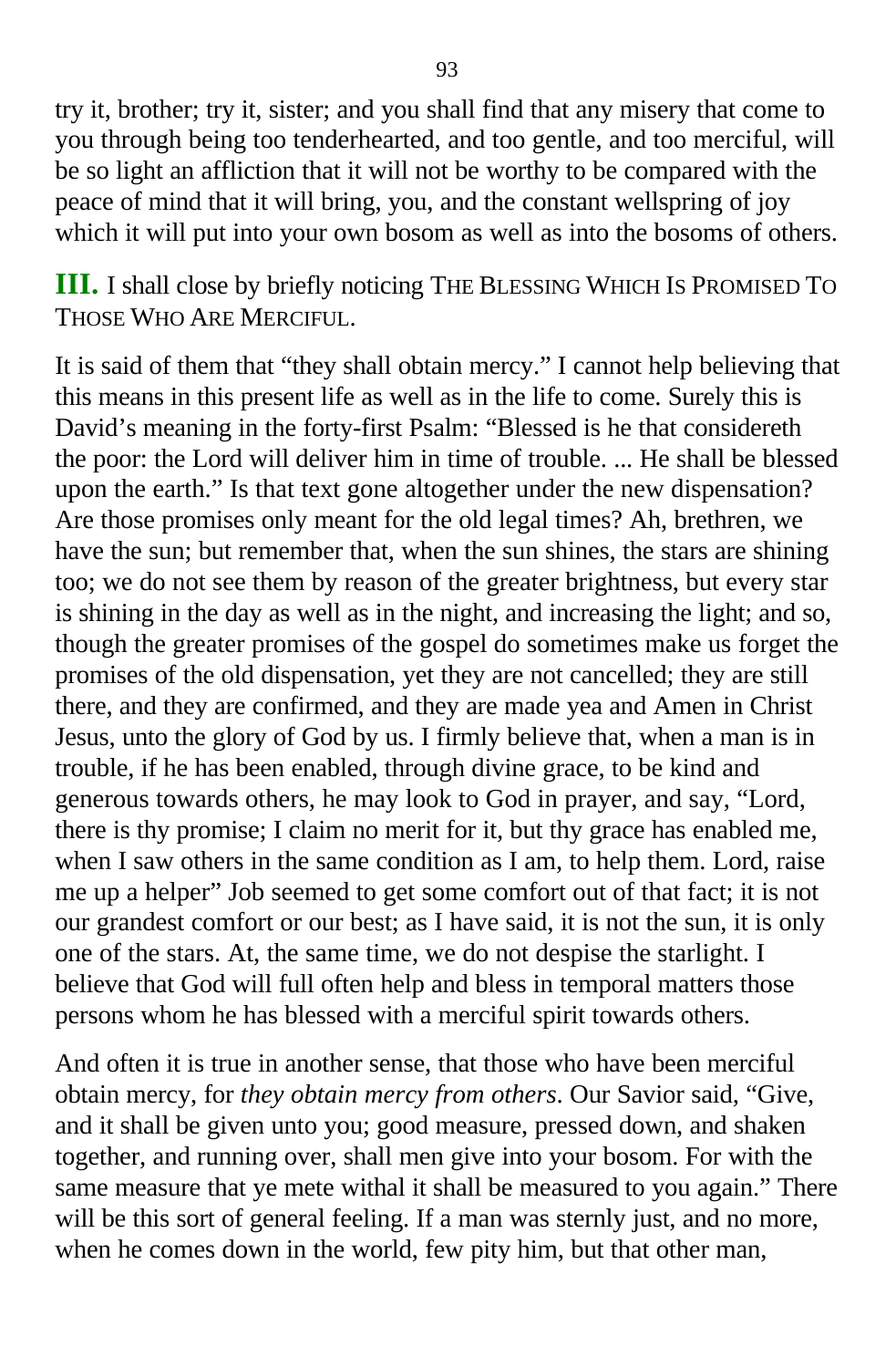whose earnest endeavor it was to be the helper of others, when he is found in trouble, all say, "We are so sorry for him."

But the full meaning of the text, no doubt, relates to that day of which Paul wrote concerning his friend, Onesiphorus, "The Lord grant unto him that he may find mercy of the Lord *in that day*." Do not, think that I am preaching up mercy as a meritorious work, I did my best at the outset to put all that aside. But, as an evidence of grace, mercifulness is a very prominent and distinguishing mark; and if you want proof of that, let me remind you that our Savior's own description of the day of judgement runs thus, "Then shall the King say unto them on his right hand, Come, ye blessed of my Father, inherit the kingdom prepared for you from the foundation of the world: for I was an hungred, and ye gave me meat: I was thirsty, and ye gave me drink: I was a stranger, and ye took me in; naked, and ye, clothed me: I was sick, and ye visited me: I was in prison, and ye came unto me." This, therefore, is evidence that they were blessed of the Father.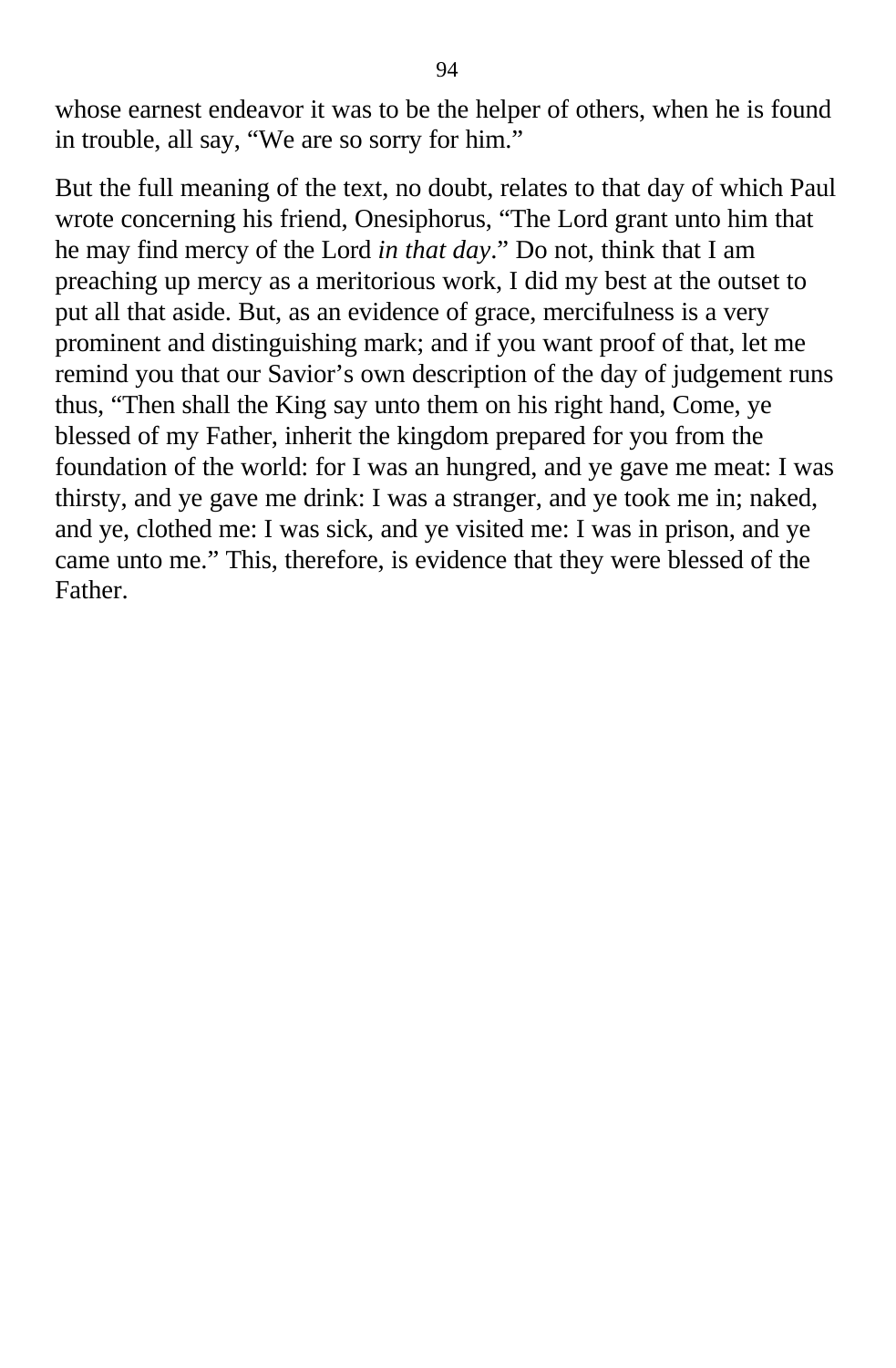# THE SIXTH BEATITUDE.

### NO. 3159

In the year 1873, Mr. Spurgeon delivered a series of what he called "a series of sententious homilies" on the Beatitudes. After an introductory discourse upon the Sermon on the mount and the Beatitudes as a whole, he intended to preach upon each one separately; but either illness or some other special reason prevented him from fully carrying out this purpose. There are, however, eight Sermons upon the Beatitudes, three of which have already been published in the *Metropolitan Tabernacle Pulpit,, — No. 422, "The Peacemaker:" No. 2,103, "The Hunger and Thirst which are blessed;" and No. 3,065, "The Third Beatitude;" -the other five-No. 3155, "The Beatitudes;" No. 3156, "The First Beatitude;" No. 3157, "The Fourth Beatitude;" No. 3158, "The Fifth Beatitude;" and No. 3,159, "The Sixth Beatitude;"* — are now issued, and form the Monthly Sermon Part for August, price Fivepence. Mr. Spurgeon's Exposition of each of the Beatitudes and the whole Sermon on the mount also appears in *The Gospel of the Kingdom* (now sold at 3x. 6d.), the volume upon which he was at work at Mentone up to a little while before his "home-call" in 1892.

### **A SERMON PUBLISHED ON THURSDAY, AUGUST 26TH, 1909,**

*DELIVERED BY C. H. SPURGEON,*

### **AT THE METROPOLITAN TABERNACLE, NEWINGTON,**

## ON LORD'S-DAY EVENING, APRIL 27TH, 1873.

### *"Blessed are the pure in heart: for they shall see God." — Matthew 5:8.*

IT was a peculiarity of the great Apostle and High Priest of our profession, Jesus Christ, our Lord and Savior, that his teaching was continually aimed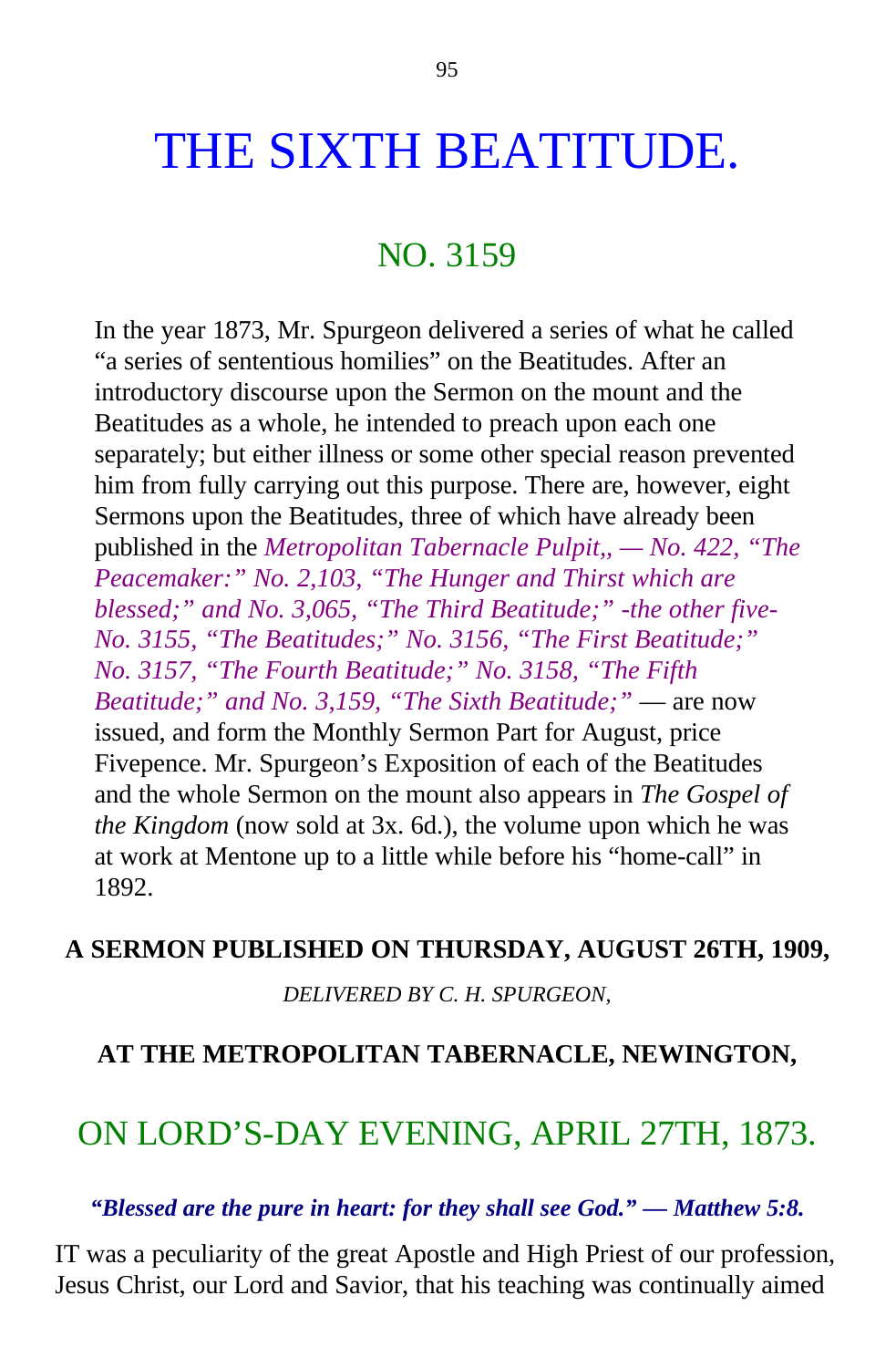at the hearts of men. Other teachers had been content with outward moral reformation, but he sought the source of all the evil, that he might cleanse the spring from which all sinful thoughts, and words, and actions come. He insisted over and over again that, until the heart was pure, the life would never be clean. The memorable Sermon upon the mount, from which our text is taken, begins with the benediction, "Blessed are the poor in spirit," for Christ was dealing with men's spirits, with their inner and spiritual nature. He did this more or less in all the Beatitudes, and this one strikes the very center of the target as he says, not "Blessed are the pure in language, or the pure in action," much less "Blessed are the pure in ceremonies, or in raiment, or in food;" but "Blessed are the pure *in heart*." O beloved, whatever so-called "religion" may recognize as its adherent a man whose heart is impure, the religion of Jesus Christ will not do so. His message, to all men still is, "Ye must be born again;" that is to say, the inner nature must be divinely renewed, or else you cannot enter or even see that kingdom of God which Christ came to set up in this world. If your actions should appear to be pure, yet, if the motive at the back of those actions should be impure, that will nullify them all. If your language should be chaste, yet, if your heart is reveling in fowl imaginations, you stand before God not according to your words, but according to your desires; according to the set of the current of your affections, your real inward likes and dislikes, you shall be judged by him. External purity is all that man as at our hands, "for man looketh on the outward appearance, but the Lord looketh on the heart;" and the promises and blessings of the covenant of grace belong to those who are made pure in heart, and to none besides.

In speaking upon our text, I want to slow you, first, that *impurity of heart is the cause of spiritual blindness*; and, secondly, that *the purification of the heart admits us to a most glorious sight*: "the pure in heart, shall *see God*." Then I shall have to show you, in the third place, that *the purification of the heart is a divine operation*, which cannot be performed by ourselves, or by any human agency; but must be wrought by him who is the thrice-holy Lord God of Sabbath.

**I.** First, then, I have to remark that, IMPURITY OF HEART IS THE CAUSE O<sup>F</sup> SPIRITUAL BLINDNESS,-the cause of a very large part if not, of all of it.

A man who is intoxicated cannot see clearly, his vision is often distorted or doubled; and there are other cups, besides those which intoxicate, which prevent the mental eye from having clear sight, and he who has once drunk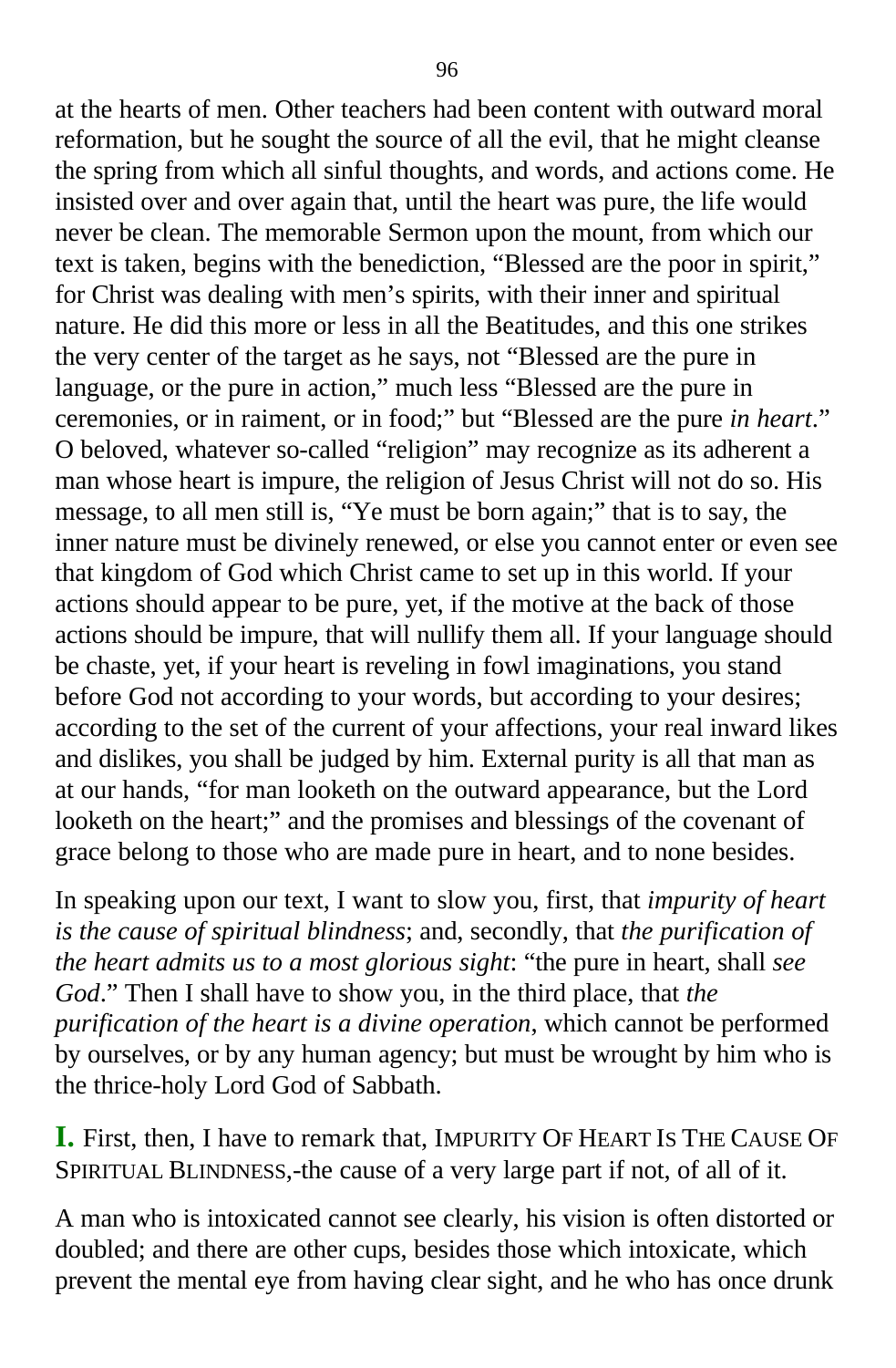deeply of those, cups will become spiritually blind, and others, in proportion as they imbibe the noxious draughts, will be unable, to see afar off.

*There are moral beauties and immoral horrors which certain men cannot see because they are impure in heart*. Take, for instance, the covetous man, and you will soon see that there is no other dust that blinds so completely as gold dust. There is a trade which many regard as bad from top to bottom; but if it pays the man who is engaged in it, and he is of a grasping disposition, it will be almost impossible to convince him that it is an evil trade. You will usually find that the covetous men see no charm in generosity. He thinks that the liberal man, if he is not actually a fool, is so near akin to one that he might very easily be mistaken for one. He himself admires that which can be most easily grasped; and the more of it that he can secure, the better is he pleased. The skinning of flints and the oppression of the poor are occupations in which he takes delight. If he has performed a dirty trick in which he has sacrificed every principle of honor, yet, if it has turned out to his own advantage, he says to himself, "That was a clever stroke;" and if he should meet with another man of his own kind, he and his fellow would chuckle over the transaction, and say how beautifully they had done it. It would be useless for me to attempt to reason with an avaricious man, to show him the beauty of liberality; and, on the other hand, I should not think of wasting my time in trying to get from him a fair opinion as to the justice of anything which he knew to be remunerative. You know that, some years ago, there was a great fight in the United States over the question of slavery. Who were the gentlemen in England who took the side of the slave-owners? Why, mostly Liverpool men, who, did so because slavery paid them. If it had not done so, they would have, condemned it, and I daresay that those of us who condemned it, did so the more readily because it did not pay us. Men can see very clearly where there, is nothing to be lost either way; but if it comes to the a matter of gain, the heart being impure, the eyes cannot see straight. There are innumerable things that a man cannot see if he holds a sovereign over each of his eyes; he cannot even see the sun then; and if he keeps the gold over his eyes, he will become blind. The pure in heart can see; but when covetousness gets into the heart, it, makes the eye dim or blind.

Take another sin,-the sin of oppression. There are men who tell us that, in their opinion, the persons who are in the highest positions in life are the very beauty and glory of the nation, and that poor people ought to be kept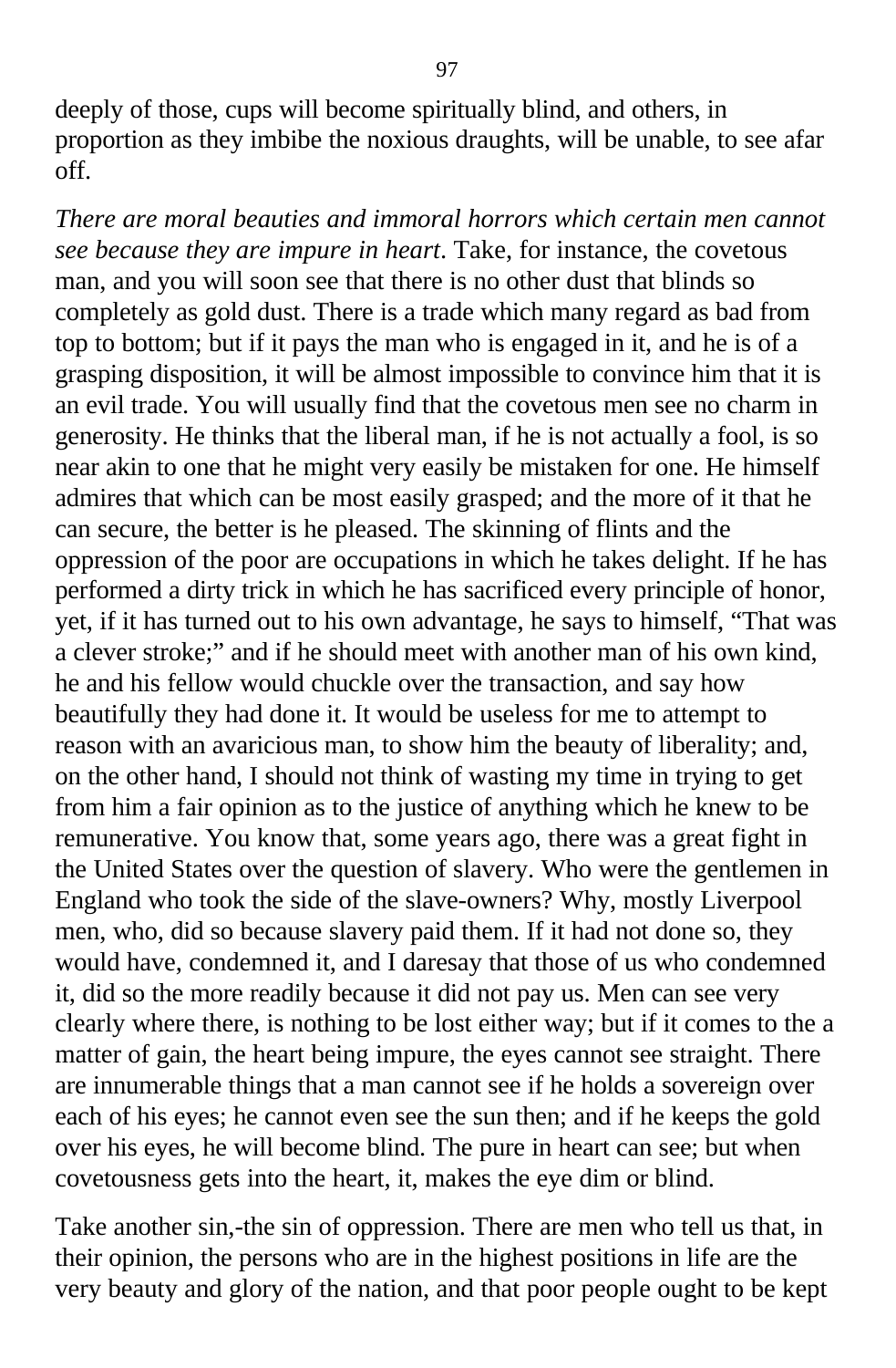in their proper places, because they were created on purpose that "the nobility" might be sustained in their exalted position, and that other highly respectable persons might also gather to themselves any quantity of wealth. As to the idea of men wanting more money for their services, it ought not to be encouraged for a single moment, so these gentlemen say; and if the poor needlewoman toils and starves on the few pence she can earn, you must not say a word about it, there are, "the laws of political economy" that govern all such cases, so she must be ground between the wheels that abound in this age of machinery, and nobody ought to interfere in the matter. Of course, an oppressor cannot or will not see the evil of oppression. If you put before him a case of injustice which is as plain as the nose on his face, he cannot see it, because he has always been under the delusion that he was sent into the world with a whip in his hand to drive other people about, for he is the one great somebody, and other people are poor nobodies, only fit to creep under his huge legs, and humbly ask his leave to live. In this way, oppression, if it gets into the heart, completely blinds the eye, and perverts the judgement of the oppressor.

The same remark is true concerning lasciviousness. I have often noticed, when men have railed at religion, and reviled the holy Word of God, that their lives have been impure; seldom, if ever, have I met with a case in which my judgement has deceived me with regard to the lives of men who have spoken against holy things. I remember preaching once in a country town, just about harvest time, and in commenting on the fact that some farmers would not let the poor have any gleanings from their fields, I said I thought there were some who, were so mean that, if they could rake their fields with a small tooth comb they would do so. Thereupon, a farmer marched noisily out of the place in high dudgeon, and when he was asked why he, was so wrathful, he answered, with the greatest simplicity, "Because I always rake my fields twice." Of course, he, could not perceive any particular pleasure in caring for the poor, neither could he submit with a good grace to the rebuke that came home to him so pointedly. And when men speak against the gospel, it is almost, always because the gospel speaks against them. The gospel has found them out, it has charged them with the guilt of their sins, and has arrested them. It has come to them like a policeman with his dark lantern, and turned the bull's eye full upon their iniquity, and therefore it is that they are so indignant. They would not be living as they are if they could see themselves as God sees them; they would not be able to continue in their filthiness, corrupting others as well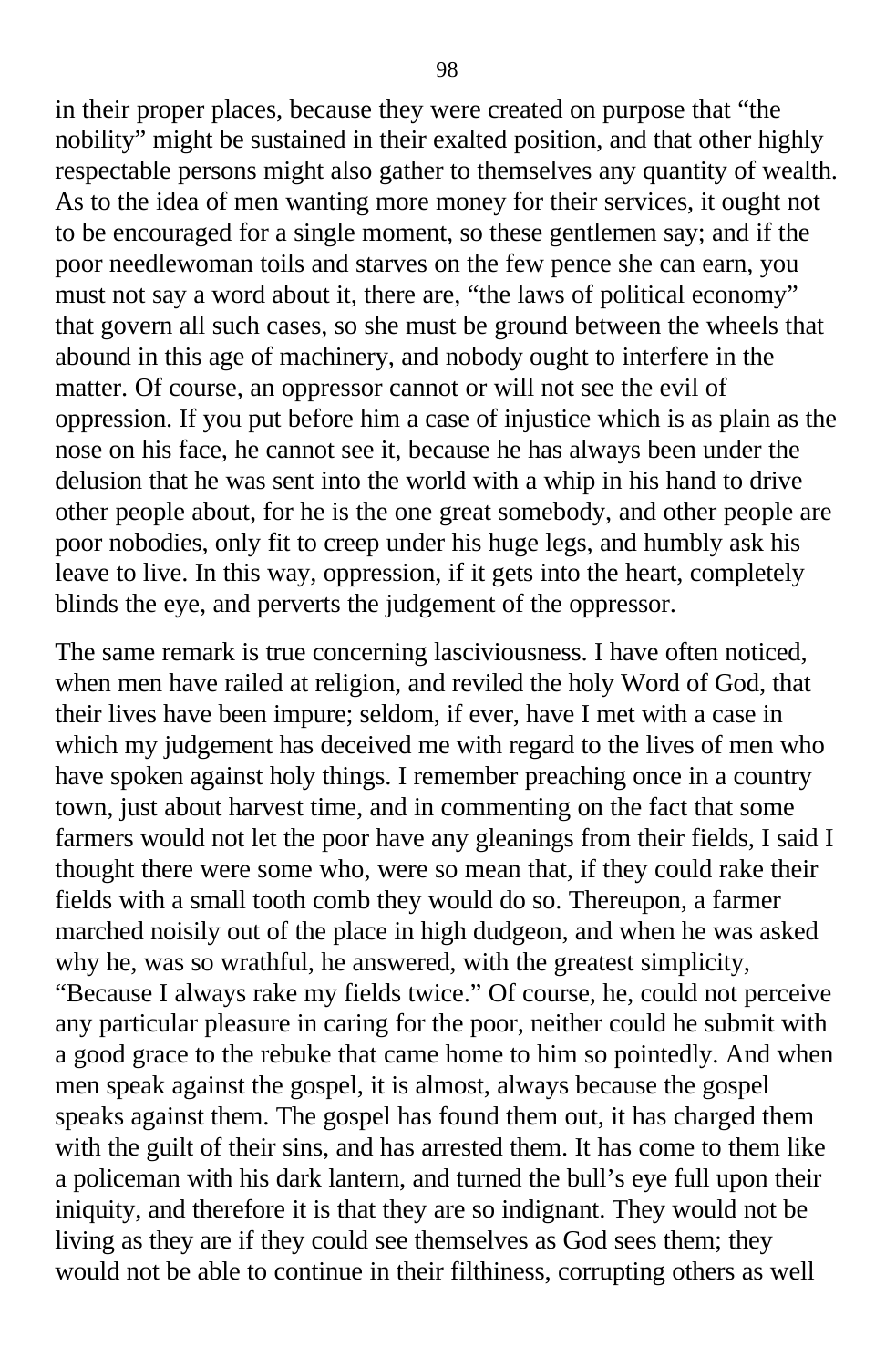as ruining themselves, if they could really see. But as these evil things get into the heart, they are certain to blind the eyes.

*The same thing may be said with regard to spiritual truth as well as moral truth*. We frequently meet with persons who say that they cannot understand the gospel of Christ. At the bottom, in nine cases out of ten, I believe that it is their sin which prevents their understanding it. For instance, last Lord's-day evening, *See Metropolitan Tabernacle Pulpit, No. 3,154, "Concerning the Forbearance of God."* I tried to preach to you upon the claims of God, and sought to show you what right he has to us; there may have been some, of my hearers who said, "We do not recognize the claims of God to us." If any one of you talks like that, it is because your heart is not right in the sight of God; for if you were able to judge righteously, you would see that the highest claims in all the world are those of the Creator upon his creatures, and you would at once say, "I recognize that he who has created has the right to govern,-that he should be Master and Lord who is both greatest and best,-and that he should be Lawgiver who is infallibly wise and just, and always kind and good." When men practically say, "We would not cheat or rob our fellow-men; but as for God, what matters it how we treat him?" the reason is that they are unjust in heart, and their so called justice to their fellow-men is only because their motto is "honesty is *the best policy*;" and they are not really just in heart, or else they would at once admit the just claims of the Most High.

The great central doctrine, of the atonement, can never be fully appreciated until a man's heart is rectified. You have probably often heard such remarks as these, "I don't see why there should be any recompense made to God for sin. Why could he not forgive transgression at once, and have, done with it? What need is there of a substitutionary sacrifice?" Ah, sir! if you had ever felt the weight of sin upon your conscience, if you had ever learnt to loathe the very thought of evil, if you had been broken-hearted because you have been so terribly defiled by sin, you would feel that the atonement was not only required by God, but that it was also required by your own sense of justice; and instead of rebelling against the doctrine of vicarious sacrifice, you would open your heart to it, and cry, "That is precisely what I need." The purest hearted people, who have ever lived are those who have rejoiced to see God's righteous law vindicated and magnified by Christ's death upon the cross as the Substitute for all who believe in him, so that while God's mercy is displayed in matchless majesty, intensest satisfaction is felt that there could be a way of reconciliation by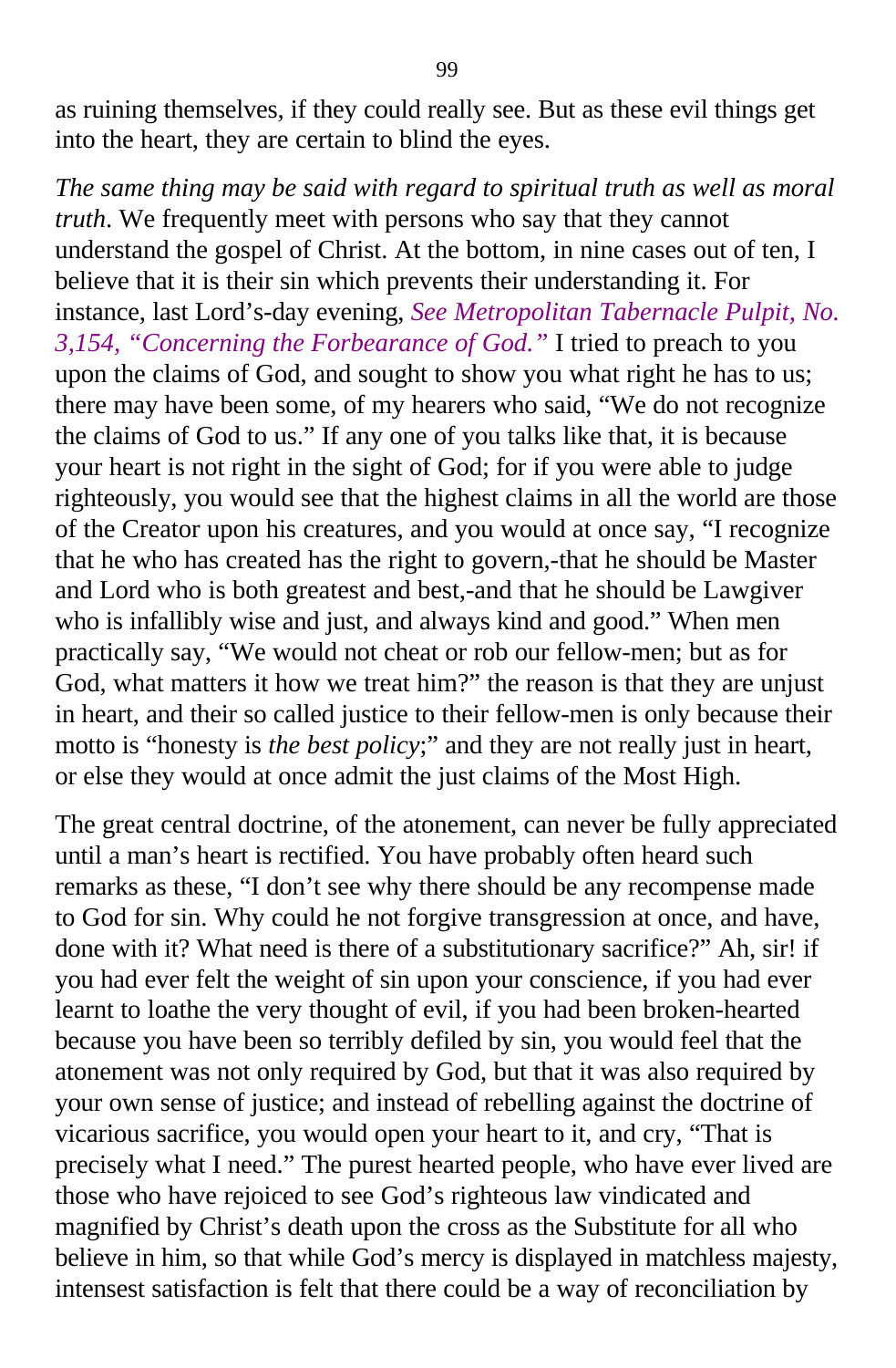which every attribute of God should derive honor and glory, and yet poor lost sinners should be lifted up into the high and honorable position, of children of God. The pure in heart see no difficulty in the atonement; all the difficulties concerning it arise from the want of purity there.

The same may be said of the equally important truth of regeneration. The impure in heart cannot see any need of being born again. They say, "We admit that we are not quite all that we should be, but we can easily be made all right. As to the talk about new creation, we do not see, any need of that. We have made some few mistakes, which will be rectified by experience; and there have been some errors of life which we trust may be condoned by future watchfulness and care." But if the unrenewed man's heart were pure, he would see that his nature had been an evil thing from the beginning; and he would realize that thoughts of evil as naturally rise in us as sparks do from a fire, and he would feel that it would be a dreadful thing that such a nature as that should remain unchanged. He would see within his heart jealousies, murders, rebellions, and evils of every kind, and his heart would cry out to be delivered from itself; but just because his heart is impure, he does not see his own impurity, and does not and will not confess his need to be made a new creature in Christ Jesus. But as for you who are pure in heart, what do you now think of your old nature? Is it not the heavy burden that you continually carry about, with you? Is not the plague of your own heart the worst plague under heaven? Do you not feel that the very tendency to sin is a constant grief to you, and that, if you could but get rid of it altogether, your heaven would have begun below? So it is the pure in heart who see the doctrine of regeneration, and those who see it not, see, it not because they are impure in heart.

The like remark is true concerning the glorious character of our blessed Lord and Master, Jesus Christ. Who has ever found fault with that, except men with bat's eyes? There have been unconverted men who have been struck with the beauty and purity of Christ's life, but the pure in heart are enamoured of it. They feel that it is more than a human life, that it is divine, and that God himself is revealed in the person of Jesus Christ, his Son. If any man does not see the Lord Jesus Christ to be thus superlatively lovely, it is because he is himself not purified in heart; for if he were, he would recognize in him the mirror of all perfection, and would rejoice to do reverence to him. But, alas! it is still true that, as it is with moral matters, so is it with that which is spiritual, and therefore the great truths of the gospel cannot be perceived by those whose heart is impure.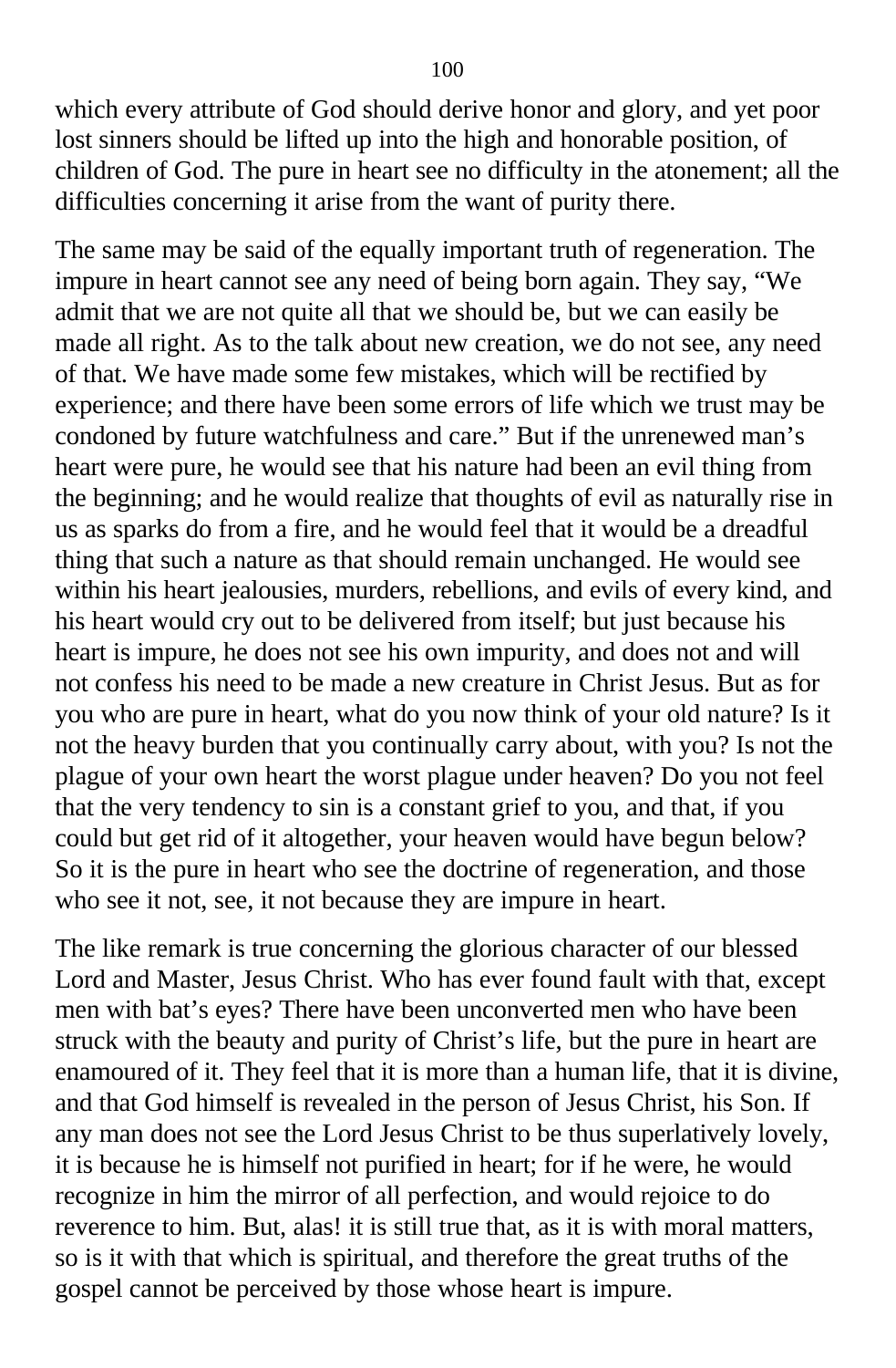There is one form of impurity which, beyond all others, seems to blind the eye to spiritual truth, and that is duplicity of heart. A man who is simpleminded, honest, sincere, childlike, is the man who enters the kingdom of heaven when its door is opened to him. The things of the kingdom are hidden from the double-minded and the deceitful, but they are plainly revealed to the babes in grace,-the simple-hearted, transparent people who wear their heart upon their sleeve. It is quite certain that the hypocrite will never see God while he continues in his hypocrisy. In fact, he, is so blind that he cannot see anything, and certainly cannot see himself as he really is in God's sight. The man who is quite satisfied with the name of a Christian, without the life of a Christian will never see God nor anything at all until his eyes are divinely opened. What does it matter to anybody else what his opinion is upon any subject whatever? We should not care to have praise from the man who is double-minded, and who is practically a liar, for, while he is one thing in his heart, he endeavors to pass himself off for another thing in his life.

Formalism, too, will never see God, for formalism always looks to the shell and never gets to the kernel. Formalism licks the bone, but never gets to the marrow. It heaps to itself ceremonies, mostly of its own invention; and when it has attended to these, it flatters itself that all is well, though the heart itself still lusteth after sin. The widow's house is being devoured even at the very time when the Pharisee is making long prayers in the synagogue or at the corners of the streets. Such a man cannot see God. There is a kind of reading of the Scriptures which will never lead a man to see God. He opens the Bible, not to see what is there, but to see what he can find to back up his own views and opinions. If the texts he wants are not there, he will twist others round till he, somehow or other, gets them on his side; but he will only believe as much as agrees with his own preconceived notions He would like to mould the Bible, like a cake of wax, to any shape he pleases; so, of course, he cannot see the truth, and he does not want to see it.

The crafty man, too, never sees God. I am afraid for no man so much as for the crafty, the man whose guiding star is "policy." I have seen rough sailors converted to God, and blasphemers, harlots, and great sinners of almost all kinds brought, to the Savior, and saved by his grace; and very often they have told the honest truth about their sins, and have blurted out the sad truth in every outspoken fashion; and when they have been converted, I have often thought that they were like the good ground of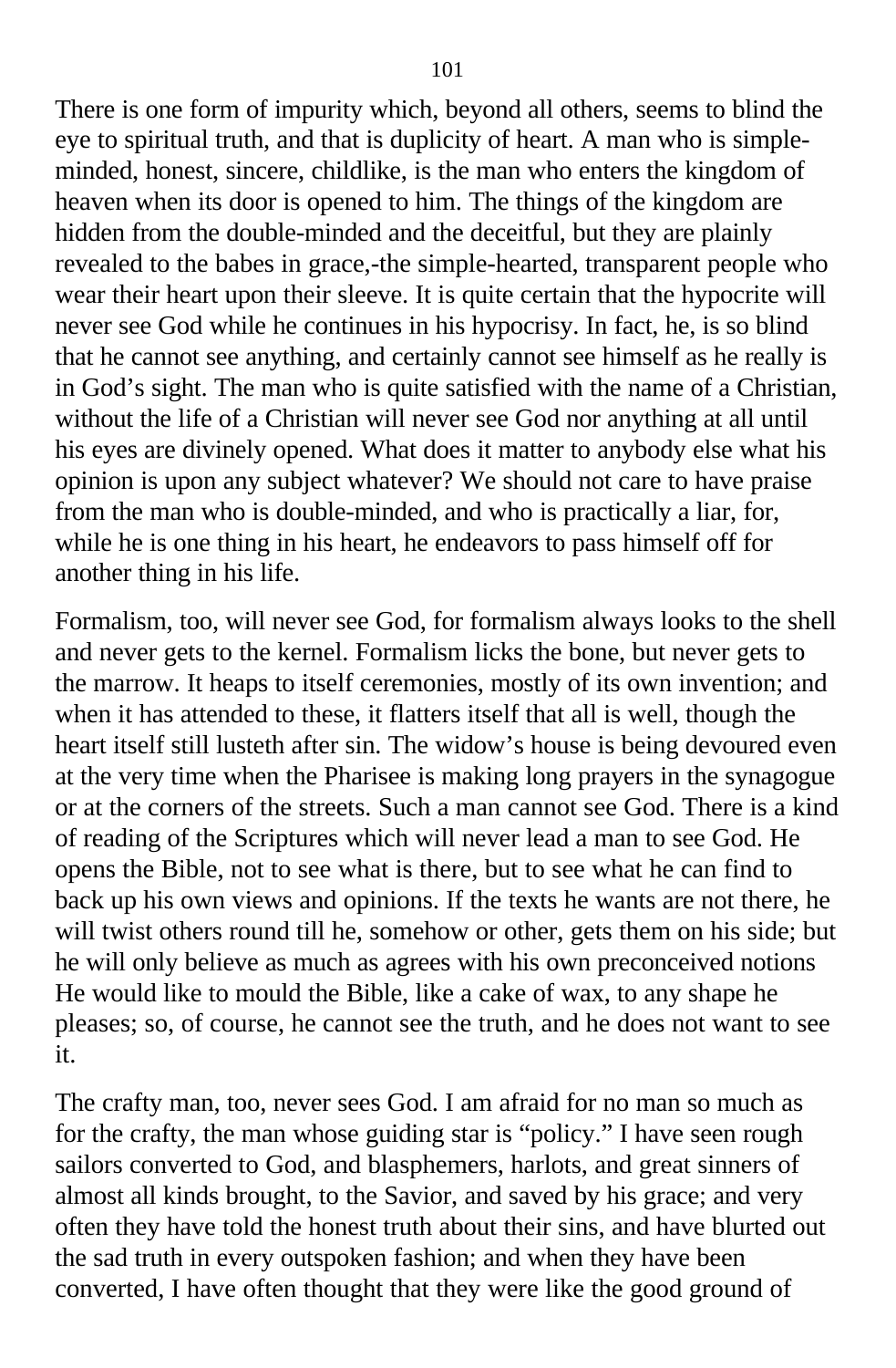which our Savior spoke, with an honest and good heart in spite of all their badness. But as for the men of snakelike nature, who say to you, when you talk to them about religion, "Yes, yes," but do not mean it at all,-the men who are never to be trusted, Mr. Smooth-tongue, Mr. Facing-both-ways, Mr. By-ends, Mr. Fairspeech, and all that class of people God himself never seems to do anything but, let them alone; and, so, far as my observation goes, his grace seldom seems to come to these double-minded men who are unstable in all their ways. These are the people who never see God.

It, has been remarked, by a very excellent writer, that our Lord probably alluded to this fact in the verse which forms our text. In Oriental countries, the king is seldom, to be seen. He lives in retirement, and to get an interview with him is a matter of great difficulty; and there are all sorts of plots and plans, and intrigues, and perhaps the use of backstairs influence, and in that way a man may at last get to see the king. But Jesus Christ says, in effect, "That is not the way to see God." No; no one ever gets to him by craftiness, by plotting, and planning, and scheming, but the simple-minded man, who goes humbly to him, just as he is, and says, "My God, I desire to see thee; I am guilty, and I confess my sin, and plead with thee for thy dear Son's sake, to forgive it," he it is who sees God.

I think there are some Christians who never see God so well as others do;-I mean some brethren who, from their peculiar constitution, seem naturally of a questioning spirit. They are generally puzzled about some doctrinal point or other, and their time is mostly taken up with answering objections and removing doubts. Perhaps some poor humble country-woman, who sits in the aisle, and who knows, as Cowper says, nothing more than that her Bible is true, and that God always keep his promises, sees a great deal more of God than the learned and quibbling brother who vexes himself about foolish questions to no profit.

I remember telling you of a minister, who, calling on a sick woman, desired to leave a text with her for her private meditation. So, opening her old Bible, he turned to a certain passage, which he found that she had marked with the letter P. "What does that P mean, my sister?" he asked. "That means *precious*, sir. I found that text very precious to my soul on more, than one special occasion." He looked for another promise, and against this he found in the margin T and P. "And what do these letters mean, my good sister?" They mean *tried and proved*, sir; for I tried that promise in my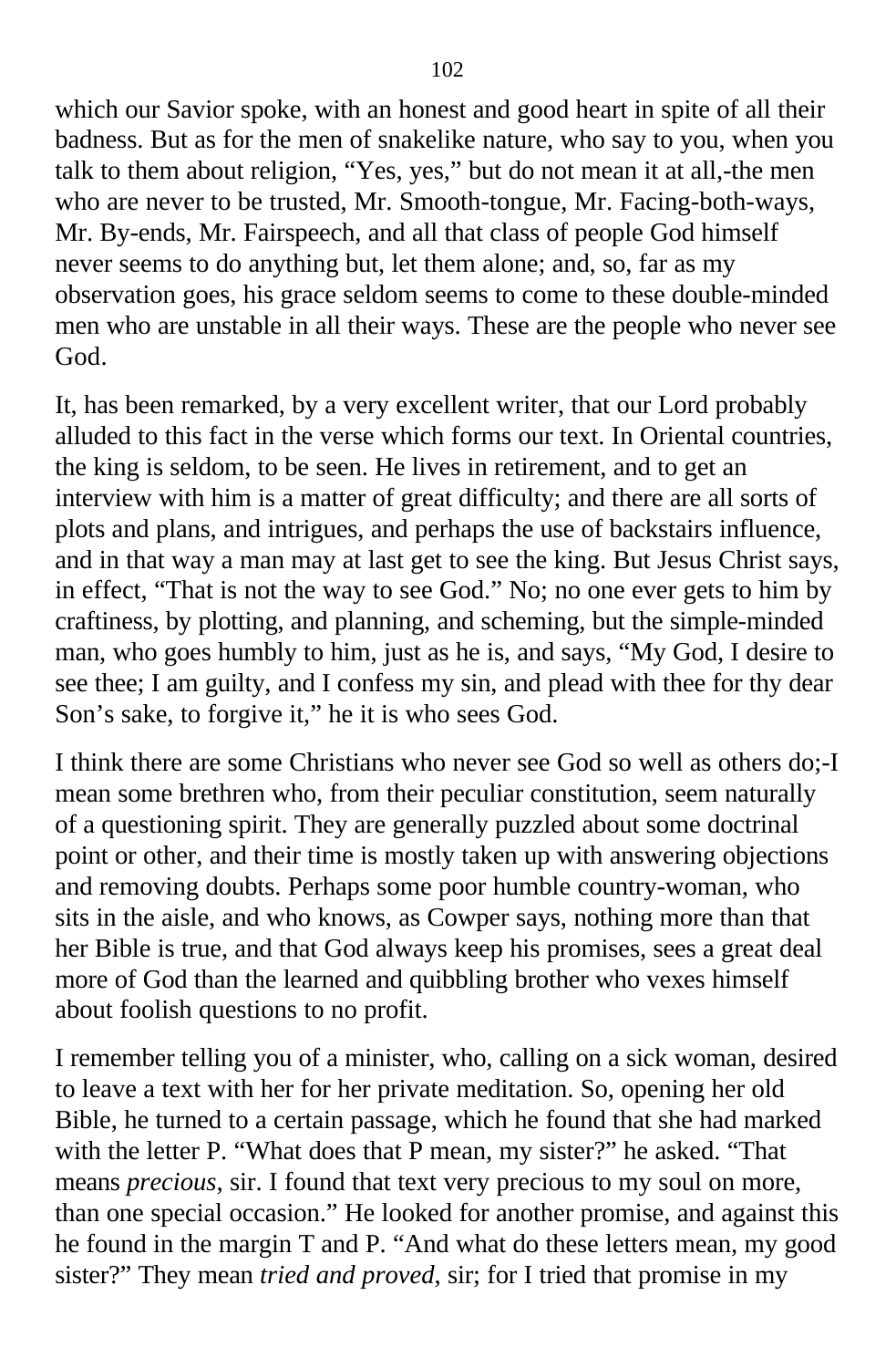greatest distress, and proved it to be true, and then I put, that mark against it so that, the next time I was in trouble, I might be sure that that promise was still true." The Bible is scored all over with those Ts and Ps by generation after generation of believers who have tested the promises of God, and proved them to be true. May you and I, beloved, be among those who have thus tried and proved this precious Book!

**II.** Our second remark was that, THE PURIFICATION OF THE HEART ADMITS US TO A MOST GLORIOUS SIGHT: The pure in heart *shall see God*."

What does that mean? It means many things; I will briefly mention some of them. First, *the man, whose heart is pure, will be able to see God in nature*. When his heart is clean, he will hear God's footfall everywhere in the garden of the earth in the cool of the day. He will hear God's voice in the tempest, sounding in peal on peal from the tops of the mountains. He will behold the Lord walking on the great and mighty waters, or see him in every leaf that trembles in the breeze. Once get the heart right, and then God can be seen everywhere. To an impure heart, God cannot be seen anywhere; but to a pure heart God is to be seen everywhere, in the deepest caverns of the sea, in the lonely desert, in every star that gems the brow of midnight.

Further, *the pure in heart see God in the Scriptures*. Impure minds cannot see any trace of God in them; they see reasons for doubting whether Paul wrote the Epistle to the Hebrews, they doubt the canonicity of the Gospel according to John, and that, is about all that they ever see in the Bible; but the pure in heart see God on every page of this blessed Book. As they read it devoutly and prayerfully, they bless the Lord that he has been pleased so graciously to reveal himself to them by his Spirit, and that, he has given them the opportunity and the desire to enjoy the revelation of his holy will.

Beside that, *the pure in heart see God in his Church*. The impure in heart cannot see him there at all. To them, the Church of God is nothing but conglomeration of divided sects; and looking upon these sects, they can see nothing but faults, and failures, and imperfections. It should always be remembered that every man sees that which is according to his own nature. When the vulture soars in the sky, he sees the carrion wherever it may be; and when the dove on silver wings mounts up to the azure, she sees the clean winnowed corn wherever it may be. The lion sees his prey in the forest, and the lamb sees its food in the grassy meadow. Unclean hearts see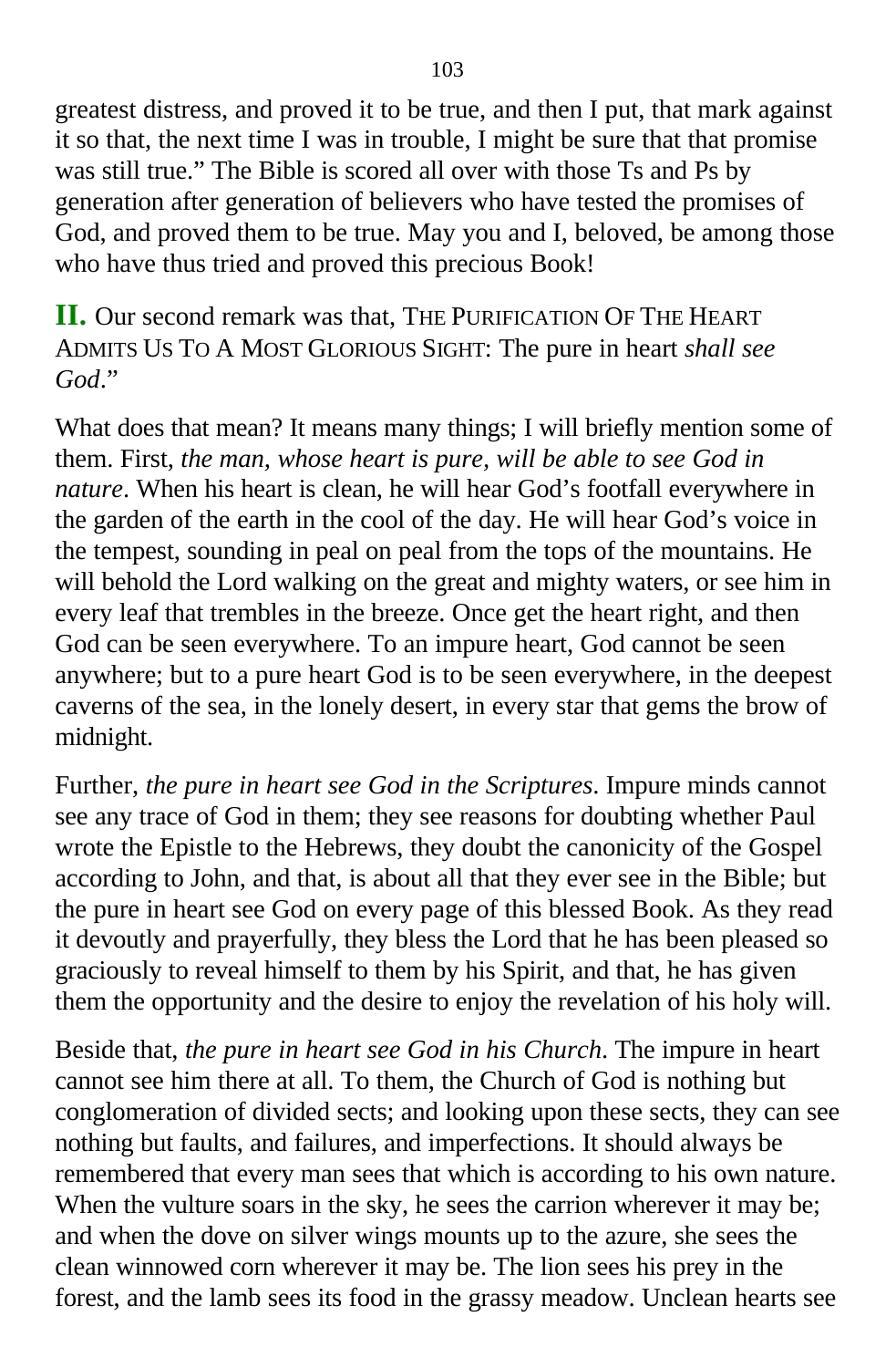little or nothing of good among God's people, but the pure in heart see God in his Church, and rejoice to meet him there.

But seeing God means much more than perceiving traces of him in nature, in the Scriptures, and in his Church; it means that *the pure in heart begin to discern something of God's true character*. Any man who is caught in a thunderstorm, and who hears the crash of the thunder, and sees what havoc the lightning flashes work, perceives that God is mighty. If he is not so foolish as to be an atheist, he says, "How terrible is this God of the lightning and the thunder!" But to perceive that God is eternally just and yet infinitely tender, and that he is sternly severe and yet immeasurably gracious, and to see the various attributes of the Deity all blending into one another as the colors of the rainbow make one harmonious and beautiful whole,-this is reserved for the man whose, eyes have been first washed in the blood of Jesus, and then anointed with heavenly eye-salve by the Holy Spirit. It is only such a man who sees that God is always and altogether good, and who admires him under every aspect, seeing that all his attributes are beautifully blended and balanced, and that each one sheds additional splendor upon all the rest. The pure in heart, shall in that sense see God, for they shall appreciate his attributes and understand his character as the ungodly never can.

But, more than that, *they shall be admitted into his fellowship*. When you hear some people balk about there being no God, and no spiritual things, and so on, you need not be at all concerned at what they say, for they are not in a position to warrant them in speaking about the matter. For instance, an ungodly man says, "I do not believe there is a God, for I never saw him." I do not doubt the truth of what you say; but, when I tell you that I *have* seen him, you have no more right to doubt my word than I have to doubt yours. On day, at an hotel dinner table, I was talking with a brother-minister about certain spiritual things when a gentleman, who sat opposite to us, and who had a serviette tucked under his chin, and a face that indicated his fondness for wine, made, this remark, "I have been in this world for sixty years, and I have never yet been conscious of anything spiritual." We did not say what we thought, but we thought it was very likely that what he said was perfectly true; and there are a great many more people in the world who might say the same as he did. But that, only proved that *he* was not conscious of anything spiritual; not that others were not conscious of it. There are plenty of other people who can say, "We are conscious of spiritual things. We have been, by God's presence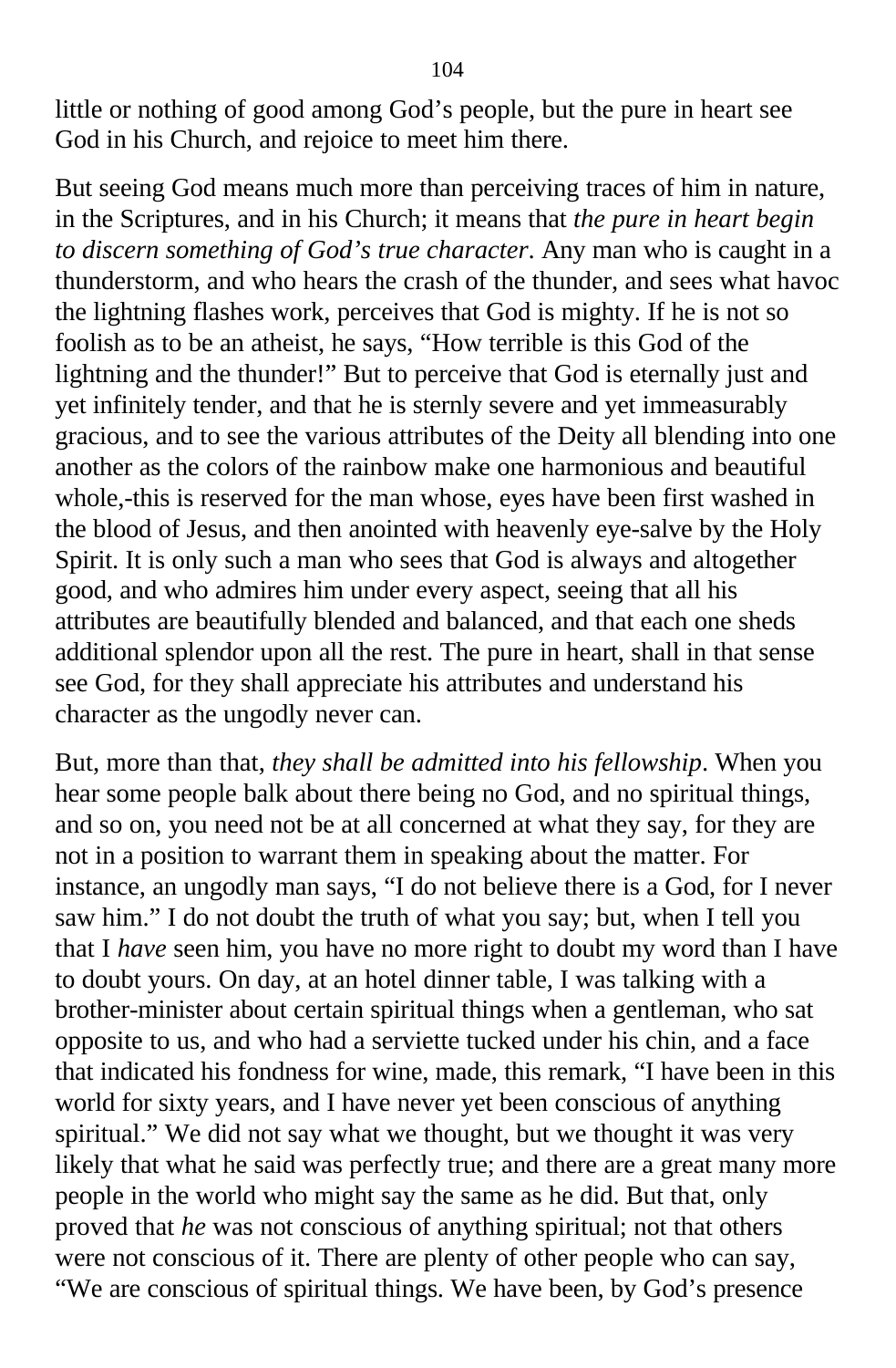among us, moved, and bowed, and carried forward, and cast down, and then lifted up into joy, and happiness, and peace; and our experiences are as true phenomena, at least to us, as any phenomena under heaven; and we are not to be beaten out of our beliefs, for they are supported by innumerable undoubted experiences." "He that dwelleth in the secret place of the Most High shall abide under the shadow of the Almighty." "But there is no such secret place," says one, and "no such shadow." How do, you know that? If someone else comes, and says, "Ah! but I am dwelling in that secret place, and abiding under that shadow," what will you say to him? You may call him a fool if you like, but that does not prove that he is one; though it may prove that you are one, for he is as honest a man as you are, and as worthy to be believed as you are.

Some years ago, a lawyer in America attended a religious meeting, where he heard about a dozen persons relating their Christian experience. He sat with his pencil in his hand, and jotted down their evidence as they gave it. At last, he said to himself, "If I had a case in court, I should like to have these persons in the witness box, for I should feel that, if I had their evidence on my side, I should gain the case." Then he thought, "Well, I have ridiculed these people as fanatics, yet I would like their evidence in court upon other matters. They have nothing to gain by what they have been saying, so I ought to believe that what they have said is true;" and the lawyer was simple enough, or rather, wise enough, and pure enough in heart, to look at the matter rightly, and so he also came to see the truth, and to see God. Many of us could testify, if this were the time to do so, that there is such a thing as fellowship with God even here on earth, but men can enjoy it only in proportion as they give up their love of sin. They cannot talk with God after they have been talking filthiness. They cannot speak with God as a man speaketh with his friend if they are accustomed to meet boon companions in the alehouse, and delight to mingle with the ungodly who gather there. The pure in heart may see God, and do see him;-not with the natural eye, and far from us be such a carnal idea as that, but with their inner spiritual eye they see the great God who is Spirit, and they have, spiritual but very real communion with the Most High.

The expression, "They shall see God," may mean something else. As I have already said, those who saw Oriental monarchs were generally considered to be highly-privileged persons. There were certain ministers of state who had the right to go in and see the king whenever they chose to do so, and the pure in heart, have just such a right given to them to go in and see their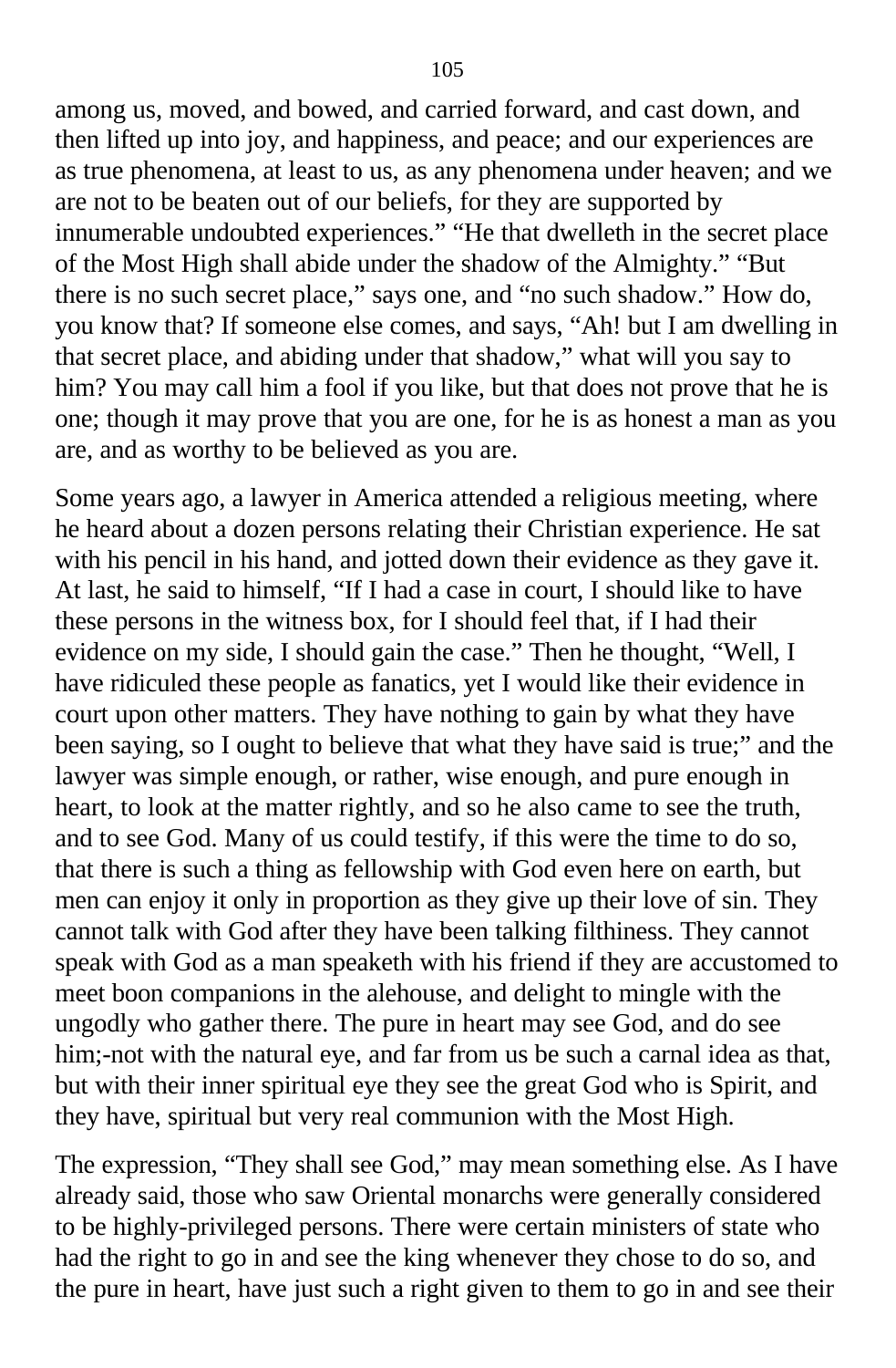King at all time. In Christ Jesus, they have boldness and access with confidence in coming to the throne of the heavenly grace. Being cleansed by the precious blood of Jesus, they have become the ministers, that is, the servants of God, and he employs them as his ambassadors, and sends them on high and honorable errands for him, and they may see him whenever their business for him entitles them to an audience with him.

And, lastly, *the time shall come when those who have thus seen God on earth shall see him face to face in heaven*. Oh, the splendor of that vision! It is useless for me to attempt to talk about it. Possibly, within a week, some of us will know more about it than all the divines on earth could tell us. 'Tis but, a thin veil that parts us from the glory-world; it may be rent asunder at any moment, and then at once,-

### *"Far from a world of grief and sin, With God eternally shut in,-*

the pure in heart shall fully understand what it is to *see God*. May that be your portion, beloved, and mine also, for ever and ever!

**III.** Now, lastly, and very briefly, I have to remind you that THIS PURIFICATION OF THE HEART IS A DIVINE WORK.

And, believe me when I tell you that *it is never an unnecessary work*. No, man (except the man Christ Jesus) was ever born with a pure heart; all have sinned, all need to be cleansed, there is none good; no, not, one.

Let me also assure you that *this work was never performed by any ceremony*. Men may say what they please; but no application of water ever made a man's heart any better. Some tell us that, in baptism, by which they mean baby sprinkling as a rule, they regenerate, and make members of Christ, children of God, and inheritors of the kingdom of heaven; but those who are sprinkled are no better than other people. They grow up in just the same way as others; the whole ceremony is useless, and worse than that, for it is clean contrary to the example and teaching of the Lord Jesus Christ. No aqueous applications, no outward ceremonies can ever affect the heart.

Neither can the heart be purified *by any process of outward reformation*. The attempt has often been made to work from the outside to the inside, but it cannot be done; you might as well try to give a living heart to a marble statue by working upon the outside of it with a mallet and chisel;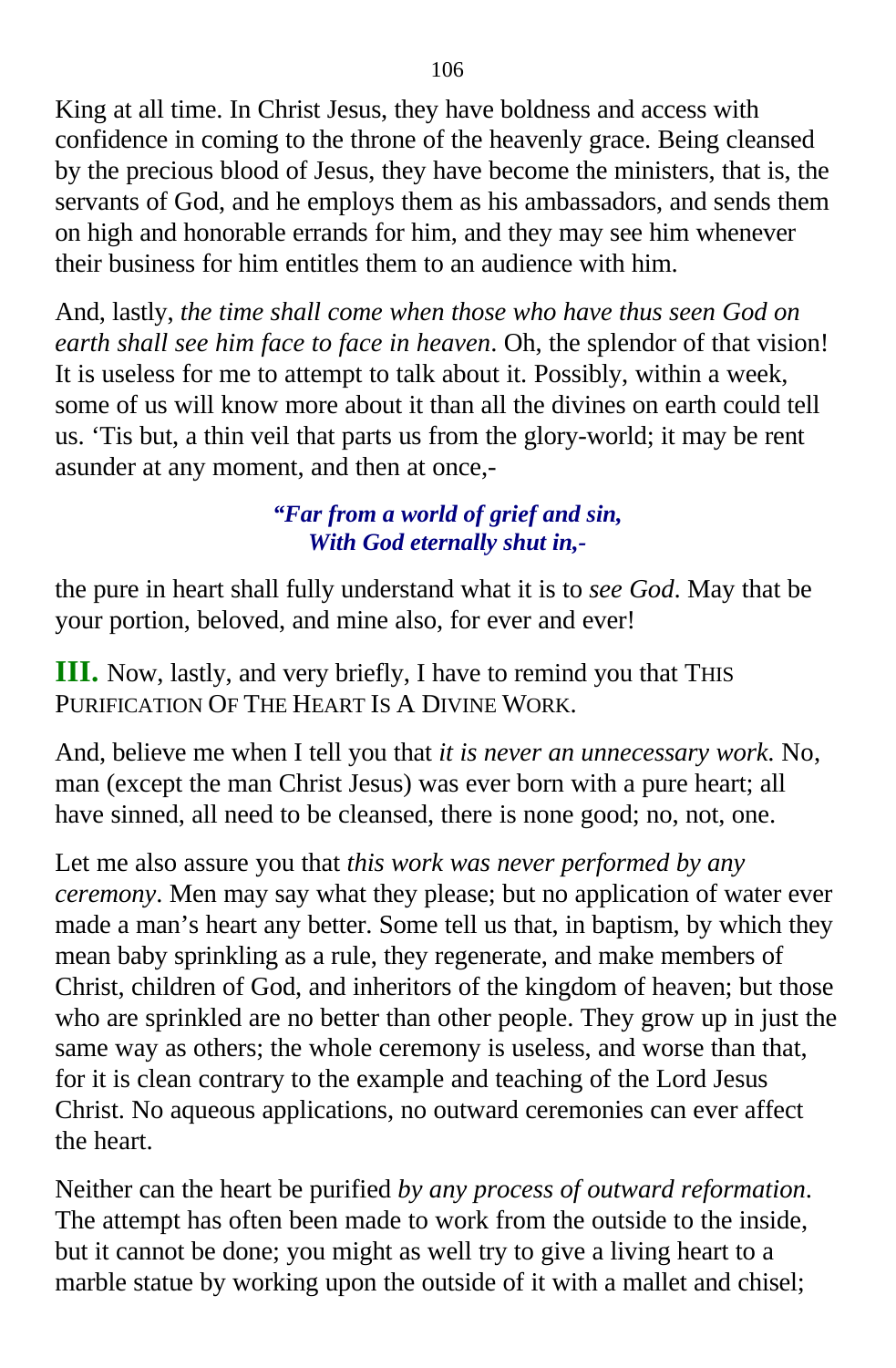and to make a sinner pure in heart is as great a miracle as if God were to make that marble statue live, and breathe, and walk.

*The heart can only be purified by God's Holy Spirit*. He must come upon us, and overshadow us, and when he thus comes to us, then is our heart changed, but never before, that. When the Spirit of God thus comes to us, he cleanses the soul-to follow the line of our Savior's teaching in the chapter before, us,-by showing us our spiritual poverty: Blessed are the poor in spirit." That is the first work of God's grace, — to make us feel that we are poor, that we are nothing, that we are undeserving, illdeserving, hell-deserving sinners. As the Spirit of God proceeds with his work, the next thing that he does is to make us mourn: "Blessed are they that mourn." We mourn to think that we should have, sinned as we have done, we mourn after our God, we mourn after pardon; and then the great process that effectually cleanses the heart is the application of the water and the blood which flowed from the riven side of Christ upon the cross. Here it is, O sinners, that ye will find a double cure from the guilt and from the power of sin! When faith looks to the bleeding Savior, it, sees in him not merely pardon for the past, but the putting away of the sinfulness of the present. The angel said to Joseph, before Christ was born, "Thou shalt call his name, JESUS: for he shall save his people from their sins." The whole process of salvation may be briefly explained thus. The Spirit of God finds us with foul heart, and he comes and throws a divine light into us so that we see that they are foul. Then he shows us that, being sinners, we deserve to endure God's wrath, and we realize that we do. Then he sayest to us, "But that wrath was borne by Jesus Christ for you." He opens our eyes, and we see that "Christ died for us," — in our room, and place, and stead. We look to him, we believe that he died as our Substitute, and we trust ourselves with him. Then we know that our sins are forgiven us for his name's sake, and the cry of pardoned sin goes through us with such a thrill as we never felt before; and the next moment the forgiven sinner cries, "Now that I am saved, now that I am pardoned, my Lord Jesus Christ, I will be thy servant for ever. I will put to death the sins that put thee to death; and if thou wilt give me the strength to do so, I will serve thee, as long as I live!" The current of the man's soul ran before towards evil; but the moment that he finds that Jesus Christ died for him, and that his sins are forgiven him for Christ's sake, the whole stream of his soul rushes in the other direction towards that which is right; and though he, still has a struggle against his old nature, yet from that day forth the man is pure in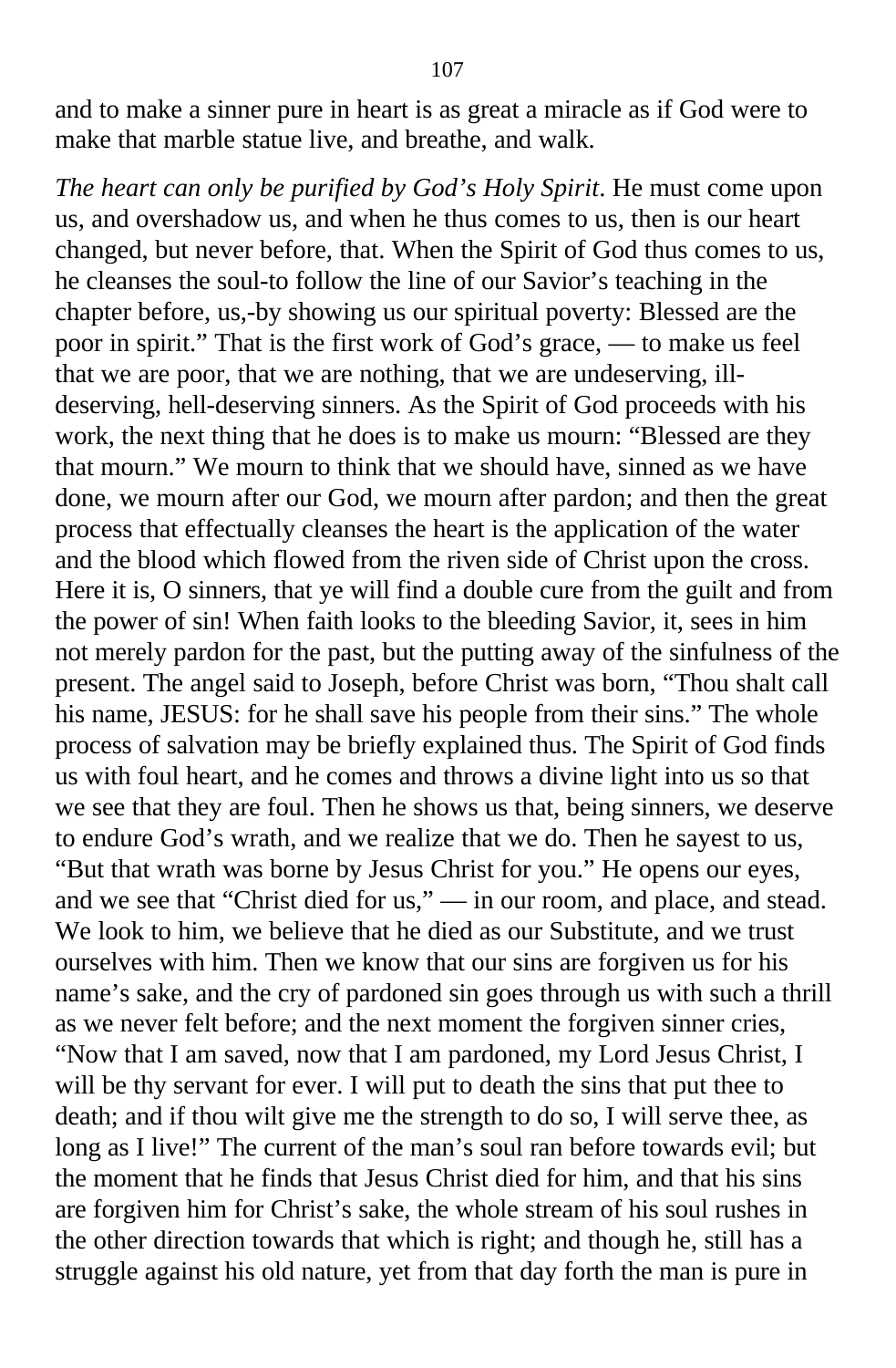heart; that is to say, his heart loves purity, his heart seeks after holiness, his heart pines after perfection.

Now he is the man who sees God, loves God, delights in God, longs to be like God, and eagerly anticipates the time when he shall be with God, and see him face to face. That is the process of purification; may you all enjoy it through the effectual working of the Holy Spirit! If you are willing to have it, it is freely proclaimed to you. If you truly desire the new heart and the right spirit, they will be graciously given to you. There is no need for you to try to fit yourselves to receive them. God is able to work them in you this very hour. He who will wake the dead with one blast of the resurrection trumpet can change your nature with the mere volition of his gracious mind. He can, while you sit in this house, create in you a new heart, renew a right spirit within you, and send you out as different a man from what you were when you came in a if you were a new-born child. The power of the Holy Spirit to renew the human heart, is boundless. "Oh," says one, "would that he would renew my heart, that he would change my nature! "If that is your heart's desire, send up that prayer to heaven now. Let not the wish die in your soul, but turn it into a prayer, and then breathe it out unto God, and hearken to what God has to say to you. It is this: "Come now, and let us reason together, saith the Lord: though your sins be as scarlet, they shall be as white as snow; though they be red like crimson, they shall be as wool" or this: "Believe on the Lord Jesus Christ, and thou shalt be saved," — saved from thy love of sin, saved from thy old habits, and so completely saved that thou shalt become one of the pure in heart who see God.

But perhaps you ask, "What is it, to believe in the Lord Jesus Christ?" It is to trust him, to rely upon him; oh, that, we could all rely upon Jesus Christ now! Oh, that that troubled young man over there could come and trust in Jesus! You will never get rid of your troubles till you do; but, dear friend, you may be rid of them this very moment if you will but believe in Jesus. Yes, though you have struggled in vain against your evil habits, though you have wrestled with them sternly, and resolved, and re-resolved, only to be defeated by your giant sins and your horrible passions, there, is One who can conquer all your sins for you. There is One who, is stronger than Hercules, who can strangle the hydra of your lust, kill the lion of your passions, and cleanse the Augean stable of your evil nature by turning the great rivers of blood and water of his atoning sacrifice right through your soul. He can make and keep, you pure within. Oh, look unto him! He hung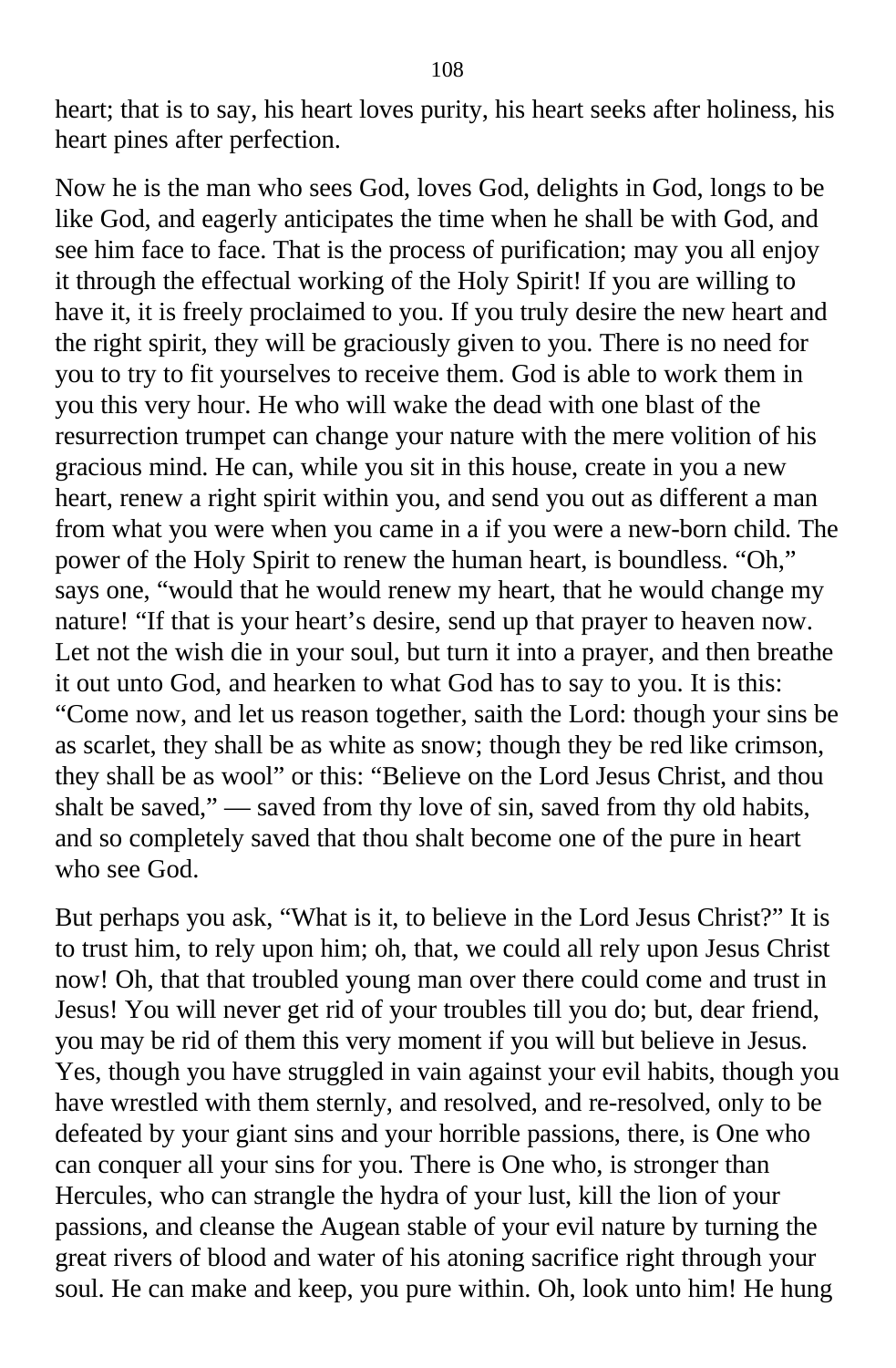upon the cross, accursed of men, and God made him to be sin for us, though he knew no sin, that we might be made the righteousness of God in him. He was condemned to die as our Sin-offering that we might live for ever in the love of God. Trust him, trust him! He has risen from the dead, and gone up into his glory, and he is at the right hand of God pleading for transgressors. Trust him! You can never perish if you do trust him, but you shall live, with ten thousand times ten thousand more who have all been saved by grace, to sing of a mighty Savior, able to save to the uttermost all them that come unto God by him. God grant that you may all be thus saved, that so you may be among the pure in heart who shall see God, and never leave off seeing him, and he shall have all the glory. Amen and Amen.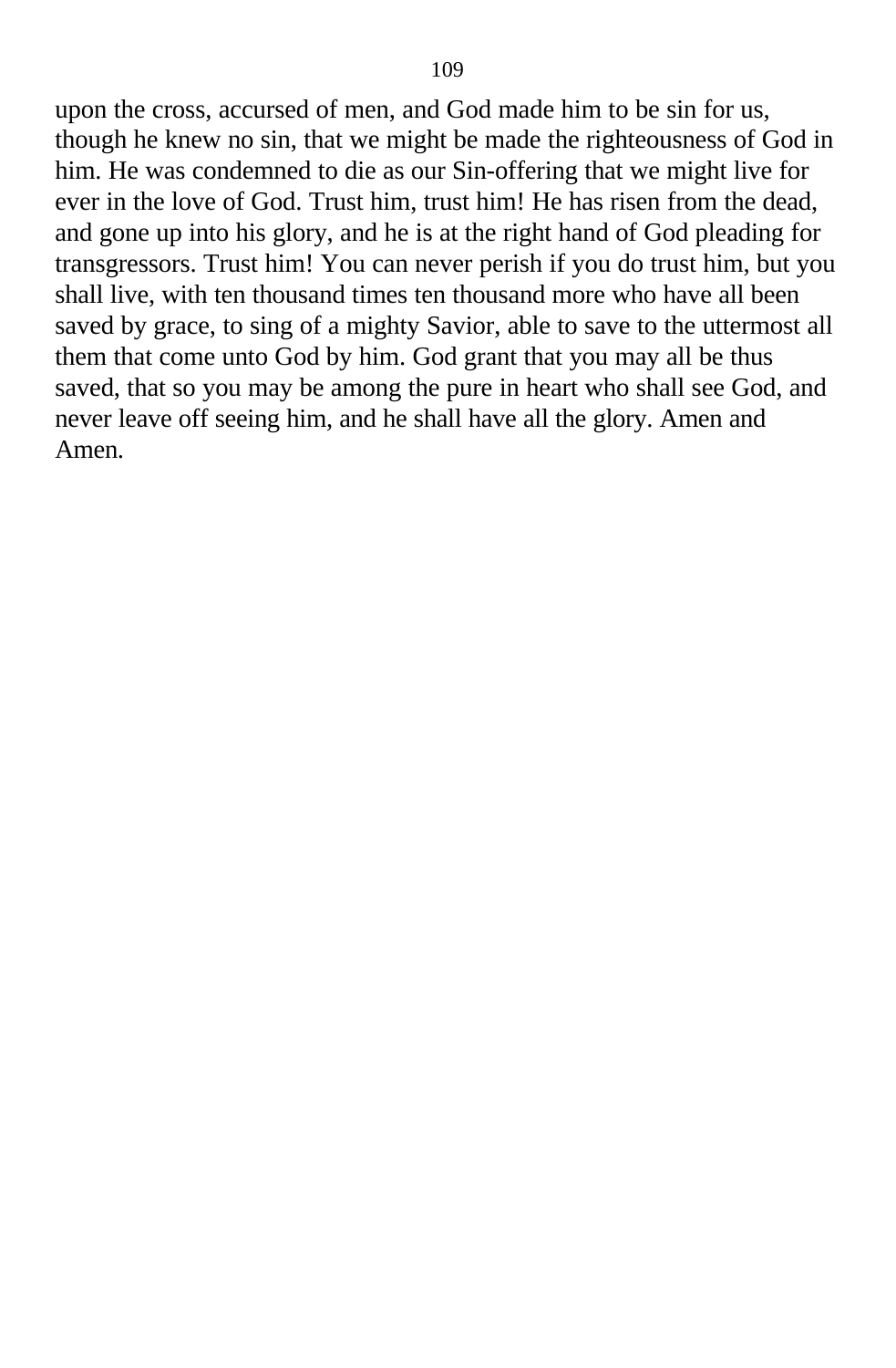# THE PEACEMAKER.

# NO. 422

#### **DELIVERED ON SUNDAY MORNING, DECEMBER 8TH, 1861,**

*BY THE REV. C. H. SPURGEON,*

#### **AT THE METROPOLITAN TABERNACLE, NEWINGTON.**

### *"Blessed are the peacemakers: for they shall be called the children of God." — Matthew 5:9.*

THIS is the seventh of the beatitudes. There is a mystery always connected with the number seven. It was the number of perfection among the Hebrews, and it seemeth as if the Savior had put the peacemaker there, as if he was nearly approaching to the perfect man in Christ Jesus. He who would have perfect blessedness, so far as it can be enjoyed on earth, must labor to attain to this seventh benediction, and become a peacemaker. There is a significance also in the position of the text, if you regard the context. The verse which precedes it speaks of the blessedness of "the pure in heart, for they shall see God." It is well that we should understand this. We are to be "first pure, then peaceable." Our peaceableness is never to be a compact with sin, or an alliance with that which is evil. We must set our faces like flints against everything which is contrary to God and his holiness. That being in our souls a settled matter, we can go on to peaceableness towards men. Not less does the verse that follows my text seem to have been put there on purpose. However peaceable we may be in this world, yet we shall be misrepresented and misunderstood and no marvel, for even the Prince of peace, by his very peacefulness, brought fire upon the earth. He himself, though he loved mankind, and did no ill, was "despised and rejected of men, a man of sorrow a and acquainted with grief." Lest, therefore, the peaceable in heart should be surprised when they meet with enemies, it is added in the following verse, "Blessed are they which are persecuted for righteousness' sake: for their's is the kingdom of heaven." Thus the peacemakers are not only pronounced to be blessed, but they are compassed about with blessings. Lord, give us grace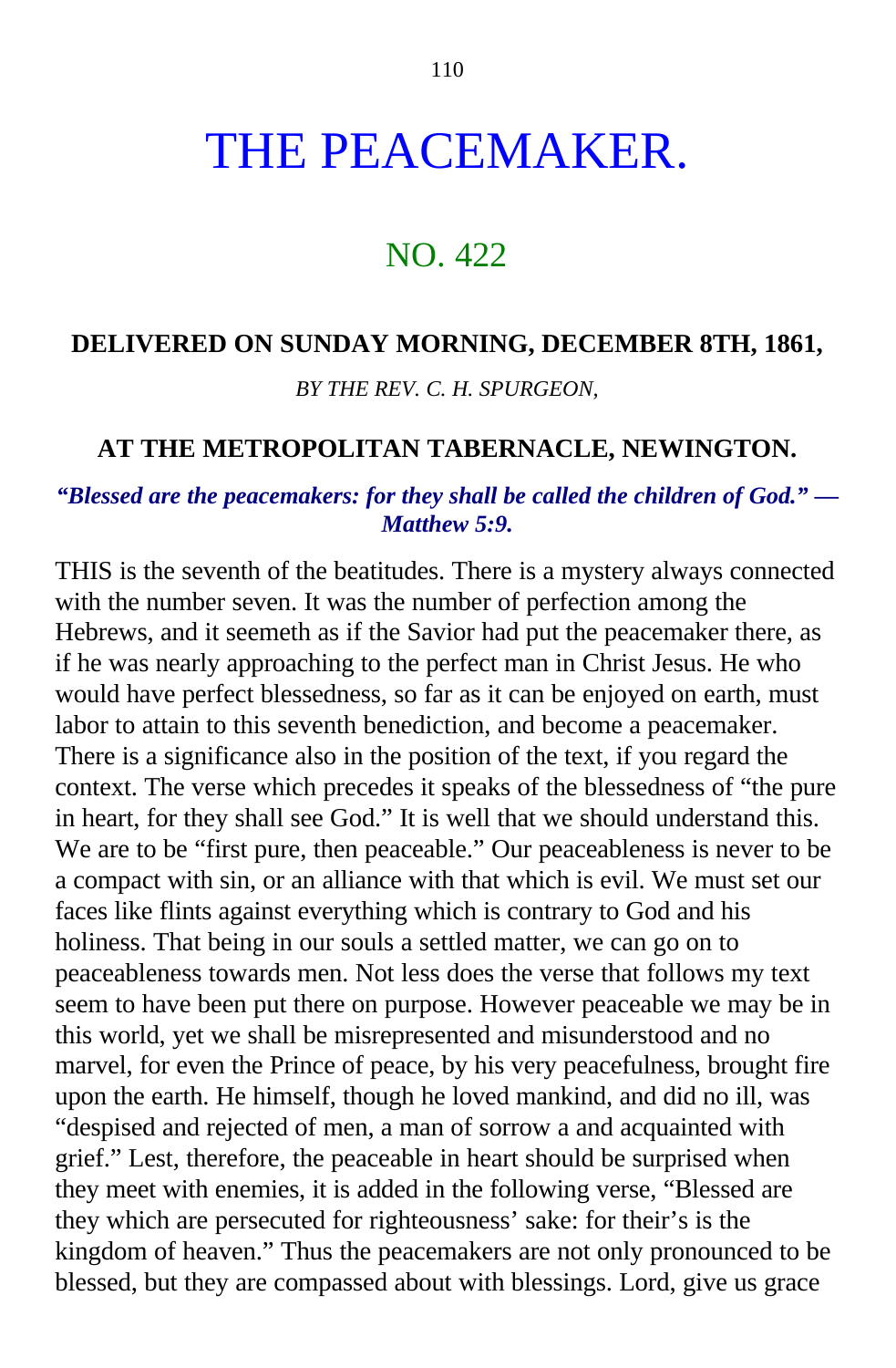to climb to this seventh beatitude! Purify our minds that we may be "first pure, then peaceable," and fortify our souls, that our peaceableness may not lead us into surprise and despair, when for thy sake we are persecuted among men.

Now let us endeavor to enter into the meaning of our text. Thus would we handle it this morning, as God shall help us. First, let us *describe the peacemaker;* secondly let us *proclaim his blessedness;* thirdly, let us *set him to work;* and then, fourthly, *let the preacher become a peacemaker himself.*

**I.** First, LET US DESCRIBE THE PEACEMAKER. The peacemaker, while distinguished by his character, has the outward position and condition of other men. He stands in all relations of life just as other men do.

Thus the peacemaker is *a citizen*, and though he be a Christian, he remembers that Christianity does not require him to forego his citizenship, but to use and to improve it for Christ's glory. The peacemaker, then, as a citizen, loveth peace. If he liveth in this land, he knows that he lives among a people who are very sensitive of their honor, and are speedily and easily provoked — a people who are so pugilistic in their character that the very mention of war stirs their blood, and they feel as if they would go at it at once with all their force. The peacemaker remembereth the war with Russia, and he recollecteth what fools we were that we should have meddled there, to bring to ourselves great losses both in trade and money, and no advantage whatever that is perceptible. He knoweth that this nation hath often been drifted into war for political purposes, and that usually the pressure and burden of it cometh upon the poor working man, upon such as have to earn their living by the sweat of their face. Therefore, though he, like other men feeleth hot blood, and being an Englishman born, feeleth the blood of the old sea kings often in his veins, yet he represseth it and saith to himself, "I must not strive, for the servant of God must be gentle to all men, apt to teach, patient." So he putteth his back against the current, and when he heareth everywhere the noise of war, and seeth many that are hot for it, he doth his best to administer a cooling draught, and he saith, "Be patient, let it alone, if the thing be an evil, yet war is worse than any other evil. There was never a bad peace yet, and never a good war," saith he, "and whatever loss we may sustain by being too quiet, we shall certainly lose a hundred times as much by being too fierce." And then in the present ease he thinketh how ill it would be for two Christian nations to go to war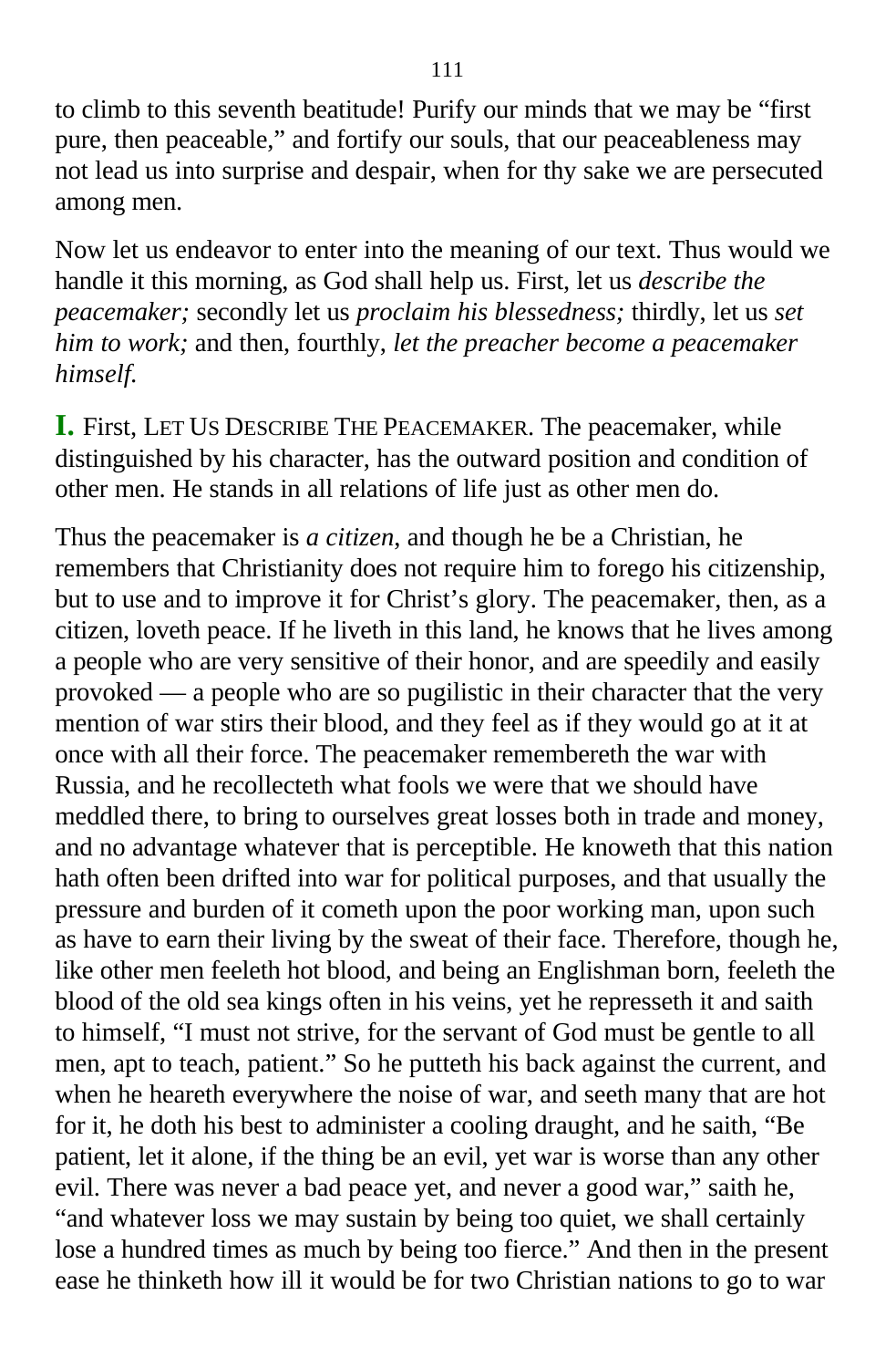— two nations sprung of the same blood, — two countries which really have a closer relation than any other two countries upon the face of the earth, — rivals in their liberal institutions, — coadjutors in propagating the gospel of Christ, — two nations that have within their midst more of the elect of God and more of the true followers of Christ than any other nations under heaven. Yea, he thinketh within himself, it were ill that the bones of our sons and daughters should go again to make manure for our fields, as they have done. He remembereth that the farmers of Yorkshire brought home the mould from Waterloo with which to manure their own fields — the blood and bones of their own sons and daughters, and he thinketh it not meet that the prairies of America should be enriched with the blood and bones of his children, and on the other hand he thinketh that he would not smite another man but would sooner be smitten of him, and that blood would be to him an awful sight. So he saith, "What I would not do myself, I would not have others do for me and if I would not be a killer, neither would I have others killed for me." He walketh in vision over a field of battle, he heareth the shrieks of the dying and the groans of the wounded, he knows that even conquerors themselves have said that all the enthusiasm of victory has not been able to remove the horror of the dreadful scene after the fight, and so he saith, "Nay, peace, peace!" If he have any influence in the commonwealth, if he be a member of the House of Parliament, if he be a writer in a newspaper, or if he speak from the platform, he saith, "Let us look well to it ere we hurry into this strife. We must preserve our country's honor; we must maintain our right to entertain those who flee from their oppressors, we must maintain that England shall ever be the safe home of every rebel who flies from his king, a place from which the oppressed shall never be dragged by force of alms; yet still," he saith, "cannot this be, and yet no blood?" And he biddeth the law officers look well to it and see if they cannot find that peradventure there may have been an oversight committed, which may be pardoned and condoned without the shedding of blood, without the plucking of the sword from its scabbard. Well, he saith of war that it is a monster, that at its best it is a fiend, that of all scourges it is the worst; and he looketh upon soldiers as the red twigs of the bloody rod, and he beggeth God not to smite a guilty nation thus, but to put up the sword awhile, that we be not cast into trouble, overwhelmed with sorrow, and exposed to cruelty, which may bring thousands to the grave, and multitudes to poverty. Thus the peacemaker acteth, and he feels that while he does so, his conscience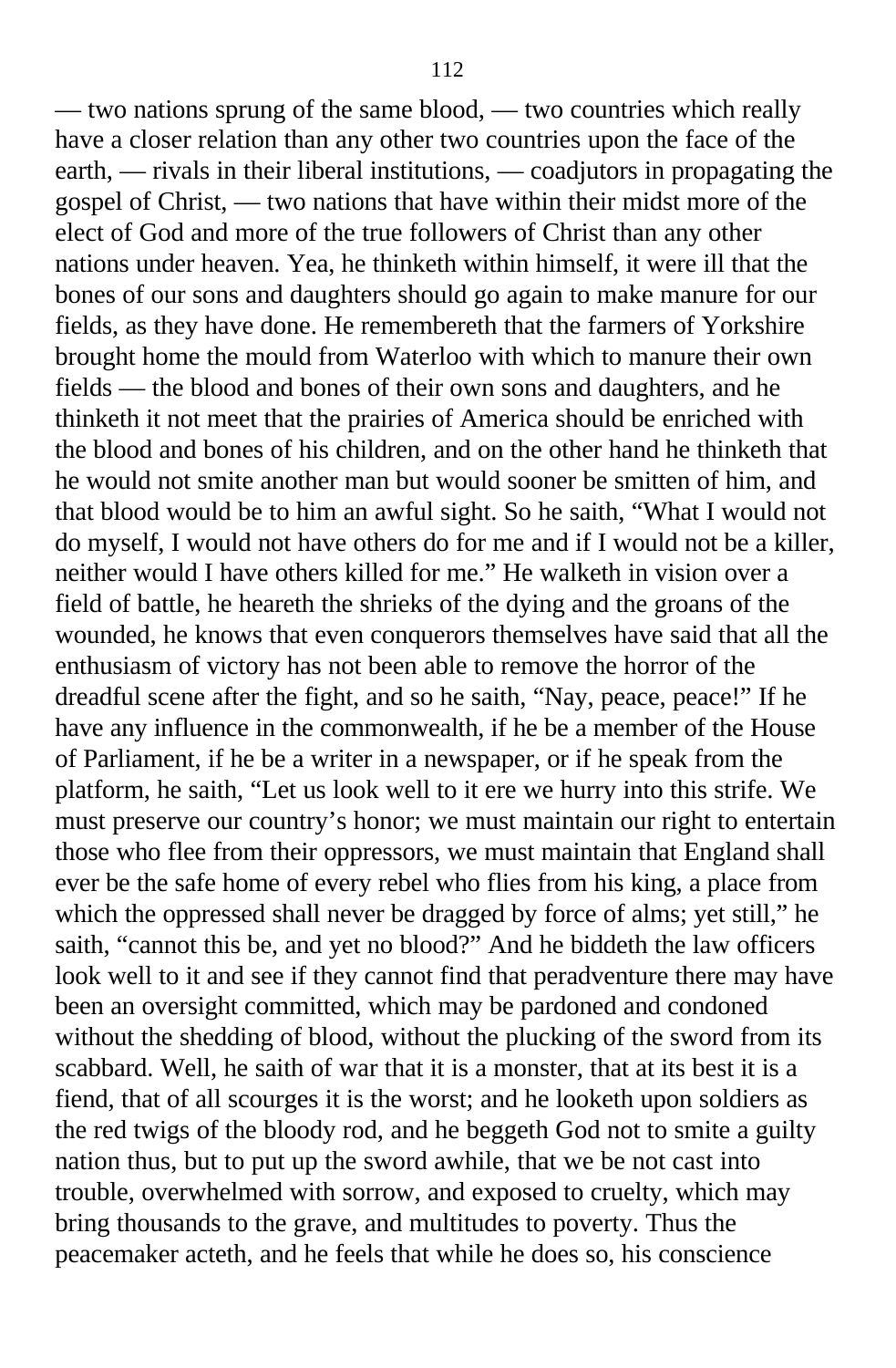justifies him, and he is blessed, and men shall one day acknowledge that he was one of the children of God.

But the peacemaker is not only a citizen, but a *man*, and if sometimes he letteth general politics alone, yet as a man he thinks that the politics of his own person must always be those of peace. There, if his honor be stained, he standeth not up for it: he counteth that it were a greater stain to his honor for him to be angry with his fellow than for him to bear an insult. He heareth others say, "If you tread upon a worm it will turn," but he saith, "I am not a worm, but a Christian, and therefore I do not turn except to bless the hand that smites, and to pray for those that despitefully use me." He hath his temper, for the peacemaker can be angry, and woe to the man who cannot be, he is like Jacob halting on his thigh, for anger is one of the holy feet of the soul, when it goeth in the right direction; but while he can be angry, he learneth to "be angry and sin not," and "he suffereth not the sun to go down upon his wrath." When he is at home, the peacemaker seeketh to be quiet with his servants and with his household, he putteth up with many things sooner than he will speak one uncomely word, and if he rebuketh, it is ever with gentleness, saying, "Why do ye this? — why do ye this!" — not with the severity of a judge, but with the tenderness of a father. The peacemaker may learn a lesson perhaps, from a story which I met with last week in reading the life of Mr. John Wesley. Going across in a ship to America with Mr. Oglethorpe, who was to be the governor of Savannah, he one day heard a great noise in the governor's cabin. So Mr. Wesley went there, and the governor said, "I dare say you want to know what this noise is about, sir, I have good occasion for it. You know, sir," said he, "that the only wine I drink is Cyprus wine, and it is necessary for me; I put it on board, and this rascal, my servant, this Grimaldi, has drunken all of it; I will have him beaten on the deck, and the first ship of war that comes by, he shall be taken by press, and enlisted in His Majesty's service, and a hard time he shall have of it, for I will let him know that I never forgive." "Your honor," said Mr. Wesley, "then I hope you never sin." The rebuke was so well put, so pointed, and so needed, that the governor replied in a moment, "Alas, sir, I do sin, and I have sinned in what I have said; for your sake he shall be forgiven; I trust he will not do the like again." So the peacemaker always thinketh that it is best for him, as he is a sinner himself, and responsible to his own Master, not to be too hard a master on his servants, lest when he is provoking them he may be also provoking his God.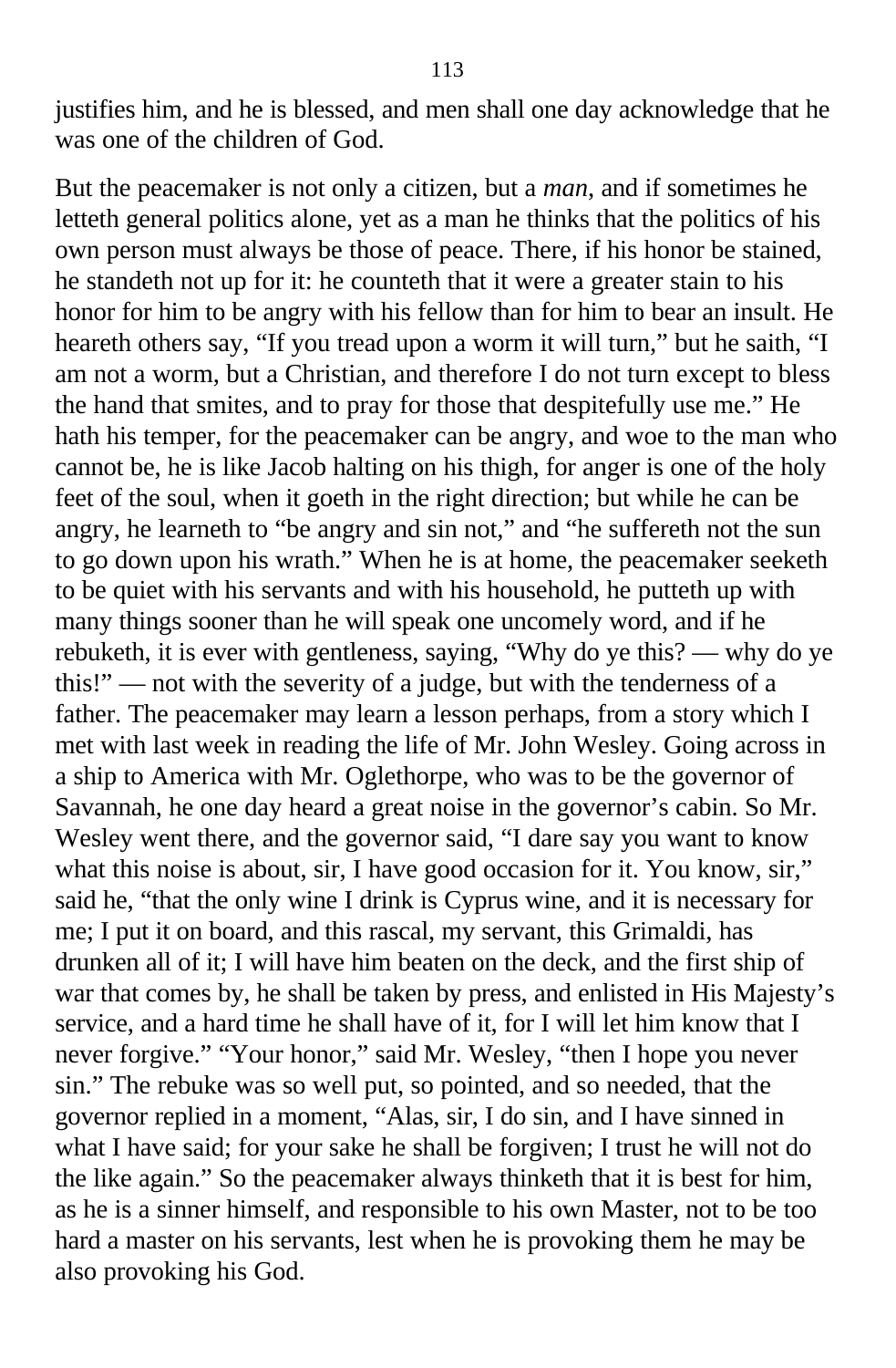The peacemaker *goes abroad* also, and when he is in company he sometimes meets with slurs, and even with insults, but he learns to bear these, for he remembereth that Christ endured much contradiction of sinners against himself. Holy Cotton Mather, a great Puritan divine, of America, had received a number of anonymous letters, in which he was greatly abused; having read them and preserved them, he put a piece of paper round them, and wrote upon the paper when he put them on a shelf, "Libels; — Father forgive them!" So doth the peacemaker do. He saith of all these things, "They be libels, — Father, forgive them!" and he doth not rush to defend himself, knowing that he whom he serves will take care that his good name will be preserved, if only he himself be careful how he walketh among men. He goes into business, and it sometimes happens to the peacemaker, that circumstances occur in which he is greatly tempted to go to law; but he never doth this, unless he be straitly compelled to it, for he knoweth that law work is playing with edged tools, and that they who know how to use the tools yet cut their own fingers. The peacemaker remembereth that the law is most profitable to those who carry it on, he knows too, that where men will give sixpence to the ministry for the good of their souls, and where they pay a guinea to their physician for the good of their bodies, they will spend a hundred pounds, or five hundred as a refresher to their counsel in the Court of Chancery. So he saith, "Nay better that I be wronged by my adversary, and he get some advantage, than that both of us should lose our all." So he letteth some of these things go by, and he findeth that on the whole, he is none the loser by sometimes giving up his rights. There be times when he is constrained to defend himself, but even then he is ready for every compromise, willing to give way at any time and at any season. He has learned the old adage, that "an ounce of prevention is better than a pound of cure," and so he taketh heed to it, to agree with his adversary quickly while he is yet in the way, letting strife alone ere it be meddled with, or when it be meddled with, seeking to end it as quickly as may be, as in the sight of God.

And then the peacemaker is *a neighbor* and though he never seeketh to meddle with his neighbor's disputes, more especially if it be a dispute between his neighbor and his wife, for well he knoweth that if they two disagree, yet they will both agree very soon to disagree with him, if he meddleth between them; if he be called in when there is a dispute between two neighbors, he never exciteth them to animosity, but he saith to them, "Ye do not well, my brethren; wherefore strive ye with one another? "And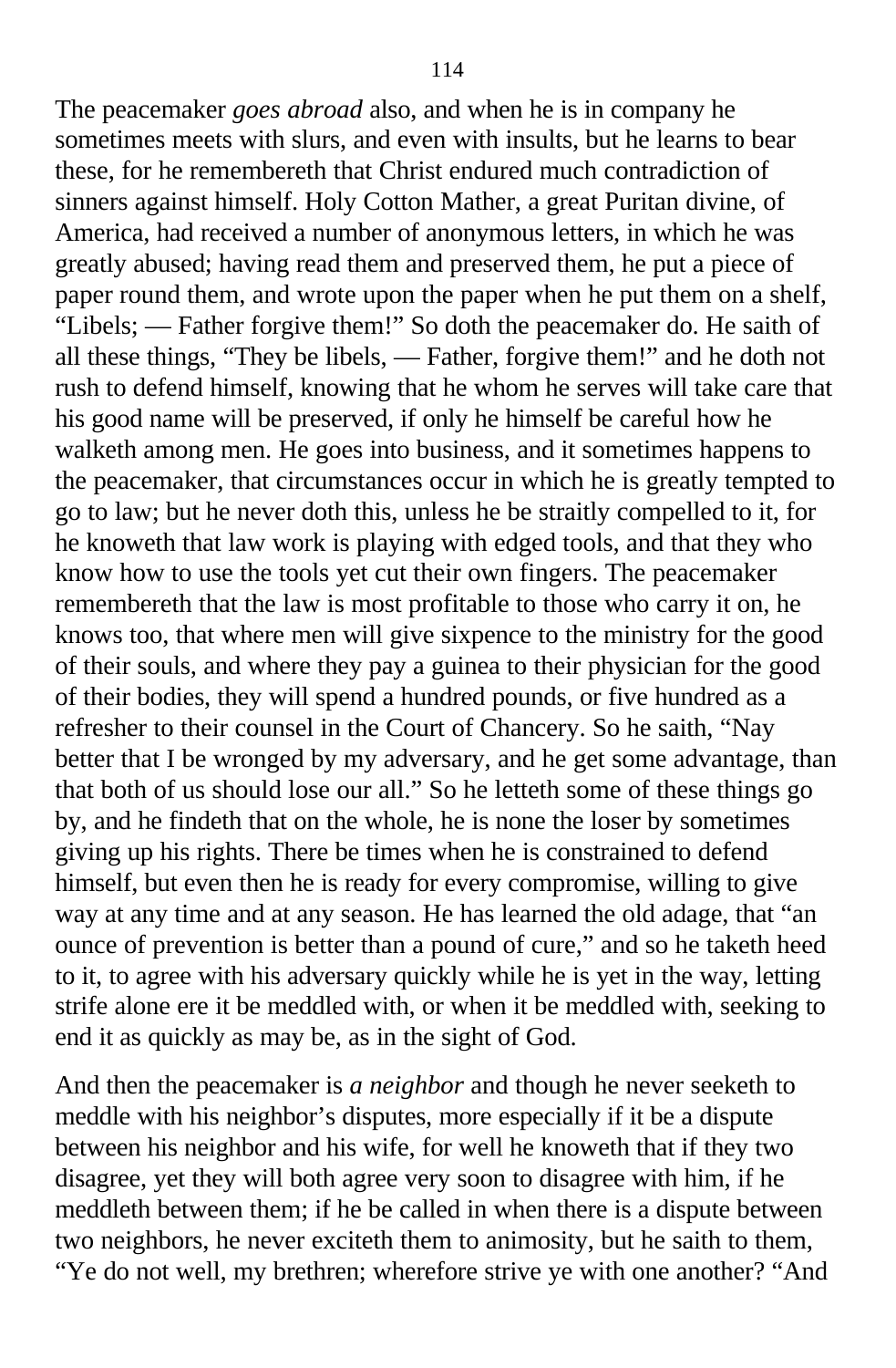though he taketh not the wrong side, but seeketh ever to do justice, yet he tempereth ever his justice with mercy, and saith unto the one who is wronged, "Canst not thou have the nobility to forgive?" And he sometimes putteth himself between the two, when they are very angry, and taketh the blows from both sides, for he knows that so Jesus did, who took the blows from his Father and from us also, that so by suffering in our stead, peace might be made between God and man. Thus the peacemaker acts whenever he is called to do his good offices, and more especially if his station enableth him to do it with authority. He endeavoreth, if he sits upon the judgment seat, not to bring a case to a trial, if it can be arranged otherwise. If he be a minister and there be a difference among his people, he entereth not into the details, for well he knoweth that there is much idle little-tattle, but he saith, "Peace" to the billows, and "Hush" to the Winds, and so he biddeth men live. They have so little while, he thinketh to dwell together, that it were meet they should live in harmony. And so he saith, "How good and pleasant a thing it is for brethren to dwell together in unity!"

But once again, the peacemaker hath it for his highest title, that he is *a Christian*. Being a Christian, he unites himself with some Christian Church; and here, as a peacemaker, he is as an angel of God. Even among Churches there be those that are bowed down with infirmities, and these infirmities cause Christian men and Christian women to differ at times. So the peacemaker saith, "This is unseemly, my brother; let us be at peace;" and he remembereth what Paul saith, "I beseech Euodias, and I beseech Syntyche, that they be of the same mind in the Lord;" and he thinketh that if these two were thus besought by Paul to be of the same mind, unity must be a blessed thing, and he laboreth for it. And sometimes the peacemaker, when he sees differences likely to arise between his denomination and others, turneth to the history of Abram, and he reads how the herdsman of Abram did strive with the herdsman of Lot, and he noteth that in the same verse it is said, "And the Canaanite and the Perizzite dwelled in the land." So he thinketh it was a shame that where there were Perizzites to look on, followers of the true God should disagree. He saith to Christians, "Do not this, for we make the devil sport; we dishonor God; we damage our own cause; we ruin the souls of men;" and he saith, "Put up your swords into your scabbards; be at peace, and fight not one with another." They who be not peacemakers, when received into a Church, will fight upon the smallest crotchet; will differ about the minutest point, and we have known Churches rent in pieces, and schisms committed in Christian bodies through things so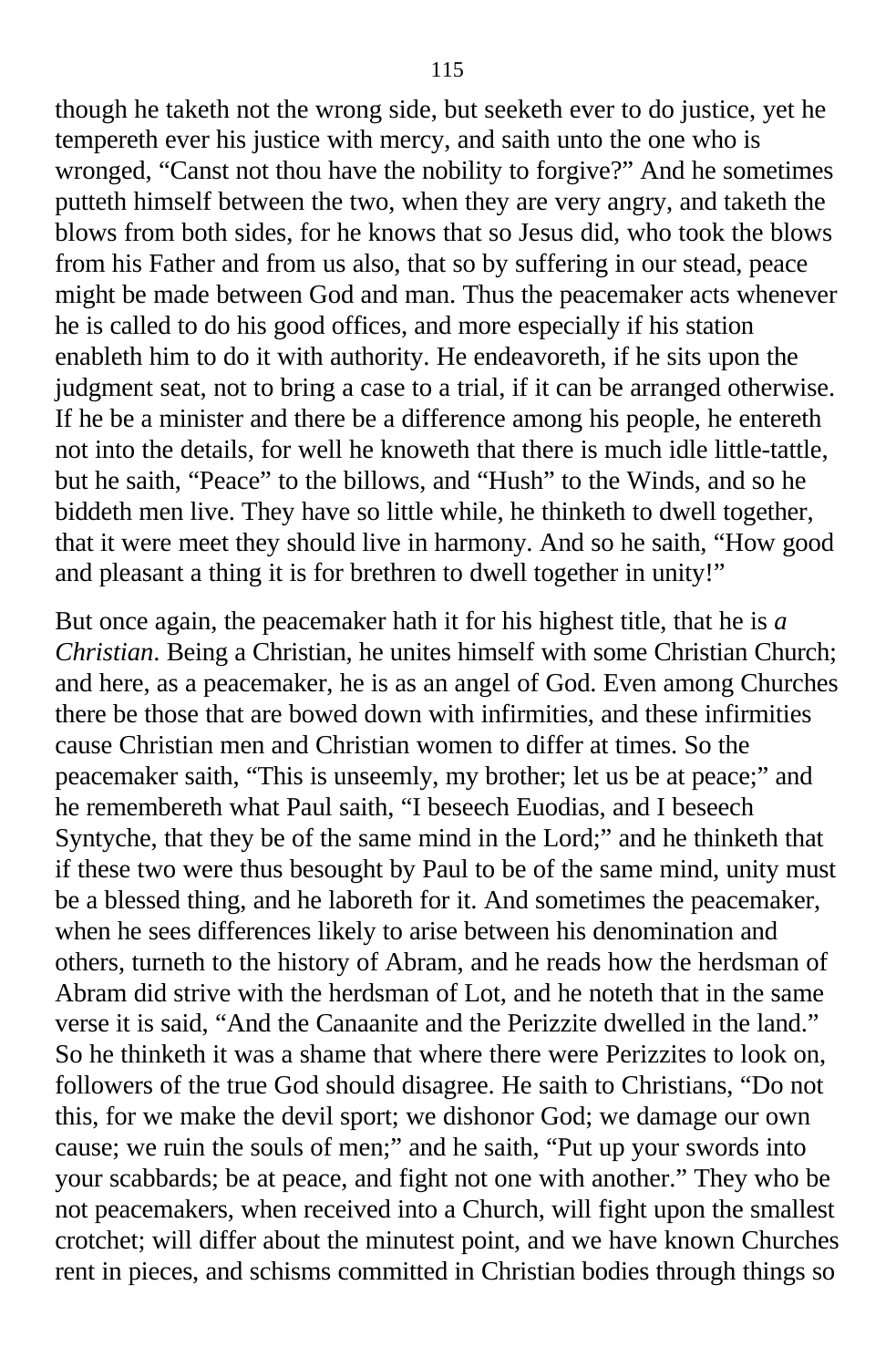foolish, that a wise man could not perceive the occasion; things so ridiculous, that a reasonable man must have overlooked them. The peacemaker saith, "Follow peace with all men." Specially he prayeth that the Spirit of God, who is the Spirit of peace, might rest upon the Church at all times, binding believers together in one, that they being one in Christ, the world may know that the Father hath sent his Son into the world, heralded as his mission was with an angelic song — "Glory to God in the highest, on earth peace, good will toward men."

Now, I trust in the description which I have given of the peacemaker, I may have described some of you, but I fear the most of us would have to say, "Well, in many things I come short." However, this much I would add. If there be two Christian men here present, who are at variance with each other, I would be a peacemaker, and bid them be peacemakers too. Two Spartans had quarreled with each other, and the Spartan king, Aris, bade them both meet him in a temple. When they were both there he heard their differences, and he said to the priest, "Lock the doors of the temple, these two shall never go forth till they be at one," and there, within the temple, he said, "It is unmeet to differ." So they compounded at once their differences and went away. If this was done in an idol temple, much more let it be done in the house of God, and if the Spartan heathen did this, much more let the Christian, the believer in Christ do it. This very day, put aside from you all bitterness and all malice, and say one to another, "If in aught thou hast offended me, it is forgiven, and if in aught I have offended thee, I confess my error, let the breach be healed, and as the children of God, let us be in union with one another." Blessed are they who can do this, for "blessed are the peacemakers!"

**II.** Having thus described the peacemaker, I shall go on to DECLARE HIS BLESSEDNESS. "Blessed are the peacemakers: for they shall be called the children of God." A three-fold commendation is implied.

First, he is *blessed*; that is, God blesseth him, and I wot that he whom God blesseth is blessed; and he whom God curseth, is cursed. God blesseth him from the highest heavens, God blesseth him in a god-like manner; God blesseth him with the abundant blessings which are treasured up in Christ.

And while he is blessed of God, the blessedness is diffused through his own soul. His conscience beareth witness that as in the sight of God through the Holy Spirit, he hath sought to honor Christ among men. More especially is he most blessed when he has been most assailed with curses; for then the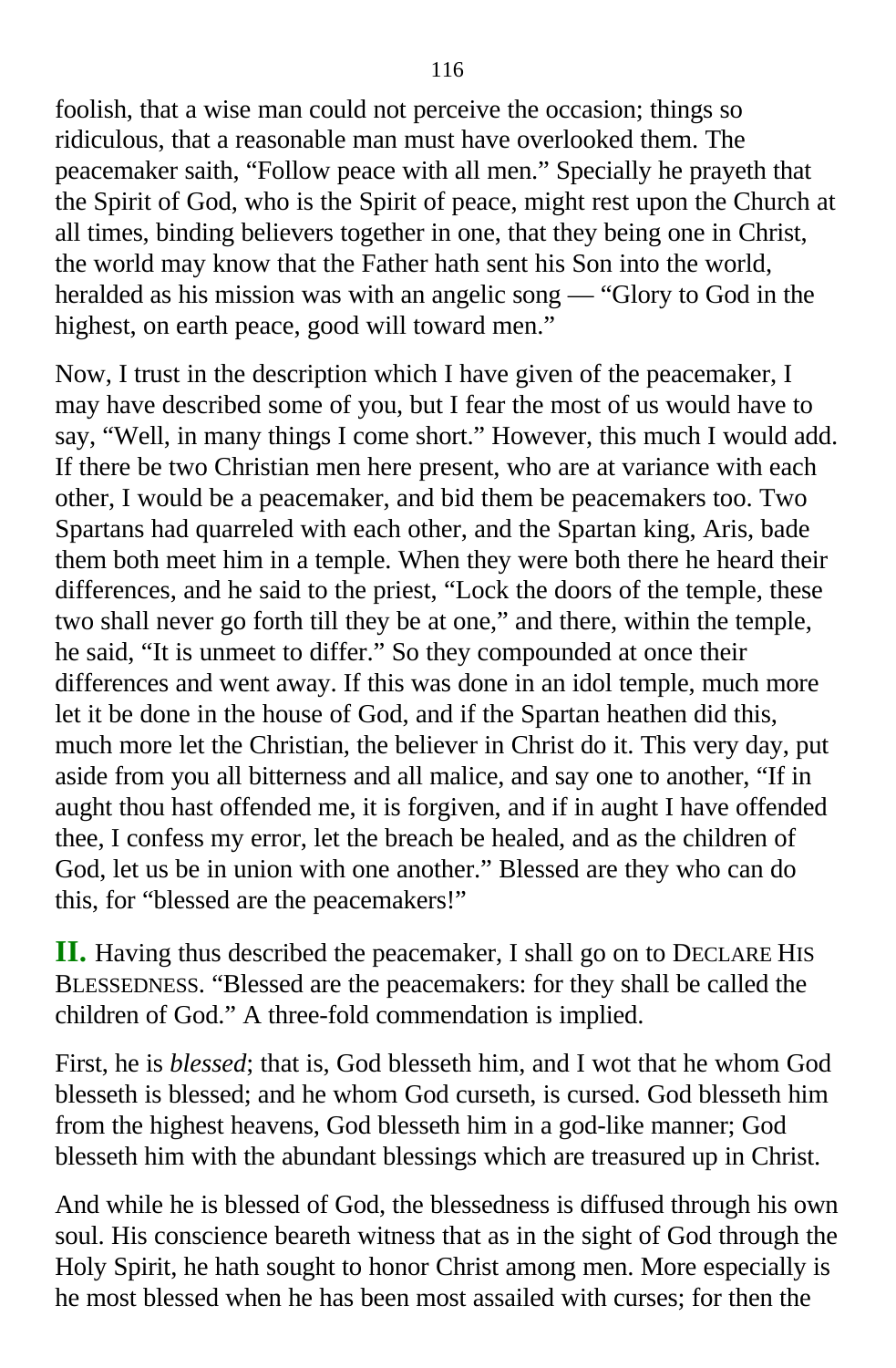assurance greets him, "So persecuted they the prophets that were before you." And whereas he has a command to rejoice at all times, yet he finds a special command to be exceedingly glad when he is ill-treated. Therefore, he taketh it well, if for well-doing he be called to suffer, and he rejoiceth thus to bear a part of the Savior's cross. He goes to his bed, no dreams of enmity disturb his sleep, he riseth and goeth to his business, and he feareth not the face of any man, for he can say, "I have not in my heart anything but friendship towards all," or if he be attacked with slander, and his enemies have forged a lie against him, he can nevertheless say, —

# *"He that forged, and he that threw the dart, Has each a brother's interest in my heart."*

Loving all, he is thus peaceful in his own soul, and he is blessed as one that inherits the blessing of the Most High.

And not infrequently it cometh to pass that he is even blessed by the wicked; for though they would withhold a good word from him, they cannot. Overcoming evil with good, he heapeth coals of fire upon their heads, and melteth the coldness of their enmity, till even they say, "He is a good man." And when he dieth, those whom he hath made at peace with one another, say over his tomb, "'Twere well if the world should see many of his like, there were not half the strife, nor half the sin in it, if there were many like to him."

Secondly, you will observe that the text not only says he is blessed, but it adds, that *he is one of the children of God*. This he is by adoption and grace, but peacemaking is a sweet evidence of the work of the peaceful Spirit within. As the child of God, moreover, he hath a likeness to his Father who is in heaven. God is peaceful, longsuffering, and tender, full of lovingkindness, pity, and compassion. So is this peacemaker. Being like to God, he beareth his Father's image. Thus doth he testify to men that he is one of God's children. As one of God's children, the peacemaker hath access to his Father. He goeth to him with confidence, saying, "Our Father which art in heaven," which he dare not say unless he could plead with a clear conscience, "Forgive us our debts, as we forgive our debtors." He feels the tie of brotherhood with man, and therefore he feels that he may rejoice in the Fatherhood of God. He cometh with confidence and with intense delight to his Father who is in heaven, for he is one of the children of the Highest, who doeth good both to the unthankful and to the evil.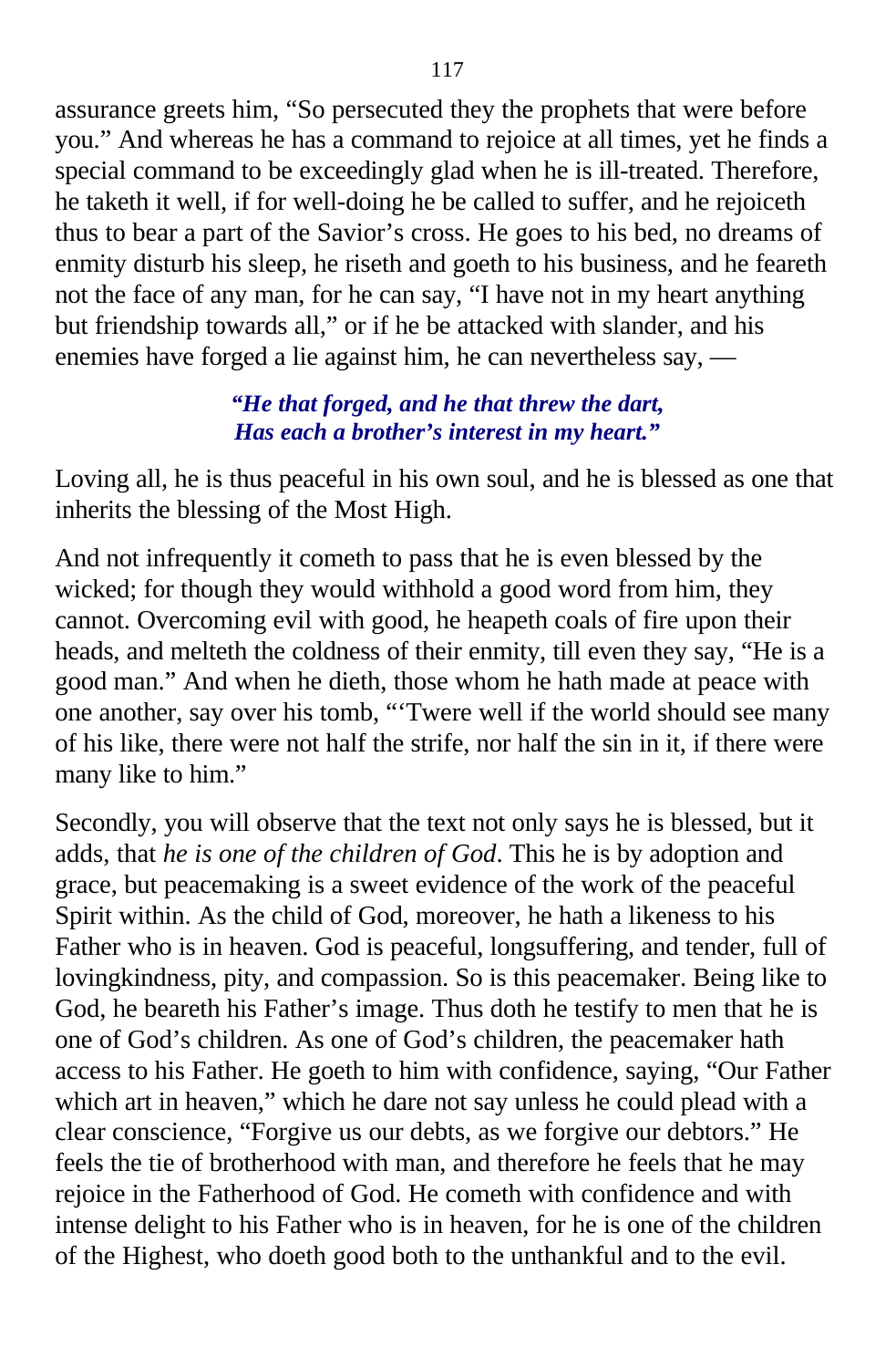And still, there is a third word of commendation in the text. "They shall be *called* the children of God." They not only are so, but they shall be called so. That is, even their enemies shall call them so, even the world shall say, "Ah! that man is a child of God." Perhaps, beloved, there is nothing that so strikes the ungodly as the peaceful behavior of a Christian under insult. There was a soldier in India, a big fellow, who had been, before he enlisted, a prizefighter, and afterwards had performed many deeds of valor. When he had been converted through the preaching of a missionary all his messmates made a laughingstock of him. They counted it impossible that such a man as he had been should become a peaceful Christian. So one day when they were at mess, one of them wantonly threw into his face and bosom a whole basonful of scalding soup. The poor man tore his clothes open, to wipe away the scalding liquid and yet self-possessed amidst his excitement, he said, "I am a Christian, I must expect this," and smiled at them. The one who did it said, "If I had thought you would have taken it in that way, I would never have done it; I am very sorry I ever did so." His patience rebuked their malice, and they all said he was a Christian, Thus he was called a child of God. They saw in him all evidence that was to them the more striking, because they knew that they could not have done the same. When Mr. Kilpin, of Exeter, was one day walking along the streets, an evil man pushed him from the pavement into the kennel, and as he fell into the kennel, the man said, "Lay there, John Bunyan, that is good enough for you." Mr. Kilpin got up and went on his way, and when afterwards this man wanted to know how he took the insult, he was surprised that all Mr. Kilpin said was, that he had done him more honor than dishonor, for he thought that being called John Bunyan was worth being rolled in the kennel a thousand times. Then he who had done this said that he was a good man. So that they who are peacemakers are "called the children of God." They demonstrate to the world in such a way, that the very blind must see and the very deaf must hear that God is in them of a truth. O that we had grace enough to will this blessed commendation! If God hath brought thee far enough, my hearer, to hunger and thirst after righteousness, I pray thee never cease thy hunger till he has brought thee so far as to be a peacemaker, that thou mayest be called a child of God.

**III.** But now, in the third place, I am to try and GET THE PEACEMAKER T<sup>O</sup> WORK.

Ye have much work to do I doubt not, in your own households and your own circles of acquaintance. Go and do it. You remember well that text in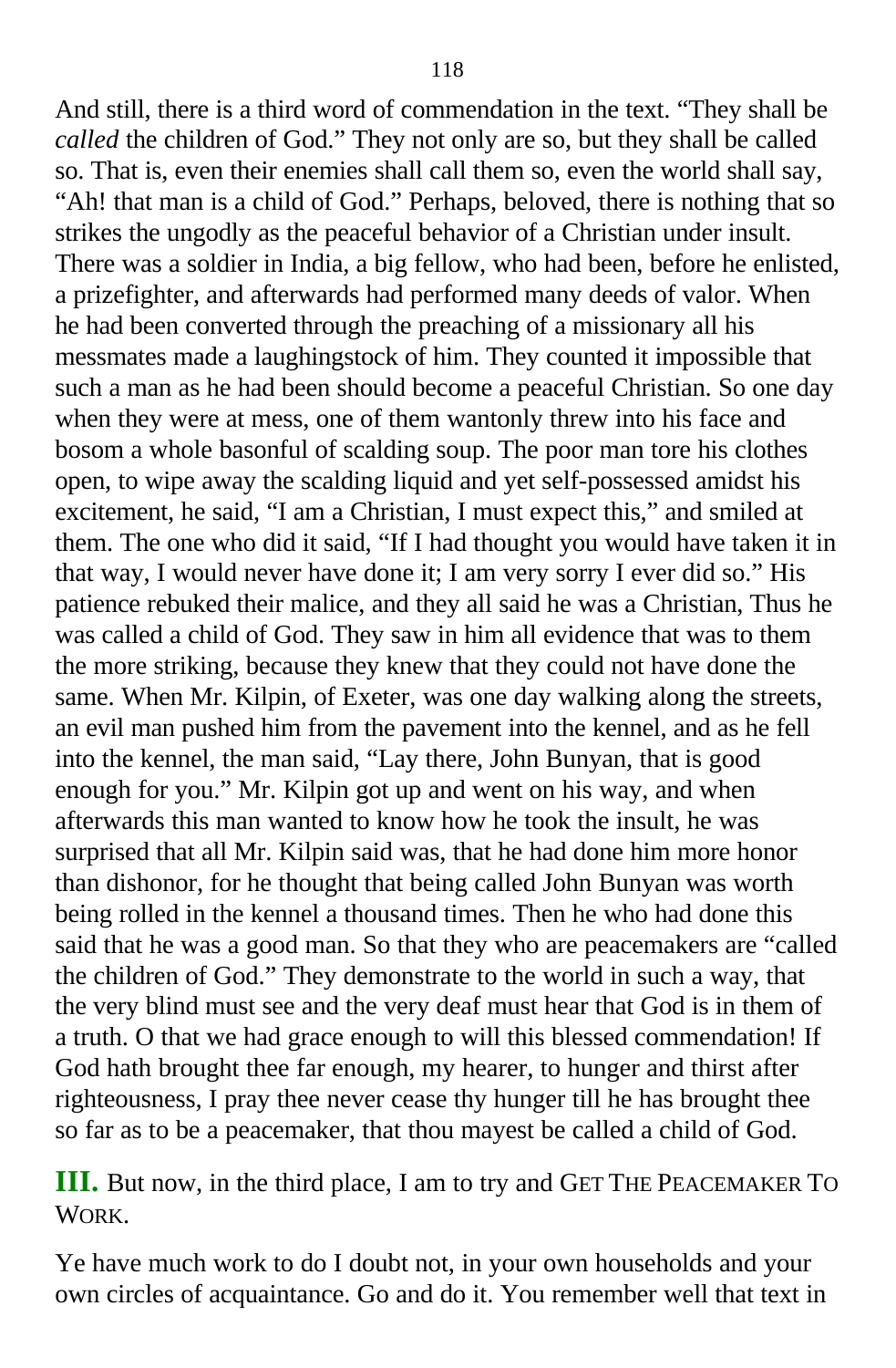Job — "Can that which is unsavory be eaten without salt? or is there any taste in the white of an egg?" — by which Job would have us know, that unsavory things must have something else with them, or else they will not well be pleasant for food. Now, our religion is an unsavory thing to men: we must put salt with it, and this salt must be our quietness and peacemaking disposition. Then they who would have eschewed our religion alone, will say of it, when they see the salt with it, "This is good," and they will find some relish in this "white of an egg." If you would commend your godliness to the sons of men, in your own houses make clear and clean work, purging out the old leaven, that ye may offer sacrifices to God of a godly and heavenly sort. If ye have any strifes among you, or any divisions, I pray you, even as God, for Christ's sake, forgave you, so also do ye. By the bloody sweat of him who prayed for you, and by the agonies of him who died for you, and in dying said, "Father, forgive them, for they know not what they do," forgive your enemies, "pray for them that despitefully use you, and bless them that curse you." Let it be always said of you, as a Christian, "That man is meek and lowly in heart, and would sooner bear injury himself than cause an injury to another."

But the chief work I want to set you about is this, Jesus Christ was the greatest of all peacemakers. "He is our Peace." He came to make peace with Jew and Gentile, "for he hath made both one, and hath broken down the middle war of partition between us." He came to make peace between all striving nationalities, for we are "no more Greek, barbarian, Scythian, bond nor free, but Christ is all in all." He came to make peace between his Father's justice and our offending souls, and he hath made peace for us through the blood of his cross. Now, ye who are the sons of peace, endeavor as instruments in his hands to make peace between God and men. For your children's soul, let your earnest prayers go up to heaven. For the souls of all your acquaintance and kinsfolk let your supplications never cease. Pray for the salvation of your perishing fellow creatures. Thus will you be peacemakers. And when you have prayed, use all the means within your power. Preach, if God has given you the ability, preach with the Holy Ghost sent down from heaven — the reconciling word of life. Teach, if you cannot preach. Teach the Word. "Be instant in season and out of season." "Sow beside all waters;" for the gospel "speaketh better things than the blood of Abel," and crieth peace to the sons of men. Write to your friends of Christ and if you cannot speak much, speak a little for him. But oh! make it the object of your life to win others for Christ. Never be satisfied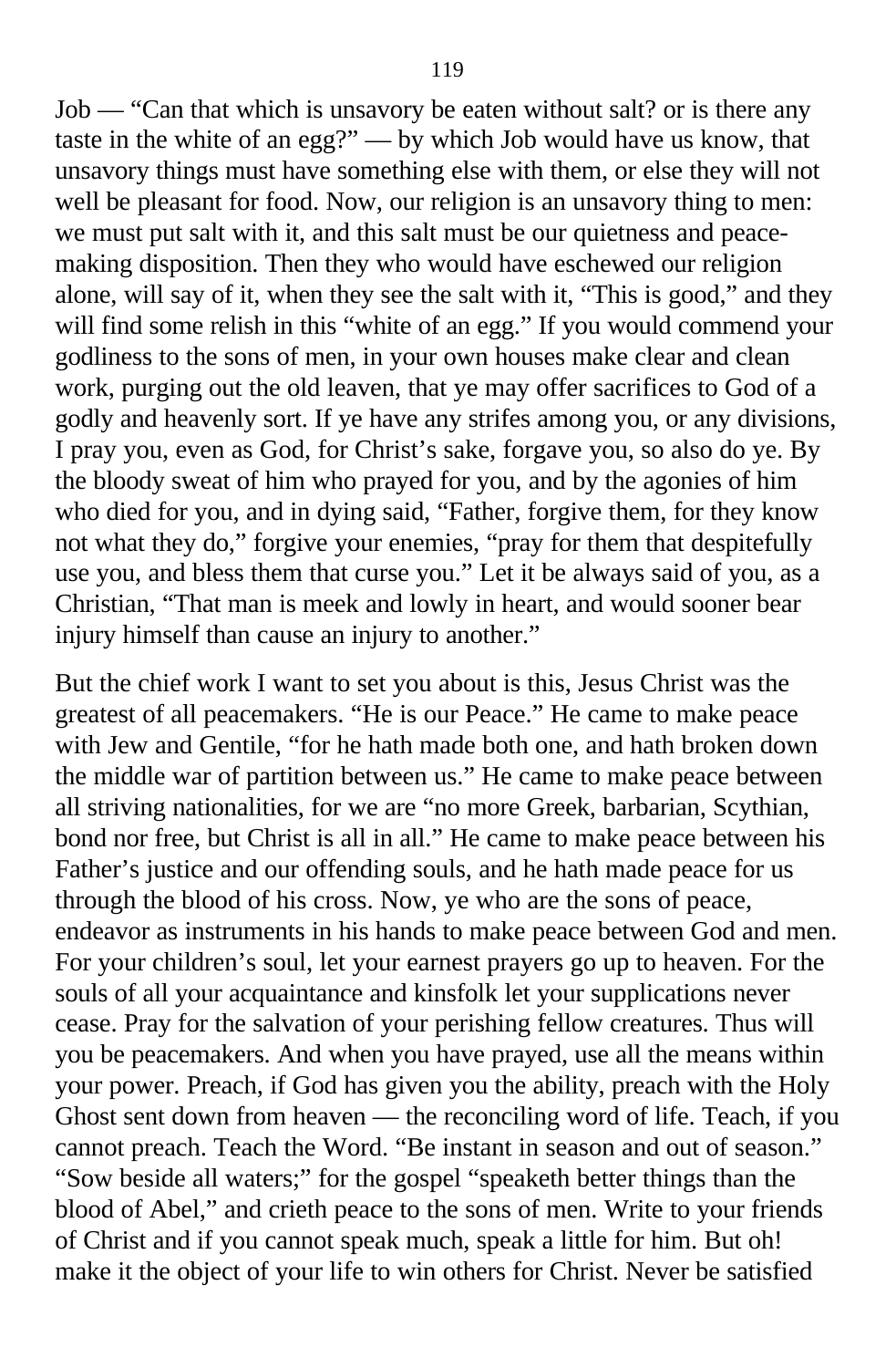with going to heaven alone. Ask the Lord that you may be the spiritual father of many children, and that God may bless you to the ingathering of much of the Redeemer's harvest. I thank God that there are so many among you who are alive to the love of souls. It makes my heart glad to hear of conversions and to receive the converts, but I feel most glad when many of you, converted by my own instrumentality, under God, are made the means of the conversion of others. There be brethren and sisters here, who bring me constantly those who have been brought first to this house by them, over whom they watched and prayed, and at last have brought them to the minister, that he may hear their confession of faith. Blessed are such peacemakers! Ye have "saved a soul from death, and hidden a multitude of sins." "They that turn many to righteousness shall shine as the stars for ever and ever." They, indeed, in heaven itself "shall be called the children of God." The genealogy of that book, in which the names of all the Lord's people are written, shall record that through God the Holy Ghost they have brought souls into the bond of peace through Jesus Christ.

**IV.** The minister has now, in the last place, TO PRACTICE HIS OWN TEXT, AND ENDEAVOR THROUGH GOD THE HOLY SPIRIT TO BE A PEACEMAKER THIS MORNING.

I speak to many a score of persons this morning who know nothing of peace; for "there is no peace, saith my God, to the wicked." "The wicked is like the troubled sea, which cannot rest, whose waters cast up mire and dirt." I speak not to you with any desire of making a false peace with your souls. Woe to the prophets who say, "Peace, peace, when there is no peace!" Rather let me, first of all, that we may make sound work in this matter, expose the peaceless, the warring state of your soul.

O soul! thou art this morning at war with thy conscience. Thou hast tried to quiet it, but it *will* prick thee. Thou hast shut up this recorder of the town of Mansoul in a dark place, and thou hast built a wall before his door, but still, when his fits are on him, thy conscience will thunder at thee and say, "This is not right; this is the path that leadeth unto hell, this is the road of destruction." Oh! there be some of you to whom conscience is as a ghost, haunting you by day and night. Ye know the good, though ye choose the evil, ye prick your fingers with the thorns of conscience when ye try to pluck the rose of sin. To you the downward path is not an easy one; it is hedged up and ditched up, and there be many bars and gates and chains on the road but ye climb over them, determined to ruin your own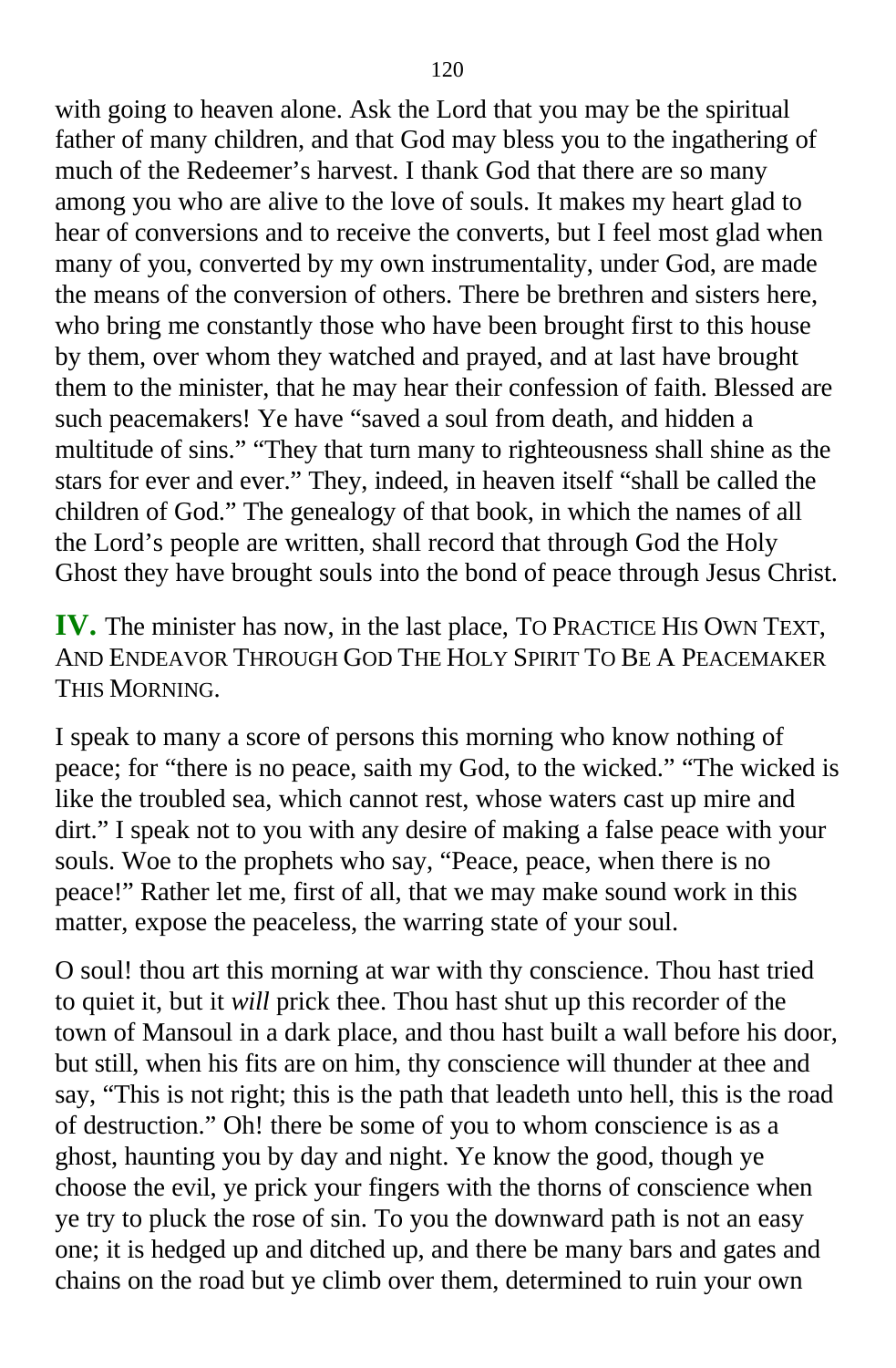souls. Oh! there is war between you and conscience. Conscience says, "Turn," but you say, "I will not." Conscience says, "Close your shop on Sunday," conscience says, "Alter this system of trade, it is cheating;" conscience says, "Lie not one to another, for the Judge is at the door," conscience says, "Away with that drinking cup, it makes the man into something worse than a brute, "conscience says, "Rend yourself from that unchaste connection, have done with that evil, bolt thy door against lust;" but thou sayest, "I will drink the sweet though it damn me, I will go still to my cups and to my haunts though I perish in my sins." There is war between thee and thy conscience. Still thy conscience is God's vicegerent in thy soul. Let conscience speak a moment or two this morning. Fear him not, he is a good friend to thee, and though he speak roughly, the day will come when thou wilt know that there is more music in the very roarings of conscience than in all the sweet and sryren tones which lust adopts to cheat thee to thy ruin. Let thy conscience speak.

But more, there is war between thee and God's law. The ten commandments are against thee this morning. The first one comes forward and says, "Let him be cursed, for he denies me. He has another God besides me, his God is his belly, he yieldeth homage to his lust." All the ten commandments, like ten great pieces of cannon, are pointed at thee to-day, for thou hast broken all God's statutes, and lived in the daily neglect of all his commands. Soul! thou wilt find it a hard thing to go to war with the law. When the law came in peace, Sinai was altogether on a smoke, and even Moses said, "I do exceedingly fear and quake." What will ye do when the law comes in terror, when the trumpet of the archangel shall tear you from your grave, when the eyes of God shall burn their way into your guilty soul, when the great books shall be opened, and all your sin and shame shall be published? Can you stand against an angry law in that day? When the officers of the law shall come forth to devour you up to the tormentors, and cast you away for ever from peace and happiness, sinner, what wilt thou do? Canst thou dwell with everlasting fires? Canst thou abide the eternal burning? O man! "agree with thine adversary quickly, whiles thou art in the way with him: lest at any time the adversary deliver thee to the judge, and the judge deliver thee to the officer, and thou be cast into prison. Verily I say unto thee, thou shalt by no means come out thence, till thou hast paid the uttermost farthing."

But, sinner, dost thou know that thou art this morning at war with God? He that made thee and was thy best friend thou hast forgotten and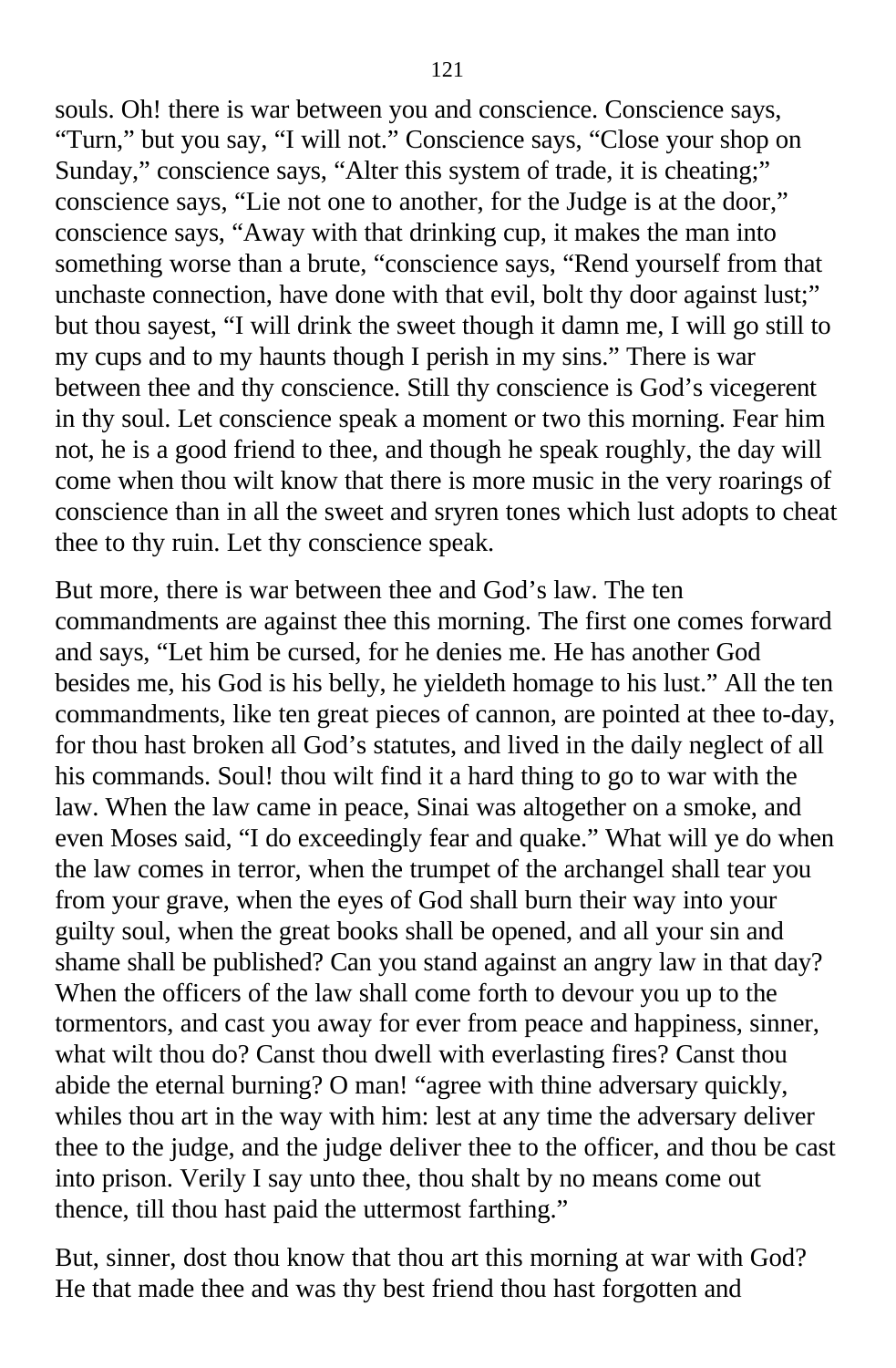neglected. He has fed thee, and thou hast used thy strength against him. He has clothed thee, — the clothes thou hast upon thy back to-day are the livery of his goodness — yet, instead of being the servant of him whose livery thou nearest, thou art the slave of his greatest enemy. The very breath in thy nostrils is the loan of his charity, and yet thou usest that breath perhaps to curse him, or at the best, in lasciviousness or loose conversation, to do dishonor to his laws. He that made thee has become thine enemy through thy sin, and thou art still to-day hating him and despising his Word. You say, "I do not hate him." Soul, I charge thee then, "believe in the Lord Jesus Christ." "No," sayest thou, "I cannot, I will not do that! "Then thou hatest him. If thou lovedst him, thou wouldst keep this his great command. "His commandment is not grievous," it is sweet and easy. Thou wouldst believe in his Son if thou didst love the Father, for "he that loveth the Father loveth him also that is begotten of him." Art thou thus at war with God? surely this is a sorry plight for thee to be in. Canst thou meet him that cometh against thee with ten thousand? yea, canst thou stand against him who is Almighty, who makes heaven shake at his reproof, and breaks the crooked serpent with a word? Dost thou hope to hide from him? "Can any hide in secret places, that I shall not see him? saith the Lord. Though thou dig in Carmel, yet will he pluck thee thence. Though thou dive into the caverns of the sea, there shall he command the crooked serpent, and it shall bite thee. If thou make thy bed in hell, he will find thee out. If thou climb to heaven, he is there." Creation is thy prisonhouse, and he can find thee when he will. Or dost thou think thou canst endure his fury? Are thy ribs of iron? are thy bones brass? If they be so, yet shall they melt like wax before the coming of the Lord God of hosts, for he is mighty, and as a lion shall he tear in pieces his prey, and as a fire shall he devour his adversary, "for our God is a consuming fire."

This, then, is the state of every unconverted man and woman in this place this morning. You are at war with conscience, at war with God's law, and at war with God himself. And, now, then, as God's ambassadors, we come to treat of peace. I beseech you give heed. "As though God did beseech you by me, I pray you, in Christ's stead, be ye reconciled to God." "In his stead." Let the preacher vanish for a moment. Look and listen. It is Christ speaking to you now. Methinks I hear him speak to some of you. This is the way he speaks, "Soul, I love you; I love you from my heart, I would not have you at enmity with my Father." The tear proves the truth of what he states, while he cries, "How often would I have gathered you, as a hen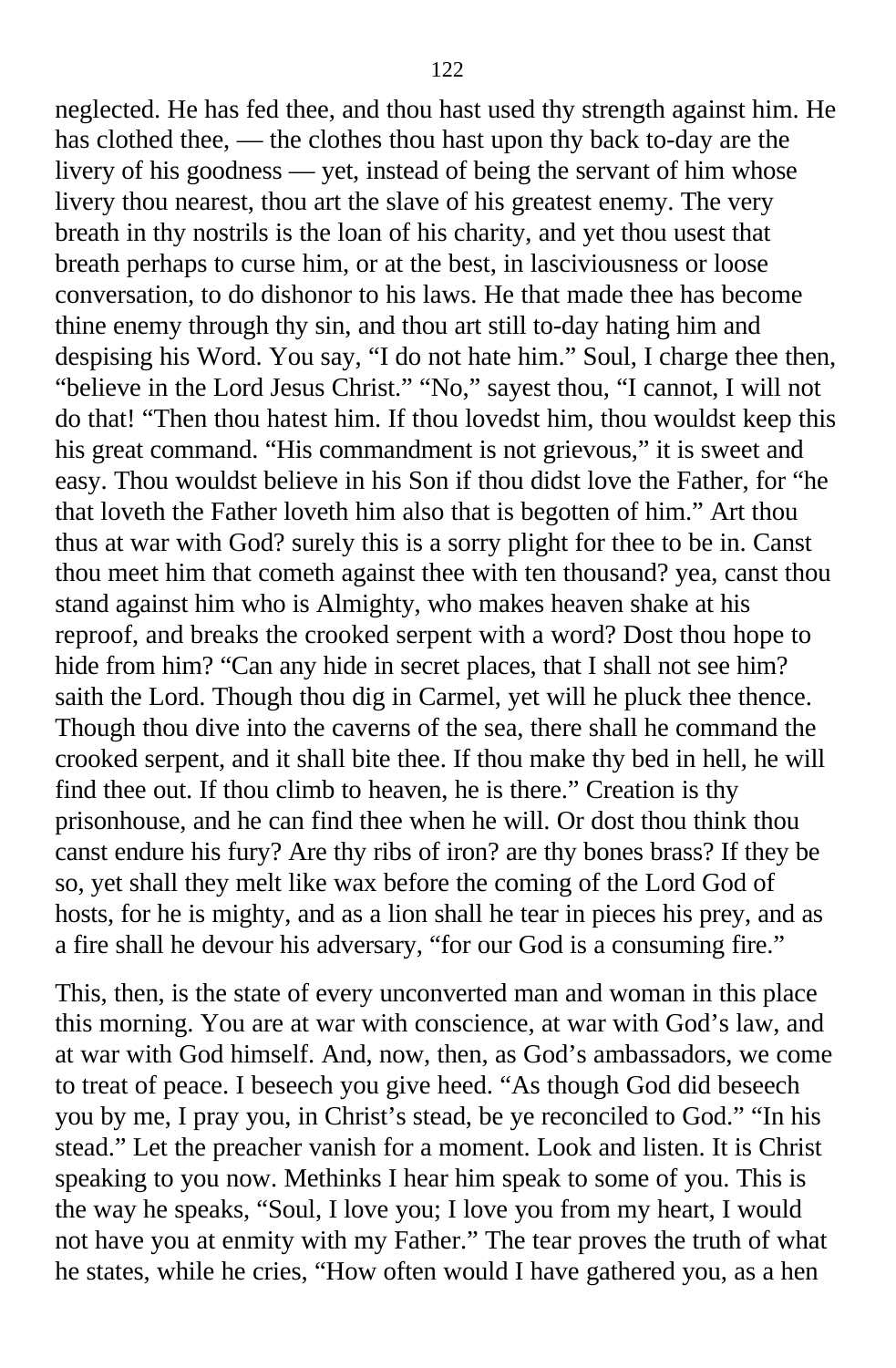gathereth her chickens under her wing, but ye would not." "Yet," saith he "I come to treat with you of peace. Come, now, and let us reason together. I will make an everlasting covenant with you, even the sure mercies of David. Sinner," saith he, "thou art bidden now to hear God's note of peace to thy soul, for thus it runs — 'Thou art guilty and condemned; wilt thou confess this? Art thou willing to throw down thy weapons now, and say, Great God, I yield, I yield, I would no longer be thy foe?'" If so, peace is proclaimed to thee. "Let the wicked forsake his way, and the unrighteous man his thoughts, and let him turn unto the Lord, for he will have mercy upon him, and to our God, for he will abundantly pardon." Pardon is finely presented to every soul that unfeignedly repents of its sin; but that pardon must come to you through faith. So Jesus stands here this morning, points to the wounds upon his breast, and spreads his bleeding hands, says, "Sin or trust in me and live!" God proclaimeth to thee no longer his fiery law, but his sweet, his simple gospel, believe and live. "He that believeth on the Son is not condemned, but he that believeth not is condemned already, because he hath not believed in the name of the only begotten Son of God." "As Moses lifted up the serpent in the wilderness, even so must the Son of Man be lifted up, that whosoever believeth on him should not perish, but have eternal life." O soul! does the spirit of God move in thee this morning? Dost thou say, "Lord, I would be at peace with thee?" Are you willing to take Christ on his own terms, and they are no terms at all they are simply that you should make no terms in the matter, but give yourself up, body, soul, and spirit, to be saved of him? Now, if my Master were here visibly, I think he would plead with you in such a way that many of you would say, "Lord, I believe, I would be at peace with thee." But even Christ himself never converted a soul apart from the Holy Spirit, and even he as a preacher won not many to him, for they were hard of heart. If the Holy Ghost be here, he may as much bless you when I plead in Christ's stead as though he pleaded himself. Soul! wilt thou have Christ or not? Young men, young women, ye may never hear this word preached in your ears again. Will ye die at enmity against God? Ye that are sitting here, still unconverted, your last hour may come, ere another sabbath's sun shall dawn. The morrow ye may never see. Would you go into eternity "enemies to God by wicked works?" Soul! wilt thou have Christ or no? Say "No," if thou meanest it. Say "No, Christ, I never will be saved by thee." Say it. Look the matter in the face. But I pray you do not say, "I will make no answer." Come, give Rome answer this morning — ay, this morning. Thank God thou canst give an answer. Thank God that thou art not in hell.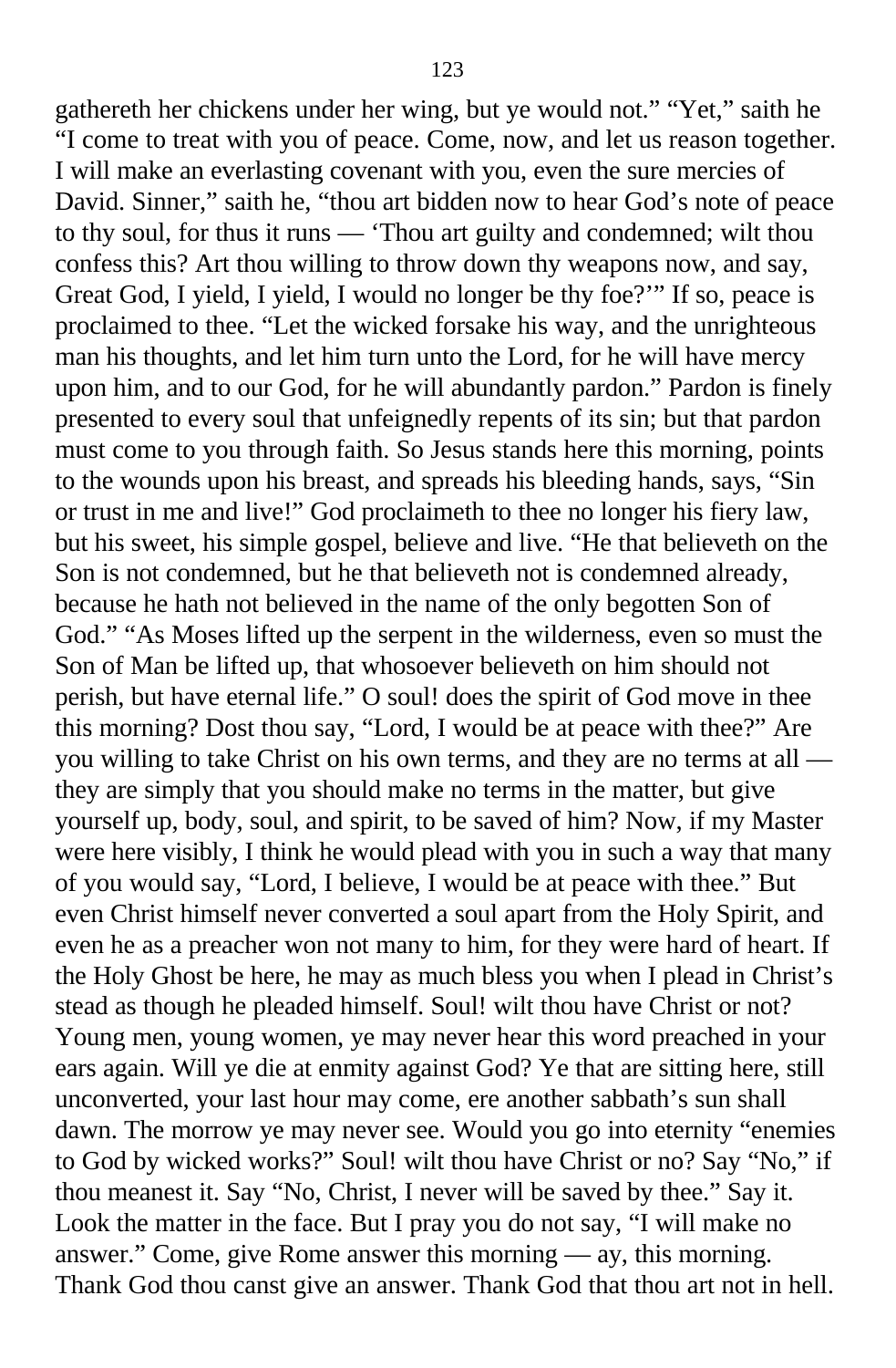Thank God that thy sentence has not been pronounced — that thou hast not received thy due deserts. God help thee to give the right answer! Wilt thou have Christ or no? "I am not fit." There is no question of fitness; it is, wilt thou have him? "I am black." He will come into your black heart and clean it. "Oh, but I am hard-hearted." He will come into your hard heart and soften it. Wilt thou have him?, — thou canst have him if thou wilt. When God makes a soul willing, it is a clear proof that he means to give that soul Christ; and if thou art willing he is not unwilling; if he has made thee willing, thou mayest have him. "Oh," says one, "I cannot think that I might have Christ." Soul, thou mayest have him now. Mary, he calleth thee! John, he calleth thee! Sinner, whoever thou mayest be out of this great throng, if there be in thy soul this morning a holy willingness towards Christ, ay, or if there be even a faint desire towards him, he calleth thee, he calleth thee! O tarry not, but come thou and trust in him. Oh, if I had such a gospel as this to preach to lost souls in hell, what an effect it would have upon them! Surely, surely, if they could once more have the gospel preached in their ears, methinks the tears would bedew their poor cheeks, and they would say, "Great God, if we may but escape from thy wrath, we will lay hold on Christ." But here it is preached among you, preached every day, till I fear it is listened to as an old, old story. Perhaps it is my poor way of telling it; but God knoweth, if I knew how to tell it better, I would do so. O my Master! send a better ambassador to these men, if that will woo them. Send thou a more earnest pleader, and a more tender heart, if that will bring them to thyself! But oh! bring them, bring them! Our heart longeth to see them brought. Sinner, wilt thou have Christ or not? This morning is the day of God's power to some of your souls, I know. The Holy Ghost is striving with some of you. Lord, will them, conquer them, overcome them! Do you say, "Yes, happy day! I would be led in triumph, captive to my Lord's great love?" Soul, it is done, if thou believest. Trust Christ, and thy many sins are all forgiven thee: cast thyself before his dear cross, and say —

# *"A guilty, weak, and helpless worm, Into thy arms I fall; Be thou my strength and righteousness, My Jesus and my all."*

And if he reject thee, tell us of it. If he refuse thee, let us hear it. There was never such a case yet. He always has received those that come. He always will. He is an open-handed and an open-hearted Savior. O sinner! God